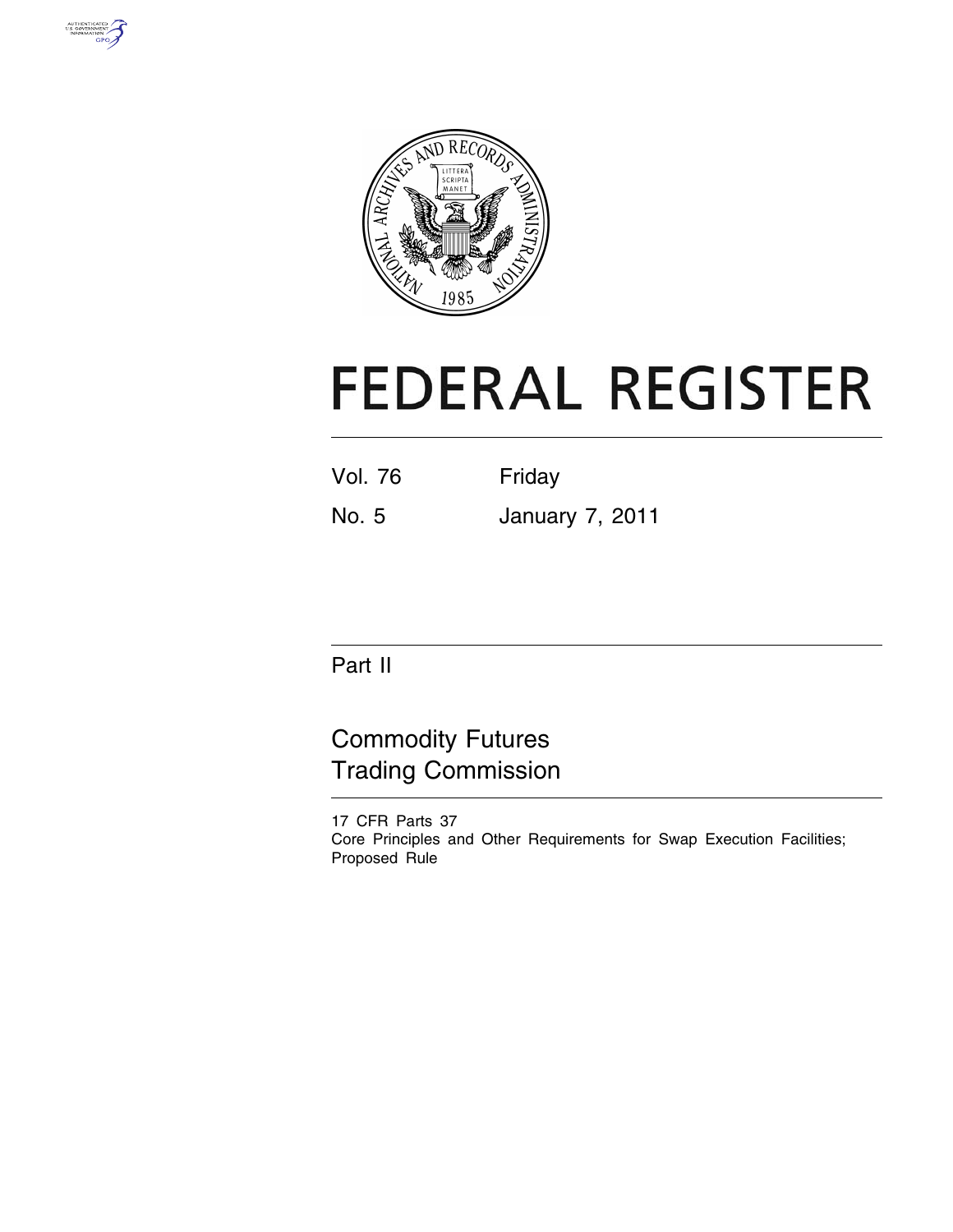#### **COMMODITY FUTURES TRADING COMMISSION**

#### **17 CFR Part 37**

**RIN Number 3038–AD18** 

# **Core Principles and Other Requirements for Swap Execution Facilities**

**AGENCY:** Commodity Futures Trading Commission.

**ACTION:** Notice of Proposed Rulemaking.

**SUMMARY:** The Commodity Futures Trading Commission (''Commission'' or "CFTC") is proposing new rules, and guidance and acceptable practices to implement the new statutory provisions enacted by Title VII of the Dodd-Frank Wall Street Reform and Consumer Protection Act. The proposed rules, guidance, and acceptable practices, which apply to the registration and operation of a new type of regulated entity named a swap execution facility, implement the new statutory framework that, among other things, adds a new Section 5h to the Commodity Exchange Act (''CEA'') concerning the registration and operation of swap execution facilities, and new Section 2(h)(8) to the CEA concerning the listing, trading and execution of swaps on swap execution facilities. The Commission requests comment on all aspects of the proposed rules, guidance and acceptable practices.

**DATES:** Comments must be received on or before March 8, 2011.

**ADDRESSES:** You may submit comments, identified by RIN number 3038–AD18, by any of the following methods:

• *Agency Web site, via its Comments Online process: [http://](http://comments.cftc.gov) [comments.cftc.gov.](http://comments.cftc.gov)* Follow the instructions for submitting comments through the Web site.

• *Mail:* David A. Stawick, Secretary of the Commission, Commodity Futures Trading Commission, Three Lafayette Centre, 1155 21st Street, NW., Washington, DC 20581.

• *Hand Delivery/Courier:* Same as mail above.

• *Federal eRulemaking Portal: [http://](http://www.regulations.gov)  [www.regulations.gov.](http://www.regulations.gov)* Follow the instructions for submitting comments. Please submit your comments using only one method.

All comments must be submitted in English, or if not, accompanied by an English translation. Comments will be posted as received to *[http://](http://www.cftc.gov) [www.cftc.gov.](http://www.cftc.gov)* You should submit only information that you wish to make available publicly. If you wish the Commission to consider information

that may be exempt from disclosure under the Freedom of Information Act  $("FOLA")$ ,<sup>1</sup> a petition for confidential treatment of the exempt information may be submitted according to the established procedures in § 145.9.2

The Commission reserves the right, but shall have no obligation, to review, prescreen filter, redact, refuse, or remove any or all of your submission from *<http://www.cftc.gov>* that it may deem to be inappropriate for publication, such as obscene language. All submissions that have been redacted or removed that contain comments on the merits of the rulemaking will be retained in the public comment file and will be considered as required under the Administrative Procedure Act and other applicable laws, and may be accessible under FOIA.

#### **FOR FURTHER INFORMATION CONTACT:** Riva

Spear Adriance, Associate Director, 202–418–5494, *[radriance@cftc.gov,](mailto:radriance@cftc.gov)* or Mauricio Melara, Attorney-Advisor, 202–418–5719, *[mmelara@cftc.gov,](mailto:mmelara@cftc.gov)*  Division of Market Oversight, Commodity Futures Trading Commission, Three Lafayette Centre, 1155 21st Street, NW., Washington, DC 20581.

#### **SUPPLEMENTARY INFORMATION:**

#### **Table of Contents**

#### I. Background

- A. Overview
- B. The Dodd-Frank Act
- II. The Proposed Regulations, Guidance and Acceptable Practices
	- A. Adoption of New Regulations, Guidance and Acceptable Practices
	- B. Proposed General Regulations Under Part 37
	- C. Proposed Regulations, Guidance and Acceptable Practices for Compliance With the Core Principles
- III. Effective Date and Transition Period
- IV. Related Matters
- A. Regulatory Flexibility Act
- B. Paperwork Reduction Act
- C. Cost-Benefit Analysis
- V. Text of the Proposed Regulations, Guidance and Acceptable Practices

#### **I. Background**

#### *A. Overview*

On July 21, 2010, President Obama signed the Dodd-Frank Wall Street Reform and Consumer Protection Act (''Dodd-Frank Act'').3 Title VII of the

Dodd-Frank Act 4 amended the CEA 5 to establish a comprehensive new regulatory framework for swaps and security-based swaps. The legislation was enacted to reduce risk, increase transparency, and promote market integrity within the financial system by, among other things: (1) Providing for the registration and comprehensive regulation of swap dealers and major swap participants; (2) imposing clearing and trade execution requirements on standardized derivatives products; (3) creating robust recordkeeping and realtime reporting regimes; and (4) enhancing the Commission's rulemaking and enforcement authorities with respect to, among others, all registered entities and intermediaries subject to the Commission's oversight.

The Dodd-Frank Act creates a new type of regulated marketplace: ''Swap execution facilities" ("SEFs"),<sup>6</sup> for which the Dodd-Frank Act establishes a comprehensive regulatory framework, including by: Section 733 (adding new Section 5h to the CEA to provide a regulatory framework of Commission oversight), Section 723(a)(3) (adding new Section 2(h)(8) to the CEA, to require, among other things, that swaps subject to the clearing requirement of Section 2(h)(1) of the CEA be executed either on a designated contract market (''DCM'') or on a SEF, unless no DCM or SEF made the swap "available for trading"),7 and Section 733 of the Dodd-Frank Act (adding Section 5h(a)(1), requiring that no person may operate a facility for the trading or processing of swaps unless the facility is registered as a SEF or as a DCM).

In enacting the Dodd-Frank Act, Congress directed that rules and regulations required by the provisions of Title VII be promulgated by the later of either 360 days of its enactment or, to the extent that a rulemaking is required by Dodd-Frank, not less than 60 days after the publication of that final rule.8 Consistent with Congress' directive, this release proposes amendments to Part 37 of the Commission's regulations to

6This new regulatory framework includes: (i) Registration, operation and compliance requirements for SEFs and (ii) fifteen core principles. Applicants and registered SEFs are required to comply with the core principles as a condition of obtaining and maintaining their registration as a SEF. The definition of swap execution facility is added in Section 721 of the Dodd-Frank Act, amending Section 1a of the CEA. 7 U.S.C. 1a(50).

7*See* Section 723 of the Dodd-Frank Act.

8*See* Section 754 of the Dodd-Frank Act.

<sup>1</sup> 5 U.S.C. 552.

<sup>2</sup> 17 CFR 145.9.

<sup>3</sup>*See* Dodd-Frank Wall Street Reform and Consumer Protection Act, Pub. L. 111–203, 124 Stat. 1376 (2010). The text of the Dodd-Frank Act may be accessed at *[http://www.cftc.gov./](http://www.cftc.gov./LawRegulation/OTCDERIVATIVES/index.htm) [LawRegulation/OTCDERIVATIVES/index.htm.](http://www.cftc.gov./LawRegulation/OTCDERIVATIVES/index.htm)* 

<sup>4</sup>Pursuant to Section 701 of the Dodd-Frank Act, Title VII may be cited as the ''Wall Street Transparency and Accountability Act of 2010.''

<sup>5</sup> 7 U.S.C. 1 *et seq.*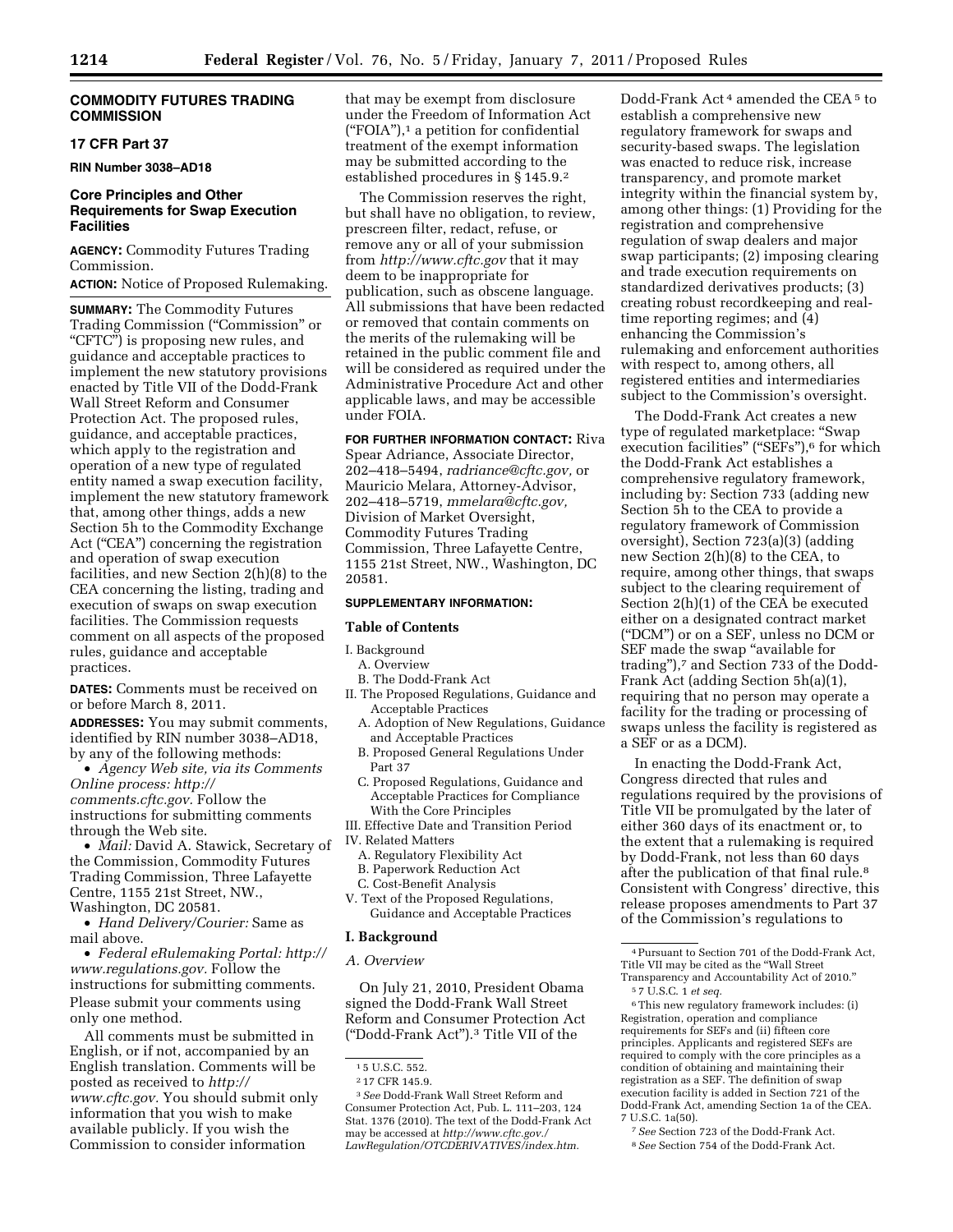implement Sections 723(a)(3) and 733 of **II. The Proposed Regulations, Guidance**  the Dodd-Frank Act.9

#### *B. The Dodd-Frank Act*

Section 723(a)(3) of the Dodd-Frank Act amends Section 2(h) of the CEA, providing that, with respect to transactions involving a swap subject to the clearing requirement of paragraph 2(h)(1), counterparties must execute the transaction on a DCM or a SEF.10 This "exchange trading" requirement does not apply if no DCM or SEF ''makes the swap available to trade'' or if the exceptions to the clearing requirement apply.11

Section 733 of the Dodd-Frank Act adopts new Section 5h of the CEA, providing that: (i) No person may operate a facility for the trading or processing of swaps, unless the facility is registered as a SEF or as a DCM; (ii) to be registered and maintain registration, a SEF must comply with fifteen enumerated core principles and any requirement that the Commission may impose by rule or regulation; and (iii) the Commission has the authority to prescribe rules governing the regulation of SEFs.

The proposed regulations, guidance and acceptable practices will implement the regulatory obligations that each SEF must meet in order to comply with Section 5h of the CEA both initially upon registration and on an ongoing basis. The Commission requests comments on all aspects of its proposal.

10*See* Section 2(h)(8) of the CEA, as enacted by Section 723(a)(3) of the Dodd-Frank Act. The Dodd-Frank Act also eliminates the swaps exemption under former Section 2(g) of the CEA, supporting the requirement that trading and processing of cleared swaps must occur on a DCM or a SEF as well as expanding the types of products that can be listed and traded on a DCM to include swaps. The Commission is proposing provisions for the trading of swaps on a DCM in a separate rulemaking. *See also* Notice of Proposed Rulemaking Relating to Core Principles and Other Requirements for Designated Contract Markets approved for publication by the Commission at an open meeting on Dec. 1, 2010 and expected to be published shortly in the **Federal Register** (to be codified at 17 CFR part 38) (the ''DCM NPRM''). This Notice is available at *[http://www.cftc.gov/ucm/groups/](http://www.cftc.gov/ucm/groups/public/@newsroom/documents/file/federalregister120110b.pdf)  [public/@newsroom/documents/file/](http://www.cftc.gov/ucm/groups/public/@newsroom/documents/file/federalregister120110b.pdf)  [federalregister120110b.pdf](http://www.cftc.gov/ucm/groups/public/@newsroom/documents/file/federalregister120110b.pdf)* (last visited on Dec. 8, 2010).

11*See* Section 2(h)(8)(B) of the CEA, as enacted by Section 723(a)(3) of the Dodd-Frank Act. Newly amended Section 2(h)(7) of the CEA provides for exceptions to the clearing requirement when one of the counterparties to a swap (i) is not a financial entity, (ii) is using the swap to hedge or mitigate commercial risk, and (iii) notifies the Commission how it meets its financial obligations associated with entering into a non-cleared swap.

# **and Acceptable Practices**

#### *A. Adoption of New Regulations, Guidance and Acceptable Practices*

The Dodd-Frank Act amended the CEA to provide that, under new Section 5h, the Commission may in its discretion determine by rule or regulation the manner in which DCMs and SEFs comply with the core principles. In consideration of the novel nature of SEFs and also based on its experience in overseeing DCMs' compliance with core principles, the Commission carefully assessed which SEF core principles would benefit from regulations, providing legal certainty and clarity to the marketplace, and which core principles would benefit from guidance or acceptable practices, where flexibility is more appropriate. Based on that evaluation, the Commission is proposing a combination of regulations, guidance and acceptable practices for the oversight and regulation of SEFs.

#### *B. Proposed General Regulations Under Part 37*

The Commission is proposing to organize Part 37 to include new subparts A through P. Proposed Subpart A would include general § 37.1 through 37.11.12 While in this rulemaking, the Commission is proposing §§ 37.1 through 37.11, it notes that § 37.19, addressing conflicts of interest, was proposed in a separate rulemaking.13 Subparts B through P would establish relevant regulations applicable to each of the 15 core principles.14

#### 1. Subpart A—General Provisions

a. Scope—Proposed § 37.1

Proposed § 37.1 provides that Part 37 will apply to entities that are registered

13 75 FR 63732 (October 18, 2010).

14Each subpart begins with a regulation containing the language of the core principle. SEFs or that are submitting an application for SEF registration under Section 5h of the CEA, and clarifies that Part 37 does not restrict the eligibility of SEFs to operate under the provisions of Parts 38 or 49 of this Chapter.

#### b. Applicable Provisions—Proposed § 37.2

Proposed § 37.2 lists those Commission regulations that are applicable to SEFs, and provides that SEFs must comply with, in addition to the requirements in Part 37, the proposed Part 43 requirements regarding the real time reporting of swaps and the determination of appropriate block size for swaps, the proposed Part 45 requirements for data elements, recordkeeping and reporting of swap information to swap data repositories (''SDRs''), the proposed Part 46 requirements for business continuity and disaster recovery, the proposed Part 49 requirements regarding SDRs, and the proposed Part 151 position limits requirements.15

c. Requirements for Registration— Proposed § 37.3

i. Application Procedures—Proposed § 37.3(a)

Proposed § 37.3 sets forth the application and approval procedures for registration of new SEFs. The provision would require that all SEF applications, reinstatements of registrations, requests for transfer of registrations, requests for withdrawal of application for registration, and vacation of registrations must be filed electronically with the Secretary of the Commission, in the form and manner as provided by the Commission.16

To assist prospective applicants, the Commission proposes to include an application form under Appendix A to Part 37 ("Form SEF"); the proposed form would also be used for any updates or amendments for registration that are not required to be submitted under Part 40 of this Chapter.17 Each applicant will be required to provide the Commission with documents and descriptions pertaining to its: (i) Business

<sup>9</sup>*See* Section 754 of the Dodd-Frank Act. Please also note that Section 734 of the Dodd-Frank Act deletes the provision of the CEA that provided for Derivatives Transaction Execution Facilities (''DTEFs''), which previously were regulated under Part 37, replacing those provisions with regulations establishing the regulatory requirements for SEFs.

<sup>12</sup>These sections apply both to applicants for registration and registered SEFs, clarify which provisions are applicable to trading on SEFs, provide for SEF registration processes (including processes for the vacation, reinstatement, and transfer of a SEF registration), and provide general requirements regarding: (i) The listing and trading of swaps; (ii) the responsibility, upon request of the Commission, to respond to requests for information and demonstrations of compliance with core principles, and to provide information and certifications upon transfers of equity interest; (iii) the enforceability of a SEF's swap transactions under certain conditions, (iv) limitations on the use of data collected for regulatory purposes, (v) the need for a board of trade that operates a trading facility that has been designated as a DCM by the Commission and also intends to operate a SEF to separately register the entity that will operate as a SEF, (vi) the appropriate execution of swaps based on the type of transaction and order interaction, and (vii) the periodic assessment of the method by which swaps are made available for trading.

<sup>15</sup>The Commission notes that because some of the proposed rulemakings are either ongoing or forthcoming, this proposed list of applicable sections under proposed § 37.2 may be subject to further revisions pending the final rules for each respective rulemaking.

<sup>16</sup>This amendment also would ensure consistency with the process used for filing rule and product submissions under Parts 38, 39 and 40 of the Commission's regulations. *See* 17 CFR Parts 38, 39 and 40.

<sup>&</sup>lt;sup>17</sup>The Commission also is requiring tailored application forms for the designation of DCMs and the registration of Designated Clearing Organizations and Swap Data Repositories.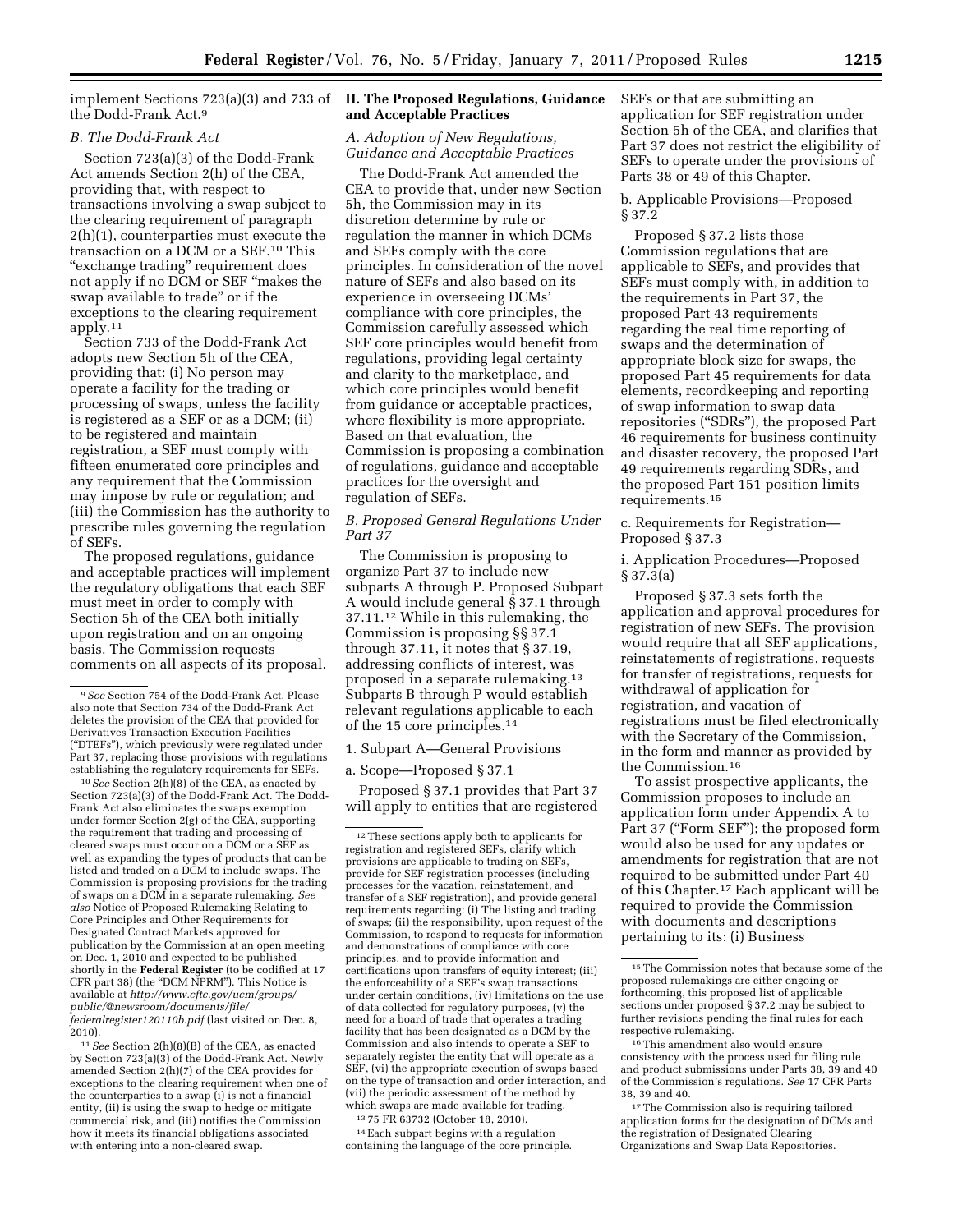organization, (ii) financial resources, (iii) compliance program and (iv) technological capabilities.

Other than the specific requirements necessitated by the core principles, the majority of information required under the Form SEF consists of information that Commission staff has historically found necessary considering DCM applications. The Commission expects that similar information will be necessary to assess applications for SEF registration. Proposed § 37.3(a)(1) requires that, at a minimum, all applicants must complete the application form and provide the necessary information and documentation in order to initiate the SEF registration review process. The determination when a submission is complete will be at the sole discretion of the Commission. The Commission will review Form SEF and, at the conclusion of its review, by order either: (i) Grant registration; (ii) deny the application for registration; or (iii) grant registration subject to Commissionestablished conditions.

SEF applicants will be required to provide various documents describing the applicant's legal and financial status. SEF applicants must also submit copies of any applicable rules and regulations (as defined in  $\S 40.1$ ),<sup>18</sup> disclose any affiliates and a brief description of the nature of the affiliation, and submit copies of any agreements between the SEF and third parties that would assist the applicant in complying with its duties under the CEA.

Applicants will be required to demonstrate operational capability through documentation, including technical manuals and third party service provider agreements. Proposed § 37.3 also requires that each applicant request and obtain from the Commission a unique, extensible, alphanumeric code for the purpose of identifying the SEF pursuant to the swap recordkeeping and reporting requirements under proposed Part 45.19

ii. Procedures for Temporary Grandfather Relief—Proposed § 37.3(b)

Section 754 of the Dodd-Frank Act provides that: ''[u]nless otherwise provided in this title, the provisions of this subtitle [Subtitle A—Regulation of Over-the-Counter Swaps Markets] shall take effect on the later of 360 days after the date of enactment of this subtitle [*i.e.,* July 15, 2011], or, to the extent a provision of this subtitle requires a rulemaking, not less than 60 days after publication of the final rule or regulation implementing such provision of this subtitle.''

The Commission anticipates that, upon the effective date of this Part 37, it may receive a large number 20 of applications for SEF registration from entities that currently provide a marketplace for the listing and trading of swaps. The Commission notes that it would be difficult to carry out and complete an appropriate and comprehensive review of all such applications during the period between publication of the final rulemaking and the effective date of this Part 37. Any consequent delay in the processing of these SEF applications could adversely impact SEF applicants, undermine the efficient implementation of the Dodd-Frank Act, create legal uncertainty for market participants and adversely affect the swaps market.

Therefore, proposed § 37.3(b) permits the Commission, upon the request of an applicant, to grant temporary grandfather relief to qualifying entities that, due to their operations, will be required to register as a SEF in order to continue operating as of the effective date of the regulations. The proposed temporary grandfather relief would be optional and would enable a qualifying entity to operate without SEF registration on a short-term basis during the pendency of the application review process on the condition that it otherwise operate in conformance with all SEF requirements under the Dodd-Frank Act. This approach is intended to avoid undue market disruption as well as to ensure continuity of the business operations of an existing entity that, at the time that Part 37 becomes effective,21 is providing a marketplace for the trading of swaps. The temporary relief would also allow the Commission to implement registration requirements of the Dodd-Frank Act for SEFs while providing the Commission sufficient

time to fully review the application of a SEF. Each SEF that qualifies for temporary relief would be subject to Section 5h of the CEA and related regulations during the period in which the Commission is reviewing the SEF's application of registration.

The Commission notes that it previously issued orders providing grandfather relief to exempt commercial markets (''ECMs'') and exempt boards of trade (''EBOTs''), allowing them to continue to operate as EBOTs and ECMs after the effective date of the Dodd-Frank Act (July 15, 2011) ("ECM and EBOT grandfather relief orders'').22 The relief under proposed § 37.3(b) would be consistent with the ECM and EBOT grandfather relief orders. In addition, the Commission notes that the grandfather relief under proposed § 37.3(b) would also be available for entities that are currently operating pursuant to another exemption or exclusion provided under the CEA (prior to its amendment by the Dodd-Frank Act) as of the effective date of this Part 37.23

As a condition for receiving temporary grandfather relief, the applicant must: (1) File a complete application, as required under proposed § 37.3(a),24 on the proposed application form, Form SEF, under Appendix A to Part 37; (2) notify the Commission, at the time of its submission of the application, of its interest in operating under the temporary relief; (3) provide transaction data that substantiates that the execution or trading of swaps has occurred and continues to occur on the applicant's trading system or platform at the time the applicant submits the request; and (4) provide a certification that the applicant believes that its operation on a temporary basis will meet the requirements of Part 37 of the CEA, as adopted by the Commission. Since the purpose of the temporary relief is to provide an appropriate process to ensure continuity of the business operations during the pendency of the review of an application, the temporary grandfather relief would expire on the earlier of: (i) The date that the Commission grants or denies registration of the SEF, or (ii) the

<sup>18</sup>*See* 75 FR. 67282, 67292 (November 2, 2010). 19This requirement stems from the Commission's authority, under Section 728 of the Dodd-Frank Act, to establish standards and requirements related to reporting and recordkeeping for swaps. In particular, the Commission is required to adopt consistent data element standards for ''registered entities,'' which include SEFs. Proposed Part 45 will set forth the recordkeeping and reporting requirements of each SEF with respect to swap transactions on or through its facility. Proposed § 37.3 codifies the obligation of SEFs to comply with the provisions of proposed Part 45. *See* 75 FR 76574 (December 8, 2010).

 $^{\rm 20}\!$  The Commission notes that although the public estimate regarding the expected number of applications ranges from 30 to 40, certain market participants have noted that the number of SEFs could exceed 100.

<sup>21</sup>*See* Section 754 of the Dodd-Frank Act.

<sup>22</sup>*See* Orders Regarding the Treatment of Petitions Seeking Grandfather Relief for Exempt Commercial Markets and Exempt Boards of Trade (''ECM and EBOT grandfather relief''). 75 FR 56513 (September 10, 2010). The Commission's Orders set forth various conditions for such grandfather relief, including the filing of a relief petition and a SEF or DCM application with the Commission.

<sup>23</sup>*See* CEA Sections 2(d), 2(e), 2(g) and 2(h)(1)– (2).

<sup>24</sup>As noted above, the determination of when a submission on Form SEF is complete is at the sole discretion of the Commission.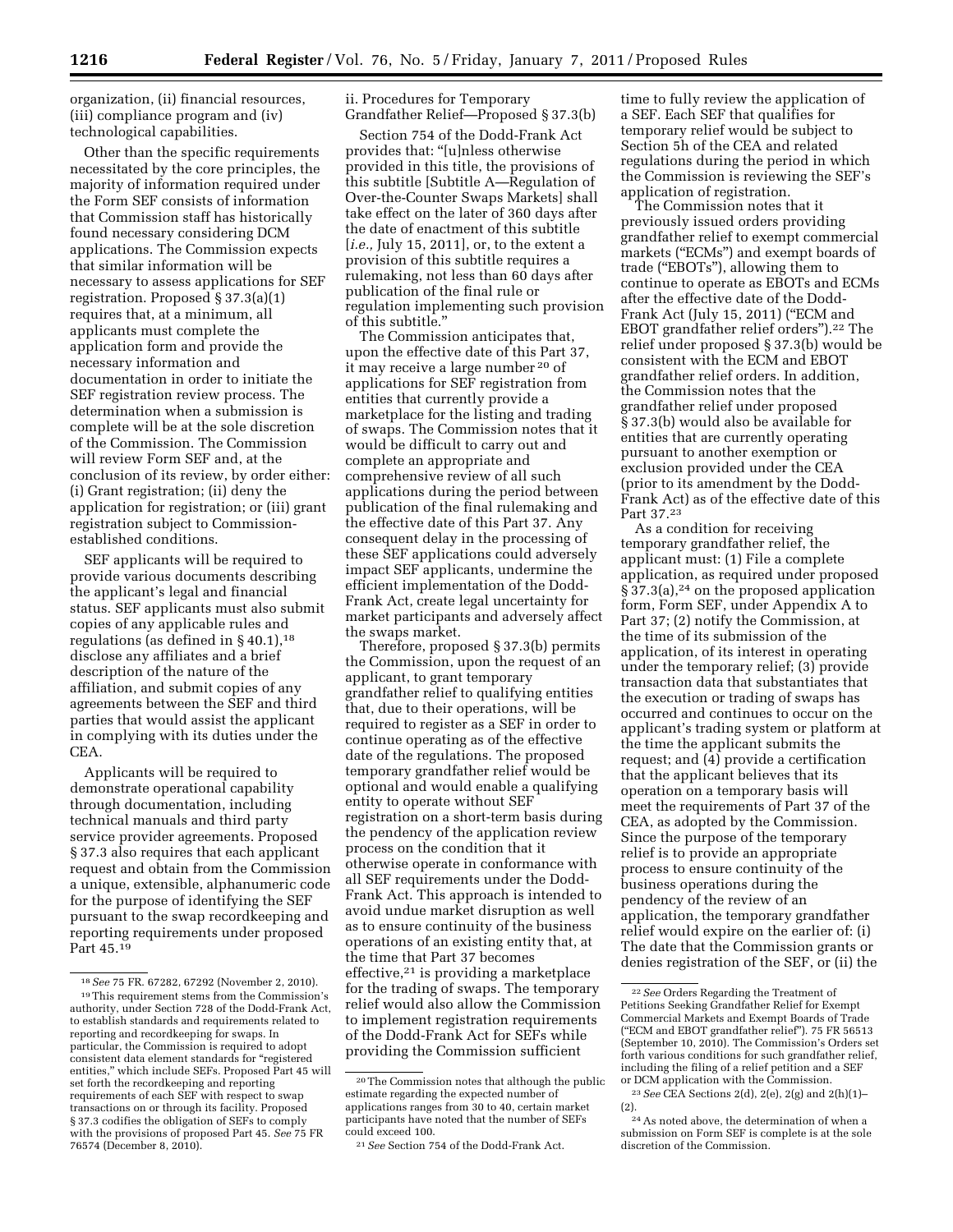date that the Commission rescinds the temporary relief. Additionally, the temporary relief would not be a permanent provision of Part 37. Proposed § 37.3(b) provides for a "sunset" provision so that temporary grandfather relief would terminate 365 days from the effective date of proposed § 37.3(b).

iii. Procedures for Transfer of Registration—Proposed § 37.3(d)

The Commission is proposing § 37.3(d) to formalize the procedures that a SEF must follow when requesting the transfer of its registration, in anticipation of a corporate event (*e.g.,* a merger, corporate reorganization, or change in corporate domicile) which results in the transfer of all or substantially all of the SEF's assets to another legal entity. Under proposed § 37.3(d), the SEF would submit to the Commission a request for transfer no later than three months prior to the anticipated corporate change, with a limited exception.25

Proposed § 37.3(d) also would require, as a condition of approval, that the SEF submit a representation that it is in compliance with the CEA, including the SEF core principles, and the Commission's regulations. In addition, the SEF would have to submit various representations by the transferee regarding its duties and obligations.

Proposed § 37.3(d) also provides that the Commission will review any requests for transfer of registration as soon as practicable, and such request will be approved or denied pursuant to a Commission order.

d. Procedures for Listing Products and Implementing Rules—Proposed § 37.4

Proposed § 37.4 conforms to the proposed changes to existing §§ 40.3 (Voluntary submission of new products for Commission review and approval) and 40.5(b) (Voluntary submission of rules for Commission review and approval),26 in the Commission's separate rule proposal pertaining to ''Provisions Common to Registered Entities." 27

e. Information Relating to Swap Execution Facility Compliance— Proposed § 37.5

Under proposed § 37.5(a), upon request by the Commission, a SEF must file with the Commission certain information related to its business as a SEF, in the form and manner as specified by the Commission. Under proposed § 37.5(b), the Commission may demand that a SEF file a written demonstration regarding its compliance with any specified core principles. The information requested under proposed § 37.5(a) and (b) provides for information requests to entities regarding compliance with the conditions for registration made for any oversight purpose.28

The Commission believes that on occasion, SEFs will enter into equity interest transfers that result in a change in ownership. In those situations, Commission staff must determine whether the change in ownership will impact adversely the operations of the SEF or the SEF's ability to comply with the core principles and the Commission's regulations. The Commission is proposing § 37.5 to ensure that SEFs remain mindful of their self-regulatory responsibilities when negotiating the terms of significant equity interest transfers, and to improve the Commission staff's ability to undertake a timely and effective due diligence review of the impact, if any, of such transfers.

Proposed § 37.5(c) would require SEFs to file with the Commission a notice of the equity interest transfer of ten percent or more, with certain documents providing information on the transfer, no later than the business day 29 following the date on which the SEF enters into a firm obligation to transfer the equity interest.30 The

<sup>29</sup> "Business day" is defined in Commission § 40.1.

30The Commission is proposing a 10 percent threshold because it believes that a change in ownership of such magnitude may have an impact on the operations of the swap execution facility. The Commission believes that such impact may be present even if the change in ownership does not constitute a change in control. For example, if one entity holds a minority 10 percent equity share in the SEF, it may have a more significant voice in the operation of the SEF than five entities each with a minority 2 percent equity share. Given the potential impact that a change in ownership might have on the operations of a SEF, the Commission believes that it is appropriate to require such SEF to certify

proposed regulation requires that the SEF keep the Commission apprised of the projected date that the transaction resulting in the equity interest transfer will be consummated, and must provide to the Commission any new agreements or modifications to the original agreement(s) filed pursuant to proposed § 37.5(c). The SEF must notify the Commission of the consummation of the transaction on the day on which it occurs. The proposed regulation will enable staff to consider whether any conditions contained in an equity transfer agreement(s) are inconsistent with the self-regulatory responsibilities of a SEF or with any of the core principles.

The Commission believes when there is a 10% or greater change in ownership, the SEF itself is the more appropriate entity to provide a certification of its continued compliance with all regulatory obligations. Accordingly, proposed § 37.5(c)(3) would require that if there is a change in ownership,31 the SEF must certify, no later than two business days following the date on which the change in ownership occurs, that the SEF meets all of the requirements of Section 5h of the CEA and the provisions of Part 37 of the Commission's regulations.

#### *Request for Comment:*

The Commission notes that there are differences in the proposed notification requirements for changes in the ownership of SEFs, derivative clearing organizations (''DCOs''), DCMs, and SDRs.32 The Commission requests comment on the proposed notification requirements under 37.5(c) and, more specifically, the extent to which there should be uniformity or differentiation in procedures applied to different types of registrants.

after such change that it continues to comply with all obligations under the CEA and Commission regulations.

32*See, supra* note 10, DCM NPRM; *also* the Notice of Proposed Rulemaking Relating to Swap Data Repositories, approved for publication by the Commission at an open meeting on November 19, 2010 and expected to be published shortly in the **Federal Register** (to be codified at 17 CFR part 49). This Notice is available at *[http://www.cftc.gov/](http://www.cftc.gov/stellent/groups/public/@otherif/documents/ifdocs/federalregister112210d.pdf)  [stellent/groups/public/@otherif/documents/ifdocs/](http://www.cftc.gov/stellent/groups/public/@otherif/documents/ifdocs/federalregister112210d.pdf)  [federalregister112210d.pdf](http://www.cftc.gov/stellent/groups/public/@otherif/documents/ifdocs/federalregister112210d.pdf)* (last visited on Dec. 8, 2010); and other appropriate future rulemakings.

<sup>25</sup>The proposed rule would require that where a SEF does not know or could not have reasonably known three months prior to the anticipated change, it shall be required to file the request as soon as it knows of the change.

<sup>26</sup>Proposed § 40.3 is amended to require additional information to be provided by registered entities that submit new products for the Commission's review and approval. Proposed § 40.5(b) codifies a new standard for the review of new rules or rule amendments as established under the Dodd-Frank Act.

<sup>27</sup> 75 FR 67282 (November 2, 2010).

<sup>28</sup> In this regard, for example, the Commission may request SEFs to provide information relating to their operations or their practices in connection with its general oversight responsibilities under the CEA, in connection with the Commission's formulation of statements of acceptable practice, or in connection with a particular SEF's compliance with particular core principles or other conditions of its registration.

<sup>&</sup>lt;sup>31</sup>The Commission's regulations consistently identify a financial or ownership interest of ten percent or more as material and indicative of the ability to influence the activities of an entity or trading in an account. *See, e.g.,* Core Principle 5, Acceptable Practices, and Core Principle 14, Application Guidance, in Appendix B to Part 38 of the Commission's regulations. 17 CFR part 38, Appendix B.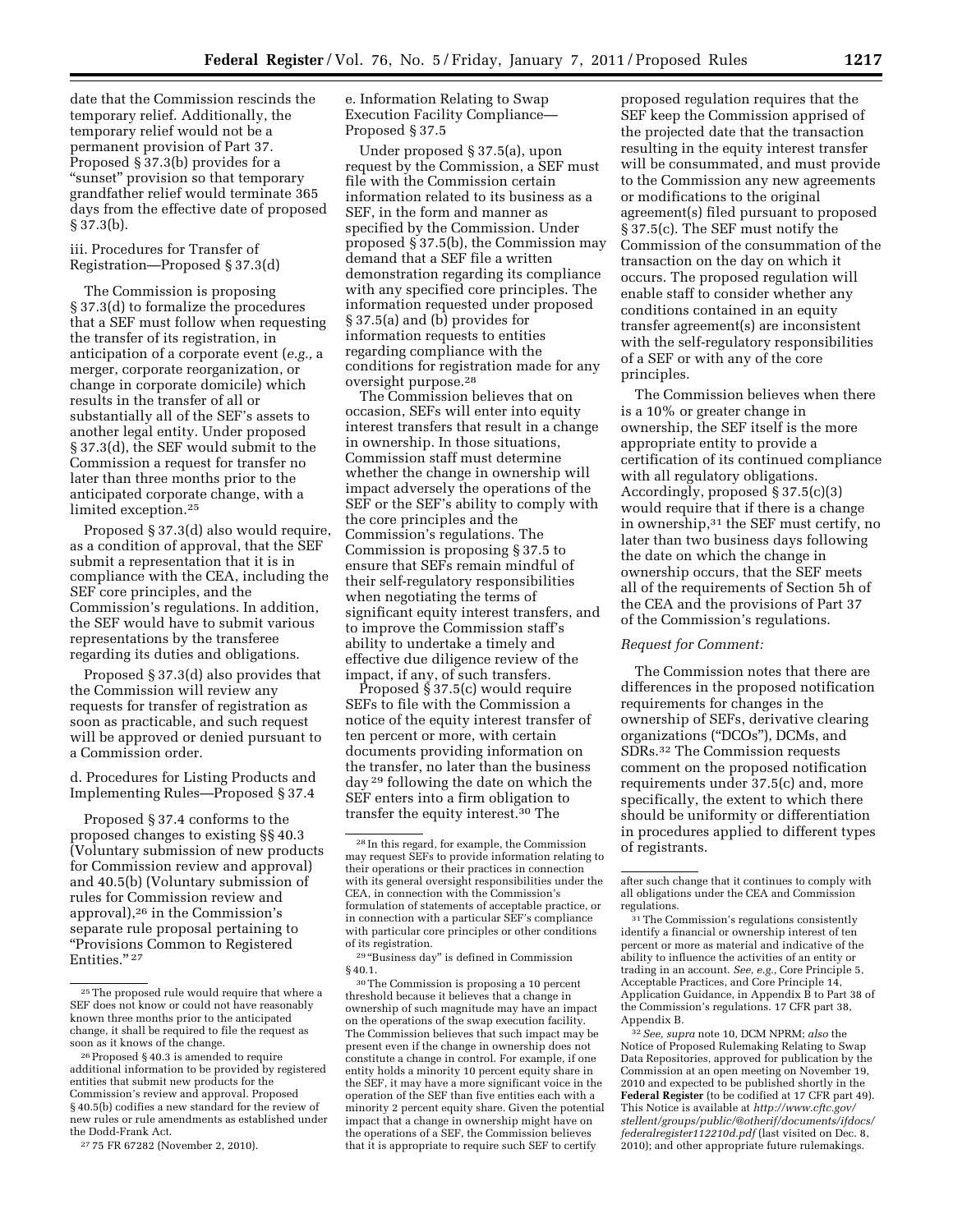# f. Enforceability of Executed Swaps— Proposed § 37.6

Proposed § 37.6 is intended to provide legal certainty to market participants transacting in swaps. Under § 37.6(a), a transaction entered into on or pursuant to the rules of a registered SEF will not be void, voidable, subject to rescission or otherwise invalidated or rendered unenforceable as a result of: (1) A violation by the registered SEF of the provisions of Section 5h of the CEA or Part 37; or (2) any Commission proceeding to alter or supplement a rule, term or condition under Section 8a(7) of the CEA, to declare an emergency under Section 8a(9) of the CEA, or any other proceeding the effect of which is to alter, supplement, or require a registered SEF to adopt a specific term or condition, trading rule or procedure, or to take or refrain from taking a specific action.

In other rules proposed by the Commission, a swap confirmation is defined as the consummation (electronically or otherwise) of legally binding documentation (electronic or otherwise) that memorializes the agreement of the counterparties to all of the terms of a swap.33 Proposed § 37.6(b) provides that a confirmation must be in writing (whether electronic or otherwise) and must legally supersede any previous agreement (electronically or otherwise). For swaps executed on a SEF, the SEF will provide the counterparties with a definitive written record of the terms of their agreement, which will serve as a confirmation of the swap. The proposed regulation on swap confirmations would require that parties have full written agreement on all terms of a swap at the same time as execution.

g. Prohibited Use of Data Collected for Regulatory Purposes—Proposed § 37.7

In fulfilling their regulatory and compliance obligations, the Commission expects that SEFs will often require market participants to provide proprietary data or personal information. Proposed § 37.7 prohibits a SEF from using information generated by market participants for purposes of meeting regulatory and compliance obligations for marketing products or for other commercial purposes.34 The

Commission notes that nothing in this regulation prohibits a SEF from sharing such information with another SEF or DCM offering swaps for trading for regulatory purposes.

h. Boards of Trade Operating Both a Designated Contract Market and a Swap Execution Facility—Proposed § 37.8

Proposed § 37.8 implements CEA Section 5h(c) by requiring that a board of trade that operates a trading facility that has been designated as a DCM by the Commission and also intends to operate an entity for the execution or trading of swaps: (1) Must separately register such entity as a SEF under Part 37; and (2) may use the same electronic trade execution system for executing swaps that it uses for its DCM operations, provided that, the entity clearly identifies to market participants whether the execution or trading of a swaps is taking place on the DCM or the SEF.35

#### i. Permitted Execution Methods—§ 37.9

This rule proposal will provide market participants with the choice of a number of means to access the market and execute trades therein. This flexibility would allow market participants to use requests for quotes, indications of interest, or executable quotes to consummate a trade. It would allow SEFs to use a variety of different trading systems or platforms as long as market participants have the ability to access the market and execute trades as discussed below.

#### i. SEF Definition

The term 'swap execution facility' means a trading system or platform in which multiple participants have the ability to execute or trade swaps by accepting bids and offers made by multiple participants in the facility or system, through any means of interstate commerce, including any trading facility, that—(A) Facilitates the

35Section 5h(c) of the CEA provides: IDENTIFICATION OF FACILITY USED TO TRADE SWAPS BY CONTRACT MARKETS.—A board of trade that operates a contract market shall, to the extent that the board of trade also operates a swap execution facility and uses the same electronic trade execution system for listing and executing trades of swaps on or through the contract market and the swap execution facility, identify whether the electronic trading of such swaps is taking place on or through the contract market or the swap execution facility.

execution of swaps between persons; and (B) is not a designated contract market.36

Market participants currently use a number of different methods for transacting swaps, including: brokers who facilitate trades over the telephone (commonly referred to as ''voice brokers''); hybrid voice and electronic trading systems; fully electronic interdealer brokerage systems; single-dealer trading platforms; various versions of ''request for quote'' platforms (including platforms that allow more than one customer to submit requests for quotes to, and receive responses from, multiple dealers); and order books. The Commission does not believe that all of these methods comply with the statutory definition of a SEF, especially the ''multiple participant to multiple participant'' requirement thereunder. Specifically, as discussed below, the Commission notes that entities offering the following services do not comply with the statutory definition of a SEF: one-to-one voice services for the execution or trading of swaps (other than for the execution of block trades), 37 single-dealer platforms, and services that solely provide for the processing of swaps.

The SEF definition requires at a minimum the existence of a "trading" system or platform.'' The Commission notes that the terms ''trading system'' and ''platform'' are not defined under the Dodd-Frank Act or anywhere in the CEA. Based on the SEF definition under the Dodd-Frank Act, the Commission interprets trading system and platform to include, but not be limited to, the term "trading facility" as defined in CEA Section  $1a(51)$ .<sup>38</sup> In addition, as discussed in detail below, the Commission believes that any other method that allows multiple market participants to have the ability to execute or trade swaps by accepting

38*See* CEA Section 1a(51). In this context, a trading facility requires "a physical or electronic facility or system in which multiple participants have the ability to execute or trade agreements, contracts, or transactions (i) by accepting bids or offers made by other participants that are open to multiple participants in the facility or system; or (ii) through the interaction of multiple bids or multiple offers within a system with a pre-determined nondiscretionary automated trade matching and execution algorithm.''

<sup>33</sup>*See* 75 FR 76140 (December 7, 2010); and 75 FR 76574 (December 8, 2010).

<sup>34</sup>The Commission notes that, in the recent notice of proposed rulemaking for Business Affiliate Marketing and Disposal of Consumer Information Rules, it proposed rules prohibiting futures commission merchants (''FCMs'') (and other intermediaries) from using certain consumer information received from an affiliate to make a solicitation for marketing purposes. In addition,

rules were proposed requiring FCMs to develop a written disposal program to the extent that such FCMs possess consumer information. The underlying policy for these rules is to protect the privacy of customer information. Similarly, Proposed § 37.7 is intended to protect market participants' information provided to a SEF for regulatory purposes from its use to advance the commercial interests of the SEF.

<sup>36</sup>CEA Section 1a(50).

<sup>37</sup>As proposed, a block trade is a swap of a large notional or principal amount that is transacted offexchange, pursuant to the rules of a SEF or DCM, and that is greater than the minimum block trade size set by the SEF or DCM. As proposed, a SEF or DCM must set the minimum block size for a particular swap contract at an amount greater than the appropriate minimum block size for the appropriate category of swap instrument in which such swap contract is categorized. *See* 75 FR 76140 (December 7, 2010).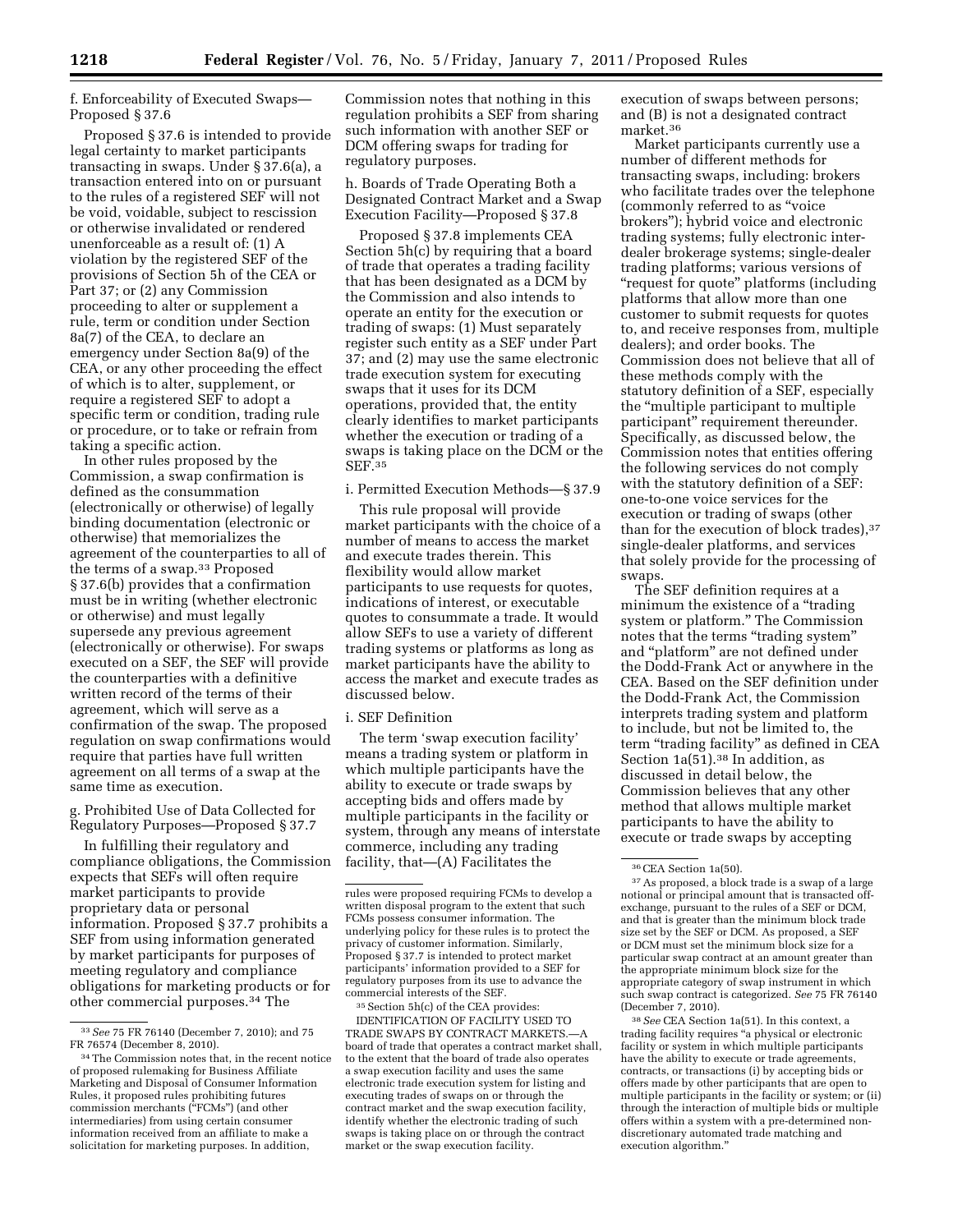bids and offers made by other multiple participants in the facility or system, through any means of interstate commerce, may qualify as an acceptable trade execution method for an entity that wishes to register as a SEF.

In order for an entity to meet the definition of a SEF and satisfy the SEF registration requirements, multiple parties must have the ''ability to execute or trade swaps by accepting bids and offers made by multiple participants'' and such participants must be provided impartial access to the market. The Commission believes that an acceptable SEF platform or system must provide at least a basic functionality to allow market participants the ability to make executable bids or offers and indicative quotes, and to display them to multiple parties, including all other parties participating in the SEF, if the market participants wish to do so. As set forth in proposed § 37.9(b) and discussed below, the Commission proposes that a SEF also must provide market participants with the ability to make a bid, make an offer, hit a bid, or lift an offer, and may provide the ability to request a bid and request an offer. Accordingly, market participants would not have to receive a ''request for quote'' 39 from another market participant in order to make a bid or offer or to execute a trade with other market participants. In addition to this basic functionality whereby market participants would have the ability to access all other market participants, a SEF could also provide a multiple-tomultiple request for quote trading system for those market participants that do not wish to display their bids, offers, or requests to all other market participants. A SEF's chosen approach(es) would be described in its registration application, to be evaluated by the Commission during the application process. Once operational, the Commission would be able to empirically evaluate the SEF's treatment of executable bids and offers as compared to responses to requests for quotes to ensure ongoing compliance with the definition of a SEF, the SEF registration requirements, and the core principles.

ii. One-to-One Voice and Single-Dealer Platforms

The Commission notes that one-toone voice services and single-dealer platforms do not satisfy the statutory requirement under CEA Section 1a(50) that ''multiple participants have the ability to execute or trade swaps by

accepting bids and offers made by multiple participants in the facility or system''. The nature of these types of trading systems or platforms, where transactions are negotiated or consummated via a one-to-one or oneto-many basis, do not provide the ability for participants to conduct multiple-tomultiple execution or trading. The Commission also notes that CEA Sections  $5h(f)(2)(A)(ii)$  and  $(2)(B)(i)$ require that SEFs provide market participants with impartial access to their markets, and that SEFs must adopt rules with respect to any limitations they place on access. Entities operating either one-to-one voice services or single-dealer platforms, by definition, limit the provision of liquidity to single dealers or liquidity providers, thus excluding other participants from filling those roles, in non-compliance with the impartial market access requirements applicable to SEFs under the CEA.

#### iii. Processing of Swaps

In regard to entities that offer, with respect to swaps transactions, processing services exclusively, the Commission notes that Section 5h(a)(1) of the CEA states ''[n]o person may operate a facility for the trading or processing of swaps, unless the facility is registered as a [SEF] or as a [DCM] under this section.'' In addition, Section 5h(b) states that a registered SEF may ''(A) make available for trading any swap, and (B) facilitate trade processing of any swap.'' Although these provisions could be read to require the registration of entities that engage in trade processing (but not trade execution) as SEFs, the Commission believes that entities that operate exclusively as swap processors do not meet the SEF definition (and should not be required to register as SEFs) because: (1) They do not provide (as required by the definition) the ability to "execute or trade'' a swap; and (2) the definition does not include the term ''process.''

# iv. Trading Systems or Platforms

When determining what types of trading systems qualify to register as a SEF, the Commission takes into account, in addition to consideration of the SEF definition as discussed above, the core principles applicable to SEFs 40 as well as the goals provided in Section 733 of the Dodd-Frank Act: (1) Bringing greater pre-trade price transparency to swap transactions; and (2) bringing more swaps trading onto regulated

trading systems or platforms.41 Therefore, the Commission interprets the SEF registration requirements to necessitate that the trading system or platform: (a) Provide multiple participants with the ability to make bids and offers to other multiple participants or to accept bids or offers made by other multiple participants; (b) promote pre-trade price transparency; (c) ensure that the trading of swaps on the trading system or platform is in accordance with the SEF core principles, the registration requirements and the Commission's regulations; and (d) provide all market participants with impartial access to the SEF's market.

The Commission believes that, to register as a SEF or to maintain registration, an applicant or SEF must provide market participants with the ability to make executable quotes on either side of a swap transaction and to take the opposite side of a trade from participants who seek to enter into transactions on such contract. The ''multiple participant to multiple participant'' requirement, when read in conjunction with the impartial access requirement (*i.e.,* the Core Principle 2 requirement that the SEF must ''provide market participants with impartial access to the market'') requires that each SEF provide any market participant with the ability to make any bid or offer transparent to all other market participants of the SEF. In addition, the "ability to execute or trade" statutory provision means that the SEF must provide market participants with the ability to post both firm and indicative quotes on a centralized screen such that they can be executed or traded against by other multiple market participants. Under the proposal, it is a market participant's prerogative to make a bid or offer available to all other market participants in the trading system or platform without an invitation to join an auction process. Willing counterparties should have the ability to execute swap trades by accepting such bids or offers. The Commission believes there could be a number of ways for a SEF to provide this functionality, including but not limited to having an order book.

Additionally, SEFs must make indicative quote functionalities available, such that market participants could provide non-executable quotes or indicative quotes through the SEF that are visible and accessible to all other market participants. Such functionalities could include electronic,

<sup>39</sup>*See infra,* Section II.C.2.i.v for further discussion of "request for quote" systems.

<sup>40</sup>*See e.g.,* Sections 5h(f)(2)(A)(ii) and (2)(B)(i) (Core Principle 2, requiring the provision of impartial access). *See also infra,* Section II.C.2.a. (discussing the provision of impartial access under to Core Principle 2).

<sup>41</sup>*See* CEA Section 5h(e) (Stating twin goals regarding the promotion of ''the trading of swaps on swap execution facilities'' and ''pre-trade price transparency in the swaps market'').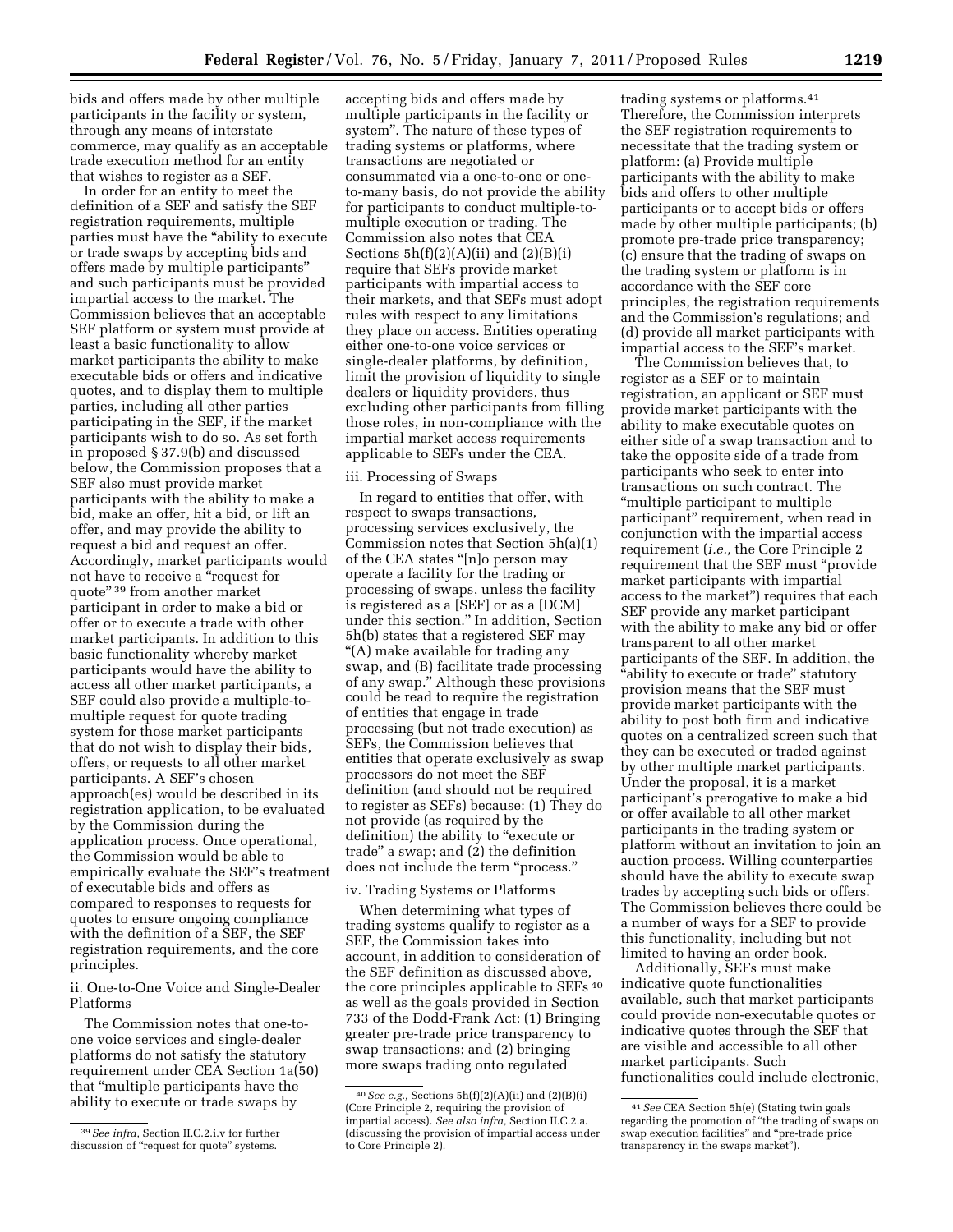streaming indicative quotes, or other methods for providing market participants with indicative quotes. Indicative quotes provide additional information about pricing and help inform market participants as they consider hedging and investment strategies, as well as when considering whether and how to execute a trade (either through a request for quote or through an existing executable quote). The Commission believes that indicative quotes are consistent with the statute's goal of achieving pre-trade price transparency.

The Commission believes that SEFs can utilize various trading systems and platforms that provide market participants with the ability to post executable bids or offers for display to multiple potential counterparties. A trading system or platform that provides this minimum multiple-to-multiple functionality, as described above, also may include other functionalities that provide multiple participants with the ability to access multiple market participants, but not necessarily the entire market if the participant so chooses. These may include certain request for quote systems, as described below, or other systems that meet the SEF definition and comply with the core principles.42 Hence, although at times a market participant may desire to interact with a limited number of market participants (*i.e.,* fewer than the entire market) and are permitted to do so under the proposal, market participants that desire to access the entire market must be provided with the ability to do so as well.

#### v. Execution Methods

Proposed § 37.9 will allow market participants to have the choice of a number of means to access and execute within a SEF's marketplace. There would not be any requirements for pretrade transparency for: (1) Blocks; (2) trades subject to the end user exceptions; or (3) contracts which are not ''made available for trading.'' Thus the requirements for pre-trade transparency (*e.g.,* posting both firm and indicative quotes on a centralized electronic screen accessible to all market participants) 43 for trades executed on a SEF would only relate in the context of transactions in swaps which are: (1) Subject to the mandatory clearing requirement; (2) ''made available for trading'' on a SEF; and (3) too small to be a block trade under part

45. For these three types of transactions, SEFs could permit their market participants to trade via requests for quotes, indications of interest, or executable quotes.

As stated in the preceding section, Section 5h(e) of the CEA sets forth Congress' goals with respect to SEFs: The promotion of ''the trading of swaps on swap execution facilities'' and ''pretrade price transparency in the swaps market.'' 44 The Commission believes that these goals can be achieved for swap transactions that are subject to the CEA execution requirements, are made available for trading, and are not block trades by providing for the execution of such swap transactions on trading systems or platforms that give market participants the option to post both firm and indicative quotes or accept bids and offers that are transparent to the entire market.45

Under proposed § 37.9, applicants and registered SEFs must offer trading services to facilitate the ability of market participants to make executable bids or offers and to display them to multiple parties. Transactions may be executed by providing market participants with a number of execution methods from which to choose, including:  $(1)$  "Request for quote'' systems that provide market participants the ability to interact with multiple participants but less than the entire market, as described below; (2) systems that allow market participants to display executable bids and offers on a centralized, electronic screen to the entire market; or (3) other systems that comply with the core principles.

Additionally, under the proposal, SEFs must provide a general timing requirement applicable to traders such as brokers who have the ability to execute against a customer's trade or are entering a trade for two customers on opposite sides of the transaction. Under the proposal, a broker would have to provide a minimum pause before entering the second side (whether for its own account or for a second customer), thus ''showing'' other market participants the terms of a request for quote from its customer, and providing other market participants the opportunity to join in the trade. The Commission proposes to require a minimum pause of 15 seconds between entry of two potentially matching customer-broker swap orders or two potentially matching customer-customer swap orders on SEFs.

#### (A) Request for Quote Systems

As proposed by the Commission, the steps taken by market participants in order to complete a transaction using an acceptable request for quote system are similar to the steps taken in the marketplace today (*i.e.,* a market participant transmits a request to counterparties for bids or offers and chooses to transact with one of the respondents to the request). However, to ensure that multiple participants have the ability to reach multiple counterparties, the Commission proposes to require SEFs to provide that market participants transmit a request for quote to at least five potential counterparties in the trading system or platform. The Commission notes that, under the proposal, acceptable request for quote systems offered by SEFs could be designed such that requests for quotes are visible to all market participants with access to the trading system or platform, but should permit requesters the option of making a request for quote visible to the entire market. Additionally, the proposal provides that an acceptable request for quote system may allow for a transaction to be consummated if the original request to five potential counterparties receives fewer than five responses.46

Under the proposal, SEFs that utilize request for quote systems must also furnish liquidity providers with the ability to post both executable bids or offers and indicative quotes. The terms of any such ''resting'' executable bids or offers would be displayed to the requester along with any other specific bids or offers included in the responses to its request for quote. Upon receipt of the responses and the appropriate resting bids or offers, the original requester would have the option to execute the transaction. The Commission believes that SEFs that utilize request for quote systems must ensure that any competitive resting bids or offers be taken into account and communicated to the requester along with any bids or offers included with responses to requests for quotes. While the Commission does not believe it appropriate to prescribe a method of integration as part of this rulemaking,

<sup>42</sup>As previously noted, one-to-one voice systems and single-dealer platforms do not satisfy the listed factors.

<sup>43</sup>*See also,* proposed § 37.205(b)(1).

<sup>44</sup>*See* CEA Section 5h(e).

<sup>45</sup>While currently such systems are often used by traders in order to account for counterparty risk, it is important to note that there is no counterparty risk for swaps that are cleared.

<sup>46</sup>The proposal also provides that request for quote systems include trading systems or platforms in which multiple market participants view realtime electronic streaming quotes, both firm and indicative, from multiple potential counterparties on a centralized electronic screen, and have the ability to accept a firm streaming quote and complete the transaction or based on an indicative streaming quote, issue a request for quote to no less than five market participants and upon receipt of a responsive quote, have the option to complete the transaction. *See* proposed § 37.9(a)(1)(v).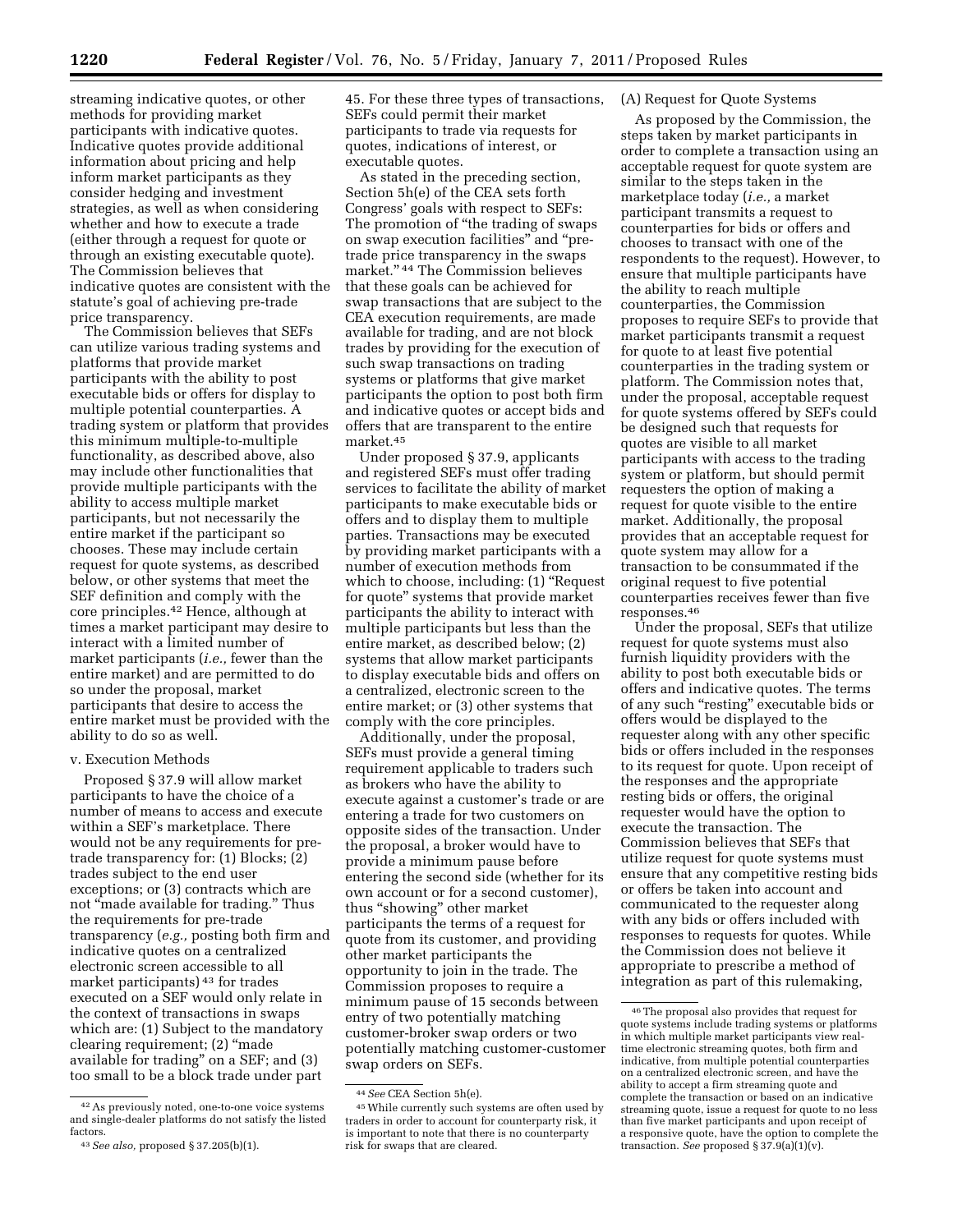the Commission would expect each SEF to describe its chosen integration mechanism as part of its application.

The Commission believes its proposed approach to the use of request for quote systems by SEFs is consistent with the statute and promotes: (a) The ability of multiple participants to make bids and offers to other multiple participants or to accept bids or offers made by other multiple participants; (b) pre-trade price transparency; (c) the trading of swaps on a regulated trading system or platform in accordance with the registration requirements and the Commission's regulations; and (d) the ability for all market participants to receive impartial access to all other market participants. The Commission further believes that this feature would help encourage price competition within the market.

#### (B) ''By Any Means of Interstate Commerce''

For block trades, swaps not subject to clearing, and bespoke or illiquid swaps, the Commission interprets the statute's language ''by any means of interstate commerce'' to allow execution methods that may include voice. This method of execution is consistent with the use of voice in the futures markets for executing block trades, where in light of the size of the trades, pre-trade transparency is not required. It is also possible that a SEF might choose to offer to facilitate bilateral trading for those transactions not bound by the CEA's execution requirements and, therefore, the use of voice may be acceptable. The Commission notes that with respect to these types of transactions, market participants may have an interest in choosing their counterparty in light of the credit risk involved. Voice transactions must be entered into some form of electronic affirmation system immediately upon execution.

With regard to swaps available for trading that are not blocks, trading systems or platforms facilitating the execution of such swaps via voice exclusively are not multiple participant to multiple participant and do not provide for pre-trade transparency. While not acceptable as the sole method of execution of swaps required to be traded on a SEF or DCM, the Commission believes voice would be appropriate for a market participant to communicate a message to an employee of the SEF, whether requests for quotes, indications of interest, or firm quotes. For instance, voice-based communications in the proposed SEF context may occur in certain circumstances, such as when an agent: (1) Assists in executing a trade for a

client, immediately entering the terms of the trade into the SEF's electronic system; or (2) enters a bid, offer or request for quote immediately into a SEF's electronic multiple-to-multiple trading system or platform. In all cases, the employee of the SEF must promptly provide transparency and comply with audit trail requirements, including by the immediately entering into the trading system or platform any orders or requests for quote that are immediately executable, or, if not, immediately creating an electronic record with the order or request for quote entered into the trading system or platform as soon as practicable. The core principles and these rules would fully apply to such communications including but not limited to the transparency, audit trail, impartial access and standards for requests for quotes.

#### *Request for Comment:*

The Commission seeks public comment regarding the trading systems or platforms described in this section. In addition, the Commission asks the public to respond to the specific questions below.

• Does the proposal appropriately implement the statutory directive that a SEF provide multiple participants with the ability to execute or trade swaps by accepting bids and offers made by multiple participants in the facility or system? If not, how should the Commission best carry out the intent of Congress in the registration and oversight of SEFs?

• The Commission interprets the ''multiple participant to multiple participant'' requirement (in conjunction with the impartial access requirement) as requiring that the facility provide the ability for any market participant to make any bid or offer transparent to the entire market, if the market participant chooses to do so. Should the Commission be explicit as to the means or methods which can be used to fulfill this functionality? If so, in addition to an order book, what other means or models should be included in the final regulations?

• In light of the "multiple participant" to multiple participant'' requirement, the Commission has proposed that requests for quotes be requested of at least five possible respondents. Is this the appropriate minimum number of respondents that the Commission should require to potentially interact with a request for quote? If not, what is an appropriate minimum number? Some pre-proposal commenters have suggested that market participants should transmit a request for quote to "more than one" market participant. The

Commission is interested in receiving public comment on this matter.

• Should the Commission determine that other models of execution satisfy the statutory ''multiple participant to multiple participant'' requirement as well as the pre-trade price transparency and open access policy objectives under the Dodd-Frank Act?

• Does the proposal properly implement the provision in the SEF definition regarding having the ability to execute or trade swaps ''through any means of interstate commerce''?

• In general, does the proposal properly implement the CEA's goal to promote both the trading of swaps on SEFs and pre-trade price transparency? Should there be other characteristics the Commission should consider? If so, what are they?

• What level of pre-trade transparency should be required to promote price discovery, competition and the trading of swaps on SEFs? Should the Commission consider requiring a request for quote method that provides for transparency in the request for quote process in addition to the posting of any resting bids/offers on its trading system or platform? Should all orders and quotes be displayed to all participants or should alternative engagement rules apply on a pre-trade basis?

• Should SEFs be required to communicate executable bids/offers to issuers of requests for quotes? Also, should any such executable bids/offers be provided any priority during the request for quote process? Should market participants have an obligation to consider and/or execute against an executable bid/offer if it is competitive?

• Should SEFs be required to make responses to requests for quotes transparent to all market participants? If so, when should this information be provided to the market? Prior to execution? At the time of execution? Subsequent to execution?

• Would the SEF provisions in the Dodd-Frank Act support a requirement that swaps that meet a certain level of trading activity be limited to trading through order books? If so, what level of trading activity would be the appropriate level at which to mandate trading exclusively on an order book? Should any such analysis be done on a product or asset-class basis?

• Should swap processors be subject to the registration requirements for SEFs?

j. Swaps Made Available for Trading— Proposed § 37.10

The Dodd-Frank Act requires that transactions involving swaps subject to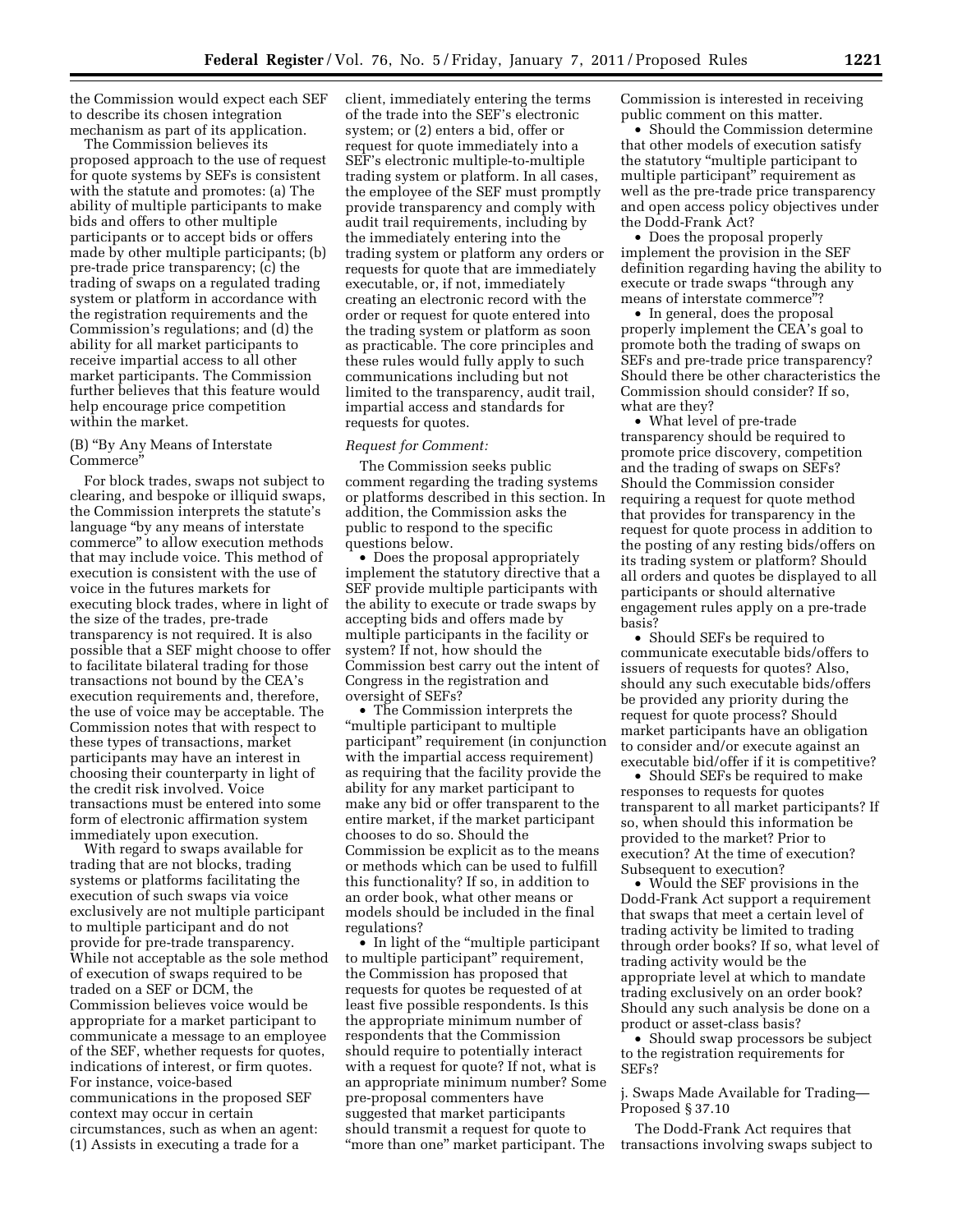the clearing requirement be executed on a SEF or DCM.<sup>47</sup> This trade execution requirement will not apply if (i) the Commission has not made a determination regarding the clearing requirement with respect to the swap,48 (ii) an eligible counterparty availed itself of an exception to the clearing requirement and does not wish to transact the swap on a SEF or DCM, or (iii) no DCM or SEF "makes the swap available to trade.'' 49

The Commission proposes to require SEFs to make periodic assessments to determine whether a swap has been made available for trading. To that end, proposed § 37.10 requires each SEF to annually conduct an assessment and provide a report to the Commission regarding the determination that the swaps it offers are made available for trading thereunder. With respect to the determination that swaps are made available to trade, the SEF may consider frequency of transactions and open interest, and any additional factors requested by the Commission.

#### *Request for Comment:*

The Commission seeks general public comment regarding the meaning of ''made available for trading.'' In addition, the Commission asks the public to respond to the specific questions below.

• In addition to the frequency of transactions and open interest, should the Commission request that SEFs consider the number of market participants trading a particular swap? If so, should a minimum number of participants be required, for example, should the swap be traded by more than two participants? More than three?

• Should the Commission request that SEFs consider any other factors or processes to make the determination that swaps are made available for trading?

k. Identification of Non-Cleared Swaps or Swaps Not Made Available To Trade—Proposed § 37.11

The Commission acknowledges that certain market participants may desire to avail themselves of the benefits of trading on SEFs (*e.g.,* automated confirmation of trades, straight-through processing) with respect to trades that are not otherwise required to be executed on a SEF or DCM. In particular, market participants might want to effect swap transactions on SEFs or DCMs regarding swaps that have not been determined to come

under the clearing mandate of Section 2(h) of the CEA, transactions that are excepted from the clearing requirements as provided under Section 2(h)(7) of the CEA, and transactions regarding swaps determined to not be available for trading pursuant to Commission § 37.10. Proposed § 37.11 requires that if a SEF determines to provide for trading of swaps that are excepted from the clearing requirements, the SEF must clearly identify to market participants that the particular swap is to be transacted pursuant to one of the applicable exemptions from execution and clearing.

#### *C. Proposed Regulations, Guidance and Acceptable Practices for Compliance With the Core Principles*

As noted above, this rulemaking establishes the relevant regulations, guidance and acceptable practices applicable to the 15 core principles. As proposed, the regulations applicable to the 15 core principles are set out in separate subparts to Part 37, Subparts B through P, which includes a codification within each subpart of the statutory language of the respective core principle. The guidance and acceptable practices are set out in Appendix B.

1. Subpart B—Core Principle 1 (Compliance With Core Principles)

Under Core Principle 1, compliance with the core principles, and any other rule or regulation that the Commission may impose under Section 8a(5) of the CEA, is a condition of obtaining and maintaining registration as a SEF.50 The Commission proposes to codify the statutory text of Core Principle 1 in proposed § 37.100. SEFs will have reasonable discretion in establishing the manner in which they comply with the core principles.

2. Subpart C—Core Principle 2 (Compliance With Rules)

#### a. Background

Core Principle 2 requires a SEF to establish and enforce compliance with its rules,<sup>51</sup> including by:  $(1)$  Establishing various rules to deter abuses; and (2) having the capacity to detect, investigate, and enforce such rules.52 Similarly, under Core Principle 2, a SEF must establish and enforce rules to provide any eligible contract participant (''ECP'') and any independent software

vendor (''ISV'') 53 with impartial access to the market and to capture information that the SEF may use in establishing whether rule violations have occurred.54 Additionally, SEF Core Principle 2 requires a SEF to establish rules governing the operations of the trading platform and provide rules relating to the mandatory clearing requirement under Section 2(h)(8).55The Commission proposes to implement these requirements through §§ 37.200– 37.207.

Although SEFs are a new type of regulated exchange, the Commission notes that the statutory text for SEF Core Principle 2 is largely a compilation of established regulatory principles applicable to DCMs. As a result, proposed §§ 37.200–37.207, implementing SEF Core Principle 2, set forth requirements for establishing and enforcing rules, providing access, conducting trade practice surveillance, and implementing audit trail requirements and disciplinary rules, that are analogous to those found in the proposed regulations for DCM Core Principles 2, 10, and 13. In addition, proposed §§ 37.200–37.207 also address elements of Core Principle 2 that are not implicated by these DCM core principles.

b. Operation of a Swap Execution Facility and Compliance With Rules— Proposed § 37.201

Proposed § 37.201 addresses the requirement to establish and enforce rules. More specifically, the core principle requires that a SEF establish and enforce compliance with its rules.56A SEF is also required to

55CEA Section 2(h)(8) requires counterparties transacting in swaps that are subject to the clearing requirement of Section 2(h) to execute the transaction on a DCM or a SEF, unless no DCM or SEF "makes the swap available to trade" or the swap transaction is subject to the clearing exception under Section 2(h)(7). The sentence annotated by this footnote captures both 2(C) and 2(D). 56CEA Section 5h(f)(2)(A)(i).

<sup>47</sup>CEA Section 2(h)(8).

<sup>48</sup>CEA Section 2(h)(1).

<sup>49</sup>CEA Section 2(h)(8).

 $50$  CEA Section  $5h(f)(1)(A)$ .

<sup>51</sup>CEA Section 5h(f)(2)(A).

<sup>52</sup>CEA Section 5h(f)(2)(C) requires SEFs to establish rules specifying trading procedures to be used in entering and executing orders traded or posted on the trading platform, including block trades. The sentence annotated by this footnote also captures 2(B).

<sup>53</sup>The Commission notes that examples of independent software vendors include: Smart order routers, trading software companies that develop front-end trading applications, and aggregators of transaction data. Smart order routing generally involves scanning of the market for the bestdisplayed price and then routing orders to that market for execution. Software that serves as a front-end trading application is typically used by traders to input orders, monitor quotations and view a record of the transactions completed during a trading session. Aggregators of transaction data provide access to news, analytics and execution services. The Commission believes that transparency and trading efficiency would be enhanced as a result of innovations in this field for market services. For instance, certain providers of market services with access to multiple trading systems or platforms could provide consolidated transaction data from such trading systems or platforms to market participants.

<sup>54</sup>CEA Section 5h(f)(2)(B).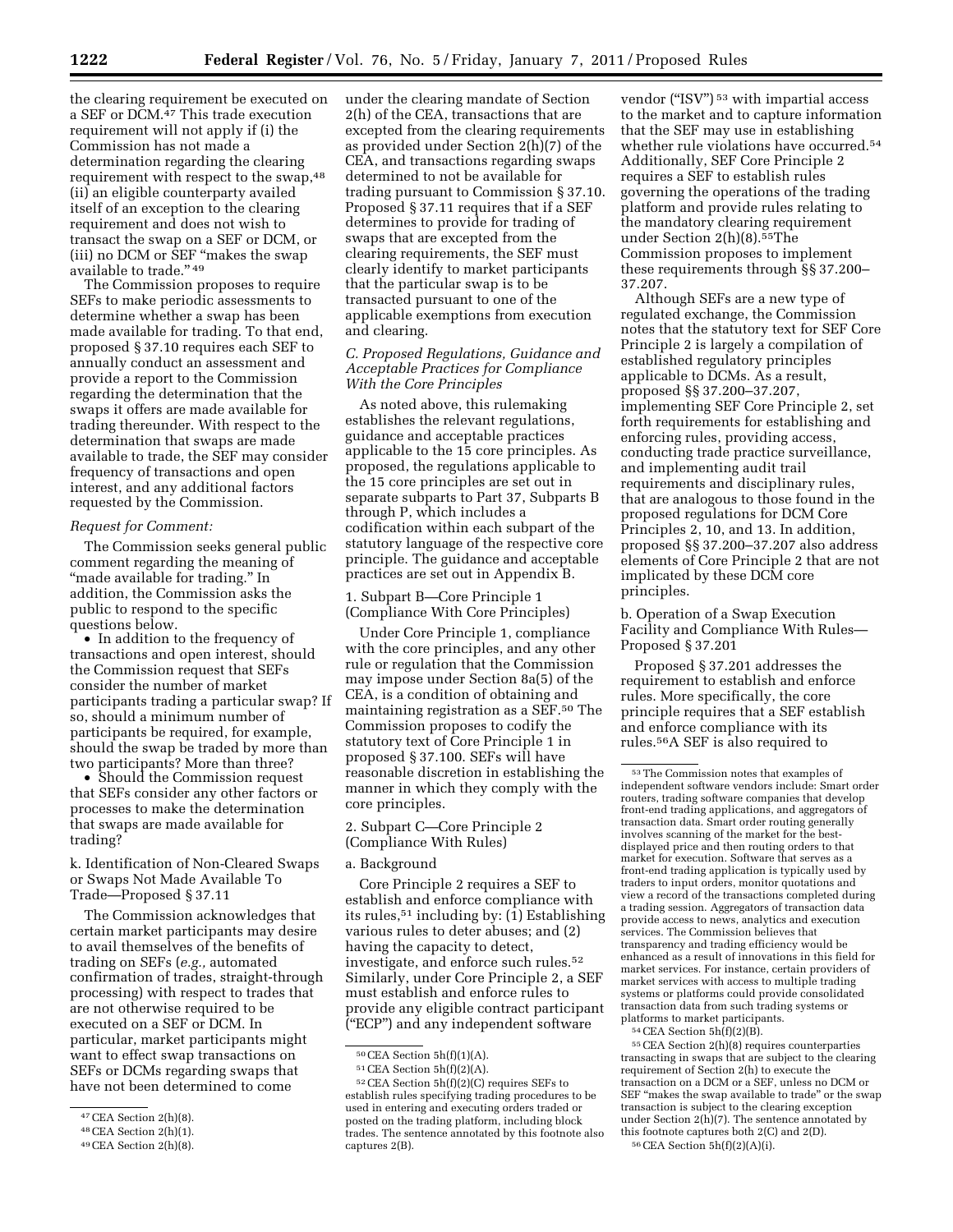## establish rules governing the operation of the trading platform.57

Proposed § 37.201 addresses these elements by requiring SEFs to establish rules governing the members' and market participants' use of their markets, including rules specifying trading procedures for entering and executing orders traded or posted on the trading platform, including block trades. Proposed § 37.201(b) further requires SEFs to establish and impartially enforce compliance with the rules of the SEF, including, but not limited to: (1) The terms and conditions of any swaps traded or processed on or through the SEF; (2) access rules for the SEF; (3) trade practice rules; (4) audit trail requirements; (5) disciplinary rules; and (6) mandatory trading requirements.

#### c. Access Requirements—Proposed § 37.202

Proposed § 37.202 addresses Core Principle 2's requirement that SEFs provide any ECP and any ISV with impartial access to the market, and that they adopt rules with respect to any limitations they place on access.58 In that regard, proposed § 37.202(a) requires a SEF to provide any ECP and any ISV with impartial access to its market(s) and market services (including any indicative quote screens or any similar pricing data displays), which includes establishing criteria that are impartial, transparent, and applied in a fair and nondiscriminatory manner and levying equal fees for participants receiving comparable access to, or services from, the SEF. The purpose of the proposed impartial access requirements is to prevent a SEF's owners or operators from using discriminatory access requirements as a competitive tool against certain participants. Access to a SEF should be determined, for example, on the SEF's impartial evaluation of an applicant's disciplinary history and financial and operational soundness against objective, pre-established criteria. Any participant should be able to demonstrate financial soundness either by showing that it is a clearing member of a DCO that clears products traded on that SEF or by showing that it has clearing arrangements in place with such a clearing member.

Proposed § 37.202(b) requires that, prior to granting a participant access to its markets, a SEF must require each member or market participant to

consent to its jurisdiction.59 Finally, proposed § 37.202(c) requires a SEF to establish and impartially enforce its rules governing any decision to deny, suspend, or permanently bar participants' access to the SEF, including when such decisions are part of a disciplinary or emergency action taken by the SEF.

#### *Request for Comment:*

The Commission solicits specific public comments regarding the sufficiency of proposed § 37.202.

• In particular, the Commission is interested to know whether additional regulations are necessary to ensure that a SEF can assert jurisdiction over any person or entity executing swaps on the SEF, either for their own account or on behalf of another's account.

• The Commission also requests public comments on proposed §§ 37.202(a) and 37.202(c), which are intended to ensure that similarly situated persons and entities receive equal access to a SEF's trading platform and services, and that similar access and services be charged a similar fee.

• In addition, the Commission wants to know whether the proposed regulations seeking to prohibit a SEF from abusing its authority to deny or suspend access via disciplinary or emergency procedures are sufficient to prohibit discrimination by a SEF against competitors or for inappropriate business reasons.

#### d. Rule Enforcement Program— Proposed § 37.203

Proposed § 37.203 addresses SEF Core Principle 2's requirement that SEFs establish and enforce trading and trade processing rules that will deter abuses and have the capacity to investigate and enforce those rules.60

Proposed regulation 37.203(a) addresses abusive trading practices by requiring SEFs to prohibit specific practices in connection with intermediated and non-intermediated trading activities, $61$  as well as any other

61The prohibited practices include: trading ahead of customer orders, trading against customer orders, accommodation trading, and improper crosstrading. Specific trading practice violations that must be prohibited by all SEFs include: Frontrunning, wash trading, pre-arranged trading, fraudulent trading, money passes, and any other trading practices that the SEF deems to be abusive. These practices are a compilation of abusive trading practices that DCMs already prohibit, and include trading practices that Congress expressly prohibited in Section 747 of the Dodd-Frank Act. Section 747 of the Dodd-Frank Act amends section 4c(a) of the CEA by adding three disruptive practices, which make it:

manipulative or disruptive trading practices prohibited by the CEA or by the Commission pursuant to Commission regulation.

Subsection (b) of the proposed regulation requires that a SEF have arrangements and resources for effective rule enforcement, including the authority to collect information and examine books and records of members and market participants. The Commission believes that SEFs must have appropriate resources to enforce all of its rules, including the ability to perform effective trade practice surveillance. Furthermore, a SEF must have the authority to examine books and records for all market participants. The Commission believes that a SEF can best administer its compliance and rule enforcement obligations by having the ability to reach the books and records of all market participants.

Next, subsection (c) of proposed § 37.203 requires that a SEF maintain sufficient compliance resources to conduct effective and timely audit trail reviews, trade practice surveillance, market surveillance, and real-time monitoring. A SEF must also monitor its staff size annually to ensure that it is appropriate to effectively perform those functions. A SEF's staff size also must be sufficient to address unusual or unanticipated market or trading events while continuing to effectively conduct routine self-regulatory duties. Proposed § 37.203 reflects the Commission's belief that sufficient compliance staff are essential to the effectiveness of a SEF's self-regulatory program.

While requiring sufficient staff, proposed § 37.203(c) does not require that staff size be determined based on a specific formula. Rather, it permits the individual SEF to determine what size staff it needs to effectively perform its self-regulatory responsibilities.<sup>62</sup>

Proposed § 37.203(d) requires SEFs to maintain an automated trade surveillance system capable of detecting

(B) Demonstrates intentional or reckless disregard for the orderly execution of transactions during the closing period; or

(C) Is of the character of, or is commonly known to the trade as, ''spoofing'' (bidding or offering with the intent to cancel the bid or offer before execution).

<sup>57</sup>CEA Section 5h(f)(2)(C).

<sup>58</sup>CEA Section 5h(f)(2)(A)(ii) and (2)(B)(i).

<sup>59</sup>Consent may be obtained in the form of a written agreement at the time that a member or market participant is granted access to the SEF.  $^{60}$ CEA Section 5h(f)(2)(B).

Unlawful for any person to engage in any trading, practice, or conduct on or subject to the rules of a registered entity that—

<sup>(</sup>A) Violates bids or offers;

<sup>62</sup> In making this determination, the proposed regulation requires that a SEF take into account specific facts and circumstances (*e.g.,* volume of trading, the number of swaps listed, number of traders, *etc.*), as well as any other factors suggesting the need for increased resources. A factor that may suggest the need for increased compliance resources is a prolonged surge in trading volume or a prolonged period of price volatility.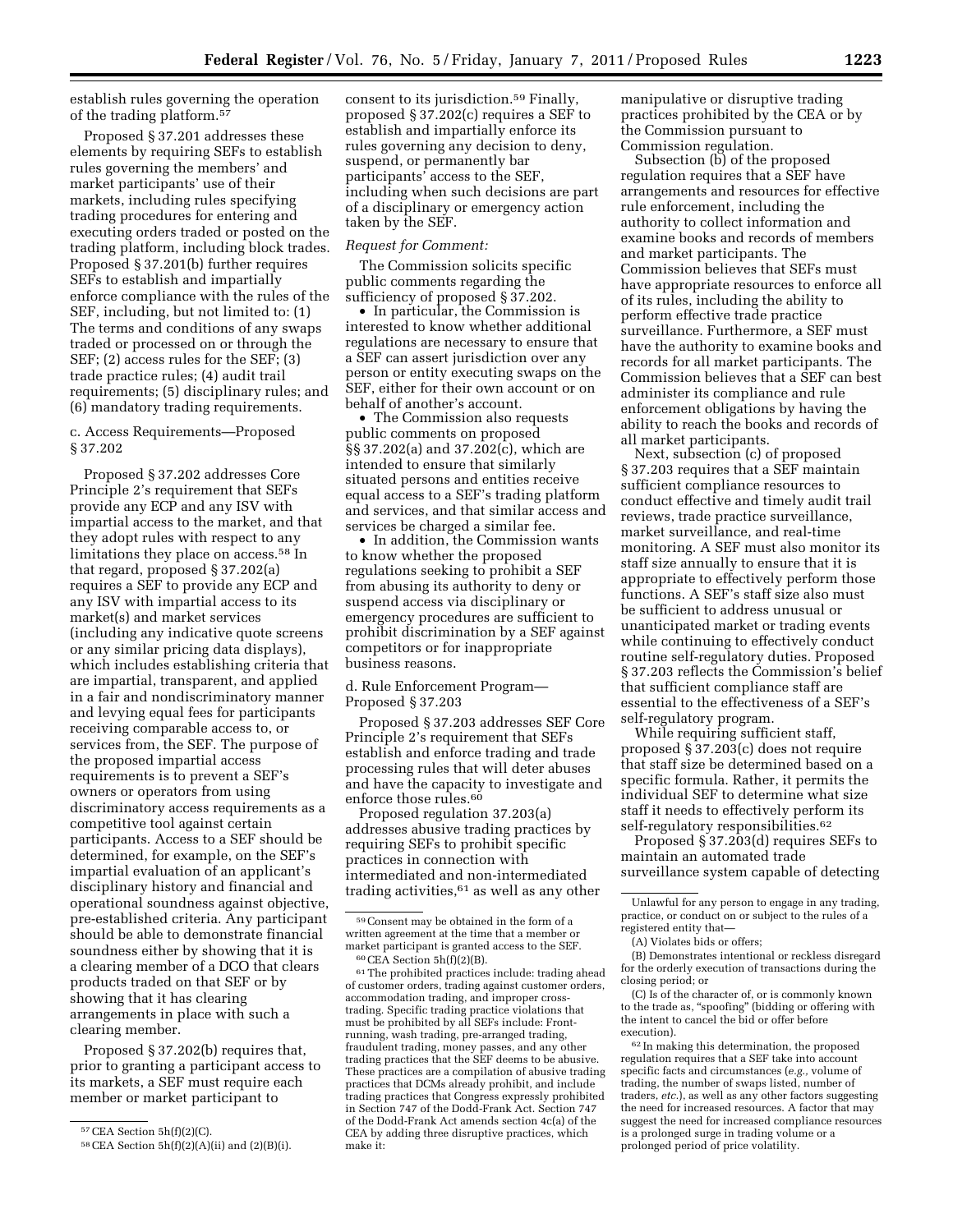and investigating potential trade practice violations. At a minimum, a SEF's systems must be capable of generating alerts on at least a trade date plus one day (T+1) basis to help staff focus on potential violations and anomalies found in trade data.<sup>63</sup> They must also provide compliance staff the ability to sort, query and analyze voluminous amounts of data. In order to detect and prosecute the abusive trading practices enumerated in proposed § 37.203(a), a SEF's automated surveillance system must maintain all trade and order data, including order modifications and cancellations. In addition, a SEF's automated trade surveillance system must provide users with the ability to compute retain, and compare trading statistics; compute profit and loss; and reconstruct the sequence of trading activity. The proposed regulation reflects the Commission's belief that a SEF must have automated surveillance systems that are equivalent to those of a DCM in order to fulfill its trade practice surveillance requirements.

Subsection (e) of proposed § 37.203 requires SEFs to conduct real-time market monitoring of all trading activity on its trading platform, in order to ensure orderly trading and to identify and correct any market or system anomalies. The Commission's proposed regulation requires that any price adjustments or trade cancellations be transparent to the market and subject to clear and fair publicly available standards.

Next, proposed § 37.203(f) requires SEFs to establish procedures for conducting investigations and the requirements for an investigation report. Subsection (f)(1) requires that a SEF have procedures to conduct investigations of possible rule violations and subsection (f)(2) requires that an investigation be completed within a timely manner (generally defined as 12 months after an investigation is opened, absent mitigating circumstances).64

Subsections  $(f)(3)$  and  $(f)(4)$  of proposed § 37.203 set forth what must be included in an investigation report. Subsection (f)(3) requires that when compliance staff believes there is a reasonable basis for finding a violation, the investigation report must include

the potential wrongdoer's disciplinary history. Similarly, subsection (f)(4) requires that an investigation report include the potential wrongdoer's disciplinary history when compliance staff recommends that a warning letter be issued. The Commission believes that prior disciplinary history is critical information that a disciplinary committee should consider when either issuing a warning letter or assessing an appropriate penalty as part of any settlement decision or hearing.<sup>65</sup>

Subsection (f)(5) of proposed § 37.203 provides that a SEF may authorize its compliance staff to issue a warning letter or to recommend that a disciplinary committee issue a warning letter. However, the proposed regulation prohibits SEFs from issuing more than one warning letter, in lieu of stronger disciplinary action, for the same violation during a rolling 12-month period.66

Finally, proposed § 37.203(g) requires a SEF to adopt and enforce any additional rules that it believes are necessary to comply with the requirements of proposed § 37.203.

#### *Request for Comment:*

The Commission requests public comment on proposed § 37.203.

• In particular, the Commission requests public comment on the abusive trading practices enumerated in subsection 37.203(a). These practices are identical to the abusive trading practices prohibited in DCM trading.

• The Commission also solicits comments regarding the types of abusive trading practices that should be prohibited on a SEF's trading platform, particularly whether SEFs and DCMs are likely to face similar types of trading abuses by market participants, whether additional or different trading practices should be prohibited on a SEF, and whether SEFs should be required to have the same types of trade practice surveillance and real-time market monitoring programs as DCMs.

66For purposes of this regulation, the Commission does not consider a ''reminder letter'' or such other similar letter to be any different than a warning letter. While a warning letter may be appropriate for a first-time violation, the Commission does not believe that more than one warning letter in a rolling 12-month period, whether for the same or similar violations is ever appropriate. A policy of issuing repeated warning letters to members and market participants who violate the same or similar rules, rather than issuing meaningful sanctions, reduces the effectiveness of a SEF's rule enforcement program.

• Finally, the Commission requests comments on whether the investigatory reports prepared by DCM compliance staff as a prelude to formal disciplinary proceedings, and included in these proposed regulations, are needed within SEFs.

#### e. Regulatory Services Provided by a Third Party—Proposed § 37.204

Proposed § 37.204 permits a SEF to utilize the services of a registered futures association or another registered entity for assistance in performing certain self-regulatory functions.67 However, SEFs remain responsible for the execution of these functions and for compliance with their associated core principles. In this regard, the Commission notes that the Dodd-Frank Act does not confer on SEFs the same right to delegate certain core principle compliance functions as that conferred to DCMs, pursuant to Section 5c(b) of the CEA.

The proposed regulation requires that any SEF that contracts with a thirdparty regulatory service provider ensure that the provider has sufficient capacity and resources to render timely and effective regulatory services. The SEF must also oversee the quality of regulatory services provided on its behalf, and must retain exclusive authority with respect to all substantive decisions made by its regulatory service provider.68 The proposed regulation also specifies that any instances where a SEF's actions differ from those recommended by its regulatory provider must be documented and explained in writing.

#### *Request for Comment:*

The Commission requests public comment on proposed § 37.204.

• In particular, the Commission requests comments on the supervisory and decision-making relationship that should exist between a SEF and a thirdparty regulatory service provider.

• The Commission also seeks public comment on the types of information that SEFs and their regulatory service providers should be required to share with other SEFs and regulatory service providers, in order to conduct effective surveillance of fungible swap products trading on multiple SEFs.

<sup>&</sup>lt;sup>63</sup> These systems typically differ from those systems used for real-time market monitoring. The requirements for real-time market monitoring can be found in proposed Commission § 37.203(e).

<sup>64</sup>Mitigating circumstances may include: the complexity of the investigation, the number of firms or individuals involved as potential wrongdoers, the number of potential violations to be investigated, and the volume of documents and data to be examined and analyzed by compliance staff.

<sup>65</sup>As noted below in the discussion of proposed § 37.206(n), a SEF's disciplinary committee should review a member's complete disciplinary history when determining appropriate sanctions and impose meaningful sanctions on members who repeatedly violate the same or similar rules to discourage recidivist activity.

<sup>67</sup>Self-regulatory functions include, for example, trade practice surveillance; market surveillance; real-time market monitoring; investigations of possible rule violations; and disciplinary actions.

<sup>68</sup>Such decisions include, but are not limited to, those involving the cancellation of trades, the issuance of disciplinary charges against members or market participants, denials of access to the trading platform, and any decision to open an investigation into a possible rule violation.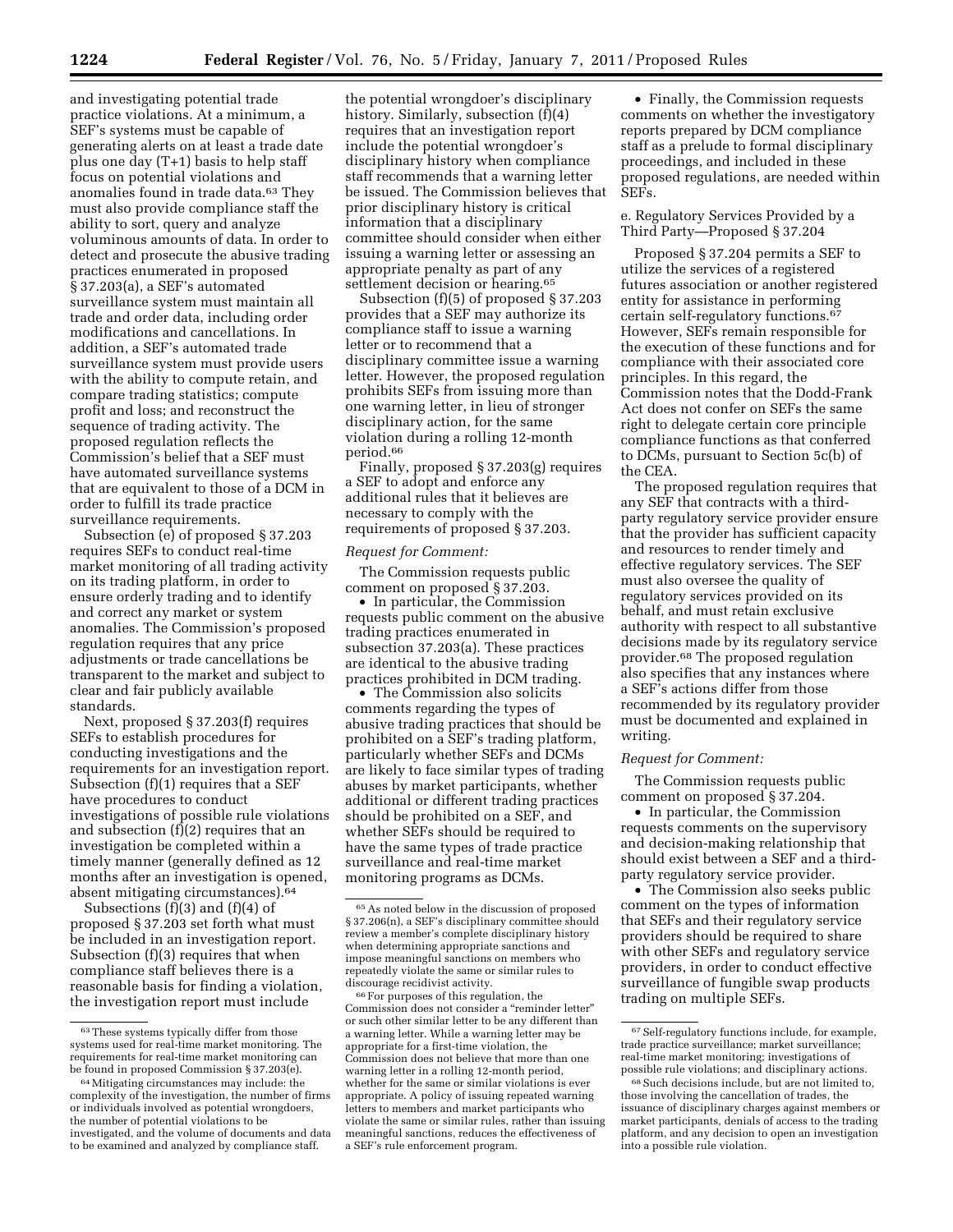• Finally, because SEFs are not permitted to delegate core principle compliance functions, as are DCMs, are there any additional conditions that the Commission should impose on SEFs' use of third-party regulatory service providers?

f. Audit Trail Requirements—Proposed § 37.205

Proposed § 37.205 addresses SEF Core Principle 2's requirements that a SEF be able to capture information that may be used to determine whether rule violations have occurred.69 Proposed § 37.205 requirements are akin to the DCM regulations addressing audit trail requirements.70

Proposed § 37.205 requires that a SEF establish an audit trail, and sets forth the elements of an effective audit trail and the requirements for effective audit trail enforcement.71 The Commission believes that these requirements will help to ensure that SEFs can appropriately monitor and investigate any potential customer and market abuse. Additionally, the audit trail data captured by SEFs must be sufficient to reconstruct all transactions promptly, and to provide evidence of any rule violations that may have occurred.

Subsection (b)(1) of the proposed regulation requires that a SEF's audit trail include original source documents, defined to include unalterable, sequentially-identified records on which trade execution information is originally recorded, whether manually or electronically. It also requires that customer order records demonstrate the terms of the order, the unique account identifier that relates to the account owner, and the time of the order entry. Subsection (b)(2) of the proposed regulation requires that a SEF's audit trail program include a transaction history database to facilitate rapid access and analysis of all original source documents. Subsection (b)(2) also specifies the trade information that must be included in a transaction history database.72 Subsection (b)(3) of the

proposed regulation requires that a SEF's audit trail program have electronic analysis capability for all data in its transaction history database and enable the SEF to reconstruct trades in order to identify possible rule violations. Subsection (b)(4) requires that a SEF's audit trail program include the ability to safely store all audit trail data, and to retain it in accordance with the recordkeeping requirements of SEF Core Principle 10 and its associated regulations. Safe storage capability also requires a SEF to protect its audit trail data from unauthorized alteration, accidental erasure or other loss.

Subsection (c) of proposed § 37.205 is organized in two parts. First, subsection (c)(1) requires that a SEF develop an effective audit trail enforcement program, which must, at a minimum, review all members and market participants annually to verify their compliance with all applicable audit trail requirements. Subsection (c)(1) also sets forth minimum review criteria for an electronic trading audit trail that must be carried out by each SEF. Finally, subsection (c)(2) requires that SEFs develop programs to ensure effective enforcement of their audit trail and recordkeeping requirements, including a requirement that SEFs levy meaningful sanctions when deficiencies are found. Sanctions may not include more than one warning letter or other non-financial penalty, in lieu of stronger disciplinary action, for the same violation within a rolling twelve-month period.

#### *Request for Comment:*

The Commission seeks public comment on the proposed audit trail and audit trail enforcement requirements for SEFs.

• The Commission seeks specific public comment on whether such requirements should be similar for both SEFs and DCMs.

• Should SEFs be subject to additional requirements beyond the proposed regulations? Are there elements of the proposed regulations that are inappropriate for SEFs?

• For example, is the CTI code system used by DCMs to denote different types of futures participants also necessary for swap transactions on SEFs?

• What specific data points should a SEF's audit trail enforcement program seek to verify?

#### g. Disciplinary Procedures and Sanctions—Proposed § 37.206

Proposed § 37.206 addresses SEF Core Principle 2's requirement that SEFs establish and enforce participation rules to deter abuse, and have the capacity to

investigate and enforce such abuses.73 Subsection (a) of the proposed regulation requires that a SEF establish and maintain sufficient enforcement staff and resources to effectively and promptly prosecute possible rule violations within the jurisdiction of the SEF. Subsection (a) also provides that a SEF's enforcement staff may not include members of the SEF or persons whose interests conflict with their enforcement duties. Moreover, a member of the enforcement staff may not operate under the direction or control of any person or persons with trading privileges at the SEF. These provisions seek to ensure the independence of enforcement staff, and help promote disciplinary procedures that are free of potential conflicts of interest.

Subsection (b) requires SEFs to establish one or more Review Panels and one or more Hearing Panels (together, "disciplinary panels"). Neither panel may include members of the SEF's compliance staff or any person involved in adjudicating any other stage of the same proceeding.<sup>74</sup> The proposed regulation provides that a Review Panel must be responsible for determining whether a reasonable basis exists for finding a violation of SEF rules, and for authorizing the issuance of a notice of charges, while a separate Hearing Panel must be responsible for adjudicating the matter and issuing sanctions.75

74 Disciplinary panels must also adhere to the composition requirement of § 40.9(c)(3)(ii), as proposed, which provides that ''Each Disciplinary Panel shall include at least one person who would not be disqualified from serving as a Public Director by  $\S 1.3(ccc)(1)(i)$ –(vi) and (2) of this chapter (a ''Public Participant''). Such Public Participant shall chair each Disciplinary Panel. In addition, any registered entity specified in paragraph (c)(3)(i) of this section shall adopt rules that would, at a minimum: (A) Further preclude any group or class of participants from dominating or exercising disproportionate influence on a Disciplinary Panel and (B) Prohibit any member of a Disciplinary Panel from participating in deliberations or voting on any matter in which the member has a financial interest.'' *See* 75 FR 63752 (October 18, 2010).

75The Commission notes that, while proposed § 37.206(b) requires SEFs to empanel distinct bodies to issue charges and to adjudicate charges in a particular matter, SEFs may determine for themselves whether their Review and Hearing Panels are separate standing panels or ad hoc bodies whose members are chosen from a larger "disciplinary committee" to serve in one capacity or Continued

<sup>69</sup>CEA Section 5h(f)(2)(B)(ii).

<sup>70</sup>For further explanation of the elements of an effective audit trail, *see supra* note 10, DCM NPRM.

<sup>71</sup>Subsection (a) of the proposed regulation establishes the overarching requirements for SEFs' audit trail programs, while Subsection (b) prescribes the four elements of an acceptable audit trail program and Subsection (c) prescribes the elements of an effective audit trail enforcement program.

<sup>72</sup>For example, mandatory information includes a history of all orders and trades; all data input in the trade matching system for purposes of clearing; the categories of participant for which each trade is executed (*i.e.,* the customer type indicator or ''CTI'' codes); timing and sequencing data sufficient to reconstruct trading; and identification of each account to which fills are allocated.

<sup>73</sup>*See* CEA Section 5h(f)(2)(B). In general, the proposed regulations addressing disciplinary procedures for SEFs parallel the disciplinary procedure regulations for DCMs. The proposed regulations pursuant to DCM Core Principle 13 are also similar to the text of the disciplinary procedures in part 8, which the Commission found to be the model for many DCMs' disciplinary programs. 17 CFR 8.01 *et seq.* DCMs were exempt from Part 8 pursuant to § 38.2; however, the predecessor DCM Core Principle 13 offered the disciplinary procedures in Part 8 as an example of appropriate disciplinary procedures.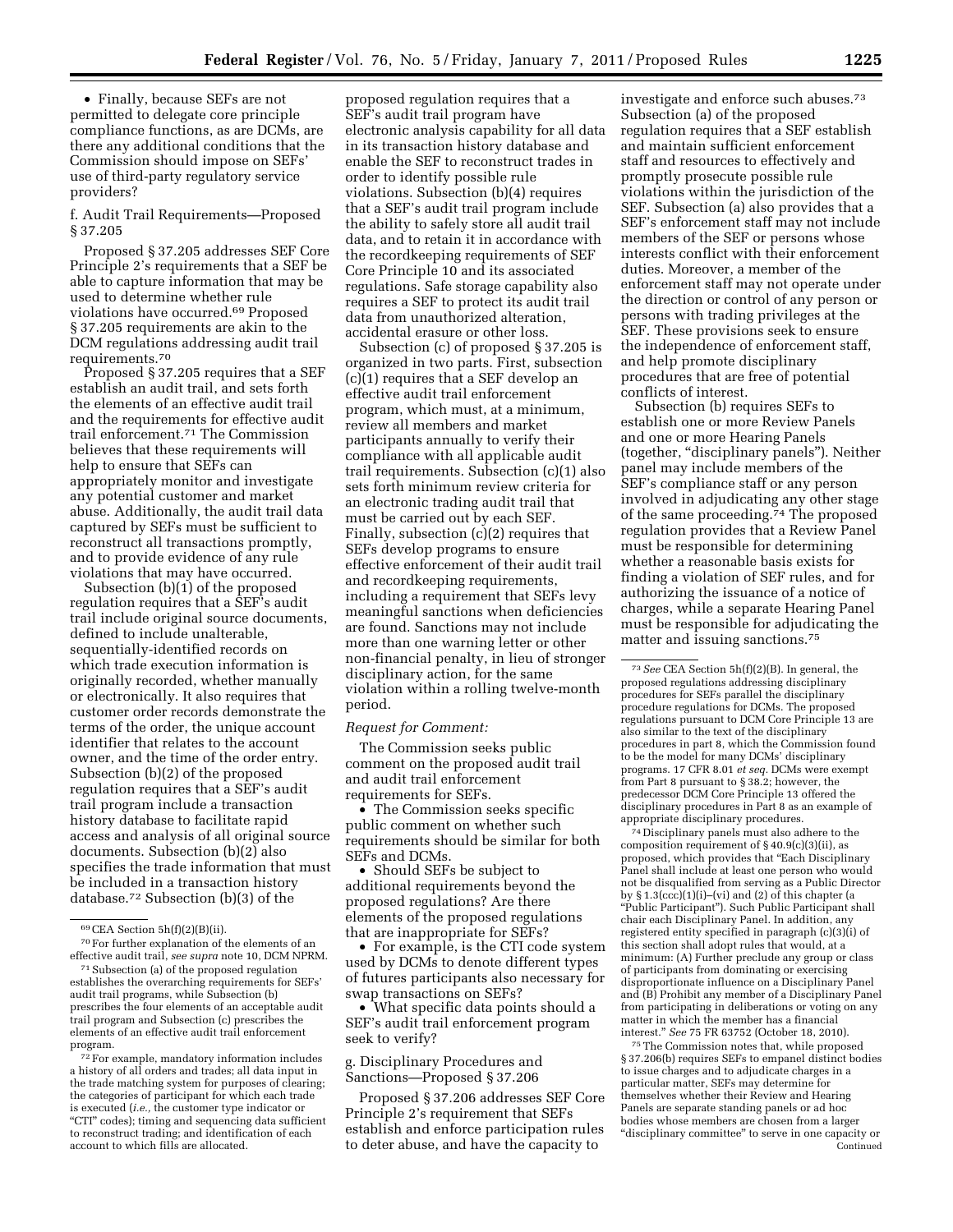Subsection (c) of the proposed regulation requires a Review Panel to promptly review an investigation report received pursuant to proposed § 37.203(f)(3), and to take action within 30 days of receipt. The Commission believes that prompt disciplinary action provides the best opportunity for witnesses to recall conversations, facts, and other information relevant to the matter, and transmits a clear signal to the market and to market participants that violations of exchange rules will not be tolerated. Subsection (c) also specifies the range of actions which a Review Panel may take upon receiving a completed investigation report. Subsection (d) describes the minimally acceptable contents of any notice of charges (''notice'') issued by a Review Panel. The notice must adequately state the acts, conduct, or practices in which the respondent is alleged to have engaged; state the rule(s) alleged to have been violated; and prescribe the period within which a hearing may be requested. Further, the notice must advise the respondent charged that he or she is entitled, upon request, to a hearing on the charges.<sup>76</sup> Subsection (e), in turn, specifies a respondent's right to be represented by any counsel or representative of his choosing upon receiving a notice of charges and in all succeeding stages of the disciplinary process. Subsection (f) requires that a respondent must be given a reasonable period of time to file an answer to a charges.77 Subsection (g) provides that, if a respondent admits or fails to deny any of the alleged violations a Hearing Panel may find that the violations admitted or not denied have been committed.78 Subsection (h) requires

77Subsection (f) also permits a SEF, through its rules, to require that: (1) The answer must be in writing and include a statement that the respondent admits, denies or does not have and is unable to obtain sufficient information to admit or deny each allegation; (2) failure to file an answer on a timely basis shall be deemed an admission of all allegations in the notice of charges; and (3) failure in an answer to deny expressly a charge shall be deemed to be an admission of such charge.

78 In addition, if a SEF adopts a rule concerning the admission or failure to deny charges pursuant to Proposed § 37.206(f), then Subsections (g)(1) through (g)(3) of the proposed regulation provide that: (1) The Hearing Panel must impose a sanction for each violation found to have been committed; (2) the SEF must promptly notify the respondent in

that in every instance where a respondent has requested a hearing on a charge that he or she denies, or on a sanction set by the Hearing Panel pursuant to proposed § 37.206(g), the respondent must be given the opportunity for a hearing in accordance with the requirements of proposed § 37.206(j).

Subsection (i) provides the procedures a SEF must follow when it settles a disciplinary case. The provision states that the rules of a SEF may permit a respondent to submit a written offer of settlement any time after an investigation report is completed. The disciplinary panel presiding over the matter may accept the offer of settlement, but may not alter the terms of the offer unless the respondent agrees. Subsection (i) requires a disciplinary panel that accepts a settlement offer to issue a written decision specifying the rule violations it has reason to believe were committed, and any sanction imposed, including any order of restitution where customer harm has been demonstrated. Significantly, proposed § 37.206(i)(3) also provides that if an offer of settlement is accepted without the agreement of a SEF's enforcement staff, the decision must carefully explain the panel's acceptance of the settlement.79

Subsection (j) requires a SEF to adopt rules that provide certain minimum requirements for any hearing conducted pursuant to a notice of charges. In general, Subsections (j)(1)(i) through  $(i)(1)(vi)$  require that the SEF:  $(1)$ Provide a fair hearing; (2) permit respondents to examine evidence relied on by enforcement staff in presenting the notice of charges; (3) require enforcement and compliance staffs to be parties to the hearing and enforcement staff to present their case on those charges and sanctions that are the subject of the hearing; (4) permit respondents to appear personally at the hearing, to cross-examine and call witnesses and to present evidence; (5) require that persons within its jurisdiction who are called as witnesses

participate in the hearing and produce evidence; and (6) transcribe and retain a copy of the hearing. Additionally, subsection (j)(2) specifies that the rules of the SEF may provide that a sanction be summarily imposed upon any person within its jurisdiction whose actions impede the progress of a hearing.

Subsection (k) details the procedures that a Hearing Panel must follow in rendering disciplinary decisions. The provision requires that all decisions include: (1) A notice of charges or a summary of the charges; (2) an answer, if any, or a summary of the answer; (3) a summary of the evidence produced at the hearing or, where appropriate incorporation by reference in the investigation report; (4) a statement of findings and conclusions with respect to each charge, and a careful explanation of the evidentiary and other bases for such findings and conclusions with respect to each charge; (5) an indication of each specific rule which the respondent was found to have violated; and (6) a declaration of any penalty imposed against the respondent, including the basis for such sanctions and the effective date of such sanctions.

Subsection Proposed § 37.206(l) provides the procedures that a SEF must follow in the event that the SEF's rules authorize an appeal of adverse decisions in all or in certain classes of cases.80 Notably, the proposed § requires a SEF that permits appeals by disciplinary respondents to also permit appeals by its enforcement staff. This provision reflects the Commission's belief that SEF enforcement staff must have the discretion to appeal disciplinary panel decisions that, for example, do not adequately sanction a respondent's violative conduct. Subsection (m) requires that each SEF establish rules setting forth when a decision rendered under this subsection C will become the final decision of the SEF.

Subsection (n) requires that every disciplinary sanction imposed by a SEF must be commensurate with the

the other for a particular disciplinary matter. The purposes of separate Review and Hearing Panels is to help ensure adjudication of disciplinary matters by separating a decision to issue charges from a hearing on the merits of a matter.

<sup>76</sup>The proposed regulations permit a SEF to adopt rules providing that the failure to request a hearing within the time prescribed in the notice, except for good cause, must be deemed a waiver of the right to a hearing and that the failure to answer or deny expressly a charge must be deemed to be an admission of such charge.

writing of any sanction to be imposed and advise the respondent that they may request a hearing on such sanction within the period of time stated in the notice; and (3) the rules of the SEF may provide that if the respondent fails to request a hearing within the period of time stated in the notice, then the respondent will be deemed to have accepted the sanction.

<sup>79</sup>Subsection (i) allows a respondent to withdraw his or her offer of settlement at any time before final acceptance by a disciplinary panel. If an offer is withdrawn after submission, or is rejected by a disciplinary panel, the respondent must not be deemed to have made any admissions by reason of the offer of settlement and must not be otherwise prejudiced by having submitted the offer of settlement.

<sup>80</sup>For SEFs that permit appeals, the language in subsections (l)(1) through (l)(4) of proposed § 37.206 generally require the SEF to: (1) Establish an appellate panel that is authorized to hear appeals; (2) ensure that the appellate panel composition is consistent with  $\S 40.9(c)(3)(iii)$  and not include any members of the SEF's compliance staff, or any person involved in adjudicating any other stage of the same proceeding; (3) except for good cause shown, the appeal or review must be conducted solely on the record before the Hearing Panel, the written exceptions field by the parties, and the oral or written arguments of the parties; and (4) promptly following the appeal or review proceeding, the board of appeals must issue a written decision and provide a copy to the respondent. The Commission notes that a respondent has certain rights of appeal to the Commission under Part 9 of the Commission's regulations.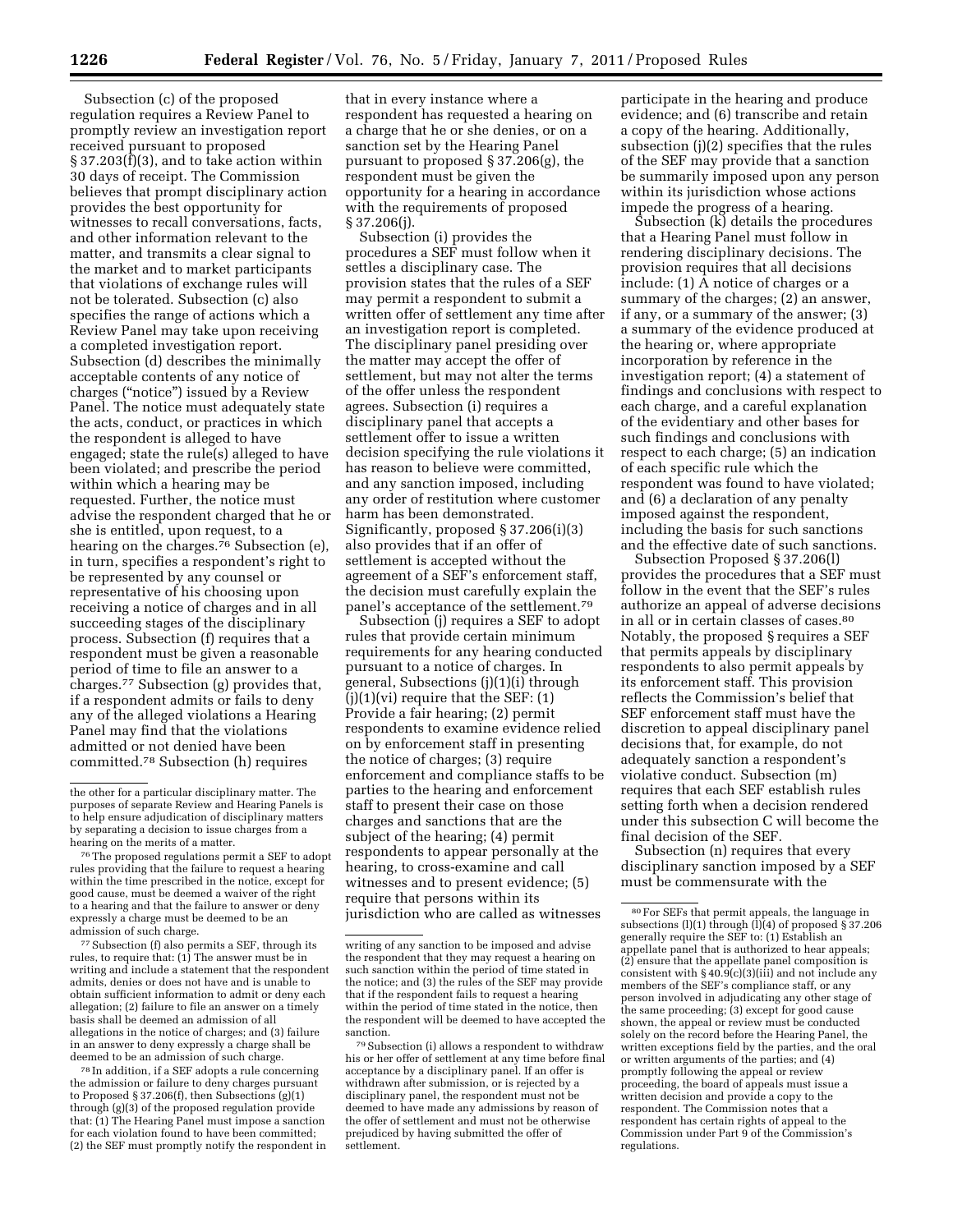violations committed and must be clearly sufficient to deter recidivism or similar violations by other market participants. Additionally, the proposed regulation requires that, in the event of demonstrated customer harm, any disciplinary sanction must include full customer restitution. In evaluating appropriate sanctions, the proposed regulation requires the SEF to take into account a respondent's disciplinary history.<sup>81</sup>

Subsection (o) permits a SEF to adopt a summary fine schedule for violations of rules relating to timely submission of accurate records required for clearing or verifying each day's transactions. The proposed regulation makes clear that a SEF should issue no more than one warning letter in a rolling 12-month period for the same violation before sanctions are imposed. Additionally, the proposed regulation specifies that a summary fine schedule must provide for progressively larger fines for recurring violations. The Commission believes that these provisions will serve to discourage recidivist behavior.

Finally, subsection (p) provides that a SEF may impose an immediate sanction upon a reasonable belief that such action is necessary to protect the best interest of the marketplace. The proposed regulation also provides that any emergency action taken by the SEF must be performed in accordance with certain procedural safeguards.

#### *Request for Comment:*

The Commission seeks public comment on proposed § 37.206.

• In particular, comments should address whether SEFs should be subject to the detailed disciplinary procedures proposed herein. The proposed disciplinary procedures emphasize procedural safeguards for respondents, including a clear separation between SEF personnel recommending the issuance of charges, review panels determining whether charges should be issued, and hearing panels adjudicating cases on the merits. Are these disciplinary procedures sufficient for SEFs? Or, should SEFs instead utilize a more streamlined disciplinary process that features, for example, a robust staff summary fine program rather than formal disciplinary hearings.

• Finally, given the significant financial resources of the ECPs conducting swap transactions on SEFs, should Commission regulations provide more detailed guidelines on the

appropriate size of any financial penalties levied by SEFs for violative conduct? Should any such guidelines take cognizance of the financial resources of potential respondents?

h. Swaps Subject to Mandatory Clearing—Proposed § 37.207

Proposed § 37.207 mandates that SEFs provide rules that require swap dealers or major swap participants, who trade a swap subject to the mandatory clearing requirement under Section 2(h)(1), to execute the transaction on either a DCM or a SEF. However, swap dealers or major swap participants are not required to execute such transactions if no DCM or SEF makes the swap available to trade.

3. Subpart D—Core Principle 3 (Swaps Not Readily Susceptible to Manipulation)

Under Core Principle 3, Congress required that SEFs offer for trading swaps that are not readily susceptible to manipulation. The Commission notes that the statutory language of Core Principle 3 is substantively identical to the counterpart core principle under Section 5(d)(3) of the CEA as applicable to DCMs. Historically, DCMs complied with the requirements of Section 5(d)(3) by using as guidance the provisions of Guideline No. 1, contained in Appendix A to Part 40. In a separate release, the Commission proposes certain revisions to the former Guideline No. 1, including: (i) Amending the provisions to include swap transactions, (ii) retitling the guidance as ''Demonstration of compliance that a contract is not readily susceptible to manipulation,'' and (iii) re-designating the guidance to be included under Appendix C to Part 38.82

Accordingly, proposed § 37.301 requires that, applicants and SEFs must provide to the Commission the information required under Appendix C to Part 38 for purposes of demonstrating to the Commission that their swap contracts are not readily susceptible to manipulation.

Under Appendix B to Part 37, the guidance for compliance with Core Principle 3 focuses on the selection and construction of the price index on which the swaps' cash flows are based. If obtained from a private third-party, the company should be independent and reputable. Moreover, the third party should use a sound, well-documented methodology that protects the index from manipulation. If the SEF itself determines the price index, then it should take precautions to safeguard

against attempts to artificially influence the index. In this regard, if the price index is based on a survey of cash market sources, then the SEF should maintain a list of such entities which all should be reputable sources with knowledge of the cash market. In addition, the sample of sources polled should be representative of the cash market, and the poll should be conducted at a time when trading in the cash market is active. The cashsettlement survey should include a minimum of four independent entities if such sources do not take positions in the commodity (*e.g.,* if the survey list is comprised exclusively of brokers) or at least eight independent entities if such sources trade for their own accounts (*e.g.,* if the survey list is comprised of dealers or commercial users).

# 4. Subpart E—Core Principle 4 (Monitoring of Trading and Trade Processing)

Under Core Principle 4, Congress required that SEFs must take an active role in preventing manipulation, price distortion and disruptions of the delivery or cash settlement process. Accordingly, the proposed regulations under Subpart E of Part 37 clarify the related responsibilities for applicants and SEFs to monitor trading activities and prevent market disruptions.

a. General Requirements—Proposed § 37.401

Proposed § 37.401 requires that applicants and SEFs must collect, monitor and evaluate data to detect and prevent manipulative activity. Proposed § 37.401 also requires that applicants and SEFs have the ability to conduct real-time monitoring of trading and comprehensive and accurate trade reconstructions.

As noted above in its discussion of the need for automated tools in connection with Core Principle 2 requirements, the Commission believes that it would be difficult, if not impossible, to monitor for market disruptions in markets with high transaction volume and a large number of trades unless the SEF has installed automated trading alerts to detect many types of potential violations of exchange or Commission rules. Accordingly, the Commission proposes in § 37.401 to require that, where the SEF cannot reasonably demonstrate that its manual processes are effective in detecting and preventing abuses, the SEF must implement automated trading alerts to detect potential problems.

<sup>81</sup>Proposed § 37.203(f)(3) also requires that a copy of a member or market participant's disciplinary history be included in the compliance

 $s<sup>2</sup> See, supra note 10, DCM NPRM.$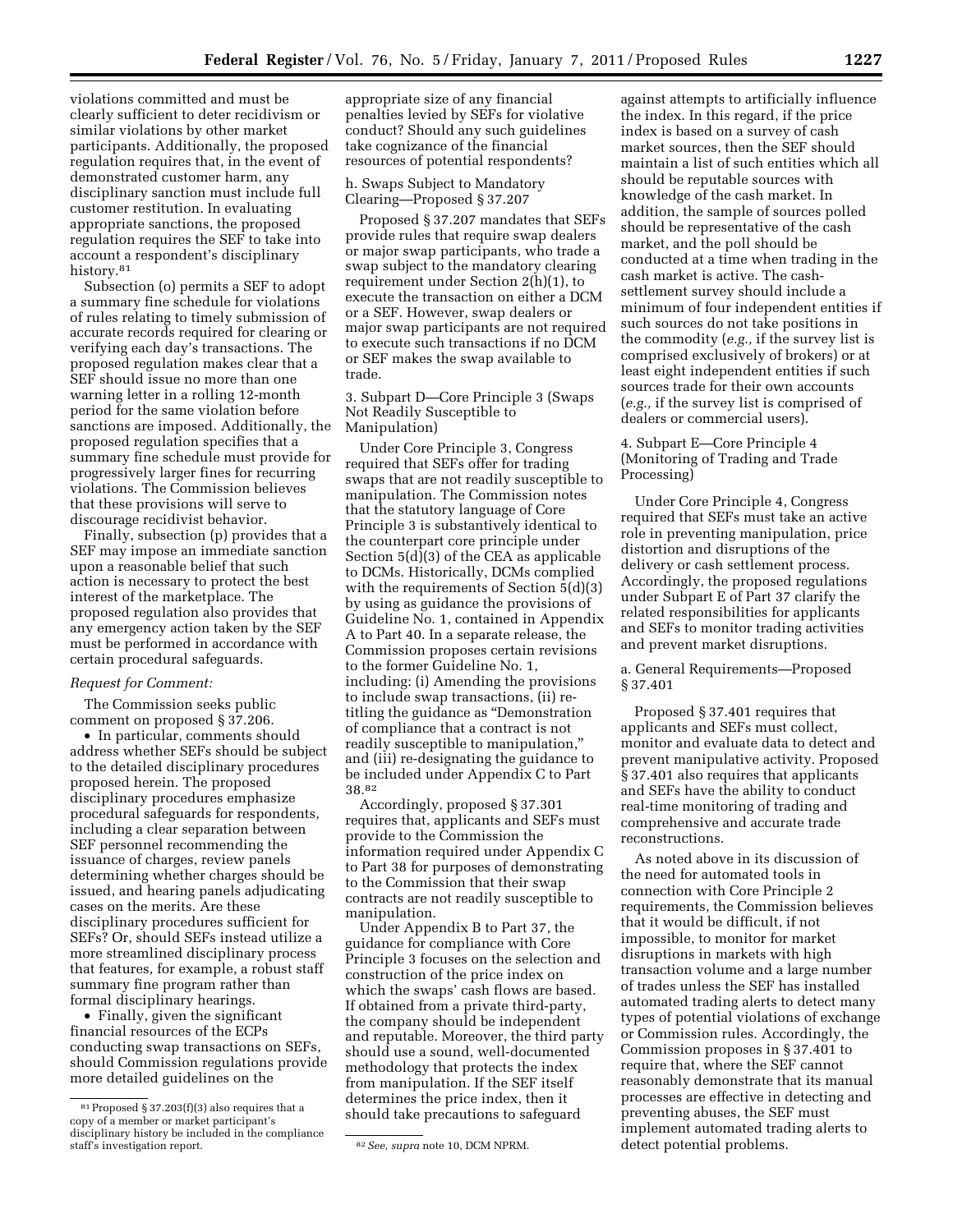#### *Request for Comment:*

The Commission seeks public comment on whether in any rule the Commission may adopt in this matter, SEFs should be required to monitor the extent of high frequency trading, and whether automated trading systems should include the ability to detect and flag high frequency trading anomalies.

b. Additional Requirements for Physical-Delivery Swaps—Proposed § 37.402

For physical delivery swaps, proposed § 37.402 requires that SEFs monitor each swap's terms and conditions as well as take meaningful corrective action to allow market participants to continue to use the market to make sound hedging decisions and for price discovery.

#### c. Additional Requirements for Cash-Settled Swaps—Proposed § 37.403

Over the past several years, there has been a growth in markets that are linked, for example, where the settlement price of one market is linked to the prices established in another market. As a result, traders may have incentives to disrupt or manipulate prices in the reference market in order to influence the prices in the linked market. The Commission believes that in such situations SEFs must monitor trading in the market to which its swap is linked. Accordingly, proposed § 37.403 requires that, where a swap is settled by reference to the price of an instrument traded in another venue the SEF must either have an information sharing agreement with the other venue or be able to independently determine that positions or trading in the reference instrument are not being manipulated to affect positions or trading in its swap.

#### d. Ability To Obtain Information— Proposed § 37.404

To ensure that SEFs have the ability to properly assess the potential for price manipulation, price distortions, and the disruption of the delivery or cashsettlement process, proposed § 37.404 provides that SEFs require that traders in their market keep and make available records of their activity in underlying commodities and related derivatives markets and swaps.

e. Risk Controls for Trading—Proposed § 37.405

Proposed § 37.405 requires that a SEF have effective risk controls to reduce the potential risk of market disruptions and ensure orderly market conditions. In the current futures markets, DCMs have implemented a variety of risk controls to avoid market disruptions through

restrictions on order entry, including daily price limits, price/quantity bands, and trading pauses. In order to prevent market disruptions due to sudden volatile price movements, proposed § 37.405 requires SEFs to have in place effective risk controls, including but not limited to pauses and/or halts to trading in the event of extraordinary price movements that may result in distorted prices or trigger market disruptions. Such risk controls can, among other things, allow time for participants to analyze the market impact of new information that may have caused a sudden market move, allow new orders to come into a market that has moved dramatically, and allow traders to assess and secure their capital needs in the face of potential margin calls. Moreover, where a swap is linked to, or a substitute for, other swaps on the SEF or other trading venues, including where a swap is based on the level of an equity index, risk controls should be coordinated with those on the similar markets or trading venues, to the extent possible.

The desirability of coordination of various risk controls, for example, "circuit breakers" in equities and their various derivatives including futures and options, recently has been the subject of discussions by regulators and the industry. The Commission believes that pauses and halts are effective risk management tools and must be implemented by SEFs to facilitate orderly markets. These basic risk controls also have proven to be effective and necessary in preventing market disruptions. The Commission recognizes that pauses and halts are only one category of risk controls and that additional controls may be necessary to further reduce the potential for market disruptions. Such controls may include price collars or bands, 83 maximum order size limits,84 stop loss order protections,  $^{85}$  kill buttons,  $^{86}$  and others.

 $^{\mathrm{85}}$  Stop loss orders would be triggered if the market declines to a level pre-selected by the person entering the order. This mechanism would provide that when the market declines to the trader's pre-selected stop level for such an order, the order would become a limit order executable only down to a price within the range of reasonability permitted by the system, instead of becoming a market order.

86 Kill buttons would give clearinghouses associated with a SEF the ability to delete open orders and quotes and reject entry of new orders or

#### *Request for Comment:*

The Commission is considering mandating in this rulemaking risk controls that are appropriate and/or necessary. Accordingly, the Commission invites comments on the appropriateness of these and other controls that could supplement trading halts or pauses. The Commission also invites comments on the following additional questions:

• Which risk controls should be mandated and how?

• What types of pauses and halts are necessary and appropriate for particular market conditions?

• What other risk controls are appropriate or necessary to reduce the risk of market disruptions?

f. Trade Reconstruction—Proposed § 37.406

Under Core Principle 4, Congress required that SEFs have the ability to comprehensively and accurately reconstruct all trading on its facility. Proposed § 37.406 sets forth this requirement, including the requirement that audit-trail data and reconstructions be made available to the Commission upon request.

g. Additional Rules Required—Proposed § 37.407

Proposed § 37.407 requires SEFs to adopt and enforce any additional rules that it believes are necessary to comply with the requirements of Subpart E.

5. Subpart F—Core Principle 5 (Ability To Obtain Information)

The proposed regulations under Subpart F require an applicant and a SEF to have the ability and authority, necessary Core Principle 5, to obtain necessary information to perform its obligations.

6. Subpart G—Core Principle 6 (Position Limits or Accountability)

Under Core Principle 6, Congress required that SEFs adopt for each swap, as is necessary and appropriate, position limits or position accountability. In addition, Congress required that, for any contract that is subject to a Federal position limit under CEA Section 4a(a), the SEF shall set its position limits at a level no higher than the position limitation established by the Commission in its Part 151 regulations. Proposed § 37.601 requires that each SEF must comply with the requirements of Part 151 in order to be in compliance with Core Principle 6.

<sup>83</sup>Price bands would prevent clearly erroneous orders from entering the trading system, including "fat finger" errors, by automatically rejecting orders priced outside of a range of reasonability.

<sup>84</sup>Maximum order size limitations would prevent entry into the trading system of an order that exceeds a maximum quantity established by the SEF.

quotes in instances where a trader breaches its obligations with the clearinghouse. *See* FIA Market Access Risk Management Recommendations, p. 10 (April 2010).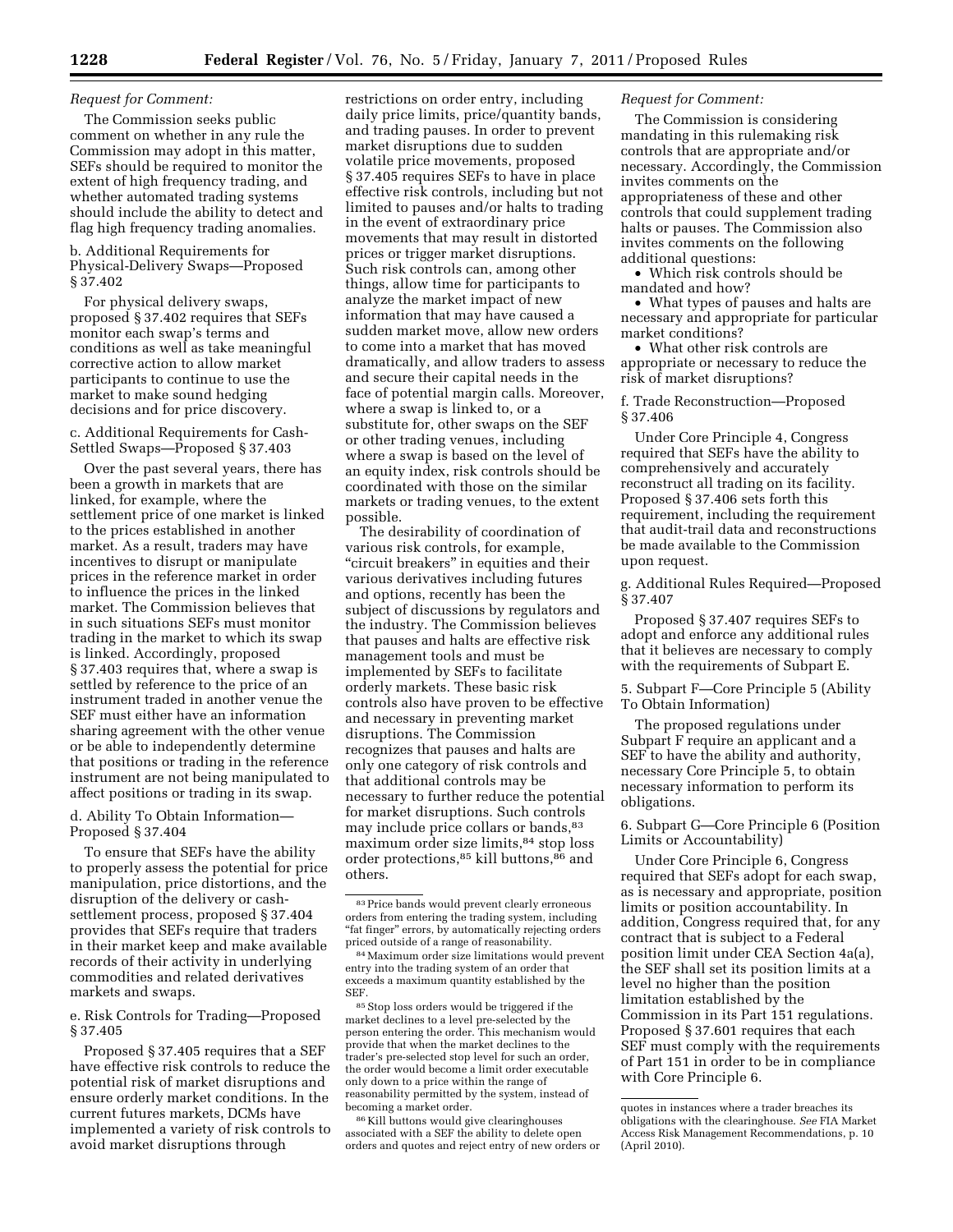#### 7. Subpart H—Core Principle 7 (Financial Integrity of Transactions)

Proposed § 37.700 sets out the financial integrity requirements for transactions on a SEF, as required under Core Principle 7. Under such core principle, a SEF must establish and enforce rules to ensure the financial integrity of swaps entered on or through the facilities of the SEF, including the clearing and settlement of the swaps. The requirements of proposed § 37.700 depend, in part, on whether the swap is cleared.87

Under proposed § 37.702(a), a SEF must ensure that all its members meet the definition of ''eligible contract participant'' under CEA Section 1(a)(18). Under proposed § 37.702(b), for swaps cleared by a DCO, a SEF must ensure that it has the capacity to route transactions to the DCO. With respect to swaps that are not required to be cleared, a SEF must impose additional requirements to ensure the financial integrity of the transaction,<sup>88</sup> including requiring the transacting member to have entered into a credit arrangement for the transaction, demonstrate an ability to exchange collateral, and have appropriate credit filters in place. The Commission believes that these additional requirements are necessary in light of the fact that uncleared swaps will not have the risk management protections of a DCO.

The Commission requests comment on whether these standards are appropriate financial integrity safeguards for SEFs. Specifically, the Commission solicits comment regarding how SEF members would demonstrate sufficient credit documentation and ability to exchange collateral.

#### *Request for Comment:*

The Commission seeks public comment on the proposed rule, and specifically on the following questions:

• Whether SEFs should provide additional controls to permit FCMs to manage their risks? If so, what specific direct access controls and procedures should SEFs implement?

• Should such controls be mandatory?

8. Subpart I—Core Principle 8 (Emergency Authority)

Under Core Principle 8, a SEF must provide for emergency situations. Based upon its experience with DCMs, and in recognition of the fact that individual SEFs may have different approaches to handling emergency action, proposed § 37.801 refers to the guidance in Appendix B to Part 37 to demonstrate compliance with Core Principle 8.

The guidance reflects the Commission's belief that there should be an increased emphasis on crossmarket coordination of emergency actions and SEFs should have alternate lines of communication and approval procedures in order to address emergencies in real time.

The Commission's experience has demonstrated that there are some specific requirements that at a minimum should be followed and these requirements are incorporated under the proposed guidance. Specifically, the SEF should have procedures and guidelines for decision-making and implementation of emergency intervention in the market. The SEF should have the authority to perform various actions, including without limitation: Liquidating or transferring open positions in the market,<sup>89</sup> suspending or curtailing trading in any swap, and taking such market actions as the Commission may direct. In addition, the guidance notes that SEFs must provide prompt notification and explanation to the Commission of the exercise of emergency authority, and that information on all regulatory actions carried out pursuant to a SEF's emergency authority should be included in a timely submission of a certified rule.

9. Subpart J—Core Principle 9 (Timely Publication of Trading Information)

Under Core Principle 9, Congress required that SEFs make available to the public timely information on price, trading volume, and other trading data on swaps to the extent prescribed by the Commission. Congress also required a SEF to have the capability of electronically capturing trade information for those transactions that occur on the trading system or platform. These matters are addressed in separate releases.90 Proposed § 37.901 requires that SEFs comply with the real-time swap reporting and swap reporting and

recordkeeping requirements being separately proposed by the Commission.

#### *Request for Comment:*

In order to address all relevant considerations with respect to the reporting requirements of Core Principle 9, the Commission seeks general comments and asks the public to respond to the specific questions below.

• For interest rate swaps, because the term life on an interest rate swap can be one of a large number of possible periods along a yield curve, what would be an appropriate manner to display prices?

• Would prices for interest rate swaps be meaningful or misleading and why?

• If the prices are misleading, what useful information should be displayed at the end of the trading day?

• Please identify any other swap products that have similar price reporting issues and address how the prices for that product should be reported to provide a summary of the trading for that day.

10. Subpart K—Core Principle 10 (Recordkeeping and Reporting)

Core Principle 10 establishes a threepart recordkeeping and reporting requirement applicable to all SEFs, which the Commission proposes to implement through proposed §§ 37.1001–37.1003.91

Proposed § 37.1001 largely codifies the statutory language of Core Principle 10. In addition, it clarifies that investigatory and disciplinary files are included in the records that a SEF must maintain, and requires that a SEF comply with the recordkeeping requirements of § 1.31.92

By incorporating § 1.31, proposed § 37.1001 effectively requires that SEF books and records be readily accessible for the first 2 years of the minimum 5-

92The Commission notes that it has always considered audit trails and investigatory and disciplinary files as a part of the records which a DCM is required to maintain and which the Commission is permitted to request and to examine. In this respect, the proposed regulation merely codifies existing Commission practice.

<sup>87</sup>The Commission interprets the mandatory clearing requirement in Section 723(a)(3) of the Dodd-Frank Act to mean that a DCO must clear a swap for any DCM or SEF that requests such clearing services, so long as the DCO offers the swap. In addition, a DCO that is clearing particular swaps must also clear the same swaps when listed on DCMs or SEFs, whether affiliated or unaffiliated, on a nondiscriminatory basis.

<sup>88</sup>Separately, if the SEF determines to allow swap transactions that are not cleared, the SEF must have provisions to determine that the swap meets the exemption to the clearing requirement provided under section 2(h)(7) of the CEA, as amended by the Dodd-Frank Act.

<sup>89</sup> In situations where a swap is traded on more than one platform, emergency action to liquidate or transfer open interest must be directed, or agreed to, by the Commission or Commission staff.

<sup>90</sup>*See, supra* note 10, DCM NPRM; 75 FR 76140 (December 7, 2010); and 75 FR 76574 (December 8, 2010).

<sup>91</sup>CEA Section 5h(f)(10)(A) requires all SEFs to: Maintain records of all activities relating to the business of each SEF, including a complete audit trail, for a period of at least five years; report to the Commission, in a form and manner acceptable to the Commission, such information as the Commission determines to be necessary or appropriate; and keep records relating to swaps defined in CEA Section 1a(47)(A)(v) open to inspection and examination by the Securities and Exchange Commission. CEA Section 5h(f)(10)(B) requires the Commission to ''adopt data collection and reporting requirements for swap execution facilities that are comparable to corresponding requirements for derivatives clearing organizations and swap data repositories.'' The Commission's data standards are included in proposed rules in Part 45 of the Commission's regulations.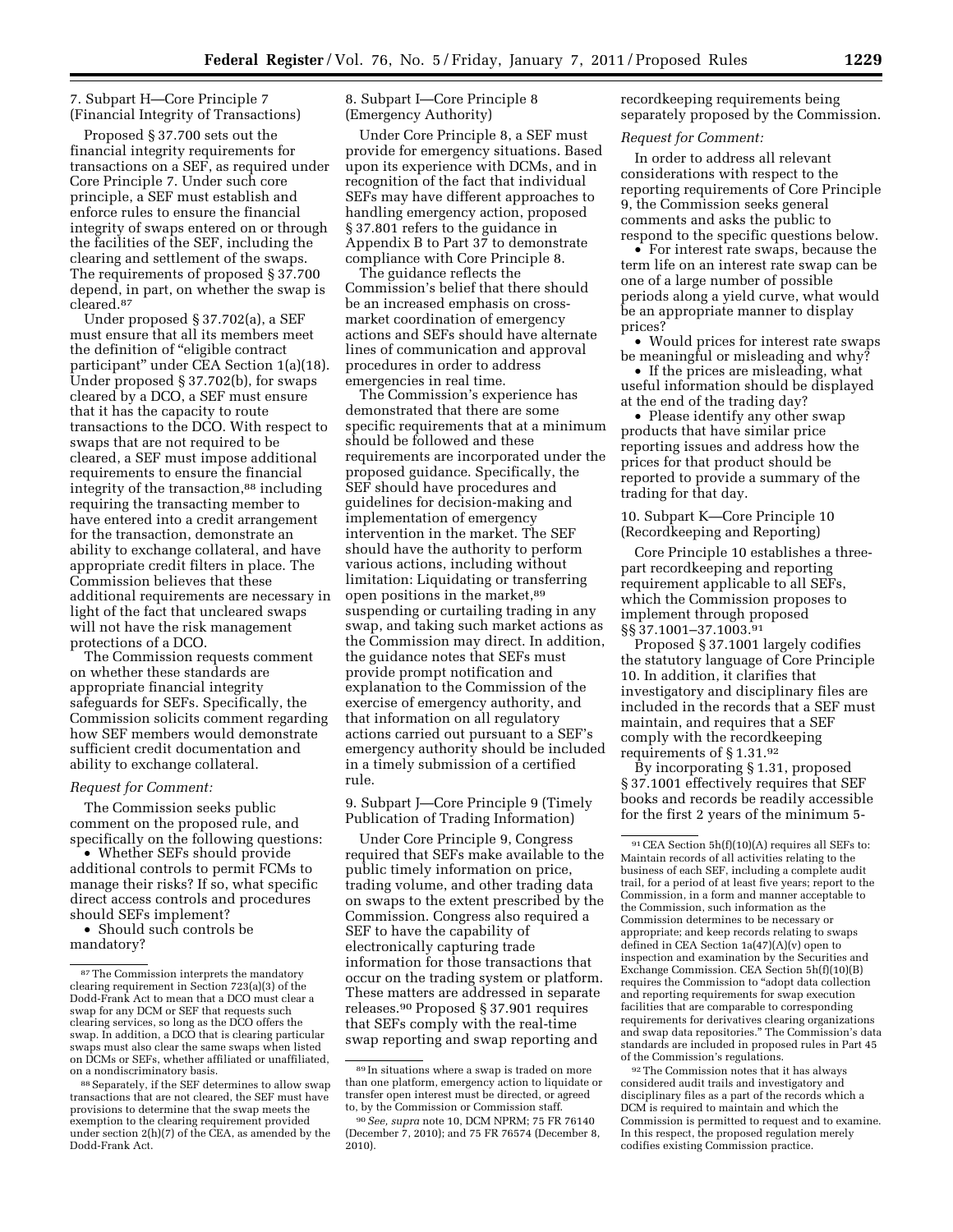year statutory period and be open to inspection by any representatives of the Commission or the United States Department of Justice.93 The SEF, at its own expense, must promptly provide either a copy or the original books or records upon request.

The statutory regime for SEFs established by the Dodd-Frank Act envisions ongoing Commission oversight of SEFs and their trading activity. Such oversight will resemble, in concept, the oversight already conducted by the Commission with respect to DCMs. Accordingly, proposed § 37.1002 requires that SEFs report to the Commission any information necessary or appropriate for the Commission to perform its oversight duties. The proposed regulation does not articulate specific information that must be provided to the Commission; instead, it establishes the general requirement that SEFs must provide any relevant data requested by the Commission in a form and manner acceptable to the Commission.94

Proposed § 37.1003 codifies Core Principle 10's statutory requirement that a SEF keep any records relating to

94The Commission anticipates that the records it will routinely request will include, for example, daily trading records, board of directors' meeting minutes, investigatory and disciplinary files, information regarding resources allocated to compliance functions, and other records used in the Commission's trade practice surveillance program and rule enforcement review program.

11. Subpart L—Core Principle 11 (Antitrust Considerations)

Core Principle 11 governs the antitrust obligations of SEFs.96 This SEF core principle is substantially similar to DCM Core Principle 19.97 The Commission believes that the existing guidance applicable to DCM Core Principle 19 remains appropriate. Accordingly, the Commission proposes to codify the statutory text of Core Principle 11 into proposed § 37.1100. Additionally, proposed § 37.1101 refers applicants and SEFs to the guidance in Appendix B to Part 37 for purposes of demonstrating compliance with proposed § 37.1100.

#### 12. Subpart M—Core Principle 12 (Conflicts of Interest)

Core Principle 12 governs conflicts of interest. Like Core Principle 11, Core Principle 12 is substantially similar to both the DCM and the DCO conflicts of interest core principles, as amended by the Dodd-Frank Act.98 As a result, the Commission proposes to handle Core Principle 12 consistent with its handling of those DCM and DCO core principles. This release proposes to codify the statutory text of the core principle in proposed § 37.1200. The applicable regulations implementing this core principle were proposed in a separate release titled ''Requirements for Derivatives Clearing Organizations, Designated Contract Markets, and Swap Execution Facilities Regarding the Mitigation of Conflicts of Interest." 99

13. Subpart N—Core Principle 13 (Financial Resources)

Core Principle 13 requires that a SEF have adequate financial resources to discharge its responsibilities. In particular, SEFs must maintain financial resources sufficient to cover operating costs for a period of at least one year, calculated on a rolling basis.

#### a. General Rule

Under proposed § 37.1301(b), SEFs that also operate as DCOs are also subject to the financial resource

requirements for DCOs in proposed § 39.11. Proposed § 37.1301(c) would require that SEFs maintain sufficient financial resources to cover operating costs for at least one year, calculated on a rolling basis—*i.e.,* at all times. The one year period is required under the CEA. The Commission believes that a oneyear timeframe would allow a SEF's business to wind down in an orderly fashion and should generally enhance the financial integrity of the markets.100

The one-year period also is consistent with established accounting standards, under which an entity's ability to continue as a going concern comes into question if there is evidence that the entity may be unable to continue to meet its obligations in the next 12 months without substantial disposition of assets outside the ordinary course of business, restructuring of debt, externally forced revisions of its operations, or similar actions.101

#### b. Types of Financial Resources

Under proposed § 37.1302, financial resources available to SEFs to satisfy the applicable financial requirements would include the SEF's own capital (assets in excess of liabilities) and any other financial resource deemed acceptable by the Commission. A SEF would be able to request an informal interpretation from CFTC staff on whether or not a particular financial resource would be acceptable.

#### *Request for Comment:*

The Commission invites commenters to recommend particular financial resources for inclusion in the final regulation.

#### c. Computation of Financial Resource Requirement

Proposed § 37.1303 would require that a SEF, at the end of each fiscal quarter, make a reasonable calculation of the financial resources it needs to meet the requirements of proposed

101*See* American Institute of Certified Public Accountants Auditing Standards Board Statement of Auditing Standards No. 59, The Auditor's Consideration of an Entity's Ability to Continue as a Going Concern, as amended.

<sup>93</sup>Proposed § 37.1001 also effectively incorporates § 1.31(b)'s description of the permissible methods of storing books and records. Consequently, a SEF may store its books and records as prescribed by § 1.31(b)(1)(ii). Among other criteria, § 1.31(b)(1)(ii) defines electronic storage media as ''any digital storage medium or system that preserves the records exclusively in a non-rewritable, non-erasable format [and] verifies automatically the quality and accuracy of the storage media recording process \* \* \*.'' SEFs must, at all times, have the facilities to immediately produce and be prepared to present legible hardcopy images of such records. Additionally, SEF's must keep only Commission-required records on the media, store a duplicate of the record at a separate location, and organize and maintain an accurate index of all information maintained on both the original and duplicate storage media. SEFs that use electronic storage media are also required to develop and maintain an audit system to track the initial entry of original or duplicate records and any subsequent changes made thereafter. Proposed § 37.1001 also incorporates §§ 1.31(c) and 1.31(d), which expand upon the requirements established by proposed § 37.1001. Section 1.31(c) requires that record-keepers who employ an electronic storage system certify with Commission that the system meets the requirements of an electronic storage media as defined in § 1.31(b)(1)(ii). Section 1.31(d) states that trading cards, documents on which trade information is originally recorded in writing, certain written orders, and paper copies of certain electronically filed forms and reports with original signatures must be retained in hard-copy for the requisite time period. Finally, proposed § 37.1001 also requires that SEFs comply with the recordkeeping requirements applicable to swaps in proposed Part 45.

security-based swap agreements defined in Section 1a(47)(A)(v) of the CEA open to inspection and examination by the Securities and Exchange Commission (''SEC'').95

 $95$  CEA Section  $5h(f)(10)(A)(iii)$ .

<sup>96</sup>Part 38 contains guidance governing compliance with former Core Principle 18. 17 CFR part 38, App. B.

<sup>97</sup> Prior to the Dodd-Frank Act, the DCM core principle on antitrust considerations was numbered as DCM Core Principle 18.

<sup>98</sup> DCM Core Principle 16 and DCO Core Principle P, both as amended by the Dodd-Frank Act.

<sup>99</sup> 75 FR 63732 (October 18, 2010).

<sup>100</sup>Some foreign regulatory authorities already have similar requirements for the equivalent entities they regulate. For example, the UK Financial Services Authority's ("FSA") recognition requirements for UK recognized investment exchanges and UK recognized clearing houses (collectively, ''UK recognized bodies'') include the maintenance of financial resources sufficient to ensure that the UK recognized body would be able to complete an orderly closure or transfer of its business without being prevented from doing so by insolvency or lack of available funds. Section 2.3.7 of the FSA Recognition Requirements calls for a UK recognized body to have at all times liquid financial assets amounting to at least six months' operating costs and net capital of at least that amount.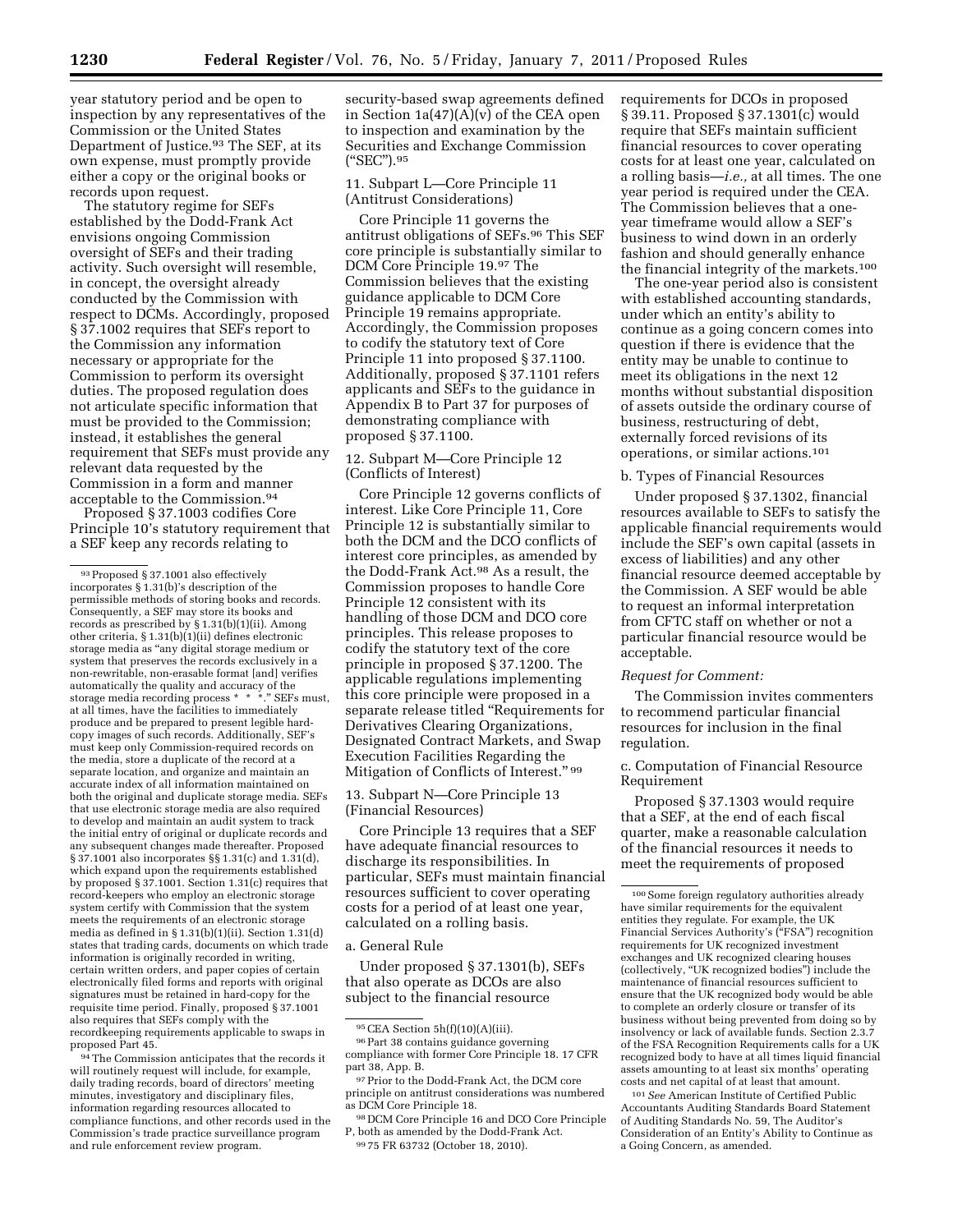§ 37.1301. In the first instance, the SEF would have reasonable discretion in determining how to make this calculation, the Commission may require changes as appropriate.

#### d. Valuation of Financial Resources

Proposed § 37.1304 would require that SEFs, no less frequently than quarterly, calculate the current market value of each financial resource used to meet their obligations under these proposed regulations. Additionally, SEFs would have to perform the valuation at other times as appropriate. This provision is designed to address the need to update valuations in circumstances where there may have been material fluctuations in market value that could impact a SEF's ability to meet its obligations under proposed § 37.1301. When valuing a financial resource, a SEF would be required to reduce the value, as appropriate, to reflect any market or credit risk specific to that particular resource, *i.e.,* apply a haircut.102

#### e. Liquidity of Financial Resources

Proposed § 37.1305 would require that SEFs maintain unencumbered liquid financial assets, such as cash or highly liquid securities, equal to at least six months' operating costs. The Commission believes that having six months' worth of unencumbered liquid financial assets would give a SEF time to liquidate the remaining financial assets it would need to continue operating for the last six months of the required one-year period. If a SEF does not have six months' worth of unencumbered liquid financial assets, it would be allowed to use a committed line of credit or similar facility to satisfy this requirement.

The Commission notes that a committed line of credit or similar facility is not listed in proposed § 37.1302 as a financial resource available to a SEF to satisfy the requirements of proposed § 37.1301. A SEF may only use such resources to meet the liquidity requirements of proposed § 37.1305.

#### f. Reporting Requirements

Under proposed § 37.1306, at the end of each fiscal quarter, or at any time upon Commission request, SEFs would be required to report to the Commission: (i) The amount of financial resources necessary to meet the requirements set forth in the regulation; and (ii) the value

of each financial resource available to meet those requirements. A SEF would also have to provide the Commission with a financial statement, including the balance sheet, income statement, and statement of cash flows, of the SEF or of its parent company, as appropriate.

# 14. Subpart O—Core Principle 14 (System Safeguards)

Core Principle 14 requires that SEFs: (1) Establish and maintain a program of risk oversight to identify and minimize sources of operational risk through the development of appropriate controls and procedures and the development of automated systems that are reliable, secure, and have adequate scalable capacity; (2) establish and maintain emergency procedures, backup facilities, and a plan for disaster recovery that allow for the timely recovery and resumption of operations; and (3) periodically conduct tests to verify that backup resources are sufficient to ensure continued order processing and trade matching, price reporting, market surveillance, and maintenance of a comprehensive and accurate audit trail. Proposed § 37.1401 would establish system safeguards requirements for all SEFs, pursuant to Core Principle 14.

The proposed rule would require that a SEF's program of risk analysis and oversight address six categories of risk analysis and oversight, including: Information security; business continuity-disaster recovery (''BC–DR'') planning and resources, capacity and performance planning; systems operations; systems development and quality assurance; and physical security and environmental controls.

Because automated systems play a central and critical role in today's electronic financial market environment, oversight of core principle compliance by SEFs with respect to automated systems is an essential part of effective oversight of the trading of swaps. Sophisticated computer systems will be crucial to a SEF's ability to meet its obligations and responsibilities. SEF compliance with generally accepted standards and best practices with respect to the development, operation, reliability, security and capacity of automated systems can reduce the frequency and severity of automated system security breaches or functional failures, thereby augmenting efforts to mitigate systemic risk.

#### 15. Subpart P—Core Principle 15 (Designation of Chief Compliance Officer)

Section 5h(f)(15) of the CEA, as added by Section 733 of the Dodd-Frank Act,

creates an internal regulatory framework for all SEFs, with the position of chief compliance officer (''CCO'') serving as a focal point for compliance with the CEA and applicable Commission regulations. The four-part structure of Section 5h(f)(15) requires, first, that every SEF designate an individual to serve as CCO. Second, it enumerates specific duties for CCOs and establishes their responsibilities within a SEF. Third, it requires CCOs to design the procedures establishing the handling, management response, remediation, retesting, and closing of noncompliance issues. Fourth, it outlines the requirements of a mandatory annual report from SEFs to the Commission, which must be prepared and signed by a SEF's CCO. The Commission proposes to implement Section 5h(f)(15) of the CEA through proposed § 37.1501, which further develops the already robust CCO requirements enacted by the Dodd-Frank Act. Section 5h(f)(15) of the CEA and proposed § 37.1501 are summarized below.

The first provision of Section  $5h(f)(15)-5h(f)(15)(A)$ —provides only for the self-explanatory requirement that each SEF designate an individual to serve as its CCO. The second provision of Section 5h(f)(15) offers a detailed description of a CCO's role within a SEF. Specifically, Section 5h(f)(15)(B) includes six enumerated duties incumbent upon all CCOs, and thereby outlines the internal regulatory structure of a SEF as contemplated by the Dodd-Frank Act. The enumerated duties of CCOs include: (1) Reporting directly to the SEF's board of directors or to its senior officer; (2) reviewing an SEF's compliance with the requirements and core principles described in Section 5h; (3) resolving any conflicts of interest that may arise, in consultation with the board of directors or the senior officer of the SEF; (4) establishing and administering any policy or procedure that is required to be established by a SEF pursuant to Section 5h; (5) ensuring compliance with the CEA, including rules prescribed by the Commission pursuant to Section 5h; and (6) establishing procedures for the remediation of noncompliance issues identified by the CCO. The third provision of Section 5h(f)(15) provides that the CCO in establishing and following appropriate procedures shall design such procedures for the handling, management response, remediation, retesting, and closing of noncompliance issues.

Finally, the fourth provision of Section  $5h(f)(15)-5h(f)(15)(D)$ —requires CCOs to prepare and sign annual compliance reports on behalf of their

<sup>102</sup>The Commission would permit each SEF to exercise its discretion in determining the applicable haircuts. However, such haircuts are subject to Commission review and must be acceptable to the Commission.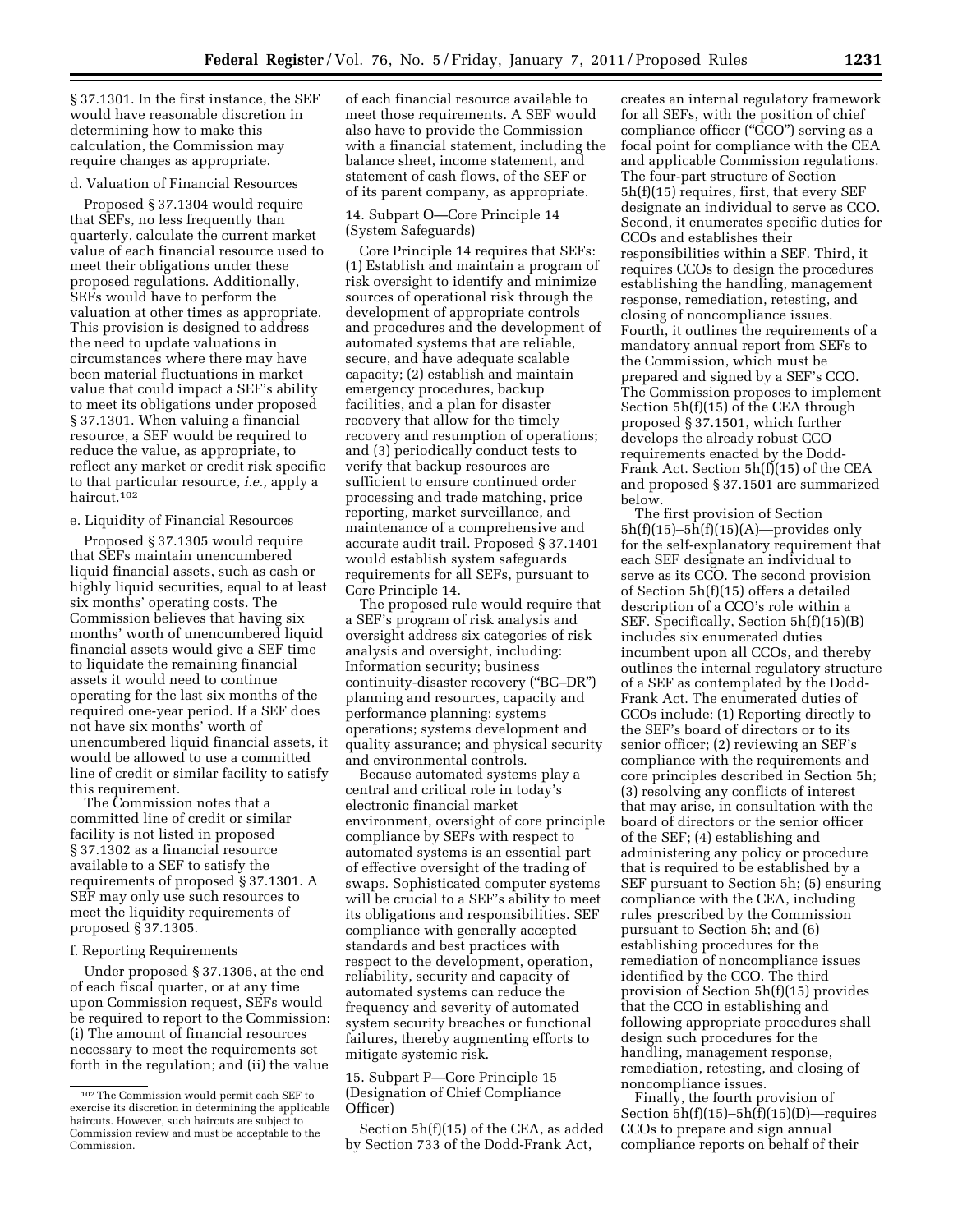SEFs. The annual compliance reports must describe a SEF's compliance with the CEA and Commission regulations. They must also describe the policies and procedures of the SEF, including the code of ethics and conflict of interest policies. In addition, the annual compliance reports must include ''a certification that, under penalty of law, the report is accurate and complete.'' The annual compliance report must be furnished to the Commission as it may prescribe.

Proposed subpart P develops each of these statutory provisions in greater detail and grants CCOs the regulatory authority necessary to fulfill responsibilities in each regard.

#### a. Definition of Board of Directors— Proposed § 37.1501(a)

Proposed § 37.1501(a) defines ''board of directors'' as ''the board of directors of a swap execution facility or for those swap execution facilities whose organizational structure does not include a board of directors, a body performing a function similar to a board of directors.'' The proposed definition reflects the various forms of business associations which a SEF could conceivably take, including forms which do not include a corporate board of directors. It also reflects the flexibility in Section 733 of the Dodd-Frank Act, which refers, for example, to "a body performing a function similar to a board'' in discussing the duties of a CCO pursuant to Section 5h(f)(15)(B)(iii) of the CEA.

#### *Request for Comment:*

The Commission requests comment on the following:

• Should the Commission develop additional rules around the types of bodies which may perform board-like functions at a SEF, depending on their business form?

• Should the proposed definition of board of directors appropriately address issues related to parent companies, subsidiaries, affiliates, and SEFs located in foreign jurisdictions? Does the proposed rule allow for sufficient flexibility with regard to a SEF's business structure?

#### b. Designation and Qualifications of Chief Compliance Officer—Proposed § 37.1501(b)

Proposed  $\S 37.1501(b)(1)$  requires a SEF to establish the position of CCO, designate an individual to serve in that capacity and provide that individual with the authority and resources to develop and enforce policies and procedures necessary to fulfill the duties set forth for CCOs in the DoddFrank Act and Commission regulations. In addition, proposed § 37.1501(b)(1) provides that CCOs must have supervisory authority over all staff acting in furtherance of the CCO's statutory and regulatory obligations. In short, proposed § 37.1501(b)(1) establishes CCOs as the focal point of a SEF's regulatory compliance functions.

Proposed § 37.1501(b)(2) details minimum competency standards for CCOs. It requires that CCOs have the background and skills necessary to fulfill the responsibilities of the position, and prohibits anyone who would be disqualified from registration under Sections 8a(2) or 8a(3) of the CEA from serving as a CCO. Although the CCO would not be required to register with the Commission, as the primary individual with responsibility for ensuring a SEF's legal compliance, the Commission believes that CCOs should meet the same standard as those individuals who are required to register, as set forth in the list of statutory disqualifications under Sections 8a(2) and (3) of the CEA. These standards largely consist of a high degree of responsibility and requirements relating to integrity and honesty in financial and business dealings. Section 37.1501(b)(2) also requires that a CCO not serve as general counsel of a SEF. This prohibition reflects the Commission's belief that granting these dual roles to a single individual is incompatible with effective regulation and selfregulation.103

#### *Request for Comment:*

The Commission is seeking comment on whether additional limitations should be placed on persons who may be designated as a CCO.

• The Commission requests comment on whether the provisions of proposed § 37.1501(b) are sufficient to ensure that

a CCO has the authority and resources necessary to fulfill his or her statutory and regulatory obligations.

• The Commission also requests comment regarding the qualifications that should be required of a CCO, and whether the requirements expressed in proposed § 37.1501(b) are sufficient.

• Should there be additional restrictions placed on who is qualified to be designated as a CCO? The Commission requests comment on whether restricting a CCO from serving as the General Counsel or other attorney within the legal department of a SEF would sufficiently address conflict of interest concerns?

c. Appointment, Supervision, and Removal of Chief Compliance Officer— Proposed § 37.1501(c)

Taken together, proposed §§ 37.1501(c)(1), 37.1501(c)(2), and 37.1501(c)(3) provide the supervisory regime applicable to CCOs. Proposed § 37.1501(c) requires that a CCO be appointed by a majority of the SEF's board of directors or senior officer, and that a majority of the board or senior officer be responsible for approving the CCO's compensation. A SEF must notify the Commission within two business days of appointing a new CCO. The proposed regulation also requires the CCO to meet at least annually with the board of directors to discuss the effectiveness of the CCO's administration of the compliance policies adopted by the registrant. The meeting or meetings would create an opportunity for a CCO and the directors to speak freely about any sensitive issues of concern to any of them, including any reservations about the cooperativeness or compliance practices of the registrant's management. The Commission's governance proposals require that each SEF's board of directors include a board-level regulatory oversight committee (''ROC'') consisting exclusively of public directors.104 The Commission believes

<sup>103</sup>As conceived by the Commission, SEF CCOs have overall responsibility for SEFs' compliance programs. CCOs must be neutral fact-finders, and must be able to act in the interest of effective compliance regardless of the persons, entities, or conduct that may be the subject of investigation. In contrast, an entity's general counsel serves as the legal counsel and defender of a company and seeks to avoid or negate related legal risks. A second basis for the separation of the general counsel and CCO roles is the Commission's determination that an individual acting as CCO should not be in a position to assert attorney-client privilege against the Commission. If a SEF's CCO were also its general counsel, much of the information about its compliance program could potentially be protected from third-party review, including the Commission's, under the shroud of attorney-client privilege. While there may be circumstances where the attorney-client privilege could be asserted by a SEF, the Commission believes that such circumstances do not include the areas of responsibility assigned to CCOs by the CEA or Commission regulations.

<sup>104</sup>Proposed § 37.1501(a) defines board of directors for purposes of subpart P as follows: ''the board of directors or board of governors of a swap execution facility, or equivalent governing body of a swap execution facility or of an entity operating a swap execution facility.'' The proposed definition reflects the various forms of business associations which a SEF could take, including forms which do not include a corporate board of directors. With respect to boards of directors and ROCs, the Commission notes that in a separately proposed series of regulations governing conflicts of interest within SEFs, DCMs, and DCOs, the Commission proposes a number of governance measures that impact the proposed regulations for CCOs. First, proposed § 40.9(b)(1)(i) requires a SEF's board of directors to be composed of at least 35%, but no less than two, public directors. Second, proposed § 40.9(b)(2) prohibits a SEF from "permit[ing] itself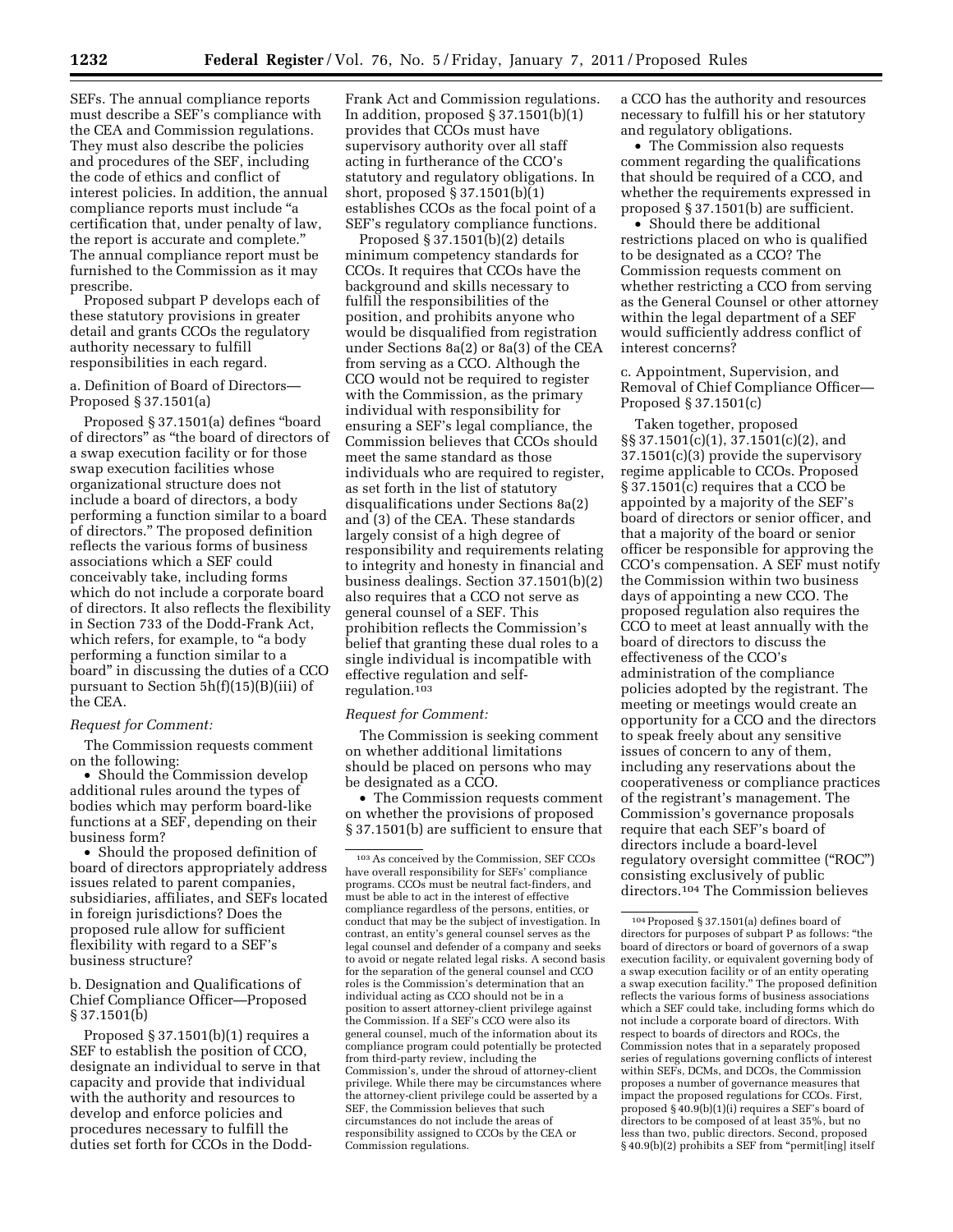that ROCs will help to mitigate potential conflicts of interest within a SEF by introducing an independent perspective to board deliberations.105 The Commission also believes that both CCOs and ROCs will be strengthened in their regulatory work and independence through close cooperation and coordination. Although a CCO is not required to report to his or her ROC, proposed § 37.1501(c)(1) provides that a CCO must meet with the ROC quarterly to discuss matters of mutual concern and share information. These meetings will create an opportunity for a CCO and the ROC to speak freely about potentially sensitive issues, including any reservations by the CCO regarding the SEF's management. They will also facilitate the ROC's oversight responsibilities, and allow the CCO to seek assistance and institutional support from the ROC as necessary.

Finally, proposed  $\S 37.1501(c)(1)$  also provides that the senior officer of a SEF may assume responsibility for appointing the CCO and approving his or her compensation.

Proposed § 37.1501(c)(2) addresses routine oversight of a SEF's CCO. It allows a SEF with a board of directors to grant oversight authority to either its board or to its senior officer. The proposed regulation is modeled on the terms of Section 5h(f)(15)(B)(i) of the CEA, which requires a CCO to ''report directly to the board or to the senior officer of the facility.''

#### *Request for Comment:*

The Commission requests comment regarding the appropriate reporting relationship for the CCO of a SEF that has both a senior officer and a board of directors.

• In such cases, should a CCO report to the SEF's board rather than to its senior officer?

• What potential conflicts of interest might arise if a CCO reports to the senior officer rather than to the board, and how might those conflicts be mitigated?

• In addition, the Commission requests comment regarding whether "senior officer" of a SEF should be a defined term, and if so, how the term should be defined.

# d. Removal of CCO—Proposed § 37.1501(c)(3)

Proposed § 37.1501(c)(3) requires approval of a majority of an SDR's board of directors to remove a CCO. The Commission believes that these removal provisions will help insulate CCOs and their decision-making from day-to-day commercial pressures that they may otherwise experience. If a SEF does not have a board, the proposed regulation provides that the CCO may be removed by its senior officer. Proposed § 37.1501(c)(3) also requires an SDR to notify the Commission in writing within two business days of the removal or voluntary departure of its CCO by providing a statement describing the circumstances surrounding his or her departure.106 The Commission believes that this provision will help protect CCOs from undue influence or retaliatory termination by the board or the senior officer of the SEF.

Proposed §§ 37.1501(c)(1) and 37.1501(c)(3) seek to provide a SEF's CCO with a measure of independence from management in the performance of his or her duties, and to ensure that such duties are executed in the most effective and impartial manner possible.

#### *Request for Comment:*

The Commission requests comment on any additional measures that should be required to adequately protect CCOs from undue influence in the performance of their duties. The Commission is particularly interested in how it might offer such protection to a CCO who reports to his or her senior officer, either at the SEF's choosing or because the SEF does not have a board of directors. In addition, the Commission also requests comment on whether the provision that would require a majority of a board of directors to remove the CCO is sufficiently specific.

e. Duties of the Chief Compliance Officer—Proposed § 37.1501(d)

Proposed § 37.1501(d) details the duties of a CCO, as well as his or her authority within a SEF. The proposed regulation codifies and expands upon the CCO duties already set forth in Section 5h(f)(15)(B) of the CEA. These duties include overseeing and reviewing compliance with the CEA and Commission regulations, as well as resolving, in consultation with the board of directors or the senior officer, any conflicts of interest that may arise.

The proposed regulation also lists a number of potential conflicts that may confront a CCO. The list of conflicts of interest indicates the types of conflicts that the Commission believes a SEF's CCOs should be aware of, but it is not exhaustive.

Proposed § 37.1501(d) also requires that the CCO establish and administer a written code of ethics and policies and procedures designed to prevent violations of the CEA and Commission regulations. Section 37.1501(d) also requires that a CCO establish and administer written policies and procedures, including a ''compliance manual,'' designed to prevent violations of the CEA and Commission regulations.107

The Commission believes that such written documentation will serve as a useful guide for the SEF's management and staff, as well as for swap participants who will be trading on the SEF. It will also help the Commission to evaluate the SEF's compliance and adherence to its own internal standards. Finally, proposed § 37.1501(d) requires that a CCO establish and follow procedures for the remediation and closing of any noncompliance issues that are identified. To assist the CCO in meeting this responsibility, proposed § 37.1501(b)(1), summarized above, grants a CCO oversight authority over all compliance functions and staff acting in furtherance of those compliance functions. The CCO's authority would also extend to any activities performed by the SEF to verify that other entities are in compliance with applicable laws and regulations, such as the verification of the timeliness of reporting certain swap data, pursuant to proposed § 37.901. The Commission recognizes that the staff that assists a CCO may not be dedicated to the CCO full-time; however, the proposed regulation would ensure that a CCO has authority over any staff and resources while they are acting in furtherance of compliance functions.

Section 37.1501(d), for example, reflects the statutory text of the Dodd-Frank Act by requiring that a CCO review and ensure a SEF's compliance

to be operated by any entity'' that does not adhere to the board composition requirements of 40.9(b)(1)(i). Third, proposed § 37.19(b)(3) requires a SEF to have a board-level ROC consisting exclusively of public directors.

<sup>105</sup>*See* proposed § 37.19(b)(1) for a description of a ROC's role in overseeing the performance of a CCO and effectiveness, efficiency, and independence of a SEF's regulatory and selfregulatory programs.

<sup>106</sup>Upon the departure of a CCO, proposed § 37.1501(c)(3) requires a SEF to appoint an interim CCO immediately and a permanent replacement as soon as practicable.

<sup>107</sup> By "compliance manual," the Commission means a detailed internal handbook explaining to SEF staff the resources and procedures that they are to use in monitoring trading, conducting investigations, documenting their work, and making findings and recommendations to supervisory staff regarding trading in any swap or other conduct by SEF members and market participants that is subject to SEF rules. The Commission believes that such written documentation will serve as a useful guide for the SEF's management and staff. It will also help the Commission evaluate the SEF's compliance and adherence to its own internal standards.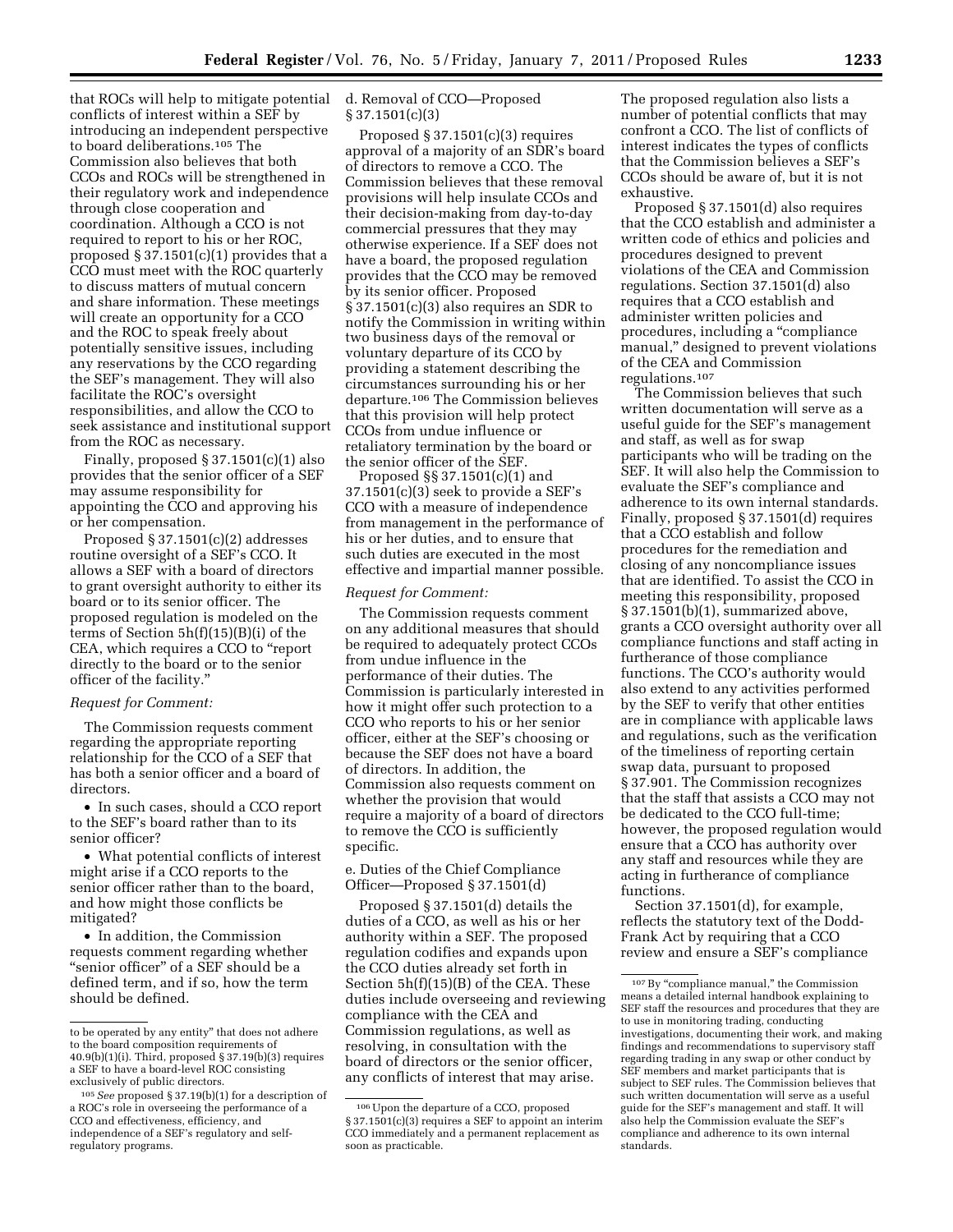with the CEA and Commission regulations. It also reflects a CCO's responsibilities with respect to the regulation of members and market participants utilizing a SEF's trading platform. In this regard, Section 37.1501(d)(8) requires that a CCO supervise a SEF's self-regulatory program with respect to trade practice surveillance; market surveillance; realtime market monitoring; compliance with audit trail requirements; enforcement and disciplinary proceedings; and audits, examinations, and other regulatory responsibilities with respect to members and market participants. Similarly, Section 37.1501(d)(9) requires that a CCO supervise the effectiveness and sufficiency of any regulatory services provided to the SEF by a registered futures association or other registered entity in accordance with § 37.204.108

#### *Request for Comment:*

The Commission requests comment regarding proposed § 37.1501(d). Comments should address any additional CCO duties which the Commission should include in the proposed regulation. In addition, they should specifically address a CCO's role in managing conflicts of interest within a SEF, the types of conflicts which commenters believe might arise within a SEF, and how and by whom those conflicts should be resolved.

f. Preparation and Submission of Annual Compliance Report—Proposed §§ 37.1501(e) and 37.1501(f)

Section 5h(f)(15)(D) of the CEA requires a CCO to prepare an annual compliance report. As discussed above, the Commission believes that this annual compliance report should give the Commission a complete and accurate picture of a SEF's compliance program. Proposed § 37.1501(e) details the information that must be included in the annual compliance report. The report must include: (i) A description of the SEF's written policies and procedures, code of ethics and conflicts of interest policies; (ii) a detailed review of the SEF compliance with Section 5h of the CEA, including an assessment by the CCO of the effectiveness of the SEF's policies and procedures in ensuring compliance with Section 5h of the CEA and a discussion of areas for improvement; (iii) a description of any material changes to the policies and procedures that were made to these

since the last annual compliance report; (iv) a description of the financial, managerial, operational, and staffing resources set aside for the SEF's compliance program, including a description of the SEF's compliance program, describing resources set aside for the SEF's self-regulatory responsibilities. An annual compliance report must also provide: a detailed description and review of the SEF's selfregulatory program, which includes a description of staff associated with selfregulation, a catalogue of investigations and disciplinary actions taken, and a review of the performance of disciplinary committees and panels; (v) a description of any material compliance matters, including instances of noncompliance, that were identified in the year prior to the filing of the report; and (vi) any objections to the annual compliance report by the board or senior officer of the SEF. In addition to the above information, proposed § 37.1501(e) also requires the annual report to include a certification by the CCO that, under penalty of law, the compliance report is accurate and complete.

Proposed § 37.1501(f)(1) sets forth the procedures for the review of the annual compliance report by the board of directors of the SEF or senior officer, prior to submission to the Commission. While the board or senior officer has a chance to review the annual compliance report before submission, the report is not subject to their approval. Proposed § 37.1501(f)(1) explicitly prohibits the board or senior officer from forcing the CCO to make any material changes to the report. The purpose of this review is to permit the members of the board or the senior officer to provide the Commission with any objections they might have to the report. The Commission believes that the prohibition against the board and senior officer making changes to the annual compliance report will allow the CCO to make a complete and accurate assessment of the SEF's compliance program.

Proposed § 37.1501(f)(2) describes the process for submission of the report to the Commission. The proposed regulation requires that the annual compliance report be electronically provided to the Commission not more than 60 days after the end of the calendar year. If a CCO determines that an annual compliance report filed with the Commission has a material error or if material non-compliance is identified after filing, proposed § 37.1501(f)(3) would require a SEF to promptly file an amended report. This amended report must also include the certification by

the CCO as to the accuracy and completeness made in the initial submission of the report. If a CCO is unable to file an annual compliance report within 60 days of the end of the calendar year, proposed § 37.1501(f)(4) would permit a CCO to request the Commission to grant an extension of time to file its compliance report based on substantial undue hardship. Extensions for the filing deadline would be granted at the discretion of the Commission. Additionally, to protect the trade secrets of the SEF and the security of the data held by the SEF, the proposed regulation requires that annual compliance reports filed pursuant to § 37.1501 be treated as exempt from mandatory public disclosure for purposes of FOIA and the Sunshine Act and parts 145 and 147 of Commission regulations.

#### *Request for Comment:*

The Commission requests comment on its proposed regulations regarding the preparation and submission of a SEF's annual compliance report.

• Should the annual compliance report contain additional content beyond what is proposed in § 37.1501(e)? Are additional provisions necessary to ensure that a SEF's board of directors cannot adversely influence the content of an annual compliance report as drafted by the CCO?

• In the alternative, are additional provisions necessary to ensure that individual directors or other SEF employees have an adequate opportunity to register any concerns or objections they might have to the contents of an annual compliance report?

The Commission also requests comment relating to insulating a SEF's CCO from undue influence or coercion.

• Should the Commission adopt a regulation that prohibits an officer, director or employee of the SEF or related person to coerce, manipulate, mislead, or fraudulently influence the CCO in performing his or her duties?

• Is it necessary to adopt regulations to address potential conflicts between and among a SEF's compliance, commercial, and ownership interests?

• If so, what should such regulations entail, and what specific conflicts of interest should they address?

#### g. Recordkeeping—Proposed § 37.1501(g)

Proposed § 37.1501(g) details SEFs' recordkeeping requirements for records relating to a CCO's areas of responsibility. This proposed regulation requires a SEF to maintain: (i) A copy of its written policies and procedures,

<sup>108</sup>*See* proposed § 37.204 (governing a SEF's use of third-party regulatory service providers and its duty to supervise such providers and any services received).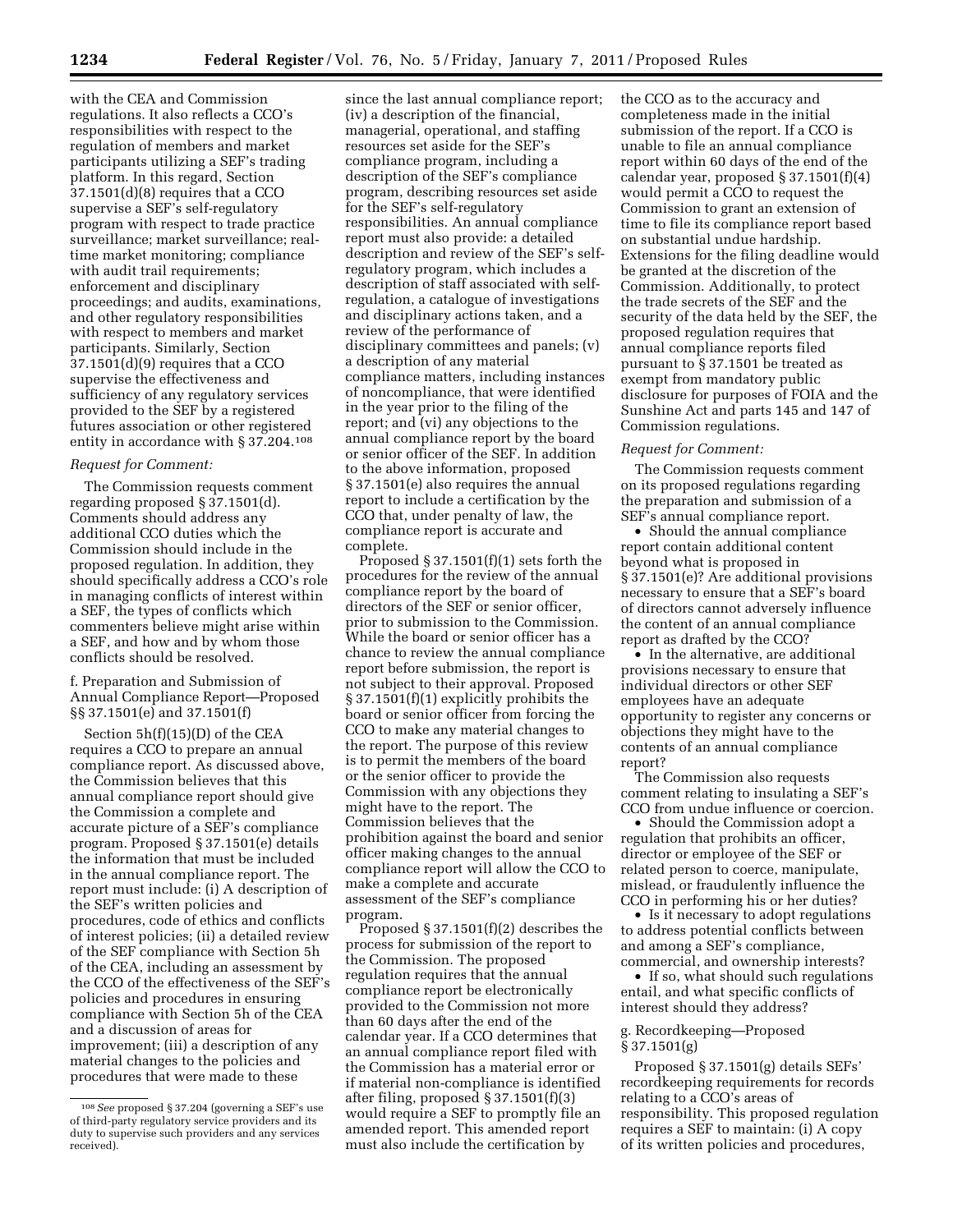including its code of ethics and conflicts of interest policies; (ii) copies of all materials created in furtherance of the chief compliance officer's selfregulatory duties, including records of any investigations or disciplinary actions taken by the SEF; (iii) copies of all materials, including written reports provided to the board of directors in connection with review of the annual report, as well as the board minutes or other similar written records, that record the submission of the annual compliance report to an SEF's board of directors or its senior officer; and (iv) any other records relevant to an SEF's annual report. The records required to be maintained pursuant to this section are designed to provide Commission staff with a basis to determine whether a SEF has complied with the CEA and applicable Commission regulations. The Commission also wants to preserve its ability to reconstruct why certain information was included or excluded in an annual report, in the event that such reconstruction becomes necessary under a future audit or investigation.

The SEF would be required to maintain these records in accordance with § 1.31 of the Commission's regulations. Following § 1.31, all records must be kept for a period of five years.

#### *Request for Comment:*

The Commission requests comment regarding whether the requirements of proposed § 37.1501(g) are sufficient to create a complete and easily auditable record of a board of directors' or senior officer's review of an annual compliance report to ensure that the report, as drafted by the CCO, was not altered.

#### **III. Effective Date and Transition Period**

The statutory deadline for final regulations is July 15, 2011. Final regulations may become effective sixty (60) days after their publication in the **Federal Register**, but no earlier than July 15, 2011. The Commission is proposing that the effective date for the proposed regulations be 90 days after publication of final regulations in the **Federal Register**. The Commission believes that the effective date would be appropriate to allow potential SEFs and market participants time to adapt to the new regulatory regime for the trading of swaps in an efficient and orderly manner. In addition, the Commission believes that this would give any entities then operating a marketplace for the execution or trading of swaps adequate time to submit a SEF application and meet the conditions to receive relief under the grandfather provisions.

#### *Request for Comment:*

The Commission requests comment on whether the proposed effective date is appropriate and, if not, the Commission further requests comment on possible alternative effective dates and the basis for any such alternative dates.

#### **IV. Related Matters**

#### *A. Regulatory Flexibility Act*

The Regulatory Flexibility Act ("RFA") <sup>109</sup> requires Federal agencies, in promulgating regulations, to consider the impact of those regulations on small businesses. The regulations adopted herein will affect SEFs. The Commission has previously established certain definitions of ''small entities'' to be used by the Commission in evaluating the impact of its regulations on small entities in accordance with the RFA.110 In its previous determinations, the Commission has concluded that DCMs, derivatives transaction execution facilities (''DTEFs''), ECMs, EBOTs and DCOs are not small entities for the purpose of the RFA.111

While SEFs are new entities to be regulated by the Commission pursuant to the Dodd-Frank Act,<sup>112</sup> in a recent rulemaking proposal,<sup>113</sup> the Commission proposed that SEFs should not be considered as small entities for the purpose of the RFA. The Dodd-Frank Act defines a SEF to mean ''a trading system or platform in which multiple participants have the ability to execute or trade swaps by accepting bids and offers made by multiple participants in the facility or system, through any means of interstate commerce, including any trading facility, that—(A) facilitates the execution of swaps between persons; and (B) is not a designated contract market.'' 114 In its recent rulemaking, the Commission proposed that SEFs not be considered to be ''small entities'' for essentially the same reasons that DCMs and DCOs have previously been determined not to be small entities.

111 47 FR 18618, 18619 (April 30, 1982) discussing contract markets; 66 FR 42256, 42268 (August 10, 2001) discussing derivatives transaction execution facilities, exempt commercial markets and exempt boards of trade; and 66 FR 45604, 45609 (August 29, 2001) discussing DCOs.

112 Dodd Frank Wall Street Reform and Consumer Protection Act, Pub. L. 111–203, 124 Stat. 1376 (2010).

113 75 FR 63745–46 (October 18, 2010).

114*See* CEA Section 1a(50). The Commission anticipates proposing regulations that would further specify those entities that must register as a SEF. The Commission does not believe that such proposals would alter its determination that a SEF is not a "small entity" for purposes of the RFA.  $11544 \text{ U.S.C. } 3501 \text{ et seq.}$ 

These reasons include the fact that the Commission designates a DCM or registers a DCO only when it meets specific criteria including expenditure of sufficient resources to establish and maintain adequate self-regulatory programs. Likewise, the Commission will register an entity as a SEF only after it has met specific criteria including the expenditure of sufficient resources to establish and maintain an adequate selfregulatory program. In addition, once registered, a SEF will be required to comply with the additional requirements set forth in the final form of this proposed Part 37 rulemaking. In addition, the Commission proposes that SEFs should not be considered small entities based on, among other things, the central role SEFs will play in the national regulatory scheme overseeing the trading of swaps. Not only will SEFs play a vital role in the national economy, but they will be subject to Commission oversight with statutory duties to enforce the regulations adopted by their own governing bodies.

Accordingly, the Commission does not expect the regulations, as proposed herein, to have a significant economic impact on a substantial number of small entities. Therefore, the Chairman, on behalf of the Commission, hereby certifies, pursuant to 5 U.S.C. 605(b), that the proposed regulations will not have a significant economic impact on a substantial number of small entities. The Commission invites the public to comment on whether SEFs covered by these rules should be considered small entities for purposes of the RFA.

#### *B. Paperwork Reduction Act*

The Paperwork Reduction Act  $("PRA")$ <sup>115</sup> imposes certain requirements on Federal agencies in connection with their conducting or sponsoring any collection of information as defined by the PRA. An agency may not conduct or sponsor, and a person is not required to respond to, a collection of information unless it displays a currently valid control number. This proposed rulemaking will result in new collection of information requirements within the meaning of the PRA. The Commission therefore is submitting this proposal to the Office of Management and Budget (OMB) for review in accordance with 44 U.S.C. 3507(d) and 5 CFR 1320.11. The title for this collection of information is ''Part 37—Swap Execution Facilities'' (OMB control number 3038–NEW). If adopted, responses to this collection of information would be mandatory. The Commission will protect proprietary

<sup>109</sup> 5 U.S.C. 601 *et seq.* 

<sup>110</sup> 47 FR 18618–21 (Apr. 30, 1982).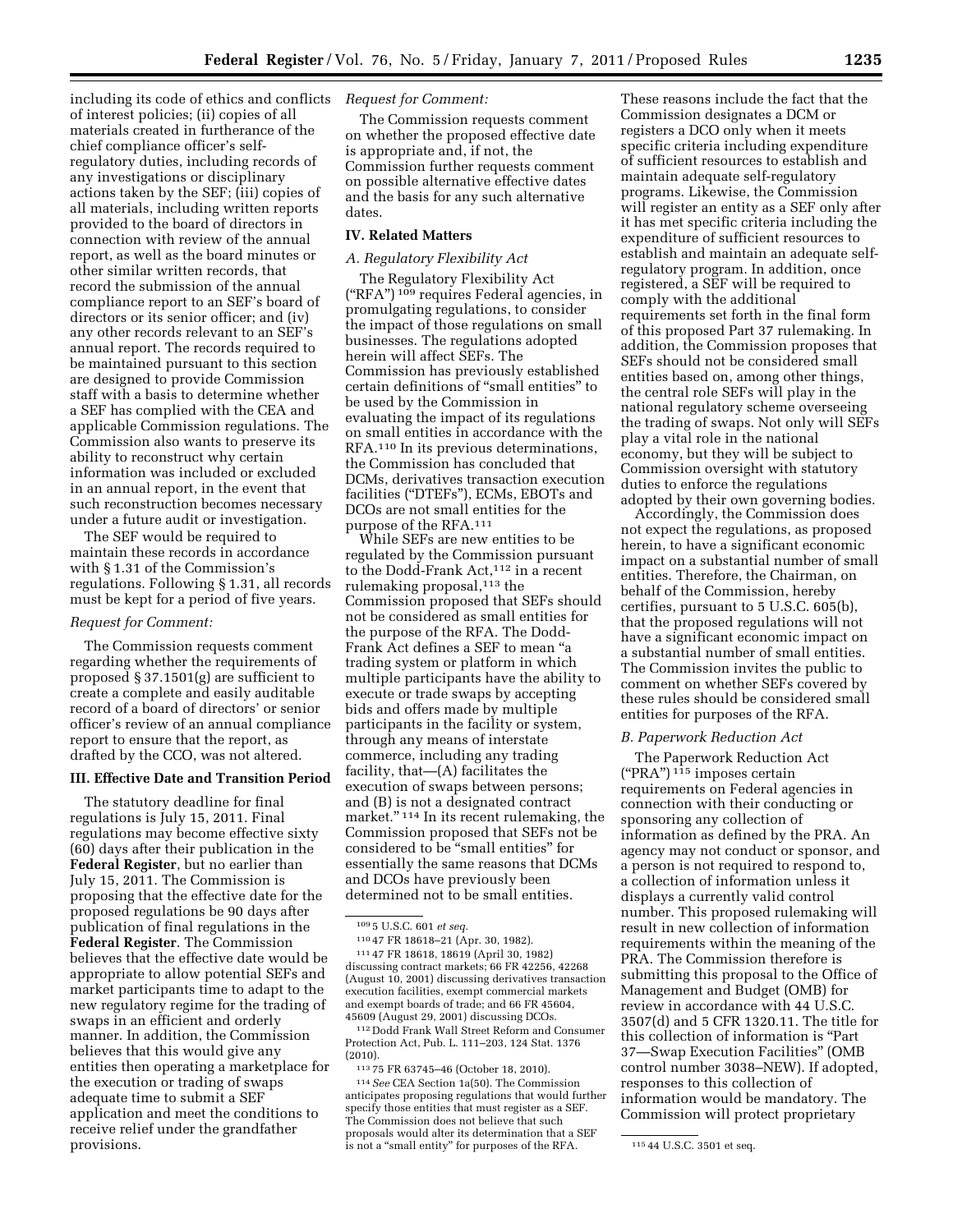information according to the Freedom of Information Act and 17 CFR part 145, ''Commission Records and Information.'' In addition, section 8(a)(1) of the CEA strictly prohibits the Commission, unless specifically authorized by the CEA, from making public ''data and information that would separately disclose the business transactions or market positions of any person and trade secrets or names of customers.'' 116 The Commission is also required to protect certain information contained in a government system of records according to the Privacy Act of 1974.117

1. Collection of Information— Regulations Relating to Part 37, Swap Execution Facilities

The proposed regulations require each respondent to file information with the Commission. For instance, SEFs must file applications with the Commission for registration pursuant to § 37.3. SEFs must either request approval with, or certify to, the Commission rules and products, pursuant to § 37.4. SEFs must disclose information related to prices, trading volume, and other trading data on swaps pursuant to Core Principle 9 (Timely Publication of Trading Information).

Commission staff has previously estimated hourly burdens for DCMs and DTEFs pursuant to the Commodity Futures Modernization Act of 2000 (''CFMA'').118 More recently, Commission staff estimated hourly burdens for ECMs with significant price discovery contracts (''SPDCs''). While the Commission has no way of knowing the exact hourly burden upon a registered entity prior to implementation of the regulations governing that registered entity, staff believes the estimated burden for a SEF would be within the range of previously estimated hours of burden for the above registered entities. Those hourly burdens are noted below:

*Initial estimate of DCM's annual burden* 119: 300 hours per DCM.

*Estimate of DCM's annual burden as of 2006* 120: 370 hours per DCM.

- *Current estimate of DCM's annual burden* 121: 440 hours per DCM.
- *Initial estimate of DTEF's annual burden* 122: 200 hours per DTEF.

*Initial estimate of ECM's with SPDCs annual burden* 123: 233 hours per ECM.

- 119 66 FR 38992 (June 22, 2000).
- 120 71 FR 38748 (July 7, 2006).
- 121*See, supra* note 10, DCM NPRM.
- 122 65 FR 38993 (June 22, 2000).

Based on the proposed regulations, Commission staff believes that a SEF will have *more* reporting responsibilities than an ECM with a SPDC and a DTEF, but *fewer* reporting hours than a DCM (as most recently calculated).124 Based on its experience with administering registered entities' submission requirements since implementation of the CFMA, Commission staff estimates an annual reporting burden for SEFs to be an average of the above noted estimates for DCMs, DTEFs and ECMs with SPDCs.

Staff estimates that each respondent would, on average, have an annual burden of 308 hours of reporting time. Staff estimates that 30–40 SEFs will register with the Commission as a result of the Dodd-Frank Act.125 Accordingly, the burden in terms of hours would in the aggregate be 308 hours annually per respondent and 10,780 hours annually for all respondents.

Commission staff estimates that respondents could expend up to \$16,016 annually based on an hourly rate of \$52 to comply with the proposed regulations. This would result in an aggregated cost of \$560,560 per annum  $(35$  respondents  $\times$  \$16,016).

*Estimated Number of respondents:* 35. *Annual Responses by each respondent:* 1.

*Total annual responses:* 35. *Quarterly responses by each* 

*respondent:* 4.

*Total quarterly responses:* 140. *Estimated average hours per response:*  308.

*Aggregate annual reporting burden:*  10,780.

2. Information Collection Comments

Copies of the supporting statements for the collections of information from the Commission to OMB are available by visiting RegInfo.gov. Pursuant to 44 U.S.C. 3506(c)(2)(B), the Commission will consider public comments on the proposed information requirements in order to:

(1) Evaluate whether the proposed collections of information are necessary for the proper performance of the functions of the Commission, including whether the information will have a practical use;

(2) Evaluate the accuracy of the estimated burden of the proposed information collection requirements, including the degree

125For hourly reporting requirements, an average of 35 SEFs was used for calculation purposes. 126 7 U.S.C. 19(a).

to which the methodology and the assumptions that the Commission employed were valid;

(3) Enhance the quality, utility, and clarity of the information proposed to be collected; and

(4) Minimize the burden of the proposed information collection requirements on DCOs, DCMs, and SEFs, including through the use of appropriate automated, electronic, mechanical, or other technological information collection techniques, *e.g.,*  permitting electronic submission of responses.

Organizations and individuals desiring to submit comments on the proposed information collection requirements should contact the Office of Information and Regulatory Affairs, Office of Management and Budget by fax at (202) 395–6566 or by e-mail at *[OIRAsubmission@omb.eop.gov](mailto:OIRAsubmission@omb.eop.gov)*. Please provide the Commission with a copy of submitted comments so that they may be summarized and address in the final rulemaking. Refer to the **ADDRESSES** section of this notice of proposed rulemaking for comment submission instructions to the Commission.

OMB is required to make a decision concerning the proposed information collection requirements between 30 and 60 days after publication of this Release in the **Federal Register**. Therefore, a comment to OMB is best assured of receiving full consideration if OMB receives it within 30 days of publication of this Release. Nothing in the foregoing affects the deadline enumerated above for public comment to the Commission on the proposed regulations.

#### *C. Cost-Benefit Analysis*

Section 15(a) of the CEA 126 requires that the Commission consider the costs and benefits of its actions before issuing a regulation under the CEA. By its terms, Section 15(a) does not require the Commission to quantify the costs and benefits of a new rule or determine whether the benefits of the rulemaking outweigh its costs; rather, Section 15(a) requires the Commission to "consider" the costs and benefits of its actions.

Section 15(a) further specifies that costs and benefits shall be evaluated in light of five broad areas of market and public concern: (1) Protection of market participants and the public; (2) efficiency, competitiveness, and financial integrity of futures markets; (3) price discovery; (4) sound risk management practices; and (5) other public interest considerations. Accordingly, the Commission could, in its discretion, give greater weight to any one of the five considerations and could, in its discretion, determine that,

<sup>116</sup> 7 U.S.C. 12(a)(1).

<sup>117</sup> 5 U.S.C. 552a.

<sup>118</sup>Appendix E of Public Law 106–554, 114 Stat. 2763 (2000).

<sup>123</sup> 73 FR 75901 (December 12, 2008).

<sup>124</sup>ECMs with SPDCs are subject to 9 core principles, DTEFs are subject to 9 core principles, DCMs are currently subject to 18 core principles, (but will be subject to 23 core principles upon finalization of the Part 38 regulations implementing the Dodd-Frank Act). SEFs will be subject to 15 core principles upon finalization of the regulations to implement the Dodd-Frank Act.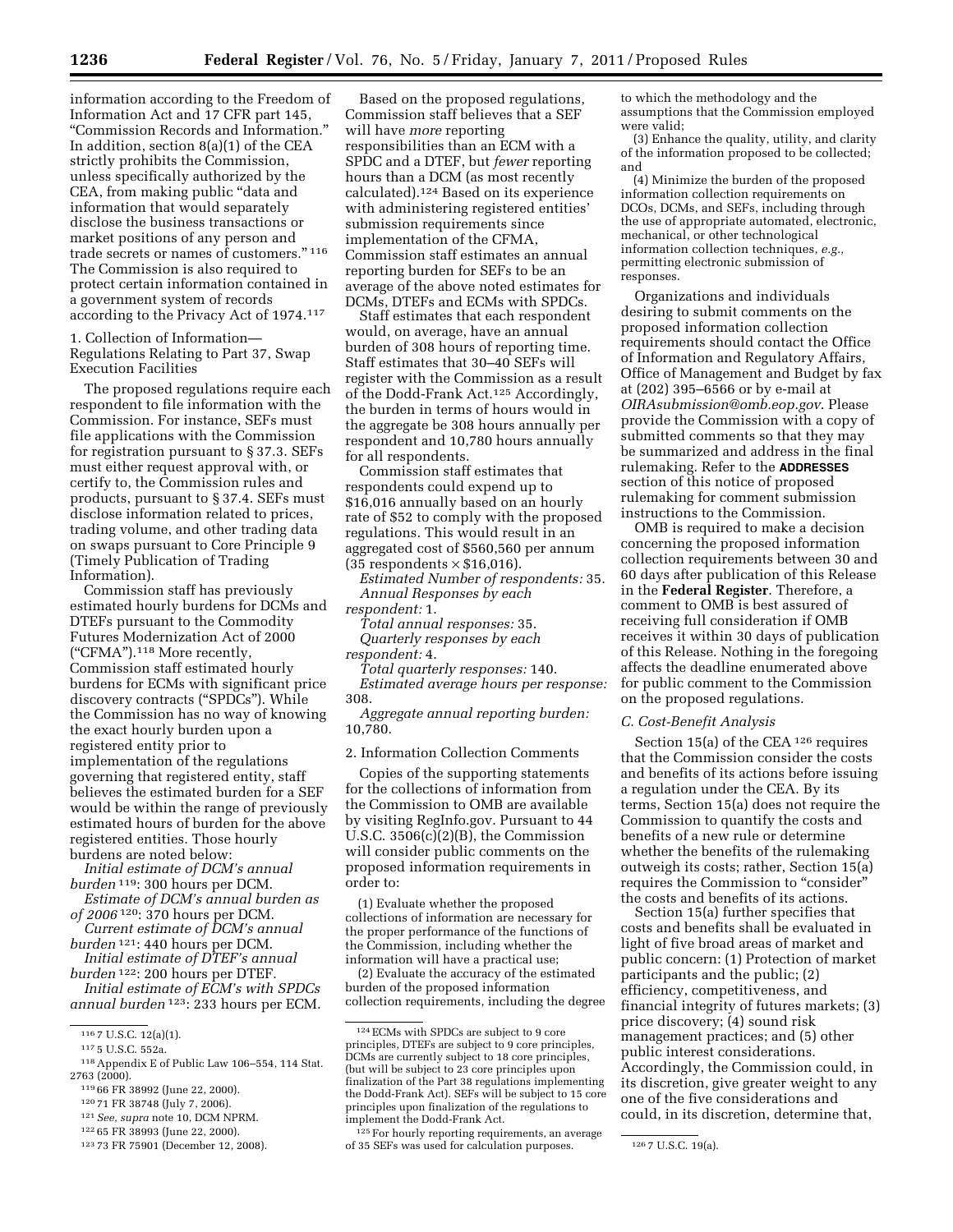notwithstanding its costs, a particular rule was necessary or appropriate to protect the public interest or to effectuate any of the provisions or to accomplish any of the purposes of the CEA.

#### Summary of Proposed Requirements

The proposed rulemaking would provide, pursuant to the Dodd-Frank Act, for the trading or processing of swaps on a registered SEF subject to 15 core principles. This rulemaking will implement, in Part 37 of the Commission's regulations, these provisions of the CEA. The proposal includes regulations as well as guidance and acceptable practices to implement these core principles. In general, the proposed regulations implementing core principles for SEFs are consistent with the existing or proposed regulations for similar or identical core principles applicable to DCMs.

#### **Costs**

As highlighted by recent events in the global credit markets, transacting of swaps in unregulated, over-the-counter markets does not contribute to the goal of stability in the broader financial markets. The public would continue to be at risk to such financial instability if certain derivatives were allowed to trade over the counter rather than on regulated exchanges. SEFs that determine to register with the Commission in order to provide for the transacting of swaps will be subject to core principles for transacting of swaps. If swaps were allowed to continue to be transacted bilaterally, rather than on the regulated market of a SEF, price discovery and transparency in the swaps markets would continue to be inhibited. These procedures are mandatory pursuant to the Dodd-Frank Act and any additional costs associated with these procedures are required by the implementation of the Dodd-Frank Act.

#### Benefits

The Commission believes that the benefits of the rulemaking are significant. The proposed regulations provide for the transacting of swaps on SEFs. SEFs will compete with DCMs that make certain swaps available for trading, while certain swaps will continue to transact bilaterally. This competition will benefit the marketplace. Providing market participants with the ability to trade certain swaps openly and competitively on a SEF complying with all of the SEF core principles as well as on DCMs complying with DCM core principles will provide market participants with

additional choices and will enhance price transparency resulting in protection of market participants and the public. The proposed regulations will necessitate that SEFs that determine to make certain swaps available for trading will have to coordinate with DCOs in order to effect clearing and thus be subject to the DCO's risk management and margining procedures.

#### *Request for Comment:*

The Commission invites public comment on its cost-benefit considerations. Commenters are also invited to submit any data or other information that they may have quantifying or qualifying the costs and benefits of the proposal with their comment letters.

#### **V. Text of the Proposed Regulations, Guidance and Acceptable Practices**

#### **List of Subjects in 17 CFR Part 37**

Swaps, Swap execution facilities, Registration application, Registered entities, Reporting and recordkeeping requirements.

In light of the foregoing, and pursuant to authority in the CEA, and, in particular, Sections 3, 5, 5c(c), 8a(5) and 21 of the CEA, the Commission hereby proposes to revise part 37 of Title 17 of the Code of Federal Regulations to read as follows:

# **PART 37—SWAP EXECUTION FACILITIES**

#### **Subpart A—General Provisions**

Sec.<br>37.1

- 37.1 Scope.<br>37.2 Applic
- Applicable provisions.
- 37.3 Requirements for registration.<br>37.4 Procedures for listing product
- Procedures for listing products and implementing rules.
- 37.5 Information relating to swap execution facility compliance.
- 37.6 Enforceability.
- 37.7 Prohibited use of data collected for regulatory purposes.
- 37.8 Boards of trade operating both a designated contract market and a swap execution facility.
- 37.9 Permitted execution methods.
- 37.10 Assessments regarding transactional tiers or platform and swaps made available for trading.
- 37.11 Identification of non-cleared swaps or swaps not made available to trade.

# **Subpart B—Compliance with Core Principles**

Sec.

37.100 Core Principle 1—Compliance with core principles.

#### **Subpart C—Compliance with Rules**

Sec.

37.200 Core Principle 2—Compliance with rules.

- 37.201 Operation of swap execution facility and compliance with rules.<br>37.202 Access requirements.
- 37.202 Access requirements.
- Rule enforcement program.
- 37.204 Regulatory services provided by a third party.
- 37.205 Audit trail requirements.
- 37.206 Disciplinary procedures and
- sanctions.
- 37.207 Swaps subject to mandatory clearing.

#### **Subpart D—Swaps Not Readily Susceptible to Manipulation**

Sec.

- 37.300 Core Principle 3—Swaps not readily susceptible to manipulation.
- 37.301 General requirement.

#### **Subpart E—Monitoring of Trading and Trade Processing**

Sec.

- 37.400 Core Principle 4—Monitoring of trading and trade processing.
- 37.401 General requirements.
- 37.402 Additional requirements for physical-delivery swaps.
- 37.403 Additional requirements for cash-
- settled swaps.<br>37.404 Ability to
- Ability to obtain information.
- 37.405 Risk controls for trading.
- 37.406 Trade reconstruction.
- 37.407 Additional rules required.

#### **Subpart F—Ability to Obtain Information**

Sec.

- 37.500 Core Principle 5—Ability to obtain information.<br>37.501 Establis
- Establish and enforce rules.
- 37.502 Collection of information.
- 37.503 Provide information to the commission.
- 37.504 Information-sharing agreements.

#### **Subpart G—Position Limits or Accountability**

Sec.

- 37.600 Core Principle 6—Position limits or accountability.
- 37.601 Position limits or accountability.

#### **Subpart H—Financial Integrity of Transactions**

Sec.

- 37.700 Core Principle 7—Financial integrity of transactions.
- 37.701 Mandatory clearing.
- 37.702 General financial integrity.
- 37.703 Monitoring for financial soundness.

#### **Subpart I—Emergency Authority**

Sec.

- 37.800 Core Principle 8—Emergency authority.
- 37.801 Additional sources for compliance.

# **Subpart J—Timely Publication of Trading Information**

- Sec.
- 37.900 Core Principle 9—Timely publication of trading information.
- 37.901 General requirement.
- 

# 37.902 Capacity of swap execution facility.

#### **Subpart K—Recordkeeping and Reporting**  Sec.

37.1000 Core Principle 10—Recordkeeping and reporting.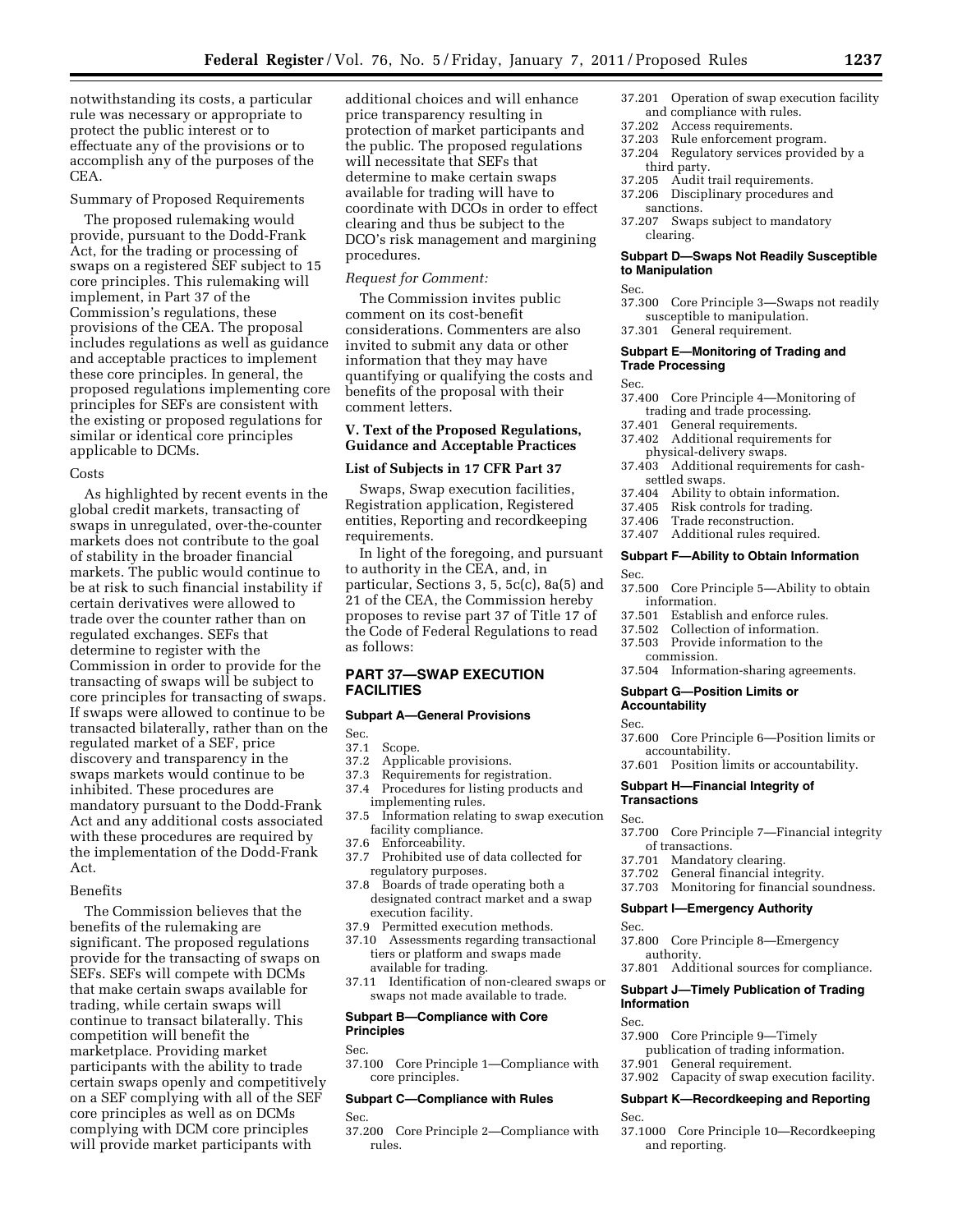- 37.1001 Recordkeeping required.
- 37.1002 Reporting to the commission
- required. 37.1003 Inspection and examination by the Securities and Exchange Commission.

# **Subpart L—Antitrust Considerations**  Sec.

37.1100 Core Principle 11—Antitrust considerations.

37.1101 Additional sources for compliance.

# **Subpart M—Conflicts of Interest**

Sec.

37.1200 Core Principle 12—Conflicts of interest.

#### **Subpart N—Financial Resources**

Sec.

- 37.1300 Core Principle 13—Financial resources.
- 37.1301 General requirements.
- 37.1302 Types of financial resources. 37.1303 Computation of financial resource requirement.<br>37.1304 Valuati Valuation of financial resources.
- 37.1305 Liquidity of financial resources.
- 37.1306 Reporting requirements.
- **Subpart O—System Safeguards**

Sec.

37.1400 Core Principle 14—System safeguards.

37.1401 Requirements.

#### **Subpart P—Designation of Chief Compliance Officer**

Sec.

- 37.1500 Core Principle 15—Designation of Chief Compliance Officer.
- 37.1501 Chief Compliance Officer.
- Appendix A to Part 37—Form SEF
- Appendix B to Part 37—Guidance on, and Acceptable Practices in, Compliance with Core Principles

**Authority:** 7 U.S.C. 1a, 2, 5, 6, 6c, 7, 7a– 2, 7b–3 and 12a, as amended by Titles VII and VIII of the Dodd-Frank Wall Street Reform and Consumer Protection Act, Pub. L. 111–203, 124 Stat. 1376 (2010).

#### **Subpart A—General Provisions**

#### **§ 37.1 Scope.**

The provisions of this part 37 shall apply to every swap execution facility that is registered, has been registered or is applying to become registered as a swap execution facility under Section 5h of the Act. Provided, however, nothing in this provision affects the eligibility of swap execution facilities to operate under the provisions of Parts 38 or 49 of this Chapter.

# **§ 37.2 Applicable provisions.**

A swap execution facility, the swap execution facility's operator and transactions traded on or through a swap execution facility under Section 5h of the Act shall comply with the requirements of this part 37, and §§ 1.3, 1.12(e), 1.31, 1.37(c)–(d), 1.52, 1.59(d), 1.60, 1.63(c), 1.67, 33.10, part 9, parts 15 through 21, part 40, part 41, part 43, part 45, part 46, part 49, part 151, and part 190 of this chapter, including any related definitions and cross-referenced sections.

#### **§ 37.3 Requirements for registration.**

(a) *Application procedures.* (1) An applicant seeking registration as a swap execution facility must file electronically an application for registration with the Secretary of the Commission, in the form and manner as provided by the Commission. The Commission shall approve or deny the application or, if deemed appropriate, register the applicant as a swap execution facility subject to conditions.

(2) The application must include information sufficient to demonstrate compliance with the core principles specified in Section 5h of the Act. The Application Form SEF consists of instructions, general questions and a list of Exhibits (documents, information and evidence) the Commission requires in order to be able to determine whether an applicant is able to comply with the core principles. An application will not be considered to be materially complete unless the applicant has submitted, at a minimum, the Exhibits as required in Application Form SEF. If the application is not materially complete, the Commission shall notify the applicant that the application will not be deemed to have been submitted for purposes of the Commission's review.

(3) An applicant seeking registration must request from the Commission a unique, extensible, alphanumeric code for the purpose of identifying the swap execution facility pursuant to Part 45 of this chapter.

(4) An applicant seeking registration must identify with particularity any information in the application that will be subject to a request for confidential treatment pursuant to § 145.9 of this Chapter.

(5) Section 40.8 of this Chapter sets forth those sections of the application that will be made publicly available, notwithstanding a request for confidential treatment pursuant to § 145.9 of this Chapter.

(6) If any information contained in the application or any Exhibit is or becomes inaccurate for any reason, an amendment to the application or a submission filed under Part 40 of this Chapter must be filed promptly correcting such information.

(7) The Commission hereby delegates, until it orders otherwise, to the Director of the Division of Market Oversight or such other employee or employees as the Director may designate from time to time, upon consultation with the

General Counsel or the General Counsel's delegate, authority to notify the applicant seeking registration that the application is materially incomplete and the review is stayed. The Director may submit to the Commission for its consideration any matter that has been delegated in this paragraph. Nothing in this paragraph prohibits the Commission, at its election, from exercising the authority delegated in this paragraph.

(b) *Temporary Grandfather Relief from Registration.* Concurrent with the completion of the application procedures under paragraph (a) of this section, an applicant may submit a notice requesting that the Commission grant the applicant temporary grandfather relief from the registration requirement, allowing it to continue operating during the pendency of the application process.

(1) The Commission may grant such request for temporary grandfather relief from the registration requirement if the applicant has:

(i) Satisfied all the requirements under paragraph (a) of this section,

(ii) Provided transaction data that substantiates that the execution or trading of swaps has occurred and continues to occur on the applicant's trading system or platform at the time the applicant submits the request, and

(iii) Provided a certification that the applicant believes that when it operates under temporary grandfather relief it will meet the requirements of this Part 37.

(2) The temporary grandfather relief for a swap execution facility shall expire on the earlier of:

(i) The date that the Commission grants or denies registration of the swap execution facility; or

(ii) The date that the Commission rescinds the temporary grandfather relief provided to the swap execution facility.

(3) The grant of temporary grandfather relief from the registration requirement by the Commission does not affect the right of the Commission to grant or deny permanent registration as provided under paragraph (a)(1) of this section. This paragraph shall terminate 365 days from the effectiveness of this regulation.

(c) *Reinstatement of dormant registration.* Before making any swaps available for trading, a dormant swap execution facility as defined in § 40.1 of this Chapter must reinstate its registration under the procedures of paragraph (a) of this section; provided, however, that an application for reinstatement may rely upon previously submitted materials that still pertain to,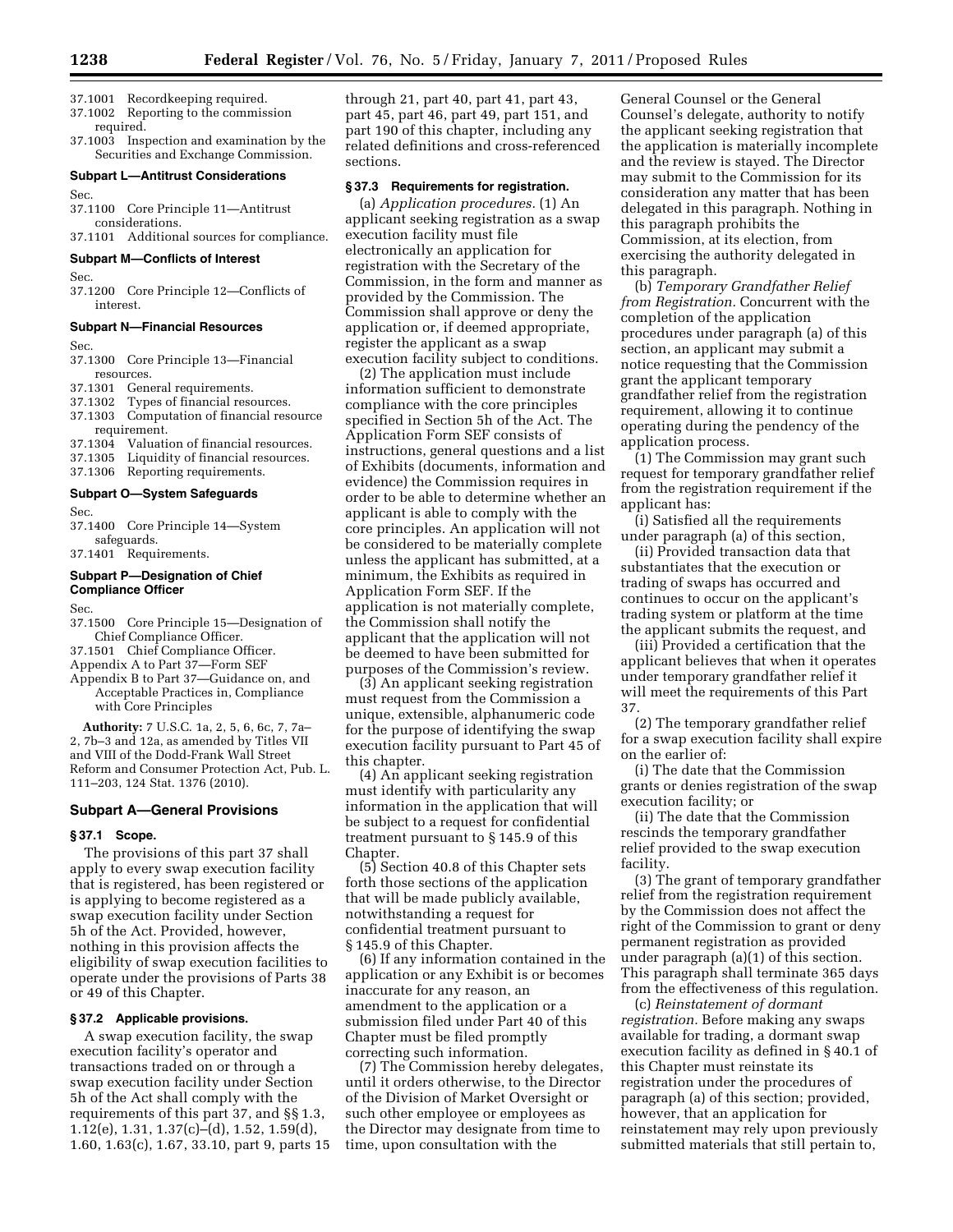and accurately describe, current conditions.

(d) *Request for transfer of registration.*  (1) Request for transfer of registration. A swap execution facility that wants to request the transfer of its registration from its current legal entity to a new legal entity, as a result of a corporate reorganization or otherwise, must file a request with the Commission for approval to transfer the registration. Such request must be filed electronically with the Secretary of the Commission at its Washington, DC headquarters at *[submissions@cftc.gov](mailto:submissions@cftc.gov)*  and the Division of Market Oversight at *[DMOSubmissions@cftc.gov.](mailto:DMOSubmissions@cftc.gov)* 

(2) *Timing of submission.* The request must be filed no later than three months prior to the anticipated corporate change; *provided that* the swap execution facility may file a request with the Commission later than three months prior to the anticipated change if the swap execution facility does not know and reasonably could not have known of the anticipated change three months prior to the anticipated change. In such event, the swap execution facility shall be required to immediately file the request with the Commission as soon as it knows of such change with an explanation as to the timing of the request.

(3) *Required information.* The request shall include the following:

(i) The underlying agreement that governs the corporate change;

(ii) A narrative description of the corporate change, including the reason for the change and its impact on the swap execution facility, including its governance, and operations, and its impact on the rights and obligations of market participants;

(iii) A discussion of the transferee's ability to comply with the Act, including the core principles applicable to swap execution facilities, and the Commission's regulations thereunder;

(iv) The governing documents of the transferee, including but not limited to articles of incorporation and bylaws;

(v) The transferee's rules marked to show changes from the current rules of the swap execution facility;

(vi) A representation by the transferee that it:

(A) Will be the surviving corporation and successor-in-interest to the transferor swap execution facility and will retain and assume, without limitation, all the assets and liabilities of the transferor;

(B) Will assume responsibility for complying with all applicable provisions of the Act and the Commission's regulations promulgated thereunder, including Part 37 and Appendices thereto;

(C) Will assume, maintain and enforce all rules implementing and complying with these core principles, including the adoption of the transferor's rulebook, as amended in the request, and that any such amendments will be submitted to the Commission pursuant to Section 5c(c) of the Act and Part 40 of the Commission's regulations; and

(D) Will comply with all selfregulatory responsibilities except if otherwise indicated in the request, and will maintain and enforce all selfregulatory programs.

(vii) A representation by the transferee that upon the transfer:

(A) It will assume responsibility for and maintain compliance with product core principles for all swaps previously made available for trading through the transferor, whether by certification or approval; and

(B) That none of the proposed rule changes will affect the rights and obligations of any participant.

(viii) A representation by the transferee that market participants will be notified of all changes to the transferor's rulebook prior to the transfer and will be further notified of the concurrent transfer of the registration to the transferee upon Commission approval and issuance of an order permitting this transfer.

(4) Commission determination. The Commission will review a request as soon as practicable and such request will be approved or denied pursuant to a Commission order and based on the Commission's determination as to the transferee's ability to continue to operate the swap execution facility in compliance with the Act and the Commission's regulations thereunder.

(e) *Request for withdrawal of application for registration.* An applicant for registration may withdraw its application submitted pursuant to paragraph (a) of this section by filing such a request with the Commission at its Washington, DC headquarters. Withdrawal of an application for registration shall not affect any action taken or to be taken by the Commission based upon actions, activities or events occurring during the time that the application for registration was pending with the Commission.

(f) *Request for vacation of registration.*  A swap execution facility may vacate its registration under Section 7 of the Act by filing electronically such a request with the Commission at its Washington, DC headquarters. Vacation of registration shall not affect any action taken or to be taken by the Commission based upon actions, activities or events

occurring during the time that the swap execution facility was registered by the Commission.

#### **§ 37.4 Procedures for Listing Products and Implementing Rules.**

(a) *Request for Commission approval of rules and products.* (1) An applicant for designation, or a swap execution facility, may request that the Commission approve under Section 5c(c) of the Act, any or all of its rules and contract terms and conditions, and subsequent amendments thereto, prior to their implementation or, notwithstanding the provisions of Section 5c(c)(2) of the Act, at anytime thereafter, under the procedures of §§ 40.3 or 40.5 of this chapter, as applicable. A swap execution facility should label a swap in its rules as ''Listed for trading pursuant to Commission approval,'' if the swap and its terms or conditions have been submitted to the Commission for approval, and it may label as ''Approved by the Commission'' only those rules that have been so approved.

(2) Notwithstanding the timeline under §§ 40.3(b) and 40.5(b) of this Chapter, the operating rules and terms and conditions of swaps submitted for Commission approval that have been submitted at the same time as an application for swap execution facility registration or an application under § 37.3(c) to reinstate the registration of a dormant swap execution facility as defined in § 40.1 of this Chapter, or while one of the foregoing is pending, will be deemed approved by the Commission no earlier than when the swap execution facility is deemed to be registered or reinstated.

(b) *Self-certification of rules and products.* Rules of a swap execution facility and subsequent amendments thereto, including both the operational rules and the terms or conditions of swaps listed for trading on the facility, not voluntarily submitted for prior Commission approval pursuant to paragraph (a) of this regulation, must be submitted to the Commission with a certification that the rule or rule amendment of the swap complies with the Act or rules thereunder pursuant to the procedures of § 40.2 or § 40.6 of this Chapter, as applicable.

(c) *Section 15 consideration.* An applicant for registration, or a registered swap execution facility, may request that the Commission consider under the provisions of Section 15(b) of the Act any of the swap execution facility's rules or policies, including both the operational rules and the terms or conditions of swaps listed for trading.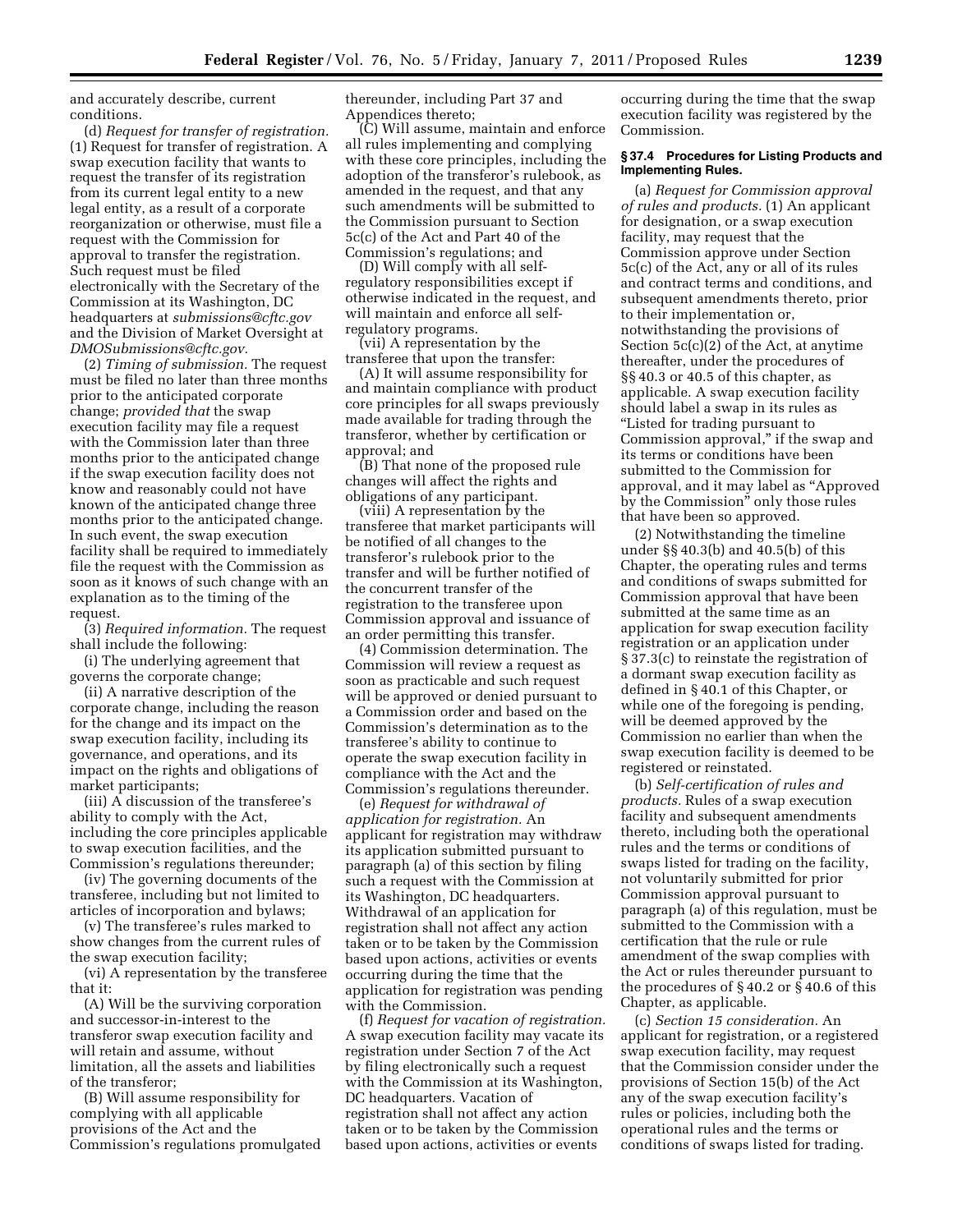#### **§ 37.5 Information Relating to Swap Execution Facility Compliance.**

(a) *Requests for information.* Upon request by the Commission, a swap execution facility must file with the Commission such information related to its business as a swap execution facility, including information relating to data entry and trade details, in the form and manner and within the time as specified by the Commission in its request.

(b) *Demonstration of compliance.*  Upon request by the Commission, a swap execution facility must file with the Commission a written demonstration, containing such supporting data, information and documents, in the form and manner and within such time as the Commission may specify, that the swap execution facility is in compliance with one or more core principles as specified in the request, or that is requested by the Commission to satisfy its obligations under the Act.

(c) *Equity interest transfers.* (1) Equity transfer notification. Upon entering into any agreement(s) that could result in an equity interest transfer of ten percent or more in the swap execution facility, the swap execution facility must file a notification of the equity interest transfer with the Secretary of the Commission at its Washington, DC headquarters at *[submissions@cftc.gov](mailto:submissions@cftc.gov)*  and the Division of Market Oversight at *[DMOSubmissions@cftc.gov,](mailto:DMOSubmissions@cftc.gov)* no later than the business day, as defined in § 40.1 of this Chapter, following the date on which the swap execution facility enters into a firm obligation to transfer the equity interest.

(2) Required information. The notification must include and be accompanied by: Any relevant agreement(s), including any preliminary agreements; any associated changes to relevant corporate documents; a chart outlining any new ownership or corporate or organizational structure; a brief description of the purpose and any impact of the equity interest transfer; and a representation from the swap execution facility that it meets all of the requirements of Section 5h of the Act and Commission regulations adopted thereunder. The swap execution facility must keep the Commission apprised of the projected date that the transaction resulting in the equity interest transfer will be consummated, and must provide to the Commission any new agreements or modifications to the original agreement(s) filed pursuant to this section. The swap execution facility must notify the Commission of the consummation of the transaction on the day on which it occurs.

(3) Certification. (i) Upon a transfer of an equity interest of ten percent or more in a swap execution facility, the swap execution facility must file with the Secretary of the Commission at its Washington, DC headquarters, at *[submissions@cftc.gov,](mailto:submissions@cftc.gov)* and the Division of Market Oversight, at *[DMOSubmissions@cftc.gov,](mailto:DMOSubmissions@cftc.gov)* a certification that the swap execution facility meets all of the requirements of Section 5h of the Act and Commission regulations adopted thereunder, no later than two business days, as defined in § 40.1 of this Chapter, following the date on which the equity interest of ten percent or more was acquired. Such certification must state whether changes to any aspects of the swap execution facility's operations were made as a result of such change in ownership, and include a description of any such change(s).

(ii) The certification required under paragraph (c)(3) of this section may rely on and be supported by reference to an application for registration or prior filings made pursuant to a product or rule submission requirement, along with any necessary new filings, including new filings that provide any and all material updates of prior submissions.

(d) *Delegation of authority.* The Commission hereby delegates, until it orders otherwise, the authority set forth in paragraph (b) of this regulation to the Director of the Division of Market Oversight or such other employee or employees as the Director may designate from time to time. The Director may submit to the Commission for its consideration any matter that has been delegated in this paragraph. Nothing in this paragraph prohibits the Commission, at its election, from exercising the authority delegated in this paragraph.

# **§ 37.6 Enforceability.**

(a) A transaction entered into on or pursuant to the rules of a registered swap execution facility shall not be void, voidable, subject to rescission or otherwise invalidated or rendered unenforceable as a result of:

(1) A violation by the registered swap execution facility of the provisions of Section 5h of the Act or this part 37; or

(2) Any Commission proceeding to alter or supplement a rule, term or condition under Section 8a(7) of the Act, to declare an emergency under Section 8a(9) of the Act, or any other proceeding the effect of which is to alter, supplement, or require a registered swap execution facility to adopt a specific term or condition, trading rule or procedure or to take or refrain from taking a specific action.

(b) A transaction entered into on or pursuant to the rules of a registered swap execution facility shall include written documentation that memorializes all of the terms of the transaction and legally supersedes any previous agreement. The confirmation of all terms of the transaction shall take place at the same time as execution.

#### **§ 37.7 Prohibited use of data collected for regulatory purposes.**

A swap execution facility may not use for business or marketing purposes any proprietary data or personal information it collects or receives, from or on behalf of any person, for the purpose of fulfilling its regulatory obligations; *provided, however,* that a swap execution facility, where necessary, may share such information with one or more swap execution facilities, or designated contract markets registered with the Commission, for regulatory purposes.

#### **§ 37.8 Boards of trade operating both a designated contract market and a swap execution facility.**

(a) A board of trade that operates a designated contract market and intends to also operate a swap execution facility must separately register the swap execution facility, pursuant to the swap execution facility registration requirements set forth in this Part 37, and on an ongoing basis, comply with the core principles under Section 5h of the Act, and the regulations under this part 37.

(b) A board of trade that operates both a designated contract market and a swap execution facility, and that uses the same electronic trade execution system for executing and trading swaps that it uses for executing and trading swaps on the designated contract market must clearly identify to market participants for each swap whether the execution or trading of such swaps is taking place on the designated contract market or on the swap execution facility.

#### **§ 37.9 Permitted execution methods.**

(a) *Definitions.* (1) As used in this part 37:

(i) *Order Book* means:

(A) An electronic trading facility, as that term is defined in section 1a(16) of the Act;

(B) A trading facility, as that term is defined in section 1a(51) of the Act;

(C) A trading system or platform in which all market participants in the trading system or platform can enter multiple bids and offers, observe bids and offers entered by other market participants, and choose to transact on such bids and offers; or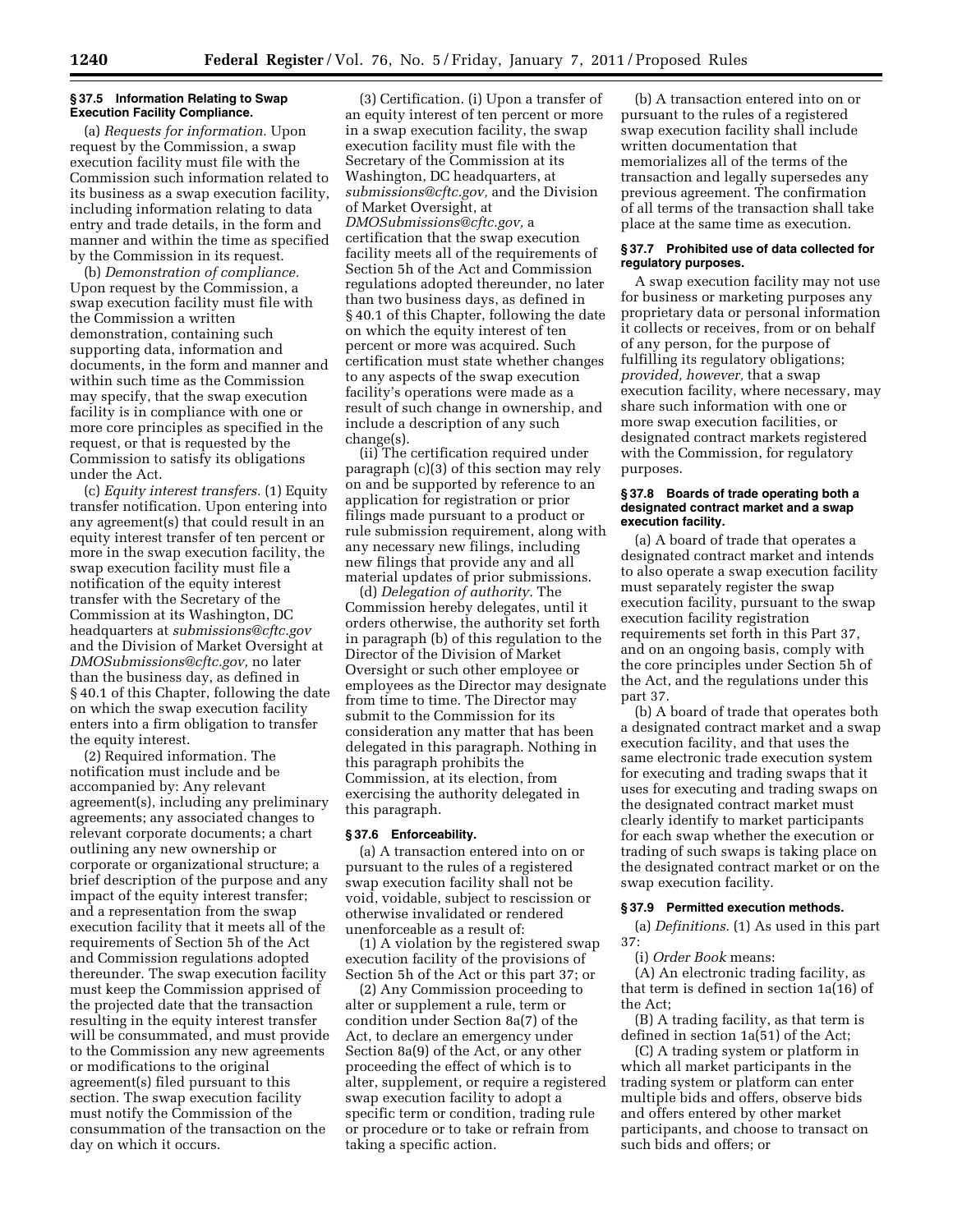(D) Any such other trading system or platform as may be determined by the Commission.

(ii) *Request for Quote System* means: (A) A trading system or platform in which a market participant must transmit a request for a quote to buy or sell a specific instrument to no less than five market participants in the trading system or platform, to which all such market participants may respond. Any bids or offers resting on the trading system or platform pertaining to the same instrument must be taken into account and communicated to the requester along with the responsive quotes; or

(B) A trading system or platform in which multiple market participants can both:

(*1*) View real-time electronic streaming quotes, both firm and indicative, from multiple potential counterparties on a centralized electronic screen; and

(*2*) Have the option to complete a transaction by:

(*i*) Accepting a firm streaming quote, or

(*ii*) Transmitting a request for quote to no less than five market participants, based upon an indicative streaming quote, taking into account any resting bids or offers that have been communicated to the requester along with any responsive quotes; or

(C) Any such other trading system or platform as may be determined by the Commission.

(iii) *Voice-Based System* means a trading system or platform in which a market participant executes or trades a Permitted Transaction using a telephonic line or other voice-based service.

(iv) *Required Transactions* means transactions that are subject to the execution requirements under this Act and are made available for trading pursuant to § 37.10, and are not block trades.

(v) *Permitted Transactions* means transactions that meet any of these requirements:

(A) Are block trades;

(B) Are not swaps subject to the Act's clearing and execution requirements, or

(C) Are illiquid or bespoke swaps.

(b) *Required Transactions.* (1) Required Transactions may be executed on an Order Book or a Request for Quote System.

(2) An applicant seeking registration as a swap execution facility must, at a minimum, offer trading services to facilitate Required Transactions by providing market participants with the ability to post both firm and indicative quotes on a centralized electronic screen accessible to all market participants who have access to the swap execution facility.

(3) Swap execution facilities must require that traders who have the ability to execute against a customer's order or to execute two customers against each other be subject to a 15 second timing delay between the entry of those two orders, such that one side of the potential transaction is disclosed and made available to other market participants before the second side of the potential transaction (whether for the trader's own account or for a second customer), is submitted for execution.

(4) The Commission may, in its discretion, determine to require the swap execution facility to provide its participants a different trading method for a particular swap.

(c) *Permitted Transactions.* (1) Permitted Transactions may be executed by an Order Book, Request for Quote System, a Voice-Based System, or any such other system for trading as may be permitted by the Commission.

(2) A registered swap execution facility may submit a request to the Commission to offer trading services to facilitate Permitted Transactions. When submitting such request, the swap execution facility must certify its compliance with § 37.11.

#### **§ 37.10 Swaps made available for trading.**

(a) A swap execution facility must conduct an annual review (or at the Commission's request) of whether the swap execution facility has made a swap available for trading.

(b) When conducting reviews and assessments regarding whether the swap execution facility has made a swap available for trading, a swap execution facility may consider:

(1) The frequency of transactions in this or similar swaps;

(2) The open interest in this or similar swaps; and

(3) Any other factor requested by the Commission.

(c)(1) If at least one swap execution facility has made the same or an economically equivalent swap available for trading, all swap execution facilities are required to treat the swap as made available for trading.

(2) After conducting its review and assessment of whether a swap is made available for trading, the swap execution facility must provide electronically to the Commission a report of its assessment not more than 30 days after completion of the assessment.

#### **§ 37.11 Identification of non-cleared swaps or swaps not made available to trade.**

(a) A swap execution facility may allow:

(1) The execution and trading of swaps that have not been determined to be subject to the clearing mandate under Section 2(h) of the Act;

(2) Transactions subject to an exception from the clearing mandate provided under Section 2(h)(7) of the Act; or

(3) The execution and trading of swaps that have not been made available for trading pursuant to § 37.10.

(b) A swap execution facility that chooses to offer to facilitate bilateral trading for swaps detailed in paragraph (a) of this section must clearly identify to market participants that the particular swap is to be executed bilaterally between the parties pursuant to one of the applicable exemption from execution and clearing.

# **Subpart B—Compliance With Core Principles**

#### **§ 37.100 Core Principle 1—Compliance with Core Principles.**

(a) *In general.* To be registered, and maintain registration, as a swap execution facility, the swap execution facility shall comply with—

(1) All core principles described in Section 5h of the Act; and

(2) Any requirement that the Commission may impose by rule or regulation pursuant to Section 8a(5) of the Act.

(b) *Reasonable Discretion of a Swap Execution Facility.* Unless otherwise determined by the Commission by rule or regulation, a swap execution facility described in paragraph (a) of this section shall have reasonable discretion in establishing the manner in which the swap execution facility complies with the core principles described in Section 5h of the Act.

#### **Subpart C—Compliance With Rules**

#### **§ 37.200 Core Principle 2—Compliance with rules.**

A swap execution facility shall: (a) Establish and enforce compliance with any rule of the swap execution facility, including the terms and conditions of the swaps traded or processed on or through the swap execution facility and any limitation on access to the swap execution facility;

(b) Establish and enforce trading, trade processing, and participation rules that will deter abuses and have the capacity to detect, investigate, and enforce those rules, including means to provide market participants with impartial access to the market and to capture information that may be used in establishing whether rule violations have occurred;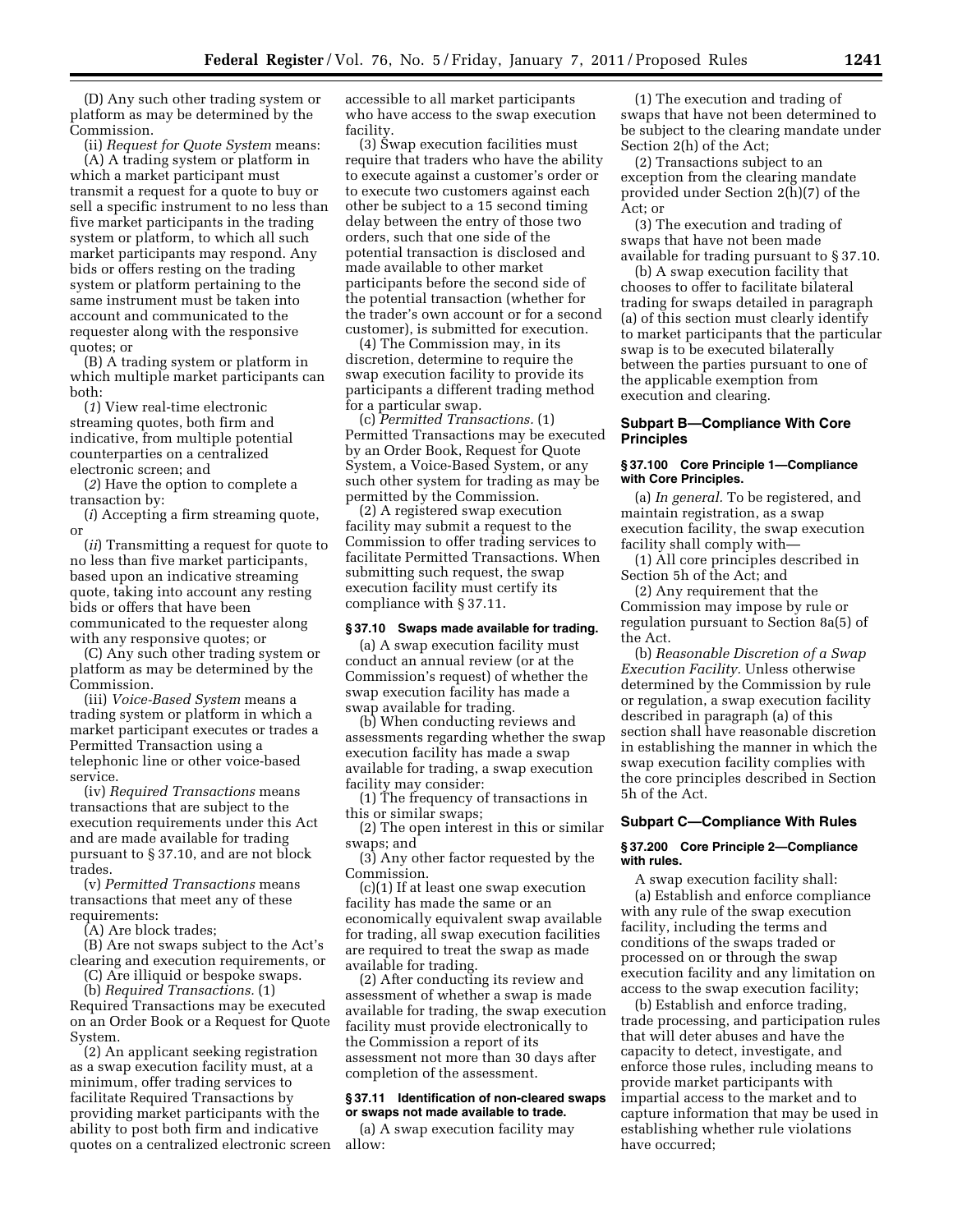(c) Establish rules governing the operation of the facility, including rules specifying trading procedures to be used in entering and executing orders traded or posted on the facility, including block trades; and

(d) Provide by its rules that, when a swap dealer or major swap participant enters into or facilitates a swap that is subject to the mandatory clearing requirement of Section 2(h), the swap dealer or major swap participant shall be responsible for compliance with the mandatory trading requirement under Section 2(h)(8) of the Act.

#### **§ 37.201 Operation of swap execution facility and compliance with rules.**

(a) A swap execution facility must establish rules governing the operation of the swap execution facility, including, but not limited to, rules specifying trading procedures to be followed by members and market participants when entering and executing orders traded or posted on the swap execution facility, including block trades, as defined in part 45 of this chapter, if offered.

(b) A swap execution facility must establish and impartially enforce compliance with the rules of the swap execution facility, including, but not limited to—

(1) The terms and conditions of any swaps traded or processed on or through the swap execution facility;

(2) Access to the swap execution facility;

- (3) Trade practice rules;
- (4) Audit trail requirements;
- (5) Disciplinary rules; and
- (6) Mandatory clearing requirements.

#### **§ 37.202 Access requirements.**

(a) *Impartial access by members and market participants.* A swap execution facility shall provide any eligible contract participant and any independent software vendor with impartial access to its market(s) and market services (including any indicative quote screens or any similar pricing data displays), providing—

(1) Criteria that are impartial, transparent, and applied in a fair and nondiscriminatory manner;

(2) A process by which participants provide the swap execution facility with written or electronic confirmation of their status as eligible contract participants, as defined by the Act and Commission regulations, prior to being granted access to the swap execution facility; and

(3) Comparable fees for participants receiving comparable access to, or services from, a swap execution facility.

(b) *Jurisdiction.* Prior to granting any eligible contract participant access to its

facilities, a swap execution facility must require that the eligible contract participant consents to its jurisdiction.

(c) *Limitations on access.* A swap execution facility must establish and impartially enforce rules governing any decision to allow, deny, suspend, or permanently bar participants' access to the swap execution facility, including such decisions when made as part of a disciplinary or emergency action taken by the swap execution facility.

#### **§ 37.203 Rule enforcement program.**

A swap execution facility must establish and enforce trading, trade processing, and participation rules that will deter abuses and it must have the capacity to detect, investigate and enforce those rules.

(a) *Abusive Trading Practices Prohibited.* A swap execution facility must prohibit abusive trading practices on its markets by members and market participants. Specific trading practices that must be prohibited by all swap execution facilities include frontrunning, wash trading, pre-arranged trading, fraudulent trading, money passes and any other trading practices that a swap execution facility deems to be abusive. In addition, a swap execution facility also must prohibit any other manipulative or disruptive trading practices prohibited by the Act or by the Commission pursuant to Commission regulation. Swap execution facilities that permit intermediation must prohibit customer-related abuses including, but not limited to, trading ahead of customer orders, trading against customer orders, accommodation trading, and improper cross trading.

(b) *Capacity to Detect and Investigate Rule Violations.* A swap execution facility must have arrangements and resources for effective enforcement of its rules. Such arrangements must include the authority to collect information and documents on both a routine and nonroutine basis, including the authority to examine books and records kept by the swap execution facility's members and by market participants. A swap execution facility's arrangements and resources must also facilitate the direct supervision of the market and the analysis of data collected to determine whether a rule violation has occurred.

(c) *Compliance Staff and Resources.*  (1) *Sufficient compliance staff.* A swap execution facility must establish and maintain sufficient compliance department resources and staff to ensure that it can conduct effective audit trail reviews, trade practice surveillance, market surveillance and real-time market monitoring. The swap execution

facility's compliance staff must also be sufficient to address unusual market or trading events as they arise, and to conduct and complete investigations in a timely manner, as set forth in § 37.203(f).

(2) *Ongoing monitoring of compliance staff resources.* A swap execution facility must monitor the size and workload of its compliance staff on a continuous basis and, on at least an annual basis, formally evaluate the need to increase its compliance resources and staff. In determining the appropriate level of compliance resources and staff, the swap execution facility should consider trading volume increases, the number of new products or swaps listed for trading, any new responsibilities assigned to compliance staff, the results of any internal review demonstrating that work is not completed in an effective or timely manner, the recommendation of any Commission rule enforcement review or evaluation of the swap execution facility and any other factors suggesting the need for increased resources and staff.

(d) *Automated Trade Surveillance System.* A swap execution facility must maintain an automated trade surveillance system capable of detecting and investigating potential trade practice violations. Such system must maintain all data reflecting the details of each order entered into the trading system or platform, including all order modifications and cancellations, and maintain all data reflecting transactions executed on the swap execution facility. The automated system must load and process daily orders and trades no later than 24 hours after the completion of the trading day. In addition, the automated trade surveillance system must have the capability to detect and flag specific trade execution patterns and trade anomalies; compute, retain, and compare trading statistics; compute trade gains, losses, and futuresequivalent positions; reconstruct the sequence of market activity; perform market analyses; and enable system users to perform in-depth analyses and ad hoc queries of trade-related data.

(e) *Real-time Market Monitoring.* A swap execution facility must conduct real-time market monitoring of all trading activity on its electronic trading platform(s) to ensure orderly trading and identify any market or system anomalies. A swap execution facility must have the authority to adjust trade prices or cancel trades when necessary to mitigate market disrupting events caused by malfunctions in its electronic trading platform(s) or errors in orders submitted by members and market participants. Any trade price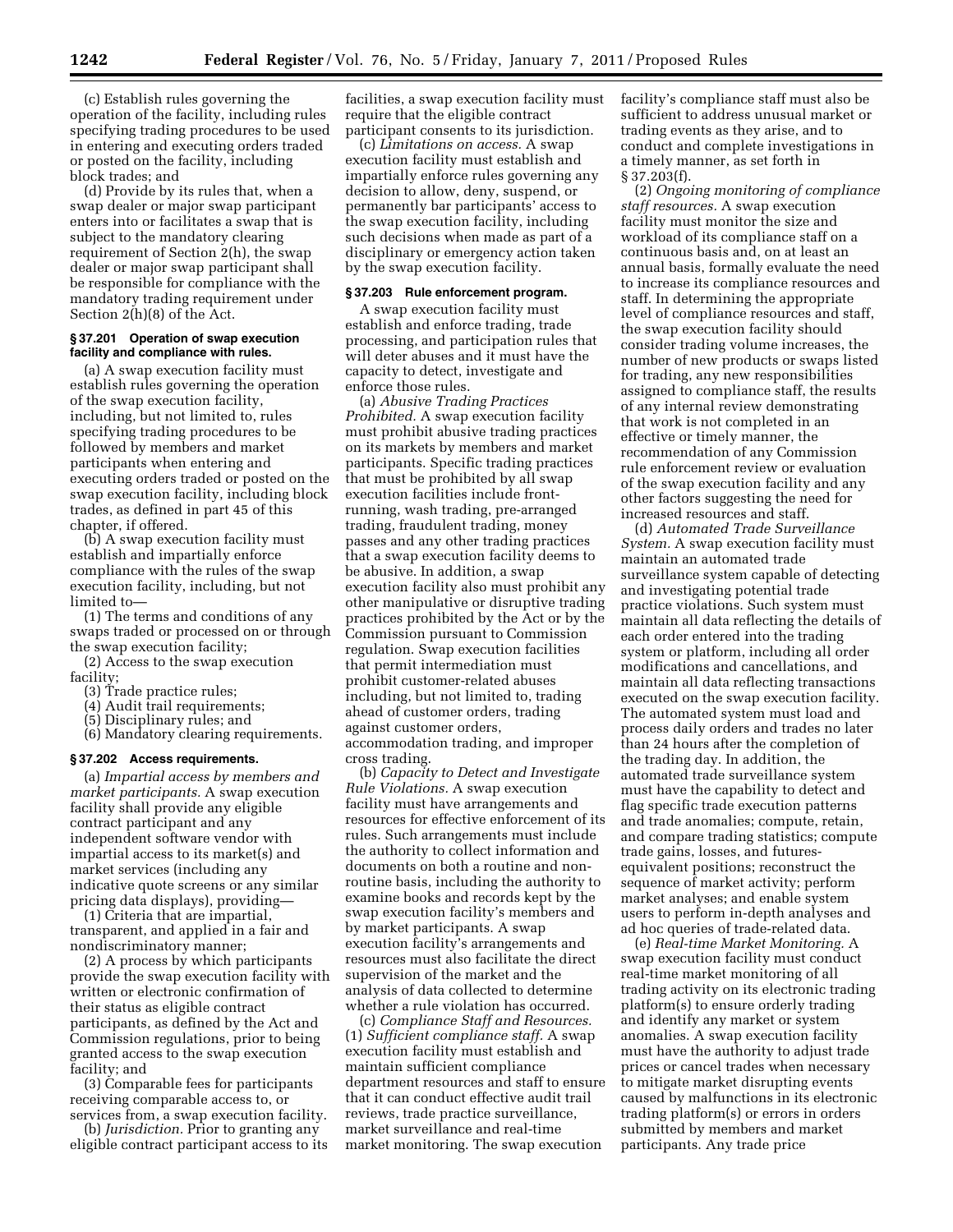adjustments or trade cancellations must be transparent to the market and subject to standards that are clear, fair, and publicly available.

(f) *Investigations and Investigation Reports.* (1) *Procedures.* A swap execution facility must establish and maintain procedures that require its compliance staff to conduct investigations of possible rule violations. An investigation must be commenced upon the receipt of a request from Commission staff or upon the discovery or receipt of information (such as data produced by automated surveillance systems) by the swap execution facility that, in the judgment of its compliance staff, indicates a possible basis for finding that a violation has occurred or will occur.

(2) *Timeliness.* Each compliance staff investigation must be completed in a timely manner. Absent mitigating factors, a timely manner is no later than 12 months after the date that an investigation is opened. Mitigating factors that may reasonably justify an investigation taking longer than 12 months to complete include the complexity of the investigation, the number of firms or individuals involved as potential wrongdoers, the number of potential violations to be investigated, and the volume of documents and data to be examined and analyzed by compliance staff.

(3) *Investigation reports when a reasonable basis exists for finding a violation.* Compliance staff must submit a written investigation report for disciplinary action in every instance in which compliance staff determines from surveillance or from an investigation that a reasonable basis exists for finding a rule violation. The investigation report must include the reason the investigation was initiated; a summary of the complaint, if any; the relevant facts; compliance staff's analysis and conclusions; and a recommendation as to whether disciplinary action should be pursued. The report must also include the member or market participant's disciplinary history at the swap execution facility, including copies of warning letters.

(4) *Investigation reports when no reasonable basis exists for finding a violation.* If after conducting an investigation compliance staff determines that no reasonable basis exists for finding a violation, it must prepare a written report including the reason the investigation was initiated; a summary of the complaint, if any; the relevant facts; compliance staff's analysis and conclusions; and if applicable, any recommendation that a disciplinary committee issue a warning

letter in accordance with § 37.203(f)(5). If compliance staff recommends that a warning letter be issued to a member or market participant pursuant to § 37.203(f)(5), the investigation report must include a copy of the letter as well as the member or market participant's disciplinary history at the swap execution facility, including copies of warning letters.

(5) *Warning letters.* In addition to the action required to be taken under §§ 37.203(f)(3) and 37.203(f)(4), the rules of a swap execution facility may authorize compliance staff to issue a warning letter to a person or entity under investigation or to recommend that a disciplinary committee take such an action. A warning letter issued in accordance with this section is not a penalty or an indication that a finding of a violation has been made. A copy of a warning letter issued by compliance staff must be included in the investigation report required by §§ 37.203(f)(3) and 37.203(f)(4). No more than one warning letter for the same potential violation may be issued to the same person or entity during a rolling 12-month period.

(g) *Additional Rules Required.* A swap execution facility must adopt and enforce any additional rules that it believes are necessary to comply with the requirements of § 37.203.

#### **§ 37.204 Regulatory services provided by a third party.**

(a) *Use of third-party provider permitted.* A swap execution facility may choose to contract with a registered futures association or another registered entity, as such terms are defined under the Act, (collectively, ''regulatory service provider''), for the provision of services to assist in complying with the core principles, as approved by the Commission. Any swap execution facility that chooses to contract with a regulatory service provider must ensure that its regulatory service provider has the capacity and resources necessary to provide timely and effective regulatory services, including adequate staff and automated surveillance systems. A swap execution facility will at all times remain responsible for the performance of any regulatory services received, for compliance with the swap execution facility's obligations under the Act and Commission regulations, and for the regulatory service provider's performance on its behalf.

(b) *Duty to supervise third party.* A swap execution facility that elects to use the service of a regulatory service provider must retain sufficient compliance staff to supervise the quality and effectiveness of the regulatory

services provided on its behalf. Compliance staff of the swap execution facility must hold regular meetings with the regulatory service provider to discuss ongoing investigations, trading patterns, market participants, and any other matters of regulatory concern. A swap execution facility must also conduct periodic reviews of the adequacy and effectiveness of services provided on its behalf. Such reviews must be documented carefully and made available to the Commission upon request.

(c) *Regulatory decisions required from the swap execution facility.* A swap execution facility that elects to use the service of a regulatory service provider must retain exclusive authority in all substantive decisions made by its regulatory service provider, including but not limited to decisions involving the cancellation of trades, the issuance of disciplinary charges against members or market participants, denials of access to the trading platform for disciplinary reasons, and any decision to open an investigation into a possible rule violation. A swap execution facility must document any instances where its actions differ from those recommended by its regulatory service provider.

#### **§ 37.205 Audit trail.**

A swap execution facility must establish procedures to capture and retain information that may be used in establishing whether rule violations have occurred.

(a) *Audit Trail Required.* A swap execution facility must capture and retain all audit trail data necessary to detect, investigate and prevent customer and market abuses. Such data must be sufficient to reconstruct all transactions within a reasonable period of time and to provide evidence of any violations of the rules of the swap execution facility. An acceptable audit trail must also permit the swap execution facility to track a customer order from the time of receipt through fill, allocation, or other disposition, and must include both order and trade data.

(b) *Elements of an Acceptable Audit Trail Program.* (1) *Original source documents.* A swap execution facility's audit trail must include original source documents. Original source documents include unalterable, sequentiallyidentified records on which trade execution information is originally recorded, whether recorded manually or electronically. Records for customer orders (whether filled, unfilled or cancelled, each of which shall be retained or electronically captured) must reflect the terms of the order, a unique account identifier that relates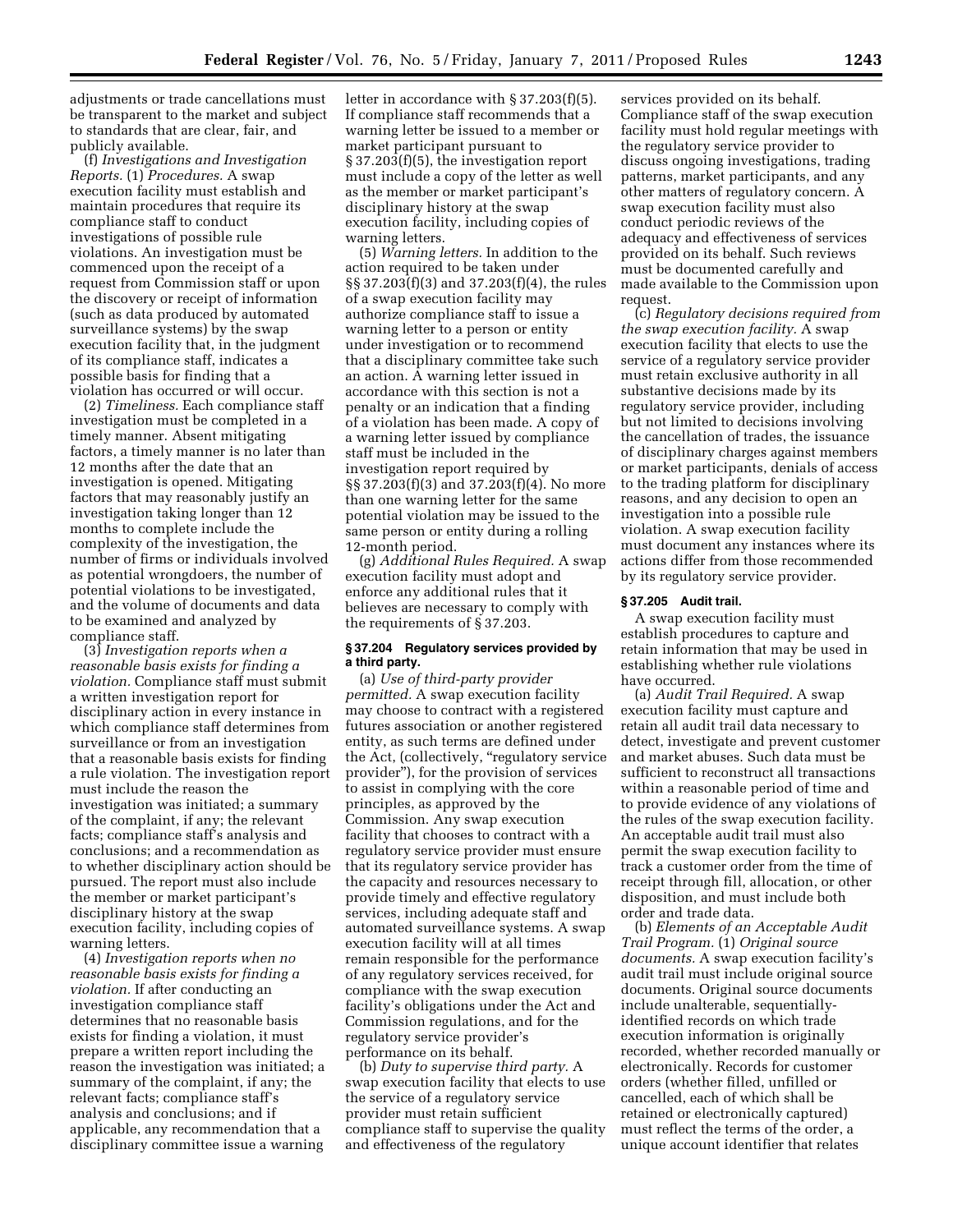back to the account(s) owner(s) and the time of order entry. Swap execution facilities that permit intermediation must require that all orders or requests for quotes received by phone that are executable be immediately entered into the trading system or platform. If an order or request for quote cannot be immediately entered into the trading system or platform, an electronic record that includes the account identifier that relates to the account owner, time of receipt, and terms of the order or request for quote must immediately be created, and the order or request for quote must be entered into the trading system or platform as soon as practicable.

(2) *Transaction history database.* A swap execution facility's audit trail program must include an electronic transaction history database. An adequate transaction history database includes a history of all orders and trades, and also includes:

(i) All data that are input into the trade entry or matching system for the transaction to match and clear;

(ii) The categories of participant for which each trade is executed, including whether the person executing a trade was executing it for his/her own account or an account for which he/she has discretion, his/her clearing member's house account, the account of another member or the account of any other customer;

(iii) Timing and sequencing data adequate to reconstruct trading; and

(iv) Identification of each account to which fills are allocated.

(3) *Electronic analysis capability.* A swap execution facility's audit trail program must include electronic analysis capability with respect to all audit trail data in the transaction history database. An adequate electronic analysis capability must permit the sorting and presentation of data in the transaction history database so as to reconstruct trading and identify possible trading violations with respect to both customer and market abuse.

(4) *Safe storage capability.* A swap execution facility's audit trail program must include the capability to safely store all audit trail data retained in its transaction history database. Such safe storage capability must include the capability to store all data in the database in a manner that protects it from unauthorized alteration, as well as from accidental erasure or other loss. Data must be retained in accordance with the recordkeeping requirements of Core Principle 10 for swap execution facilities and the associated regulations in subpart K of this part 37.

(c) *Enforcement of Audit Trail Requirements.* (1) *Annual audit trail and recordkeeping reviews.* A swap execution facility must enforce its audit trail and recordkeeping requirements through at least annual reviews of all members and market participants to verify their compliance with the swap execution facility's audit trail and recordkeeping requirements. Such reviews must include, but are not limited to, reviews of randomly selected samples of front-end audit trail data for order routing systems; a review of the process by which user identifications are assigned and user identification records are maintained; a review of usage patterns associated with user identifications to monitor for violations of user identification rules; and reviews of account numbers and customer type indicator codes in trade records to test for accuracy and improper use.

(2) *Enforcement program required.* A swap execution facility must establish a program for effective enforcement of its audit trail and recordkeeping requirements. An effective program must identify members and market participants that have failed to maintain high levels of compliance with such requirements, and levy meaningful sanctions when deficiencies are found. Sanctions must be sufficient to deter recidivist behavior, and may not include more than one warning letter for the same violation within a rolling twelve month period.

#### **§ 37.206 Disciplinary procedures and sanctions.**

A swap execution facility must establish trading, trade processing, and participation rules that will deter abuses and have the capacity to enforce such rules through prompt and effective disciplinary action.

(a) *Enforcement staff.* A swap execution facility must establish and maintain sufficient enforcement staff and resources to effectively and promptly prosecute possible rule violations within the disciplinary jurisdiction of the swap execution facility. A swap execution facility must also monitor the size and workload of its enforcement staff annually, and increase its enforcement resources and staff as appropriate. The enforcement staff may not include either members of the swap execution facility or persons whose interests conflict with their enforcement duties. A member of the enforcement staff may not operate under the direction or control of any person or persons with trading privileges at the swap execution facility. A swap execution facility's enforcement staff may operate as part of the swap

execution facility's compliance department.

(b) *Disciplinary panels.* (1) *Disciplinary panels required.* A swap execution facility must establish one or more Review Panels and one or more Hearing Panels (collectively, ''disciplinary panels'') that are authorized to fulfill their obligations under the rules of this Subpart. Disciplinary panels must meet the composition requirements of § 40.9(c)(3)(ii), and must not include any members of the swap execution facility's compliance staff, or any person involved in adjudicating any other stage of the same proceeding.

(2) *Review panels.* A swap execution facility's Review Panel(s) must be responsible for determining whether a reasonable basis exists for finding a violation of swap execution facility rules, and for authorizing the issuance of notices of charges against persons alleged to have committed violations if the Review Panel believes that the matter should be adjudicated.

(3) *Hearing Panels.* A swap execution facility's Hearing Panel(s) must be responsible for adjudicating disciplinary cases pursuant to a notice of charges authorized by a Review Panel, and must also be responsible for such other duties as are specified in this Subpart.

(c) *Review of investigation report.*  Promptly after receiving a completed investigation report pursuant to § 37.203(f)(3), a Review Panel must promptly review the report and, within 30 days of such receipt, must take one of the following actions:

(1) If the Review Panel determines that additional investigation or evidence is needed, it must promptly direct the compliance staff to conduct further investigation.

(2) If the Review Panel determines that no reasonable basis exists for finding a violation or that prosecution is otherwise unwarranted, it may direct that no further action be taken. Such determination must be in writing, and must include a written statement setting forth the facts and analysis supporting the decision.

(3) If the Review Panel determines that a reasonable basis exists for finding a violation and adjudication is warranted, it must direct that the person or entity alleged to have committed the violation be served with a notice of charges and must proceed in accordance with the rules of this section.

(d) *Notice of charges.* A notice of charges must adequately state the acts, conduct, or practices in which the respondent is alleged to have engaged; state the rule, or rules, alleged to have been violated (or about to be violated);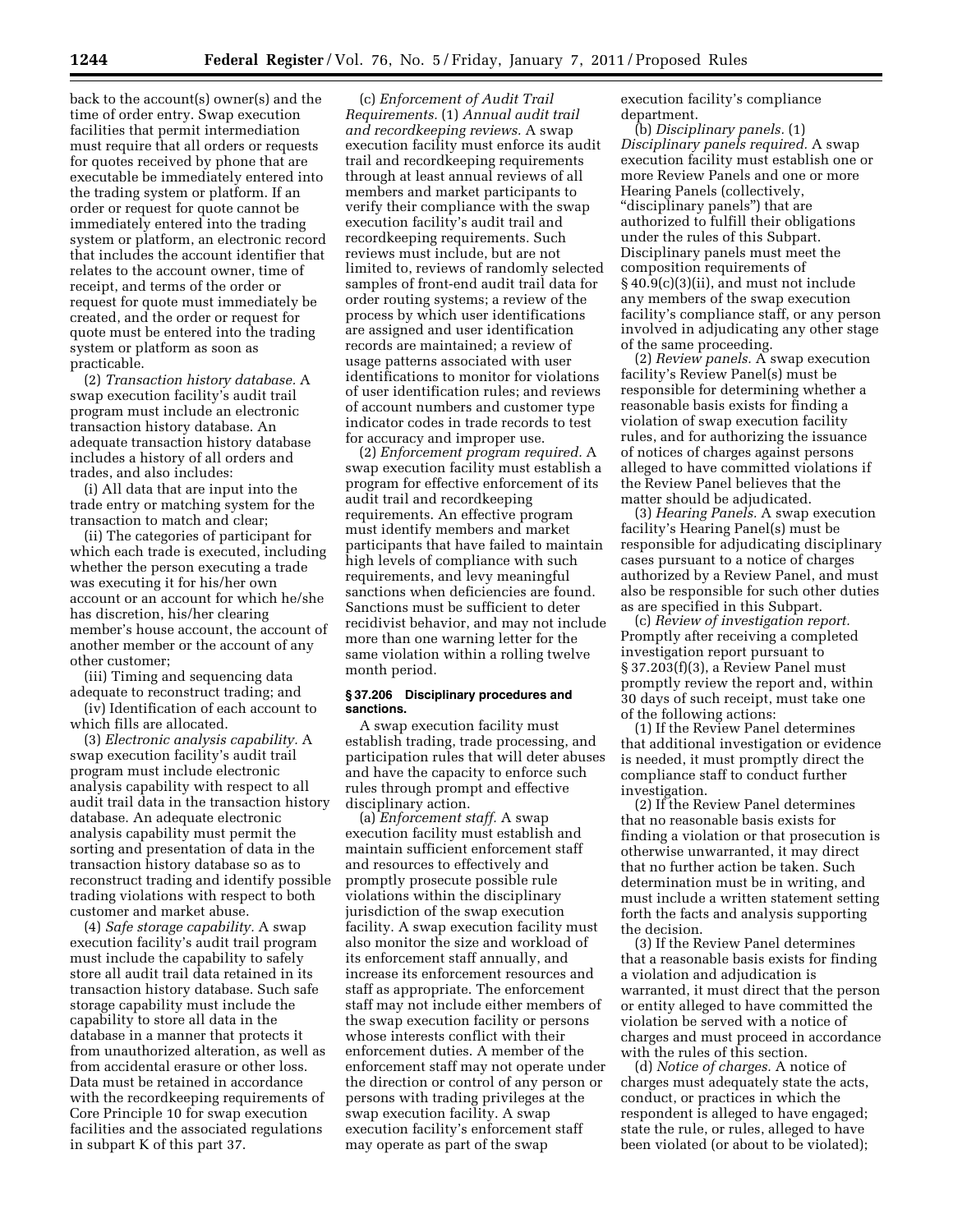and prescribe the period within which a hearing on the charges may be requested. The notice must also advise the respondent charged that he is entitled, upon request, to a hearing on the charges; and if the rules of the swap execution facility so provide:

(1) The failure to request a hearing within the period prescribed in the notice, except for good cause, may be deemed a waiver of the right to a hearing; and

(2) The failure to answer or to deny expressly a charge may be deemed to be an admission of such charge.

(e) *Right to representation.* Upon being served with a notice of charges, a respondent must have the right to be represented by legal counsel or any other representative of its choosing in all succeeding stages of the disciplinary process.

(f) *Answer to charges.* A respondent must be given a reasonable period of time to file an answer to a notice of charges. The rules of a swap execution facility may require that:

(1) The answer must be in writing and include a statement that the respondent admits, denies, or does not have and is unable to obtain sufficient information to admit or deny each allegation. A statement of a lack of sufficient information shall have the effect of a denial of an allegation;

(2) Failure to file an answer on a timely basis shall be deemed an admission of all allegations contained in the notice of charges; and

(3) Failure in an answer to deny expressly a charge shall be deemed to be an admission of such charge.

(g) *Admission or failure to deny charges.* The rules of a swap execution facility may provide that if a respondent admits or fails to deny any of the charges, a Hearing Panel may find that the violations alleged in the notice of charges for which the respondent admitted or failed to deny any of the charges have been committed. If the swap execution facility's rules so provide, then:

(1) The Hearing Panel must impose a sanction for each violation found to have been committed;

(2) The Hearing Panel must promptly notify the respondent in writing of any sanction to be imposed pursuant to § 37.206(g)(1) and advise the respondent that it may request a hearing on such sanction within a specified period of time;

(3) The rules of a swap execution facility may provide that if a respondent fails to request a hearing within the period of time specified in the notice, the respondent will be deemed to have accepted the sanction.

(h) *Denial of charges and right to hearing.* In every instance where a respondent has requested a hearing on a charge that is denied, or on a sanction set by the Hearing Panel pursuant to Section 37.206(g), the respondent must be given an opportunity for a hearing in accordance with the requirements of § 37.206(j). The swap execution facility's rules may provide that, except for good cause, the hearing must be concerned only with those charges denied and/or sanctions set by the Hearing Panel under § 37.206(g) for which a hearing has been requested.

(i) *Settlement offers.* (1) The rules of a swap execution facility may permit a respondent to submit a written offer of settlement at any time after the investigation report is completed. The disciplinary panel presiding over the matter may accept the offer of settlement, but may not alter the terms of a settlement offer unless the respondent agrees.

(2) The rules of a swap execution facility may provide that, in its discretion, a disciplinary panel may permit the respondent to accept a sanction without either admitting or denying the rule violations upon which the sanction is based.

(3) If an offer of settlement is accepted, the panel accepting the offer must issue a written decision specifying the rule violations it has reason to believe were committed, including the basis or reasons for the panel's conclusions, and any sanction to be imposed, which must include full customer restitution where customer harm is demonstrated. If an offer of settlement is accepted without the agreement of the enforcement staff, the decision must adequately support the Hearing Panel's acceptance of the settlement. Where applicable, the decision must also include a statement that the respondent has accepted the sanctions imposed without either admitting or denying the rule violations.

(4) The respondent may withdraw his or her offer of settlement at any time before final acceptance by a panel. If an offer is withdrawn after submission, or is rejected by a disciplinary panel, the respondent must not be deemed to have made any admissions by reason of the offer of settlement and must not be otherwise prejudiced by having submitted the offer of settlement.

(j) *Hearings.* (1) A swap execution facility must adopt rules that provide for the following minimum requirements for any hearing conducted pursuant to a notice of charges:

(i) The hearing must be fair, must be conducted before members of the Hearing Panel, and must be promptly

convened after reasonable notice to the respondent. The formal rules of evidence need not apply; nevertheless, the procedures for the hearing may not be so informal as to deny a fair hearing. No member of the Hearing Panel for the matter may have a financial, personal, or other direct interest in the matter under consideration.

(ii) In advance of the hearing, the respondent must be entitled to examine all books, documents, or other evidence in the possession or under the control of the swap execution facility that are to be relied upon by the enforcement staff in presenting the charges contained in the notice of charges or that are relevant to those charges.

(iii) The swap execution facility's enforcement and compliance staffs must be parties to the hearing, and the enforcement staff must present their case on those charges and sanctions that are the subject of the hearing.

(iv) The respondent must be entitled to appear personally at the hearing, must be entitled to cross-examine any persons appearing as witnesses at the hearing, and must be entitled to call witnesses and to present such evidence as may be relevant to the charges.

(v) The swap execution facility must require that persons within its jurisdiction who are called as witnesses participate in the hearing and produce evidence. It must make reasonable efforts to secure the presence of all other persons called as witnesses whose testimony would be relevant.

(vi) If the respondent has requested a hearing, a copy of the hearing must be made and must become a part of the record of the proceeding. The record must be one that is capable of being accurately transcribed; however, it need not be transcribed unless the transcript is requested by Commission staff or the respondent, the decision is appealed pursuant to § 37.206(l), or is reviewed by the Commission pursuant to Section 8c of the Act or part 9 of this chapter. In all other instances, a summary record of a hearing is permitted.

(vii) The rules of a swap execution facility may provide that the cost of transcribing the record of the hearing must be borne by a respondent who requests the transcript, appeals the decision pursuant to § 37.206(l), or whose application for Commission review of the disciplinary action has been granted. In all other instances, the cost of transcribing the record must be borne by the swap execution facility.

(2) The rules of a swap execution facility may provide that a sanction may be summarily imposed upon any person within its jurisdiction whose actions impede the progress of a hearing.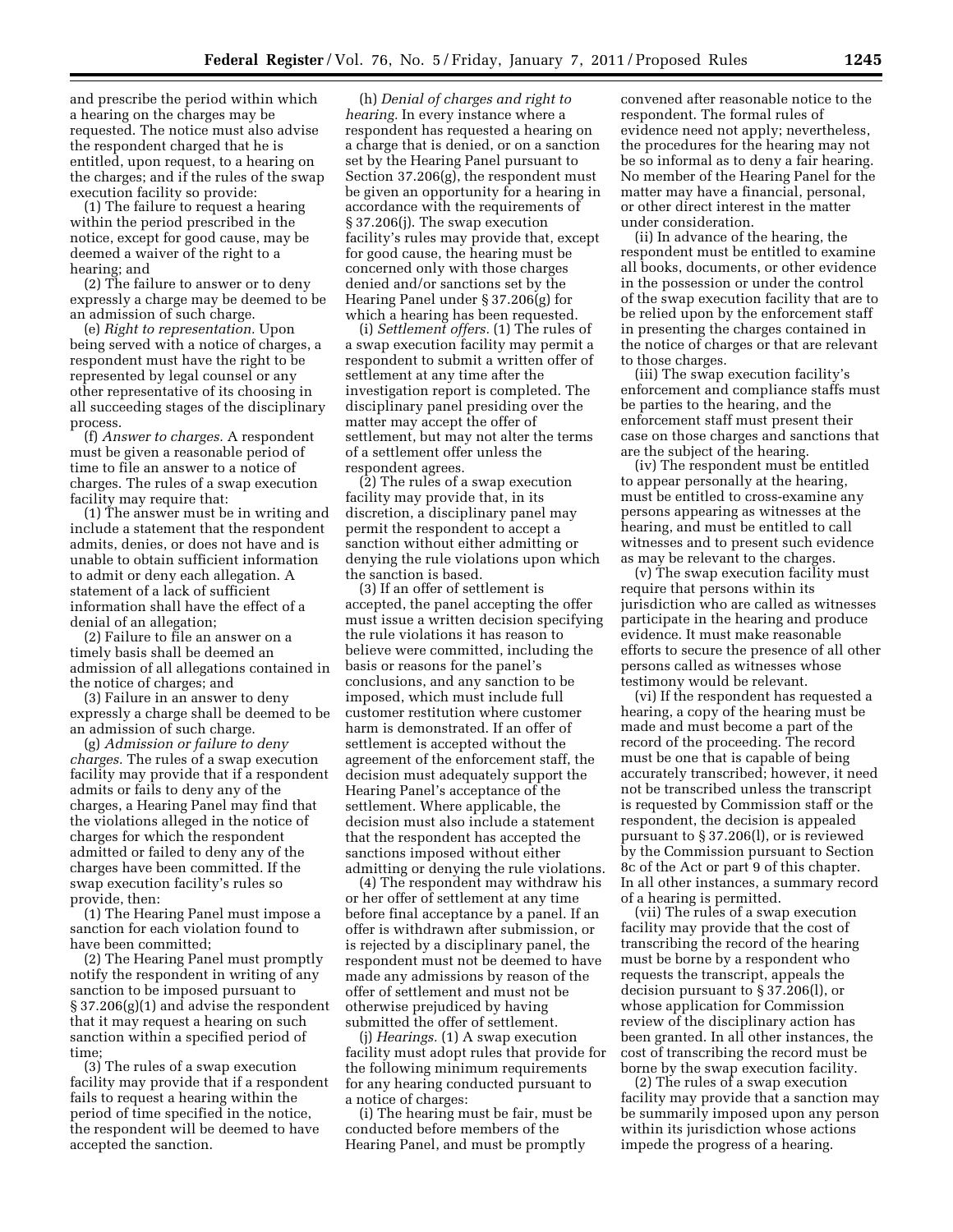(k) *Decisions.* Promptly following a hearing conducted in accordance with § 37.206(j), the Hearing Panel must render a written decision based upon the weight of the evidence contained in the record of the proceeding and must provide a copy to the respondent. The decision must include:

(1) The notice of charges or a summary of the charges;

(2) The answer, if any, or a summary of the answer;

(3) A summary of the evidence produced at the hearing or, where appropriate, incorporation by reference of the investigation report;

(4) A statement of findings and conclusions with respect to each charge, and a complete explanation of the evidentiary and other basis for such findings and conclusions with respect to each charge;

(5) An indication of each specific rule that the respondent was found to have violated;

(6) A declaration of all sanctions imposed against the respondent, including the basis for such sanctions and the effective date of such sanctions.

(l) *Right to appeal.* The rules of a swap execution facility may permit the parties to a proceeding to appeal promptly an adverse decision of the Hearing Panel in all or in certain classes of cases. Such rules may require a party's notice of appeal to be in writing and to specify the findings, conclusions, or sanctions to which objection are taken. If the rules of a swap execution facility permit appeals, then both the respondent and the enforcement staff must have the opportunity to appeal and the swap execution facility must provide for the following:

(1) The swap execution facility must establish an appellate panel that must be authorized to hear appeals of respondents. In addition, the rules of a swap execution facility may provide that the appellate panel may, on its own initiative, order review of a decision by the Hearing Panel within a reasonable period of time after the decision has been rendered.

(2) The composition of the appellate panel must be consistent with § 40.9(c)(iv), and must not include any members of the swap execution facility's compliance staff, or any person involved in adjudicating any other stage of the same proceeding. The rules of a swap execution facility must provide for the appeal proceeding to be conducted before all of the members of the board of appeals or a panel thereof.

(3) Except for good cause shown, the appeal or review must be conducted solely on the record before the Hearing Panel, the written exceptions filed by

the parties, and the oral or written arguments of the parties.

(4) Promptly following the appeal or review proceeding, the board of appeals must issue a written decision and must provide a copy to the respondent. The decision issued by the board of appeals must adhere to all the requirement of § 37.206(k), to the extent that a different conclusion is reached from that issued by the Hearing Panel.

(m) *Final decisions.* Each swap execution facility must establish rules setting forth when a decision rendered pursuant to this section will become the final decision of such swap execution facility.

(n) *Disciplinary sanctions.* All disciplinary sanctions imposed by a swap execution facility or its disciplinary panels must be commensurate with the violations committed and must be clearly sufficient to deter recidivism or similar violations by other market participants. All disciplinary sanctions must take into account the respondent's disciplinary history. In the event of demonstrated customer harm, any disciplinary sanction must also include full customer restitution.

(o) *Summary fines for violations of rules regarding timely submission of records.* A swap execution facility may adopt a summary fine schedule for violations of rules relating to the timely submission of accurate records required for clearing or verifying each day's transactions. A swap execution facility may permit its compliance staff, or a designated panel of swap execution facility officials, to summarily impose minor sanctions against persons within the swap execution facility's jurisdiction for violating such rules. A swap execution facility's summary fine schedule may allow for warning letters to be issued for first-time violations or violators, provided that no more than one warning letter may be issued per rolling 12-month period for the same violation. If adopted, a summary fine schedule must provide for progressively larger fines for recurring violations.

(p) *Emergency disciplinary actions.*  (1) A swap execution facility may impose a sanction, including suspension, or take other summary action against a person or entity subject to its jurisdiction upon a reasonable belief that such immediate action is necessary to protect the best interest of the marketplace.

(2) Any emergency disciplinary action must be taken in accordance with a swap execution facility's procedures that provide for the following:

(i) If practicable, a respondent must be served with a notice before the action is

taken, or otherwise at the earliest possible opportunity. The notice must state the action, briefly state the reasons for the action, and state the effective time and date, and the duration of the action.

(ii) The respondent must have the right to be represented by legal counsel or any other representative of its choosing in all proceedings subsequent to the emergency action taken. The respondent must be given the opportunity for a hearing as soon as reasonably practicable and the hearing must be conducted before the Hearing Panel pursuant to the requirements of § 37.206(j).

(iii) Promptly following the hearing provided for in this rule, the swap execution facility must render a written decision based upon the weight of the evidence contained in the record of the proceeding and must provide a copy to the respondent. The decision must include a description of the summary action taken; the reasons for the summary action; a summary of the evidence produced at the hearing; a statement of findings and conclusions; a determination that the summary action should be affirmed, modified, or reversed; and a declaration of any action to be taken pursuant to the determination, and the effective date and duration of such action.

#### **§ 37.207 Swaps subject to mandatory clearing.**

A swap execution facility shall provide by its rules that when a swap dealer or major swap participant enters into or facilitates a swap transaction that is subject to the mandatory clearing requirement of Section 2(h) of the Act, the swap dealer or major swap participant shall be responsible for compliance with the mandatory trading requirement under Section 2(h)(8).

# **Subpart D—Swaps Not Readily Susceptible to Manipulation**

#### **§ 37.300 Core Principle 3—Swaps not readily susceptible to manipulation.**

The swap execution facility shall permit trading only in swaps that are not readily susceptible to manipulation.

#### **§ 37.301 General requirement.**

(a) To demonstrate to the Commission compliance with the requirements of § 37.300, a swap execution facility must submit new swap contracts in advance to the Commission pursuant to part 40 of this chapter, either by:

(1) Requesting prior approval from the Commission; or

(2) Self-certification for new product submissions.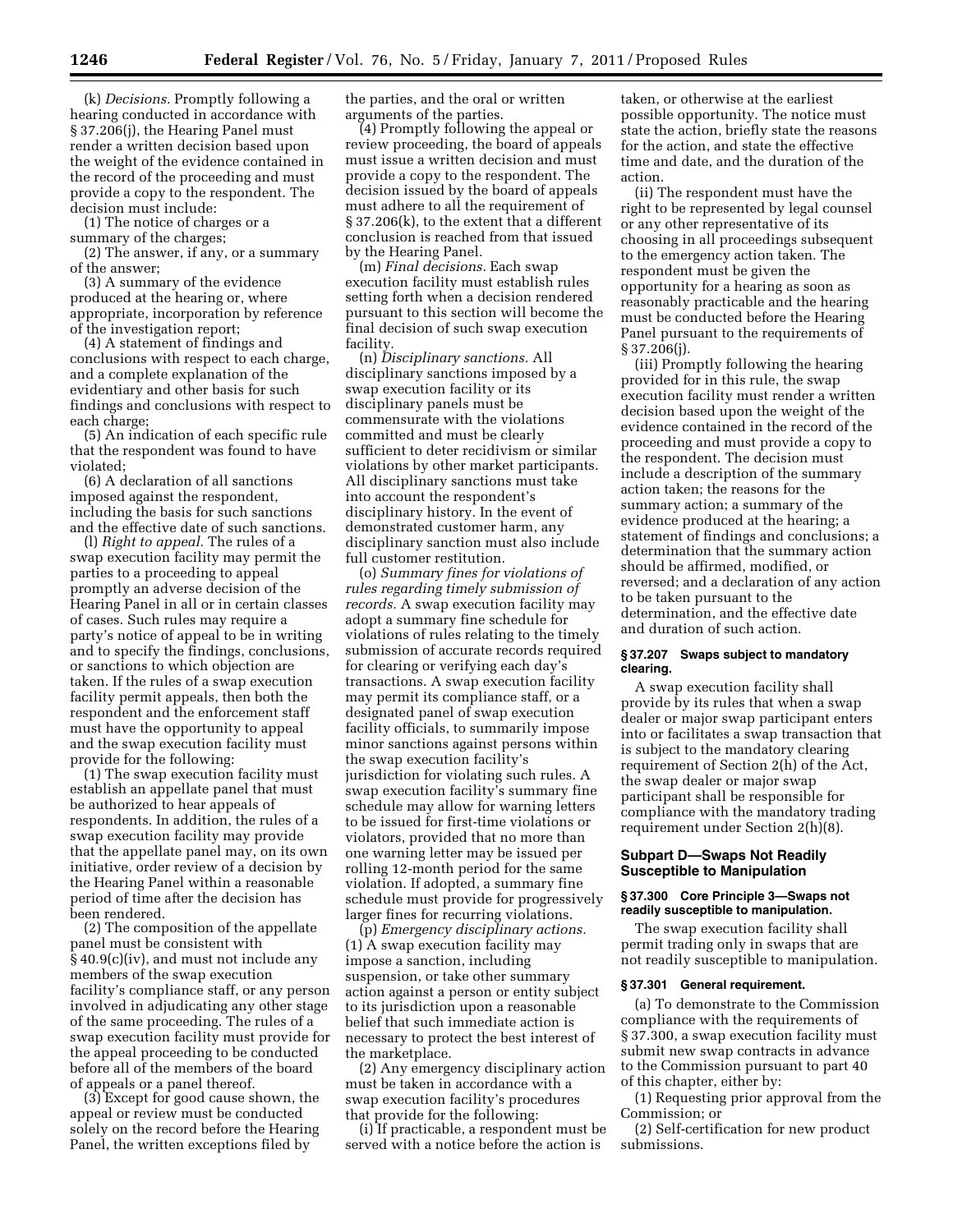(b) Furthermore, the swap execution facility must provide evidence that the swap complies with Core Principle 3 by providing the applicable information as set forth in appendix C to part 38— Demonstration of Compliance that a contract is not readily susceptible to manipulation.

#### **Subpart E—Monitoring of Trading and Trade Processing**

#### **§ 37.400 Core Principle 4—Monitoring of trading and trade processing.**

The swap execution facility shall: (a) Establish and enforce rules or

terms and conditions defining, or specifications detailing:

(1) Trading procedures to be used in entering and executing orders traded on or through the facilities of the swap execution facility; and

(2) Procedures for trade processing of swaps on or through the facilities of the swap execution facility; and

(b) Monitor trading in swaps to prevent manipulation, price distortion, and disruptions of the delivery or cash settlement process through surveillance, compliance, and disciplinary practices and procedures, including methods for conducting real-time monitoring of trading and comprehensive and accurate trade reconstructions.

#### **§ 37.401 General requirements.**

A swap execution facility must: (a) Collect and evaluate data on individual traders' market activity on an ongoing basis in order to detect and prevent manipulation, price distortions and, where possible, disruptions of the delivery or cash-settlement process;

(b) Monitor and evaluate general market data in order to detect and prevent manipulative activity that would result in the failure of the market price to reflect the normal forces of supply and demand;

(c) Have the capacity to conduct realtime monitoring of trading and comprehensive and accurate trade reconstruction. The monitoring of intraday trading must include the capacity to detect abnormal price movements, unusual trading volumes, impairments to market liquidity, and position-limit violations; and

(d) Have either manual processes or automated alerts that are effective in detecting and preventing trading abuses.

#### **§ 37.402 Additional requirements for physical-delivery swaps.**

(a) For physical-delivery swaps, the swap execution facility must:

(1) Monitor a swap's terms and conditions;

(2) Monitor that the deliverable supply is adequate so that the swap will not be conducive to price manipulation or distortion;

(3) Assess whether the deliverable commodity reasonably can be expected to be available to traders responsible for making the delivery and salable or usable by traders receiving delivery at its market value in normal cash marketing channels; and

(4) When available, monitor data related to the size and ownership of deliverable supplies.

(b) The swap execution facility must continually monitor the appropriateness of the swap's terms and conditions, including the delivery instrument, the delivery locations and location differentials, and the commodity characteristics and related differentials. The swap execution facility must act promptly to address the conditions that are causing price distortions or market disruptions, including, when appropriate, changes to contract terms.

#### **§ 37.403 Additional requirements for cashsettled swaps.**

(a) For cash-settled swaps, the swap execution facility must monitor:

(1) The availability and pricing of the commodity making up the index to which the swap will be settled; and

(2) The continued appropriateness of the methodology for deriving the index. For those swap execution facilities that compute their own indices, they must promptly amend any methodologies that result, or are likely to result, in manipulation, price distortions, or market disruptions, or must impose new methodologies to resolve the threat of disruptions or distortions.

(b) If a swap listed on a swap execution facility is settled by reference to the price of a swap traded in another venue, including a price or index derived from prices on another swap execution facility, the swap execution facility must have an information sharing agreement with the other venue or swap execution facility. In lieu of an information sharing agreement, the swap execution facility must have the capacity to assess whether positions or trading in the swap or commodity to which its swap is cash-settled are being manipulated in order to affect prices on its market.

#### **§ 37.404 Ability to obtain information.**

(a) The swap execution facility must have rules that require traders in its swaps to keep records of their trading, including records of their activity in the underlying commodity and related derivatives markets and make such records available, upon request, to the swap execution facility and the Commission.

(b) A swap execution facility with customers trading through intermediaries must either use a comprehensive large-trader reporting system (LTRS) or be able to demonstrate that it can obtain position data from other sources in order to conduct an effective surveillance program.

#### **§ 37.405 Risk controls for trading.**

The swap execution facility must establish and maintain risk control mechanisms to reduce the potential risk of market disruptions, including but not limited to market restrictions that pause or halt trading in market conditions prescribed by the swap execution facility. If a swap is linked to, or a substitute for, other swaps on the swap execution facility or on other trading venues, such risk controls must, to the extent practicable, be coordinated with any similar controls placed on those other swaps. If a swap is based on the level of an equity index, such risk controls must, to the extent practicable, be coordinated with any similar controls placed on national security exchanges.

#### **§ 37.406 Trade reconstruction.**

The swap execution facility must have the ability to comprehensively and accurately reconstruct all trading on its trading facility. All audit-trail data and reconstructions must be made available to the Commission in a form, manner, and time as determined by the Commission.

#### **§ 37.407 Additional rules required.**

A swap execution facility must adopt and enforce any additional rules that it believes are necessary to comply with the requirements of subpart E of this part.

#### **Subpart F—Ability To Obtain Information**

#### **§ 37.500 Core Principle 5—Ability To Obtain Information.**

The swap execution facility shall: (a) Establish and enforce rules that will allow the facility to obtain any necessary information to perform any of the functions described in this section;

(b) Provide the information to the Commission on request; and

(c) Have the capacity to carry out such international information-sharing agreements as the Commission may require.

#### **§ 37.501 Establish and enforce rules.**

A swap execution facility must establish and enforce rules that will allow the swap execution facility to have the ability and authority to obtain sufficient information to allow it to fully perform its operational, risk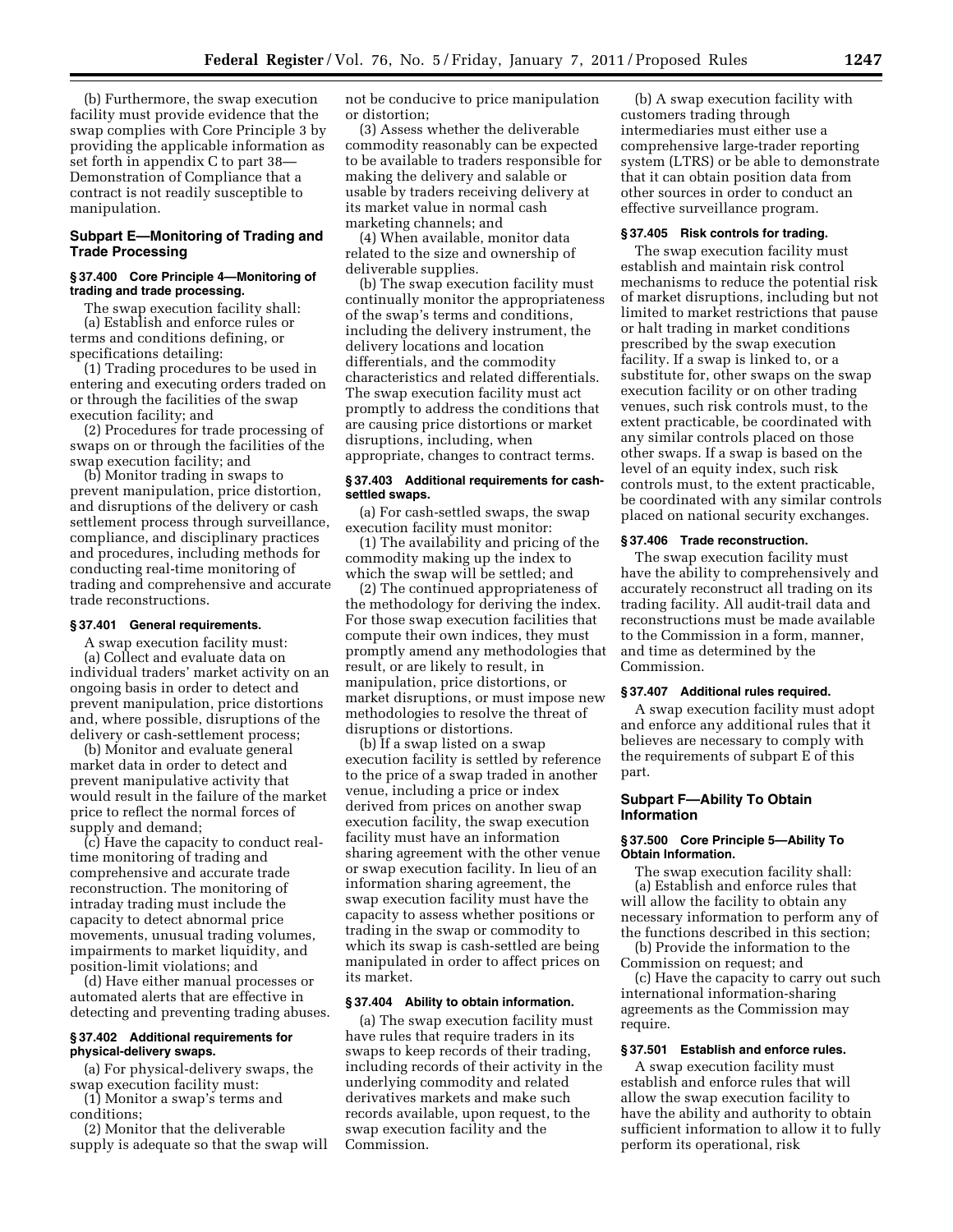management, governance, and regulatory functions and any requirements under this part 37, including the capacity to carry out international information-sharing agreements as the Commission may require.

#### **§ 37.502 Collection of information.**

A swap execution facility must have rules that allow it to collect information on a routine basis, allow for the collection of non-routine data from its participants, and allow for its examination of books and records kept by the traders on its facility.

#### **§ 37.503 Provide information to the Commission.**

A swap execution facility shall provide information in its possession to the Commission upon request, in a form and manner that the Commission approves.

#### **§ 37.504 Information-sharing agreements.**

A swap execution facility shall share information with other regulatory organizations, data repositories, and reporting services as required by the Commission or as otherwise necessary and appropriate to fulfill its selfregulatory and reporting responsibilities. Appropriate information-sharing agreements can be established with such entities or the Commission can act in conjunction with the swap execution facility to carry out such Information Sharing.

## **Subpart G—Position Limits or Accountability**

#### **§ 37.600 Core Principle 6—Position limits or accountability.**

(a) *In general.* To reduce the potential threat of market manipulation or congestion, especially during trading in the delivery month, a swap execution facility that is a trading facility shall adopt for each of the contracts of the facility, as is necessary and appropriate, position limitations or position accountability for speculators.

(b) *Position limits.* For any contract that is subject to a position limitation established by the Commission pursuant to Section 4a(a) of the Act, the swap execution facility shall:

(1) Set its position limitation at a level no higher than the Commission limitation; and

(2) Monitor positions established on or through the swap execution facility for compliance with the limit set by the Commission and the limit, if any, set by the swap execution facility.

#### **§ 37.601 Position limits or accountability.**

(a) To reduce the potential threat of market manipulation or congestion, especially during trading in the delivery month, a swap execution facility that is a trading facility shall adopt for each of the contracts on the facility, as is necessary and appropriate, position limitations or position accountability for speculators.

(b) For any contract that is subject to a position limitation established by the Commission pursuant to Section 4a(a), the swap execution facility shall:

(1) Set its position limitation at a level no higher than the Commission limitation;

(2) Monitor positions established on or through the swap execution facility for compliance with the limit set by the Commission and the limit, if any, set by the swap execution facility.

(c) The swap execution facility must establish the position limits in accordance with the requirements set forth in part 151.

#### **Subpart H—Financial Integrity of Transactions**

#### **§ 37.700 Core Principle 7—Financial integrity of transactions.**

The swap execution facility shall establish and enforce rules and procedures for ensuring the financial integrity of swaps entered on or through the facilities of the swap execution facility, including the clearance and settlement of the swaps pursuant to Section 2(h)(1) of the Act.

#### **§ 37.701 Mandatory clearing.**

Transactions executed on or through the swap execution facility must be cleared through a Commissionregistered derivatives clearing organization unless:

(a) The transaction is exempted from clearing under Section 2(h)(7) of the Act; or

(b) The Commission has not determined that the clearing requirement under Section 2(h)(1) is applicable.

#### **§ 37.702 General financial integrity.**

A swap execution facility must provide for the financial integrity of its transactions:

(a) By establishing minimum financial standards for its members, which shall, at a minimum, require that members qualify as an eligible contract participant as defined in Section 1a (18) of the Act;

(b) For transactions cleared by a derivatives clearing organization, by ensuring that the swap execution facility has the capacity to route

transactions to the derivative clearing organization in a manner acceptable to the derivatives clearing organization for purposes of ongoing risk management;

(c) For transactions not cleared by a derivatives clearing organization, by requiring members to demonstrate that they:

(1) Have entered into credit arrangement documentation for the transaction;

(2) Have the ability to exchange collateral; and

(3) Meet any credit filters that may be adopted by the swap execution facility; and

(d) By implementing any additional safeguards as may be required by Commission regulations.

#### **§ 37.703 Monitoring for financial soundness.**

A swap execution facility must monitor members' compliance with the swap execution facility's minimum financial standards and, therefore, must routinely receive and promptly review financial and related information from its members.

#### **Subpart I—Emergency Authority**

#### **§ 37.800 Core Principle 8—Emergency authority.**

The swap execution facility shall adopt rules to provide for the exercise of emergency authority, in consultation or cooperation with the Commission, as is necessary and appropriate, including the authority to liquidate or transfer open positions in any swap or to suspend or curtail trading in a swap.

#### **§ 37.801 Additional sources for compliance.**

Applicants and swap execution facilities may refer to the guidance and/ or acceptable practices in appendix B to part 37 to demonstrate to the Commission compliance with the requirements of § 37.800.

#### **Subpart J—Timely Publication of Trading Information**

#### **§ 37.900 Core Principle 9—Timely publication of trading information.**

(a) *In general.* The swap execution facility shall make public timely information on price, trading volume, and other trading data on swaps to the extent prescribed by the Commission.

(b) *Capacity of swap execution facility.* The swap execution facility shall be required to have the capacity to electronically capture and transmit trade information with respect to transactions executed on the facility.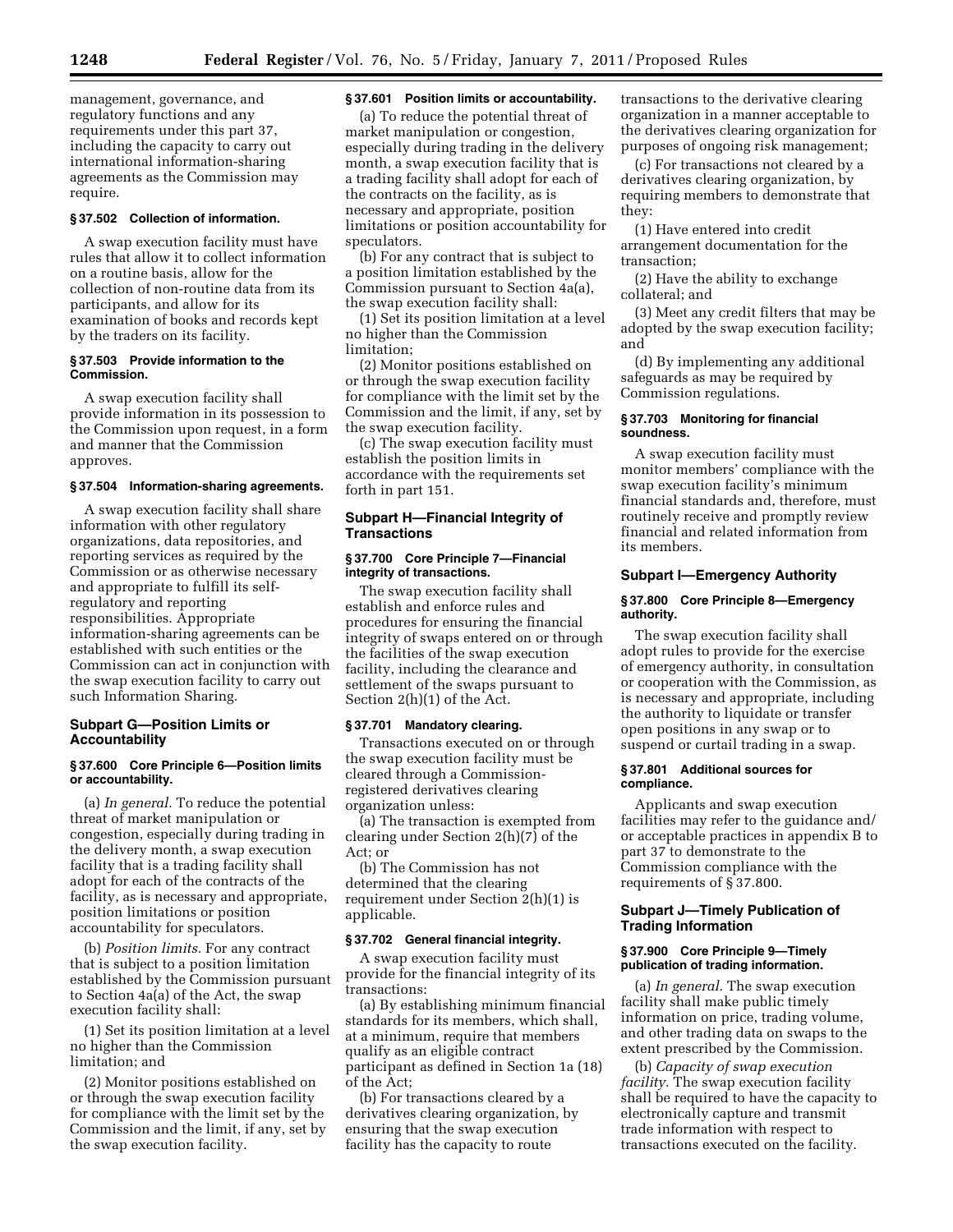#### **§ 37.901 General requirement.**

With respect to swaps traded on or through a swap execution facility, each swap execution facility must:

(a) Report specified swap data as provided under part 43 and part 45 of this Chapter; and

(b) Meet the requirements of part 16 of this chapter.

#### **§ 37.902 Capacity of swap execution facility.**

The swap execution facility must have the capacity to electronically capture trade information with respect to transactions executed on the facility.

#### **Subpart K—Recordkeeping and Reporting**

#### **§ 37.1000 Core Principle 10— Recordkeeping and reporting.**

(a) *In general.* A swap execution facility shall:

(1) Maintain records of all activities relating to the business of the facility, including a complete audit trail, in a form and manner acceptable to the Commission for a period of 5 years;

(2) Report to the Commission, in a form and manner acceptable to the Commission, such information as the Commission determines to be necessary or appropriate for the Commission to perform the duties of the Commission under the Act; and

(3) Keep any such records relating to swaps defined in Section 1a(47)(A)(v) of the Act open to inspection and examination by the Securities and Exchange Commission.

(b) *Requirements.* The Commission shall adopt data collection and reporting requirements for swap execution facilities that are comparable to corresponding requirements for derivatives clearing organizations and swap data repositories.

#### **§ 37.1001 Recordkeeping required.**

A swap execution facility must maintain records of all activities relating to the business of the facility, in a form and manner acceptable to the Commission, for a period of at least 5 years. A swap execution facility must maintain such records, including a complete audit trail for all swaps executed on or subject to the rules of the swap execution facility, investigatory files, and disciplinary files, in accordance with the requirements of § 1.31 and part 45 of this chapter.

#### **§ 37.1002 Reporting to the commission required.**

A swap execution facility must report to the Commission, in a form and manner acceptable to the Commission, such information as the Commission

determines to be necessary or appropriate for the Commission to perform its duties under the Act.

#### **§ 37.1003 Inspection and examination by the Securities and Exchange Commission.**

A swap execution facility must keep any such records relating to swaps defined in Section 1a(47)(A)(v) of the Act open to inspection and examination by the Securities and Exchange Commission.

#### **Subpart L—Antitrust Considerations**

#### **§ 37.1100 Core Principle 11—Antitrust considerations.**

Unless necessary or appropriate to achieve the purposes of this Act, the swap execution facility shall not:

(a) Adopt any rules or take any actions that result in any unreasonable restraint of trade; or

(b) Impose any material anticompetitive burden on trading or clearing.

#### **§ 37.1101 Additional sources for compliance.**

Applicants and swap execution facilities may refer to the guidance and/ or acceptable practices in appendix B to part 37 to demonstrate to the Commission compliance with the requirements of § 37.1100.

#### **Subpart M—Conflicts of Interest**

#### **§ 37.1200 Core Principle 12—Conflicts of interest.**

The swap execution facility shall: (a) Establish and enforce rules to minimize conflicts of interest in its decision-making process; and

(b) Establish a process for resolving the conflicts of interest.

#### **Subpart N—Financial Resources**

#### **§ 37.1300 Core Principle 13—Financial resources.**

(a) *In general.* The swap execution facility shall have adequate financial, operational, and managerial resources to discharge each responsibility of the swap execution facility.

(b) *Determination of resource adequacy.* The financial resources of a swap execution facility shall be considered to be adequate if the value of the financial resources exceeds the total amount that would enable the swap execution facility to cover the operating costs of the swap execution facility for a one-year period, as calculated on a rolling basis.

#### **§ 37.1301 General requirements.**

(a) A swap execution facility shall maintain financial resources sufficient to enable it to perform its functions in

compliance with the core principles set forth in Section 5h of the Act.

(b) An entity that operates as both a swap execution facility and a derivatives clearing organization also shall comply with the financial resource requirements of § 39.11.

(c) Financial resources shall be considered sufficient if their value is at least equal to a total amount that would enable the swap execution facility, or applicant for designation as such, to cover its operating costs for a period of at least one year, calculated on a rolling basis.

#### **§ 37.1302 Types of financial resources.**

Financial resources available to satisfy the requirements of § 37.1301 may include:

(a) The swap execution facility's own capital; and

(b) Any other financial resource deemed acceptable by the Commission.

#### **§ 37.1303 Computation of financial resource requirement.**

A swap execution facility shall, on a quarterly basis, based upon its fiscal year, make a reasonable calculation of its projected operating costs over a twelve-month period in order to determine the amount needed to meet the requirements of § 37.1301. The swap execution facility shall have reasonable discretion in determining the methodology used to compute such projected operating costs. The Commission may review the methodology and require changes as appropriate.

#### **§ 37.1304 Valuation of financial resources.**

At appropriate intervals, but not less than quarterly, a swap execution facility shall compute the current market value of each financial resource used to meet its obligations under § 37.701. Reductions in value to reflect market and credit risk (haircuts) shall be applied as appropriate.

# **§ 37.1305 Liquidity of financial resources.**

The financial resources allocated by the swap execution facility to meet the requirements of § 37.1301 must include unencumbered, liquid financial assets (*i.e.,* cash and/or highly liquid securities) equal to at least six months' operating costs. If any portion of such financial resources is not sufficiently liquid, the swap execution facility may take into account a committed line of credit or similar facility for the purpose of meeting this requirement.

# **§ 37.1306 Reporting requirements.**

(a) Each fiscal quarter, or at any time upon Commission request, a swap execution facility shall: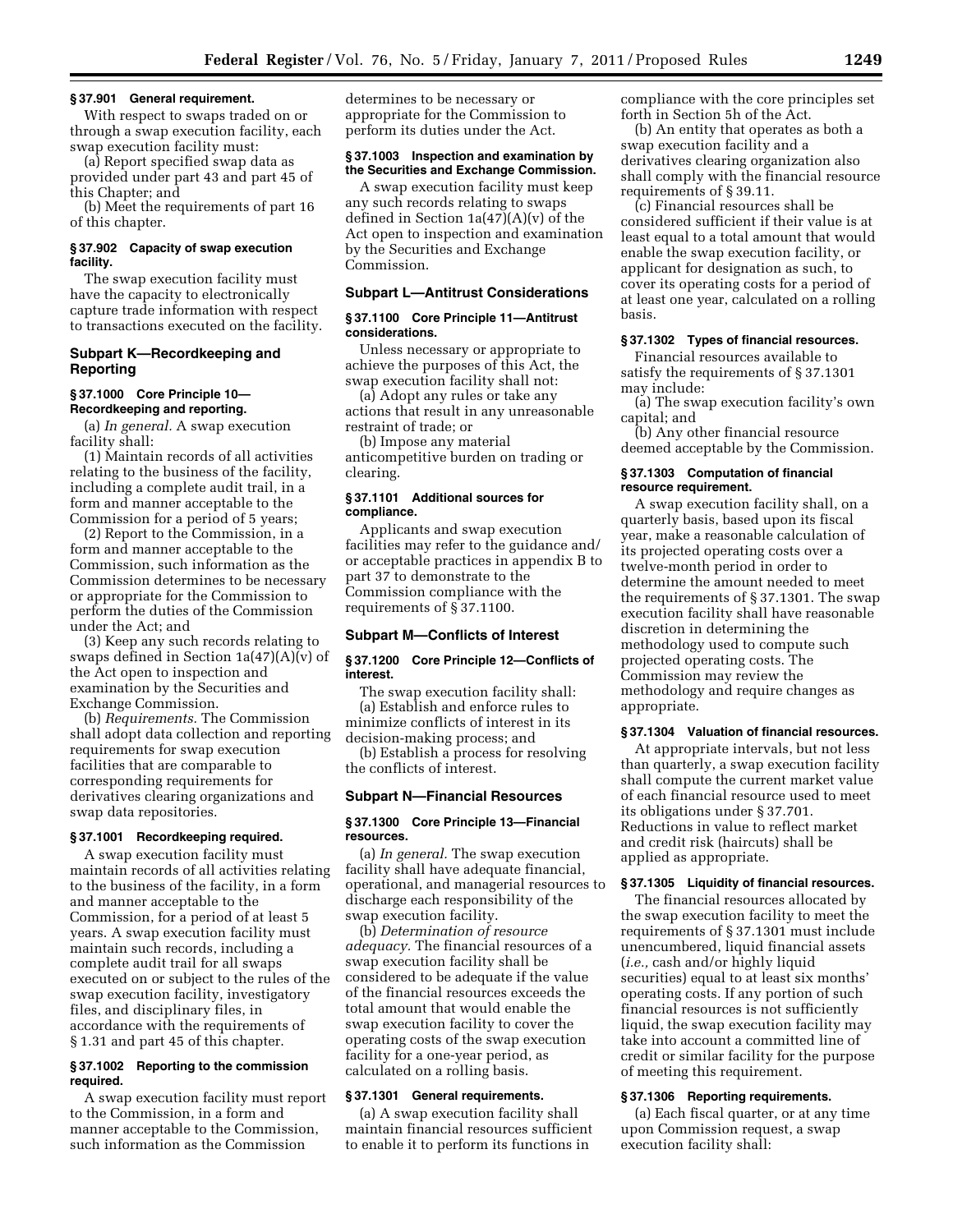(1) Report to the Commission:

(i) The amount of financial resources necessary to meet the requirements of § 37.1301; and

(ii) The value of each financial resource available, computed in accordance with the requirements of § 37.1304;

(2) Provide the Commission with a financial statement, including the balance sheet, income statement, and statement of cash flows of the swap execution facility or of its parent company;

(b) The calculations required by this § 37.1306 shall be made as of the last business day of the swap execution facility's fiscal quarter.

(c) The swap execution facility shall provide the Commission with:

(1) Sufficient documentation explaining the methodology used to compute its financial requirements under § 37.1301;

(2) Sufficient documentation explaining the basis for its determinations regarding the valuation and liquidity requirements set forth in §§ 37.1304 and 37.1305; and

(3) Copies of any agreements establishing or amending a credit facility, insurance coverage, or other arrangement evidencing or otherwise supporting the swap execution facility's conclusions.

(d) The report required by this § 37.1306 shall be filed not later than 17 business days after the end of the swap execution facility's fiscal quarter, or at such later time as the Commission may permit, in its discretion, upon request by the swap execution facility.

#### **Subpart O—System Safeguards**

#### **§ 37.1400 Core Principle 14—System safeguards.**

The swap execution facility shall: (a) Establish and maintain a program of risk analysis and oversight to identify and minimize sources of operational risk, through the development of appropriate controls and procedures, and automated systems, that:

(1) Are reliable and secure; and

(2) Have adequate scalable capacity;

(b) Establish and maintain emergency procedures, backup facilities, and a plan for disaster recovery that allow for:

(1) The timely recovery and resumption of operations; and

(2) The fulfillment of the responsibilities and obligations of the

swap execution facility; and (c) Periodically conduct tests to verify that the backup resources of the swap execution facility are sufficient to ensure continued:

(1) Order processing and trade matching;

# (2) Price reporting;

(3) Market surveillance; and

(4) Maintenance of a comprehensive and accurate audit trail.

#### **§ 37.1401 Requirements.**

(a) Each swap execution facility shall: (1) Establish and maintain a program of risk analysis and oversight to identify and minimize sources of operational risk through the development of appropriate controls and procedures and the development of automated systems that are reliable, secure, and have adequate scalable capacity;

(2) Establish and maintain emergency procedures, backup facilities, and a plan for disaster recovery that allow for the timely recovery and resumption of operations and the fulfillment of the responsibilities and obligations of the swap execution facility; and

(3) Periodically conduct tests to verify that backup resources are sufficient to ensure continued order processing and trade matching, transmission of matched orders to a designated clearing organization for clearing, price reporting, market surveillance, and maintenance of a comprehensive and accurate audit trail.

(b) A swap execution facility's program of risk analysis and oversight with respect to its operations and automated systems must address each of the following categories of risk analysis and oversight:

(1) Information security;

(2) Business continuity-disaster recovery ("BC–DR") planning and resources;

(3) Capacity and performance planning;

(4) Systems operations;

(5) Systems development and quality assurance; and

(6) Physical security and

environmental controls.

(c) In addressing the categories of risk analysis and oversight required under paragraph (b) of this section, a swap execution facility should follow generally accepted standards and best practices with respect to the development, operation, reliability, security, and capacity of automated systems.

(d) A swap execution facility must maintain a BC–DR plan and BC–DR resources, emergency procedures, and backup facilities sufficient to enable timely recovery and resumption of its operations and resumption of its ongoing fulfillment of its responsibilities and obligations as a swap execution facility following any disruption of its operations. Such responsibilities and obligations include, without limitation, order processing and

trade matching; transmission of matched orders to a designated clearing organization for clearing, where appropriate; price reporting; market surveillance; and maintenance of a comprehensive audit trail. The swap execution facility's BC–DR plan and resources generally should enable resumption of trading and clearing of swaps executed on the swap execution facility during the next business day following the disruption. Swap execution facilities determined by the Commission to be critical financial markets are subject to more stringent requirements in this regard, set forth in Section 40.9 of the Commission's regulations.

(e) A swap execution facility that is not determined by the Commission to be a critical financial market satisfies the requirement to be able to resume trading and clearing during the next business day following a disruption by maintaining either:

(1) Infrastructure and personnel resources of its own that are sufficient to ensure timely recovery and resumption of its operations and resumption of its ongoing fulfillment of its responsibilities and obligations as a swap execution facility following any disruption of its operations; or

(2) Contractual arrangements with other swap execution facilities or disaster recovery service providers, as appropriate, that are sufficient to ensure continued trading and clearing of swaps executed on the swap execution facility, and ongoing fulfillment of all of the swap execution facility's responsibilities and obligations with respect to such swaps, in the event that a disruption renders the swap execution facility temporarily or permanently unable to satisfy this requirement on its own behalf.

(f) A swap execution facility must notify Commission staff promptly of all:

(1) Electronic trading halts and systems malfunctions;

(2) Cyber security incidents or targeted threats that actually or potentially jeopardize automated system operation, reliability, security, or capacity; and

(3) Any activation of the swap execution facility's BC–DR plan.

(g) A swap execution facility must give Commission staff timely advance notice of all:

(1) Planned changes to automated systems that may impact the reliability, security, or adequate scalable capacity of such systems; and

(2) Planned changes to the swap execution facility's program of risk analysis and oversight.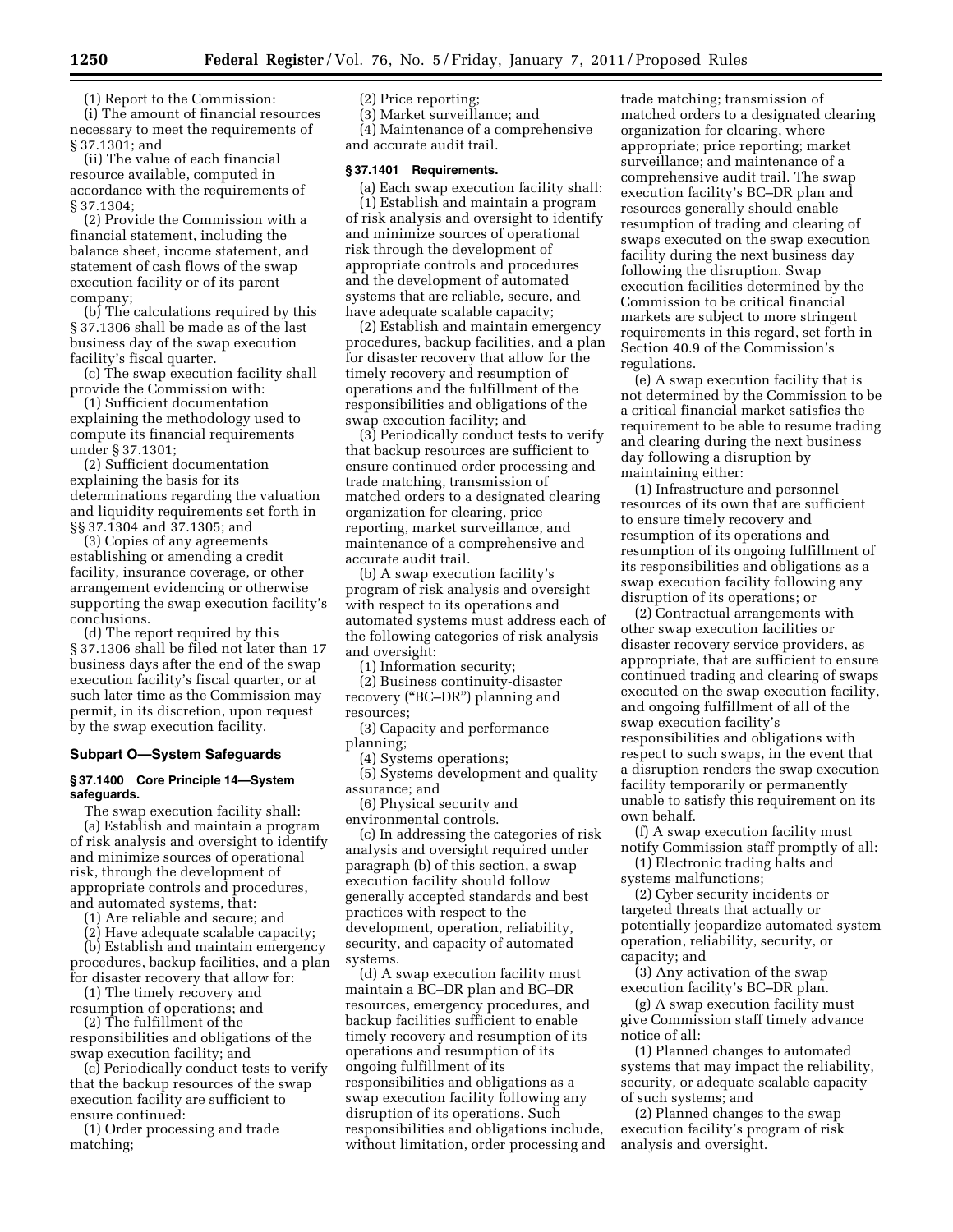(h) A swap execution facility must provide to the Commission upon request current copies of its BC–DR plan and other emergency procedures, its assessments of its operational risks, and other documents requested by Commission staff for the purpose of maintaining a current profile of the swap execution facility's automated systems.

(i) A swap execution facility must conduct regular, periodic, objective testing and review of its automated systems to ensure that they are reliable, secure, and have adequate scalable capacity. It must also conduct regular, periodic testing and review of its BC–DR capabilities. Both types of testing should be conducted by qualified, independent professionals. Such qualified independent professionals may be independent contractors or employees of the swap execution facility, but should not be persons responsible for development or operation of the systems or capabilities being tested. Pursuant to Core Principle 10 under Section 5h of the Act (Recordkeeping and Reporting), and §§ 37.1000 through 37.1003, the swap execution facility must keep records of all such tests, and make all test results available to the Commission upon request.

(j) To the extent practicable, a swap execution facility should:

(1) Coordinate its BC–DR plan with those of the market participants upon whom it depends to provide liquidity, in a manner adequate to enable effective resumption of activity in its markets following a disruption causing activation of the swap execution facility's BC–DR plan;

(2) Initiate and coordinate periodic, synchronized testing of its BC–DR plan and the BC–DR plans of the market participants upon whom it depends to provide liquidity; and

(3) Ensure that its BC–DR plan takes into account the BC–DR plans of its telecommunications, power, water, and other essential service providers.

(k) Part 46 of this chapter governs the obligations of those registered entities that the Commission has determined to be critical financial markets, with respect to maintenance and geographic dispersal of disaster recovery resources sufficient to meet a same-day recovery time objective in the event of a widescale disruption. Section 40.9 establishes the requirements for core principle compliance in that respect.

#### **Subpart P—Designation of Chief Compliance Officer**

#### **§ 37.1500 Core Principle 15—Designation of Chief Compliance Officer.**

(a) *In general.* Each swap execution facility shall designate an individual to serve as a chief compliance officer.

(b) *Duties.* The chief compliance officer shall:

(1) Report directly to the board or to the senior officer of the facility;

(2) Review compliance with the core principles in this subsection;

(3) In consultation with the board of the facility, a body performing a function similar to that of a board, or the senior officer of the facility, resolve any conflicts of interest that may arise;

(4) Be responsible for establishing and administering the policies and procedures required to be established pursuant to this section;

(5) Ensure compliance with the Act and the rules and regulations issued under the Act, including rules prescribed by the Commission pursuant to this section; and

(6) Establish procedures for the remediation of noncompliance issues found during compliance office reviews, look backs, internal or external audit findings, self-reported errors, or through validated complaints.

(c) *Requirements for procedures.* In establishing procedures under paragraph (b)(6) of this section, the chief compliance officer shall design the procedures to establish the handling, management response, remediation, retesting, and closing of noncompliance issues.

(d) *Annual reports.* (1) *In general.* In accordance with rules prescribed by the Commission, the chief compliance officer shall annually prepare and sign a report that contains a description of:

(i) The compliance of the swap execution facility with the Act; and

(ii) The policies and procedures, including the code of ethics and conflict of interest policies, of the swap

execution facility. (2) *Requirements.* The chief compliance officer shall:

(i) Submit each report described in clause (1) with the appropriate financial report of the swap execution facility that is required to be submitted to the Commission pursuant to this section; and

(ii) Include in the report a certification that, under penalty of law, the report is accurate and complete.

#### **§ 37.1501 Chief Compliance Officer.**

(a) *Definition of Board of Directors.*  For purposes of this part 37, the term ''board of directors'' means the board of

directors of a registered swap execution facility, or for those swap execution facilities whose organizational structure does not include a board of directors, a body performing a function similar to a board of directors.

(b) *Designation and qualifications of chief compliance officer.* 

(1) *Chief Compliance Officer Required.* Each registered swap execution facility shall establish the position of chief compliance officer, and designate an individual to serve in that capacity.

(i) The position of chief compliance officer shall carry with it the authority and resources to develop and enforce policies and procedures necessary to fulfill the duties set forth for chief compliance officers in the Act and Commission regulations.

(ii) The chief compliance officer shall have supervisory authority over all staff acting in furtherance of the chief compliance officer's statutory, regulatory, and self-regulatory obligations.

(2) *Qualifications of Chief Compliance Officer.* The individual designated to serve as chief compliance officer shall have the background and skills appropriate for fulfilling the responsibilities of the position.

(i) No individual disqualified from registration pursuant to Sections 8a(2) or 8a(3) of the Act may serve as a chief compliance officer.

(ii) The chief compliance officer may not be a member of the swap execution facility's legal department and may not serve as its general counsel.

(c) *Appointment, Supervision, and Removal of Chief Compliance Officer.*  (1) *Appointment and Compensation of Chief Compliance Officer Determined by Board of Directors.* A registered swap execution facility's chief compliance officer shall be appointed by its board of directors. The board of directors must also approve the compensation of the chief compliance officer and shall meet with the chief compliance officer at least annually. The chief compliance officer shall also meet with the regulatory oversight committee, as defined in § 37.19(b), at least quarterly. The chief compliance officer shall provide any information regarding the swap execution facility's regulatory program that is requested by the board of directors or the regulatory oversight committee. The appointment of the chief compliance officer and approval of the chief compliance officer's compensation shall require the approval of a majority of the board of directors. The senior officer of the swap execution facility may fulfill these responsibilities. A swap execution facility shall notify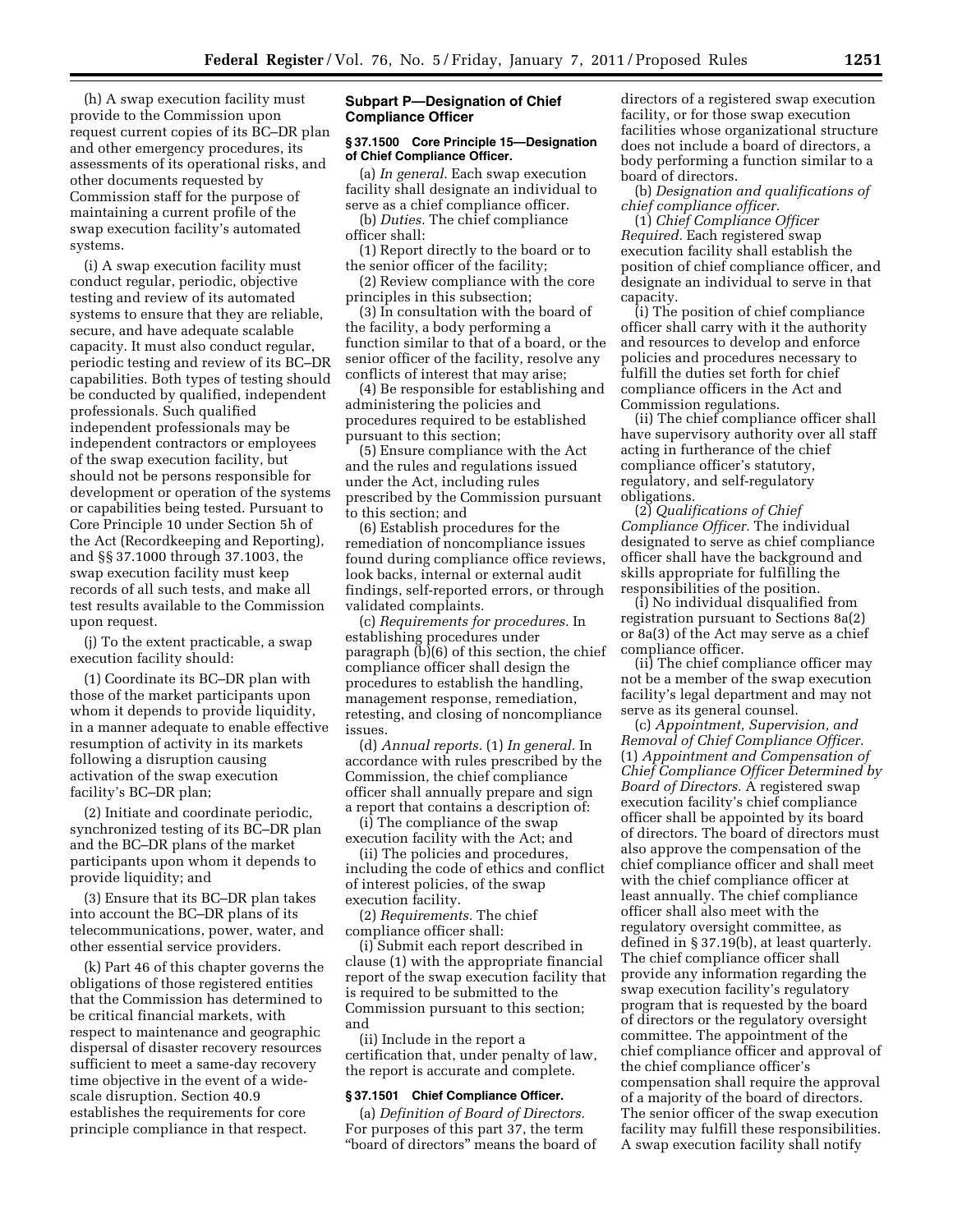the Commission of the appointment of a new chief compliance officer within two business days of such appointment.

(2) *Supervision of Chief Compliance Officer.* A swap execution facility's chief compliance officer shall report directly to the board of directors or to the senior officer of the swap execution facility, at the swap execution facility's discretion.

(3) *Removal of Chief Compliance Officer by Board of Directors.* Removal of a registered swap execution facility's chief compliance officer shall require the approval of a majority of the swap execution facility's board of directors. If the swap execution facility does not have a board of directors, then the chief compliance officer may be removed by the senior officer of the swap execution facility. The swap execution facility shall notify the Commission and explain the reasons for the departure within two business days. The swap execution facility shall immediately appoint an interim chief compliance officer, and shall appoint a permanent chief compliance officer as soon as reasonably practicable. The swap execution facility shall notify the Commission within two business days of appointing any new chief compliance officer, whether interim or permanent.

(d) *Duties of Chief Compliance Officer.* The chief compliance officer's duties shall include, but are not limited to, the following:

(1) Overseeing and reviewing the swap execution facility's compliance with Section 5h of the Act and any related rules adopted by the Commission;

(2) In consultation with the board of directors, a body performing a function similar to the board, or the senior officer of the swap execution facility, resolving any conflicts of interest that may arise:

(i) Conflicts between business considerations and compliance requirements;

(ii) Conflicts between business considerations and the requirement that the registered swap execution facility provide fair, open, and impartial access as set forth in § 37.202 of this part; and;

(iii) Conflicts between a registered swap execution facility's management and members of the board of directors;

(3) Establishing and administering written policies and procedures reasonably designed to prevent violation of the Act and any rules adopted by the Commission;

(4) Ensuring compliance with the Act and Commission regulations relating to agreements, contracts, or transactions, and with Commission regulations under Section 5h of the Act;

(5) Establishing procedures for the remediation of noncompliance issues identified by the chief compliance officer through a compliance office review, look-back, internal or external audit finding, self-reported error, or validated complaint;

(6) Establishing and following appropriate procedures for the handling, management response, remediation, retesting, and closing of noncompliance issues;

(7) Establishing a compliance manual designed to promote compliance with the applicable laws, rules, and regulations and administering a written code of ethics designed to prevent ethical violations and to promote honesty and ethical conduct;

(8) Supervising the swap execution facility's self-regulatory program with respect to trade practice surveillance; market surveillance; real-time market monitoring; compliance with audit trail requirements; enforcement and disciplinary proceedings; audits, examinations, and other regulatory responsibilities with respect to members and market participants (including ensuring compliance with, if applicable, financial integrity, financial reporting, sales practice, recordkeeping, and other requirements); and

(9) Supervising the effectiveness and sufficiency of any regulatory services provided to the swap execution facility by a registered futures association or other registered entity in accordance with § 37.204.

(e) *Annual Compliance Report Prepared by Chief Compliance Officer.*  The chief compliance officer shall, not less than annually, prepare an annual compliance report, that at a minimum, contains the following information covering the time period since the date on which the swap execution facility became registered with the Commission or since the end of the period covered by a previously filed annual compliance report, as applicable:

(1) A description of the registered swap execution facility's written policies and procedures, including the code of ethics and conflict of interest policies;

(2) A review of applicable Commission regulations and each subsection and core principle of Section 5h of the Act, that, with respect to each:

(i) Identifies the policies and procedures that ensure compliance with each subsection and the core principle, including each duty specified in Section 5h(f)(15)(B);

(ii) Provides a self-assessment as to the effectiveness of these policies and procedures; and

(iii) Discusses areas for improvement, and recommends potential or prospective changes or improvements to its compliance program and resources;

(3) A list of any material changes to compliance policies and procedures since the last annual compliance report;

(4) A description of the financial, managerial, and operational resources set aside for compliance with respect to the Act and Commission regulations, including a description of the registered swap execution facility's self-regulatory program's staffing and structure, a catalogue of investigations and disciplinary actions taken since the last annual compliance report, and a review of the performance of disciplinary committees and panels;

(5) A description of any material compliance matters, including noncompliance issues identified through a compliance office review, look-back, internal or external audit finding, self-reported error, or validated complaint, and explains how they were resolved;

(6) Any objections to the annual compliance report by those persons who have oversight responsibility for the chief compliance officer; and

(7) A certification by the chief compliance officer that, to the best of his or her knowledge and reasonable belief, and under penalty of law, the annual compliance report is accurate and complete.

(f) *Submission of Annual Compliance Report by Chief Compliance Officer to the Commission.* 

(1) Prior to submission of the annual compliance report to the Commission, the chief compliance officer shall provide the annual compliance report to the board of the registered swap execution facility for its review. If the swap execution facility does not have a board, then the annual compliance report shall be provided to the senior officer for their review. Members of the board and the senior officer may not require the chief compliance officer to make any changes to the report. Submission of the report to the board or the senior officer, and any subsequent discussion of the report, shall be recorded in board minutes or similar written record, as evidence of compliance with this requirement.

(2) The annual compliance report shall be provided electronically to the Commission not more than 60 days after the end of the registered swap execution facility's fiscal year.

(3) Promptly upon discovery of any material error or omission made in a previously filed compliance report, the chief compliance officer shall file an amendment with the Commission to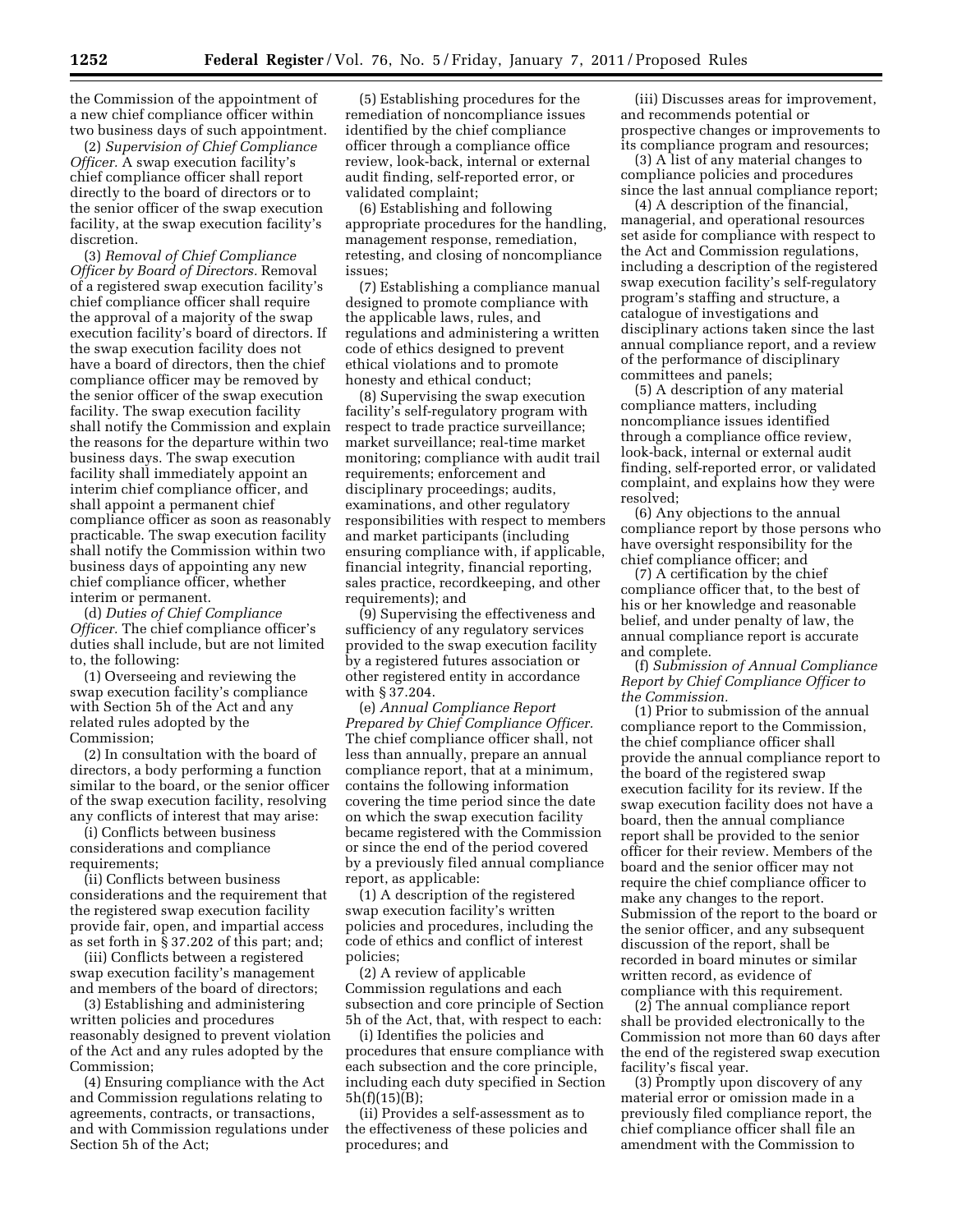correct any material error or omission. An amendment shall contain the oath or certification required under paragraph (e)(7) of this section.

(4) A registered swap execution facility may request the Commission for an extension of time to file its compliance report based on substantial, undue hardship. Extensions for the filing deadline may be granted at the discretion of the Commission.

(5) Annual compliance reports filed pursuant to this section will be treated as exempt from mandatory public disclosure for purposes of the Freedom of Information Act and the Government in the Sunshine Act and parts 145 and 147 of this chapter, but will be available for official use by any official or employee of the United States and any State, by any self-regulatory organization of which the person filing the report is a member, and by any other person to whom the Commission believes disclosure is in the public interest.

(g) *Recordkeeping.* (1) The registered swap execution facility must maintain:

(i) A copy of the written policies and procedures, including the code of ethics and conflicts of interest policies adopted in furtherance of compliance with the Act and Commission regulations;

(ii) Copies of all materials created in furtherance of the chief compliance officer's duties listed in paragraphs  $(d)(6)$  and  $(d)(7)$  of this section, including records of any investigations or disciplinary actions taken by the swap execution facility;

(iii) Copies of all materials, including written reports provided to the board of directors or senior officer in connection with the review of the annual compliance report under paragraph (f)(1) of this section and the board minutes or similar written record of such review, that record the submission of the annual compliance report to the board of directors or senior officer; and

(iv) Any records relevant to the registered swap execution facility's annual compliance report, including, but not limited to, work papers and other documents that form the basis of the report, and memoranda, correspondence, other documents, and records that are (A) created, sent or received in connection with the annual compliance report and (B) contain conclusions, opinions, analyses, or financial data related to the annual compliance report.

(2) The registered swap execution facility shall maintain records in accordance with § 1.31 and part 45 of this chapter.

# **Appendix A to Part 37—Form SEF COMMODITY FUTURES TRADING COMMISSION**

#### **FORM SEF**

# **SWAP EXECUTION FACILITY APPLICATION OR AMENDMENT TO APPLICATION FOR REGISTRATION REGISTRATION INSTRUCTIONS**

*Intentional misstatements or omissions of material fact may constitute federal criminal violations (7 U.S.C. § 13 and 18 U.S.C. § 1001) or grounds for disqualification from registration.* 

#### **DEFINITIONS**

Unless the context requires otherwise, all terms used in the Form SEF have the same meaning as in the Commodity Exchange Act, as amended ("Act"), and in the General Rules and Regulations of the Commodity Futures Trading Commission (''Commission'') thereunder.

#### **GENERAL INSTRUCTIONS**

1. Form SEF and Exhibits thereto are to be filed with the Commission by applicants for registration as a swap execution facility, or by a swap execution facility amending such registration, pursuant to Section 5h of the Act and the Commission's regulations thereunder. Applicants may prepare their own Form SEF but must follow the format prescribed herein. Upon the filing of an application for registration in accordance with the instructions provided herein, the Commission will publish notice of the filing and afford interested persons an opportunity to submit written data, views and arguments concerning such application. No application for registration shall be effective unless the Commission, by order, grants such registration.

2. For the purposes of this Form, the term "Applicant" shall include any applicant for registration as a swap execution facility or any registered swap execution facility that is seeking an amendment to its order of registration.

3. Individuals' names, except the executing signature in Item 11, shall be given in full (Last Name, First Name, Middle Name).

4. Signatures on all copies of the Form SEF filed with the Commission can be executed electronically. If the Form SEF is filed by a limited liability company, it must be signed in the name of the limited liability company by a member duly authorized to sign on the limited liability company's behalf; if filed by a partnership, it shall be signed in the

name of the partnership by a general partner duly authorized; if filed by an unincorporated organization or association which is not a partnership, it shall be signed in the name of such organization or association by the managing agent—i.e., a duly authorized person who directs or manages or who participates in the directing or managing of its affairs; if filed by a corporation, it shall be signed in the name of the corporation by a principal officer duly authorized.

5. If Form SEF is being filed as an application for registration, all applicable items must be answered in full. If any item is not applicable, indicate by "none," "not applicable," or "N/A" as appropriate.

6. For the purposes of this Form SEF, the term "Applicant" shall include any applicant for registration as a swap execution facility or any swap execution facility that is amending Form SEF.

7. Under Section 5h of the Act and the Commission's regulations thereunder, the Commission is authorized to solicit the information required to be supplied by this Form SEF from any Applicant seeking registration as a swap execution facility and from any registered swap execution facility. Disclosure of the information specified on this Form SEF is mandatory prior to the start of the processing of an application for registration as a swap execution facility. The information provided with this Form SEF will be used for the principal purpose of determining whether the Commission should grant or deny registration to an Applicant. The Commission further may determine that other and additional information is required from the Applicant in order to process its application. Except in cases where confidential treatment is requested by the Applicant and granted by the Commission, pursuant to the Freedom of Information Act and the rules of the Commission thereunder, information supplied on this Form SEF will be included routinely in the public files of the Commission and will be available for inspection by any interested person. **A Form SEF which is not prepared and executed in compliance with applicable requirements and instructions may be returned as not acceptable for filing. Acceptance of this Form SEF, however, shall not constitute a finding that the Form SEF has been filed as required or that the information submitted is true, current or complete.** 

# **UPDATING INFORMATION ON THE FORM SEF**

1. Part 37 of the Commission's regulations requires that if any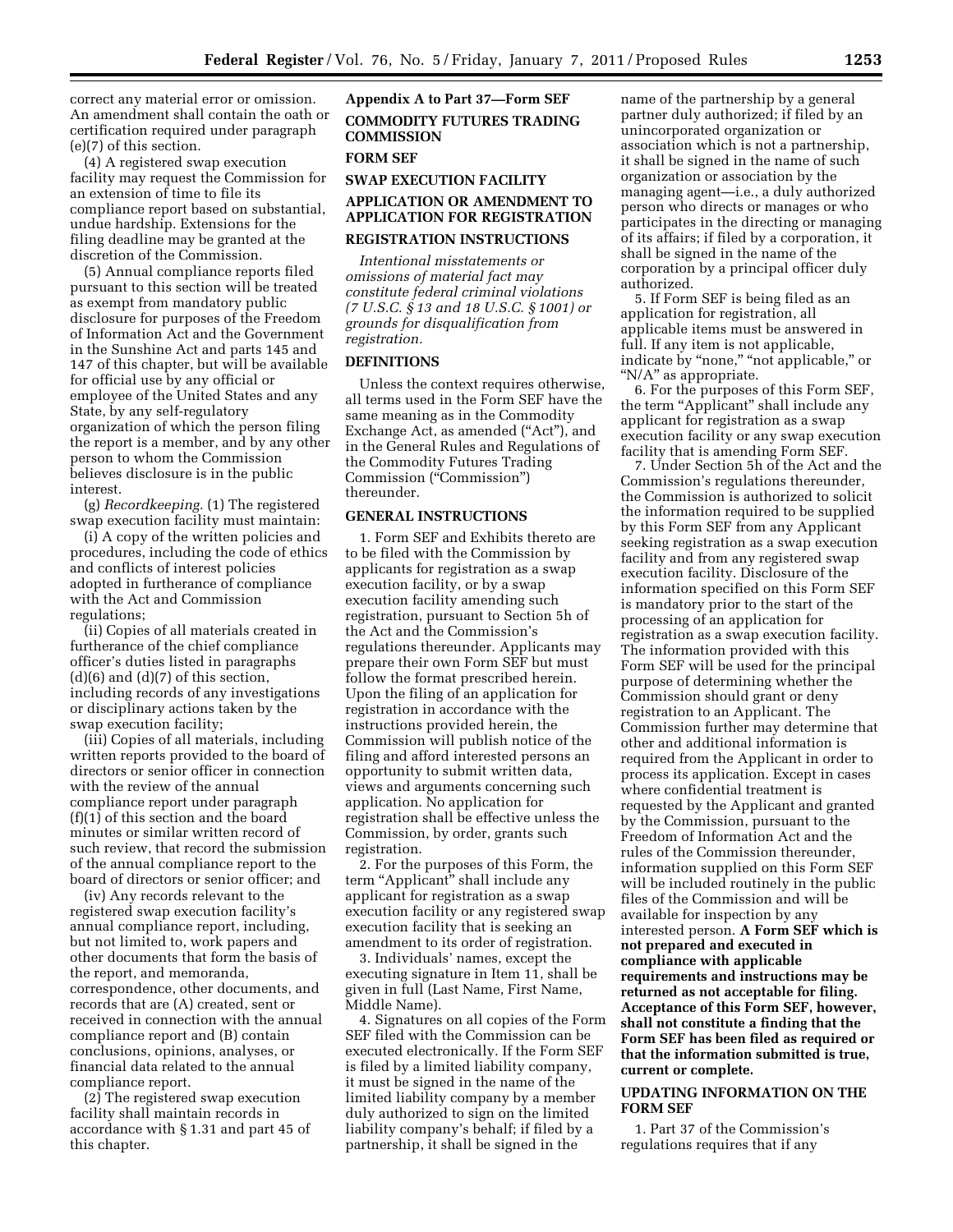information contained in this application, or any supplement or amendment thereto, is or becomes inaccurate for any reason, an amendment to Form SEF, or a submission under Part 40, in either case correcting such information must be filed promptly with the Commission.

2. Swap execution facilities filing Form SEF as an amendment need file only the facing page, the signature page (Item 10), and any pages on which an answer is being amended, together with any exhibits that are being amended. The submission of an amendment represents that the remaining items and exhibits remain true, current and complete as previously filed.

#### **WHERE TO FILE**

The Application Form SEF and appropriate exhibits must be filed electronically with the Secretary of the Commission in the form and manner as provided by the Commission.

# **COMMODITY FUTURES TRADING COMMISSION**

#### **FORM SEF**

#### **SWAP EXECUTION FACILITY**

#### **APPLICATION OR AMENDMENT TO APPLICATION FOR REGISTRATION**

# **Exact name of Applicant as specified in charter**

# Address of principal executive offices

□ If this is an **APPLICATION** for registration, complete in full and check here

□ If this is an **AMENDMENT** to an application, or to an existing registration, list all items that are amended and check here

llland i state av den state av den state av den state av den state av den state av den state av den state av d llland av den statsmannsna og statsmannsna og statsmannsna og statsmannsna og statsmannsna og statsmannsna og<br>Statsmannsna og statsmannsna og statsmannsna og statsmannsna og statsmannsna og statsmannsna og statsmannsna o llland av den statsmannsna og statsmannsna og statsmannsna og statsmannsna og statsmannsna og statsmannsna og<br>Statsmannsna og statsmannsna og statsmannsna og statsmannsna og statsmannsna og statsmannsna og statsmannsna o llland i state av den state av den state av den state av den state av den state av den state av den state av d llland av den statsmannsna og statsmannsna og statsmannsna og statsmannsna og statsmannsna og statsmannsna og<br>Statsmannsna og statsmannsna og statsmannsna og statsmannsna og statsmannsna og statsmannsna og statsmannsna o

#### lllllllllllllllllll **GENERAL INFORMATION**

1. Name under which business of the swap execution facility will be conducted, if different than name specified on facing sheet:

2. If name of swap execution facility is hereby amended, state previous swap execution facility name:

3. Mailing address, if different than address specified on facing sheet:

# **Number and Street Number and Street**

**City, State, Zip Code** 

3(a). Additional contact information:

#### llex and the state of the state of the state of the state of the state of the state of the state of the state of the state of the state of the state of the state of the state of the state of the state of the state of the s **Fax**

**Phone Phone** 

# **Website Website**

4. List of principal office(s) and address(es) where swap execution facility activities are/will be conducted: **Office** 

**Address** 

#### lla llight and the state of the state of the state of the state of the state of the state of the state of the lllllllllllllllllll

# **BUSINESS ORGANIZATION**

5. Applicant is a:

# $\Box$  Corporation<br>  $\Box$  Partnership

- $\Box$  Partnership<br> $\Box$  Limited Lia
- $\Box$  Limited Liability Company<br> $\Box$  Other form of organization
- Other form of organization
- (specify)
- 6. If Applicant is a corporation: a. Date of incorporation:

b. State of incorporation:

7. If Applicant is a partnership: a. Date of filing of partnership articles:

b. State in which filed:

8. If Applicant is a limited liability company:

a. Date of filing of Articles of Organization/Certificate of Formation:

b. State in which filed:

9. Applicant agrees and consents that the notice of any proceeding before the Commission in connection with its application for registration as a swap execution facility may be given by sending such notice by certified mail or confirmed telegram to the officer specified or person named below at the address given.

# **Name of person (if Applicant is a corporation, limited liability company or partnership, title of officer)**

**Name of Applicant** 

# **Number and Street**

# **City State Zip Code**

# **SIGNATURES**

10. The Applicant has duly caused this application or amendment to be signed on its behalf by the undersigned, hereunto duly authorized, this day<br>of , 20 . The of \_\_\_\_\_\_\_\_\_\_\_\_\_\_\_\_, 20\_\_\_\_\_. The<br>Applicant and the undersigned represent hereby that all information contained herein is true, current and complete. It is understood that all

required items and Exhibits are considered integral parts of this Form SEF and that the submission of any amendment represents that all unamended items and Exhibits remain true, current, and complete as previously filed.

# **Name of Applicant Name of Applicant**

**Manual signature of Member, General Partner, Managing Agent, or Principal Agent** 

# **Title**

# **EXHIBITS INSTRUCTIONS**

The following exhibits must be filed with the Commission by Applicants seeking registration as a swap execution facility, or by a registered swap execution facility amending its registration, pursuant to Section 5h of the Act and the Commission's regulations thereunder. The exhibits should be labeled according to the items specified in this Form SEF. If any exhibit is not applicable, please specify the exhibit letter and indicate by "none," "not applicable," or "N/A" as appropriate.

If the applicant is a newly formed enterprise and does not have the financial statements required pursuant to Items 9 and 10 (Exhibits I and J) of this form, the applicant should provide pro forma financial statements for the most recent six months or since inception, whichever is less.

# **EXHIBITS—BUSINESS ORGANIZATION**

1. Attach as **Exhibit A**, the name of any person(s) who own(s) ten percent (10%) or more of the Applicant's stock or who, either directly or indirectly, through agreement or otherwise, in any other manner, may control or direct the management or policies of Applicant.

Provide as part of Exhibit A the full name and address of each such person and attach a copy of the agreement or, if there is none written, describe the agreement or basis upon which such person exercises or may exercise such control or direction.

2. Attach as **Exhibit B**, a list of the present officers, directors, governors (and, in the case of an Applicant that is not a corporation, the members of all standing committees grouped by committee), or persons performing functions similar to any of the foregoing, of the swap execution facility or of any entity that performs the regulatory activities of the Applicant, indicating for each:

- a. Name
- b. Title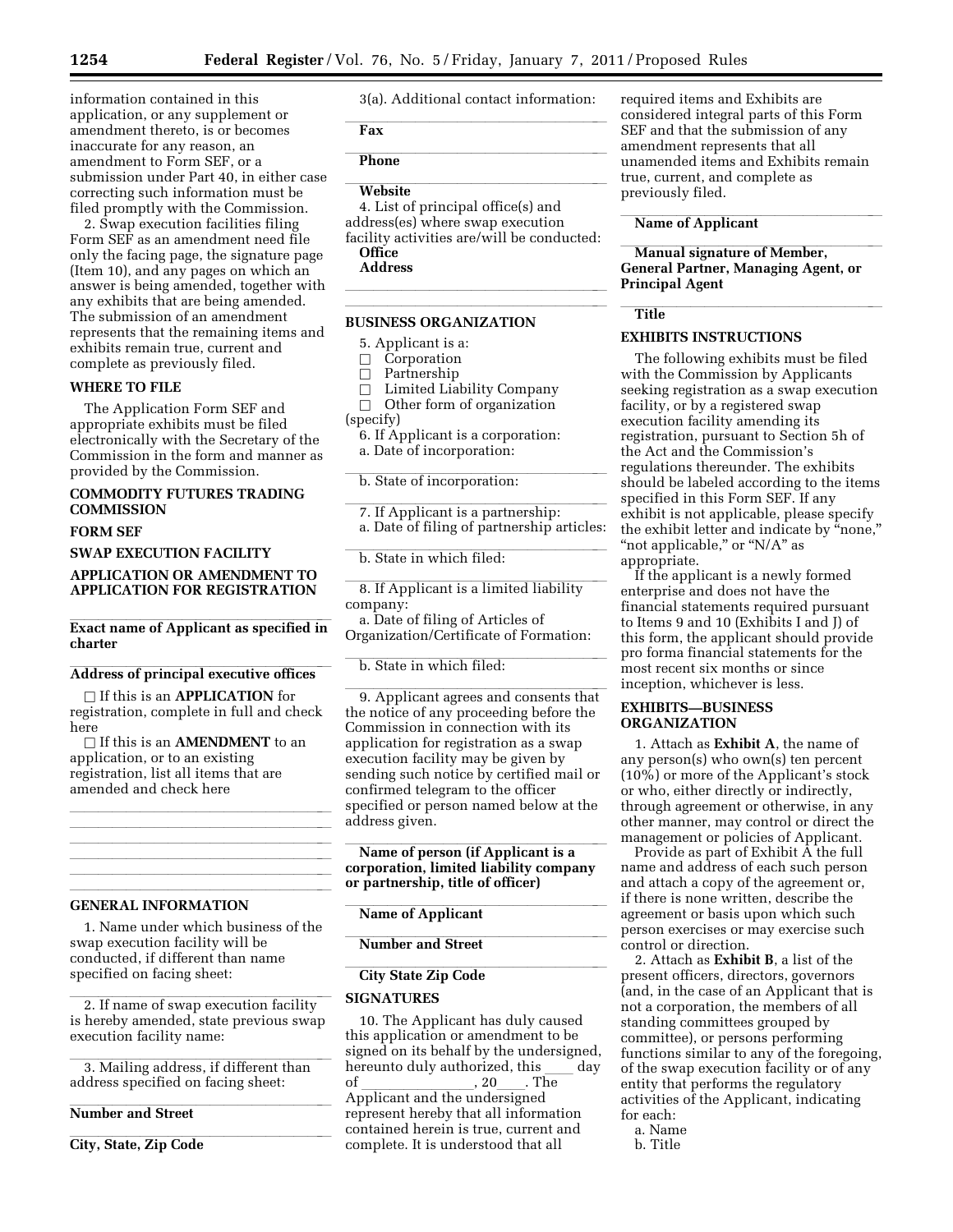c. Dates of commencement and termination of present term of office or position

d. Length of time each present officer, director, or governor has held the same office or position

e. Brief account of the business experience of each officer and director over the last five (5) years

f. Any other business affiliations in the derivatives and securities industry

g. For directors, list any committees on which they serve and any compensation received by virtue of their directorship

h. A description of:

(1) Any order of the Commission with respect to such person pursuant to Section 5e of the Act;

(2) Any conviction or injunction against such person within the past ten (10) years;

(3) Any disciplinary action with respect to such person within the last five (5) years;

(4) Any disqualification under Sections 8b and 8d of the Act;

(5) Any disciplinary action under Section 8c of the Act; and

(6) Any violation pursuant to Section 9 of the Act.

3. Attach as **Exhibit C**, a narrative that sets forth the fitness standards for the Board of Directors and its composition including the number or percentage of public directors.

4. Attach as **Exhibit D**, a narrative or graphic description of the organizational structure of the Applicant. Include a list of all affiliates of the Applicant and indicate the general nature of the affiliation. Note: If the swap execution facility activities of the Applicant are or will be conducted primarily by a division, subdivision, or other separate entity within the Applicant, corporation or organization, describe the relationship of such entity within the overall organizational structure and attach as Exhibit D a description only as it applies to the division, subdivision or separate entity, as applicable. Additionally, provide any relevant jurisdictional information, including any and all jurisdictions in which you or any affiliated entity are doing business, and registration status, including pending applications (e.g., country, regulator, registration category, date of registration). Provide the address for legal service of process for each jurisdiction, which cannot be a post office box.

5. Attach as **Exhibit E**, a description of the personnel qualifications for each category of professional employees employed by the Applicant or the division, subdivision, or other separate entity within the Applicant as described in item 4.

6. Attach as **Exhibit F**, an analysis of staffing requirements necessary to carry out operations of the Applicant as a swap execution facility and the name and qualifications of each key staff person.

7. Attach as **Exhibit G**, a copy of the constitution, articles of incorporation, formation or association with all amendments thereto, partnership or limited liability agreements, and existing by-laws, operating agreement, rules or instruments corresponding thereto, of the Applicant. Include any additional governance fitness information not included in Exhibit C. Provide a certificate of good standing dated within one week of the date of the Form SEF.

8. Attach as **Exhibit H**, a brief description of any material pending legal proceeding(s), other than ordinary and routine litigation incidental to the business, to which the Applicant or any of its affiliates is a party or to which any of its or their property is the subject. Include the name of the court or agency where the proceeding(s) are pending, the date(s) instituted, and the principal parties involved, a description of the factual basis alleged to underlie the proceeding(s), and the relief sought. Include similar information as to any proceeding(s) known to be contemplated by the governmental agencies.

# **EXHIBITS—FINANCIAL INFORMATION**

9. Attach as **Exhibit I**:

a. (i) Balance sheet, (ii) Statement of income and expenses, (iii) Statement of cash flows, and (iv) Statement of sources and application of revenues and all notes or schedules thereto, as of the most recent fiscal year of the applicant, or of its parent company, if applicable. If a balance sheet and any statements certified by an independent public accountant are available, that balance sheet and statement should be submitted as Exhibit I.

b. Provide a narrative of how the value of the financial resources of the applicant is at least equal to a total amount that would enable the applicant to cover its operating costs for a period of at least one year, calculated on a rolling basis, and whether such financial resources include unencumbered, liquid financial assets (i.e. cash and/or highly liquid securities) equal to at least six months' operating costs.

c. Attach copies of any agreements establishing or amending a credit facility, insurance coverage, or other

arrangement evidencing or otherwise supporting the applicant's conclusions regarding the liquidity of its financial assets.

d. Representations regarding sources and estimates for future ongoing operational resources.

10. Attach as **Exhibit J**, a balance sheet and an income and expense statement for each affiliate of the swap execution facility that also engages in swap execution facility activities as of the end of the most recent fiscal year of each such affiliate, and each affiliate of the swap execution facility that engages in designated contract market activities.

11. Attach as **Exhibit K**, the following: a. A complete list of all dues, fees and

other charges imposed, or to be imposed, by or on behalf of Applicant for its swap execution facility services that are provided on an exclusive basis and identify the service or services provided for each such due, fee, or other charge.

b. A description of the basis and methods used in determining the level and structure of the dues, fees and other charges listed in paragraph (a) of this item.

c. If the Applicant differentiates, or proposes to differentiate, among its customers, or classes of customers in the amount of any dues, fees, or other charges imposed for the same or similar exclusive services, so state and indicate the amount of each differential. In addition, identify and describe any differences in the cost of providing such services, and any other factors, that account for such differentiations.

# **EXHIBITS—COMPLIANCE**

12. Attach as **Exhibit L**, a narrative and supporting documents that may be provided under other Exhibits herein, that describe the manner in which the Applicant is able to comply with each core principle. The Applicant should include an explanation, and any other forms of documentation the Applicant thinks will be helpful to its explanation, demonstrating how the swap execution facility will be able to comply with each core principle. To the extent that the application raises issues that are novel, or for which compliance with a core principle is not self-evident, include an explanation of how that item and the application satisfy the core principles.

13. Attach as **Exhibit M**, a copy of the Applicant's rules (as defined in § 40.1 of the Commission's regulations) and any technical manuals, other guides or instructions for users of, or participants in, the market, including minimum financial standards for members or market participants. Include rules citing applicable federal position limits and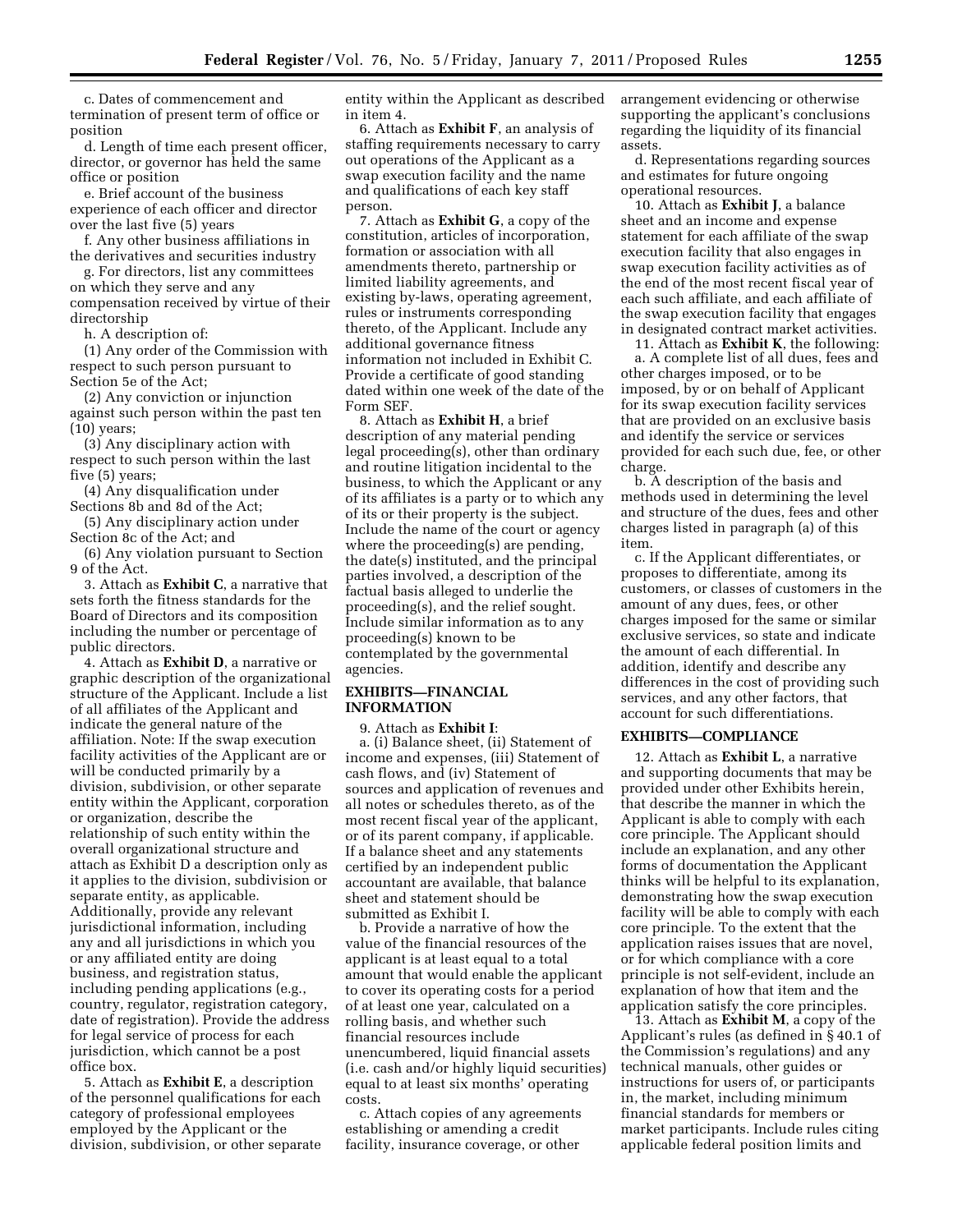aggregation standards in Part 151 of the Commission's regulations and any facility set position limit rules. Include rules on publication of daily trading information with regards to the requirements of Part 16 of the Commission's regulations. The Applicant should include an explanation, and any other forms of documentation the Applicant thinks will be helpful to its explanation, demonstrating how the swap execution facility will be able to comply with each core principle and how its rules, technical manuals, other guides or instructions for users of, or participants in, the market, or minimum financial standards for members or market participants provided in this Exhibit M help support the swap execution facility's compliance with the core principles.

14. Attach as **Exhibit N**, executed or executable copies of any agreements or contracts entered into or to be entered into by the Applicant, including third party regulatory service provider or member or user agreements that enable or empower the Applicant to comply with applicable core principles. Identify (1) the services that will be provided; and (2) the core principles addressed by such agreement.

15. Attach as **Exhibit O**, a copy of a compliance manual, and any other documents, that describe with specificity, the manner in which the Applicant will conduct trade practice, market and financial surveillance.

16. Attach as **Exhibit P**, a description of the Applicant's disciplinary and enforcement protocols, tools, and procedures and the arrangements for alternative dispute resolution.

17. Attach as **Exhibit Q**, as applicable, an explanation regarding:

a. For trading systems or platforms that enable market participants to engage in transactions through an order book:

(1) How the trading system or platform provides all orders and trades in an electronic form, and the timeliness in which the trading system or platform does so;

(2) How all market participants have the ability to immediately see and have the ability to transact on all bids and offers through the applicant's electronic automated trade-matching system or platform; and

(3) The trade matching algorithm and examples of how that algorithm works in various trading scenarios involving various types of orders.

b. For trading systems or platforms that enable market participants to engage in transactions on request for quote systems:

(1) How a market participant transmits a request for a quote to buy or sell a specific instrument to no less than five market participants in the trading system or platform, to which all such market participants may respond.

(2) How resting bids or offers may be taken into account.

c. For trading systems or platforms that enable market participants to engage in transactions via voice:

(1) How the terms of voice-based transactions are entered into the electronic trading system or platform.

d. How the timing delay described under § 37.9 is incorporated into the trading system or platform.

18. Attach as **Exhibit R**, a list of rules prohibiting specific trade practice violations.

19. Attach as **Exhibit S**, a discussion of how trading data will be maintained by the swap execution facility.

20. Attach as **Exhibit T**, a list of the name of the clearing organization(s) that will be clearing the Applicant's trades, and a representation that clearing members of that organization will be guaranteeing such trades.

21. Attach as **Exhibit U**, any information (described with particularity) included in the application that will be subject to a request for confidential treatment pursuant to § 145.9 of the Commission's regulations.

# **EXHIBITS—OPERATIONAL CAPABILITY**

22. Attach as **Exhibit V**, information responsive to the Technology Questionnaire (link). The Technology Questionnaire focuses on information pertaining to the Applicant's program of risk analysis and oversight. Main topic areas include: information security; business continuity-disaster recovery planning and resources; capacity and performance planning; systems operations; systems development and quality assurance; and physical security and environmental controls.

#### **Appendix B to Part 37—Guidance on, and Acceptable Practices in, Compliance With Core Principles**

1. This appendix provides guidance on complying with core principles, both initially and on an ongoing basis, to maintain registration under Section 5h of the Act and this Part 37. Where provided, guidance is set forth in paragraph (a) following the relevant heading and can be used to demonstrate to the Commission compliance with the selected requirements of a core principle, under §§ 37.3 and 37.5 of this Part 37. The guidance for the core principle is illustrative only of the types of matters a swap execution facility may address, as applicable, and is not intended to be used as a mandatory checklist.

Addressing the issues set forth in this appendix would help the Commission in its consideration of whether the swap execution facility is in compliance with the selected requirements of a core principle; provided however, that the guidance is not intended to diminish or replace, in any event, the obligations and requirements of applicants and swap execution facilities to comply with the regulations provided under this Part 37.

2. Where provided, acceptable practices meeting selected requirements of core principles are set forth in paragraph (b) following the guidance. Swap execution facilities that follow specific practices outlined in the acceptable practices for a core principle in this appendix will meet the selected requirements of the applicable core principle; provided however, that the acceptable practice is not intended to diminish or replace, in any event, the obligations and requirements of applicants and swap execution facilities to comply with the regulations provided under this Part 37. The acceptable practices are for illustrative purposes only and do not state the exclusive means for satisfying a core principle.

#### **Core Principle 1 of Section 5h of the Act— Compliance With Core Principles**

(A) *In general.* To be registered, and maintain registration, as a swap execution facility, the swap execution facility shall comply with—(i) all core principles described in Section 5h of the Act; and (ii) any requirement that the Commission may impose by rule or regulation pursuant to Section 8a(5) of the Act.

(B) *Reasonable Discretion of Swap Execution Facility.* Unless otherwise determined by the Commission by rule or regulation, a swap execution facility described in paragraph (a) shall have reasonable discretion in establishing the manner in which the swap execution facility complies with the core principles described in Section 5h of the Act.

(a) *Guidance.* [Reserved]

(b) *Acceptable Practices.* [Reserved]

#### **Core Principle 2 of Section 5h of the Act— Compliance With Rules**

A swap execution facility shall: (A) Establish and enforce compliance with any rule of the swap execution facility, including the terms and conditions of the swaps traded or processed on or through the swap execution facility and any limitation on access to the swap execution facility;

(B) Establish and enforce trading, trade processing, and participation rules that will deter abuses and have the capacity to detect, investigate, and enforce those rules, including means to provide market participants with impartial access to the market and to capture information that may be used in establishing whether rule violations have occurred;

(C) Establish rules governing the operation of the facility, including rules specifying trading procedures to be used in entering and executing orders traded or posted on the facility, including block trades; and

(D) Provide by its rules that, when a swap dealer or major swap participant enters into or facilitates a swap that is subject to the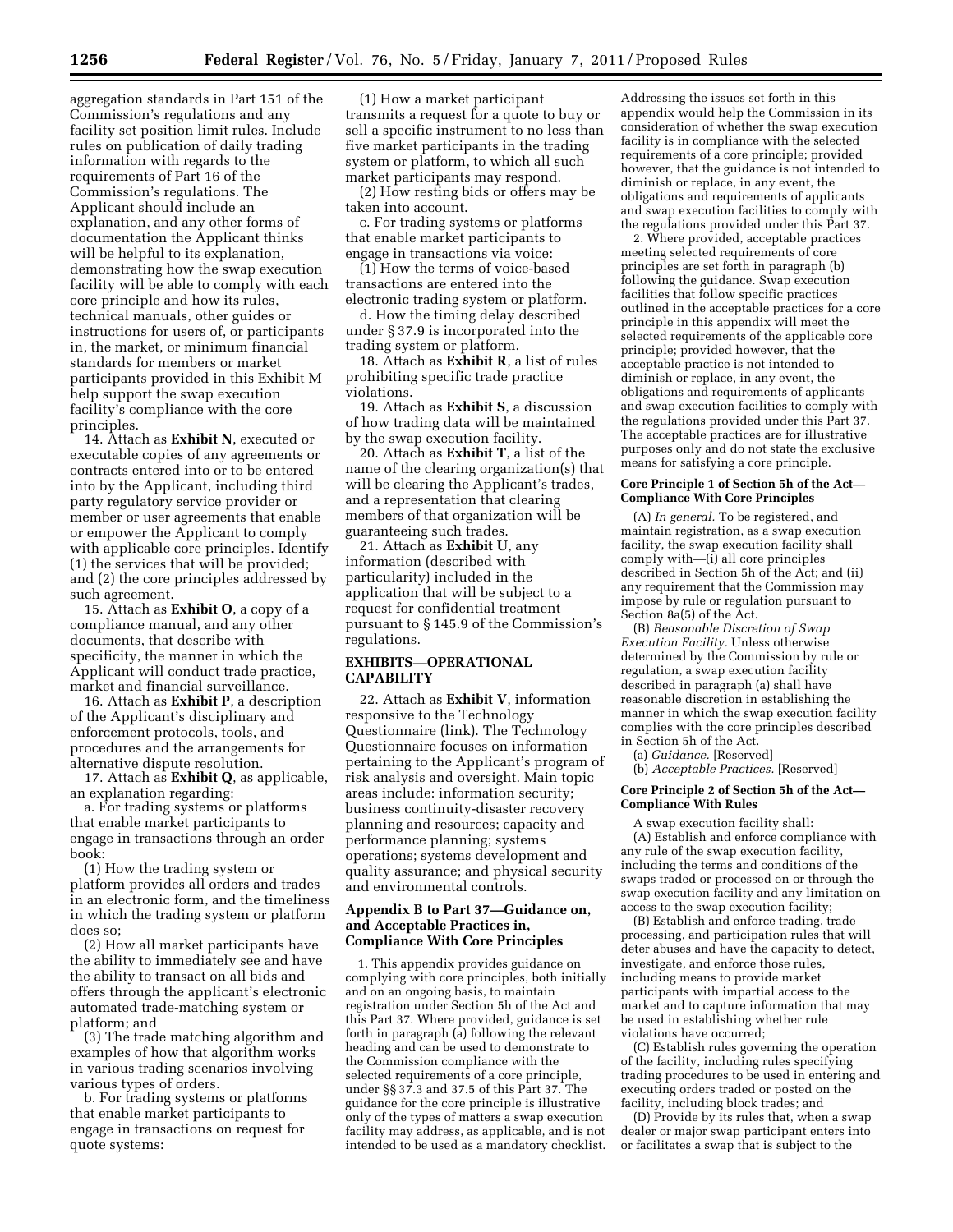mandatory clearing requirement of Section 2(h), the swap dealer or major swap participant shall be responsible for compliance with the mandatory trading requirement under Section 2(h)(8) of the Act.

(a) *Guidance.* [Reserved] (b) *Acceptable Practices.* [Reserved]

#### **Core Principle 3 of Section 5h of the Act— Swaps Not Readily Susceptible to Manipulation**

The swap execution facility shall permit trading only in swaps that are not readily susceptible to manipulation.

(a) *Guidance.* 

(1) In general, a swap contract is an agreement to exchange a series of cash flows over a period of time based on some reference price, which could be a single price, such as an absolute level or a differential, or a price index calculated based on multiple observations. Moreover, such a reference price may be reported by the swap execution facility itself or by an independent third party. When listing a swap for trading, a swap execution facility must ensure a swap's compliance with Core Principle 3, paying special attention to the reference price used to determine the cash flow exchanges. Specifically, Core Principle 3 requires that the reference price used by a swap not be readily susceptible to manipulation. As a result, when identifying a reference price, a swap execution facility should either: (i) Calculate its own reference price using suitable and well-established acceptable methods or (ii) carefully select a reliable third-party index.

(2) The importance of the reference price's suitability for a given swap is similar to that of the final settlement price for a cash-settled futures. If the final settlement price is manipulated, then the swap contract does not serve its intended price discovery and risk management functions. Similarly, inappropriate reference prices cause the cash flows between the buyer and seller to differ from the proper amounts, thus benefitting one party and disadvantaging the other. Thus, careful consideration should be given to the potential for manipulation or distortion of the reference price.

(3) For swaps that are settled by physical delivery or by cash settlement refer to guidance in Appendix C to Part 38— Demonstration of Compliance that a contract is not readily susceptible to manipulation, Section b(2) and Section c(5), respectively.

(b) *Acceptable Practices.* [Reserved]

#### **Core Principle 4 of Section 5h of the Act— Monitoring of Trading and Trade Processing**

The swap execution facility shall:

(A) Establish and enforce rules or terms and conditions defining, or specifications detailing:

(1) Trading procedures to be used in entering and executing orders traded on or through the facilities of the swap execution facility; and

(2) Procedures for trade processing of swaps on or through the facilities of the swap execution facility; and

(B) Monitor trading in swaps to prevent manipulation, price distortion, and disruptions of the delivery or cash settlement

process through surveillance, compliance, and disciplinary practices and procedures, including methods for conducting real-time monitoring of trading and comprehensive and accurate trade reconstructions.

(a) *Guidance.* [Reserved]

(b) *Acceptable Practices.* [Reserved]

#### **Core Principle 5 of Section 5h of the Act— Ability To Obtain Information**

The swap execution facility shall: (A) Establish and enforce rules that will allow the facility to obtain any necessary information to perform any of the functions described in this section;

(B) Provide the information to the Commission on request; and

(C) Have the capacity to carry out such international information-sharing agreements as the Commission may require.

(a) *Guidance.* [Reserved]

(b) *Acceptable Practices.* [Reserved]

#### **Core Principle 6 of Section 5h of the Act— Position Limits or Accountability**

(A) *In general.* To reduce the potential threat of market manipulation or congestion, especially during trading in the delivery month, a swap execution facility that is a trading facility shall adopt for each of the contracts of the facility, as is necessary and appropriate, position limitations or position accountability for speculators.

(B) *Position limits.* For any contract that is subject to a position limitation established by the Commission pursuant to Section 4a(a) of the Act, the swap execution facility shall:

(1) Set its position limitation at a level no higher than the Commission limitation; and

(2) Monitor positions established on or through the swap execution facility for compliance with the limit set by the Commission and the limit, if any, set by the swap execution facility.

(a) *Guidance.* [Reserved]

(b) *Acceptable Practices.* [Reserved]

#### **Core Principle 7 of Section 5h of the Act— Financial Integrity of Transactions**

The swap execution facility shall establish and enforce rules and procedures for ensuring the financial integrity of swaps entered on or through the facilities of the swap execution facility, including the clearance and settlement of the swaps pursuant to Section 2(h)(1) of the Act.

(a) *Guidance.* [Reserved]

(b) *Acceptable Practices.* [Reserved]

#### **Core Principle 8 of Section 5h of the Act— Emergency Authority**

The swap execution facility shall adopt rules to provide for the exercise of emergency authority, in consultation or cooperation with the Commission, as is necessary and appropriate, including the authority to liquidate or transfer open positions in any swap or to suspend or curtail trading in a swap.

(a) *Guidance.* In consultation and cooperation with the Commission, a swap execution facility should have the authority to intervene as necessary to maintain markets with fair and orderly trading and to prevent or address manipulation or disruptive trading practices, whether the need for intervention arises exclusively from the swap execution

facility's market or as part of a coordinated, cross-market intervention. Swap execution facility rules should include procedures and guidelines for decision making and implementation of emergency intervention that avoid conflicts of interest in accordance with the provisions of 17 CFR 40.11, and include alternate lines of communication and approval procedures to address emergencies associated with real time events. To address perceived market threats, the swap execution facility should have rules that allow it to take emergency actions, including imposing or modifying position limits, imposing or modifying price limits, imposing or modifying intraday market restrictions, imposing special margin requirements, ordering the liquidation or transfer of open positions in any contract, ordering the fixing of a settlement price, extending or shortening the expiration date or the trading hours, suspending or curtailing trading in any contract, transferring customer contracts and the margin, or altering any contract's settlement terms or conditions, or, if applicable, providing for the carrying out of such actions through its agreements with its third-party provider of clearing or regulatory services. In situations where a swap is traded on more than one platform, emergency action to liquidate or transfer open interest must be as directed, or agreed to, by the Commission or the Commission's staff. The swap execution facility should also have rules that allow it to take market actions as may be directed by the Commission. The Commission should be notified promptly of the swap execution facility's exercise of emergency action, explaining its decisionmaking process, the reasons for using its emergency authority, and how conflicts of interest were minimized, including the extent to which the swap execution facility considered the effect of its emergency action on the underlying markets and on markets that are linked or referenced to the contracts traded on its facility, including similar markets on other trading venues. Information on all regulatory actions carried out pursuant to a swap execution facility's emergency authority should be included in a timely submission of a certified rule pursuant to Part 40 of this Chapter.

(b) *Acceptable Practices.* [Reserved]

#### **Core Principle 9 of Section 5h of the Act— Timely Publication of Trading Information**

(A) *In general.* The swap execution facility shall make public timely information on price, trading volume, and other trading data on swaps to the extent prescribed by the Commission.

(B) *Capacity of swap execution facility.*  The swap execution facility shall be required to have the capacity to electronically capture and transmit trade information with respect to transactions executed on the facility.

(a) *Guidance.* [Reserved]

(b) *Acceptable Practices.* [Reserved]

#### **Core Principle 10 of Section 5h of the Act— Recordkeeping and Reporting**

(A) *In general.* A swap execution facility shall:

(1) Maintain records of all activities relating to the business of the facility,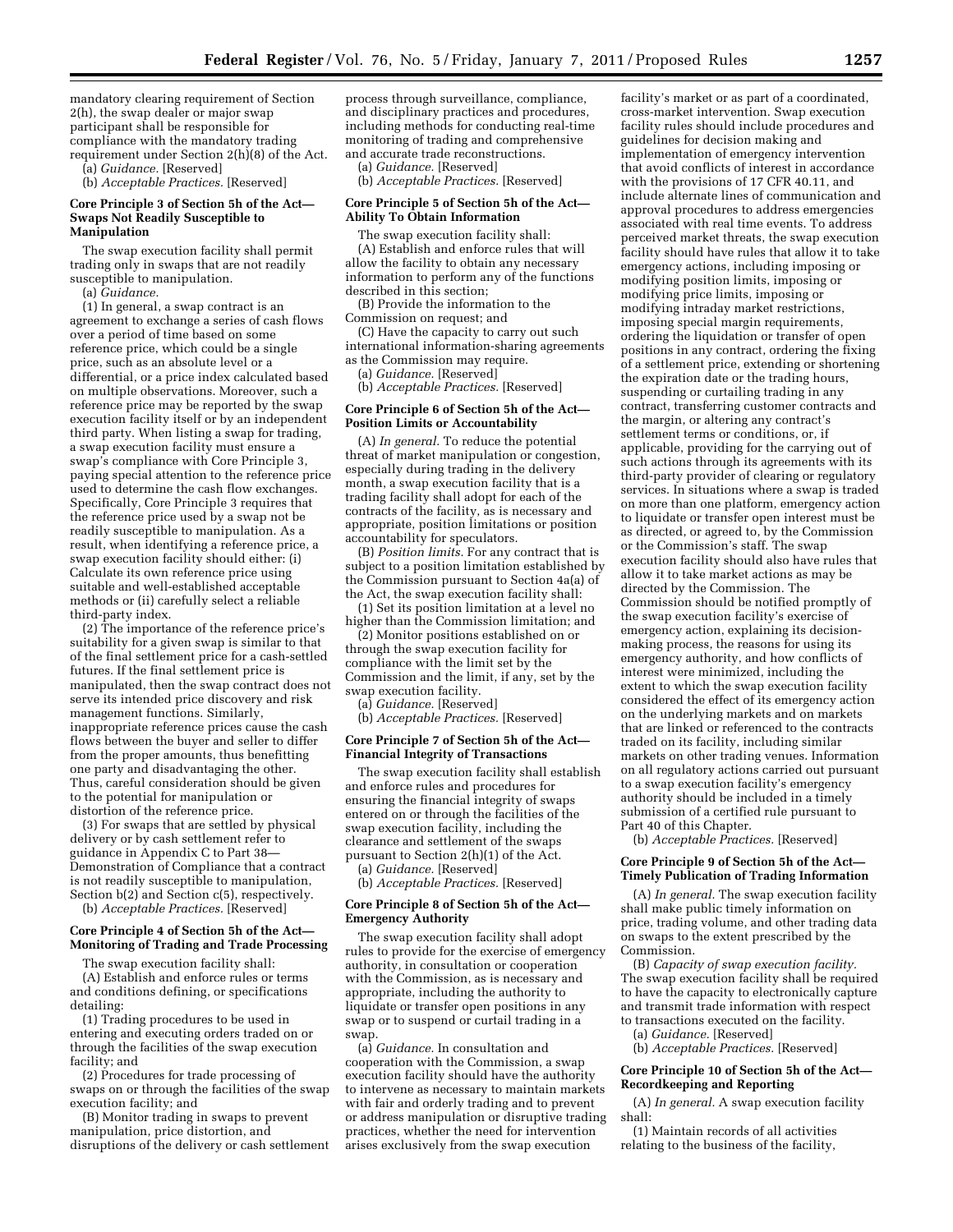including a complete audit trail, in a form and manner acceptable to the Commission for a period of 5 years;

(2) Report to the Commission, in a form and manner acceptable to the Commission, such information as the Commission determines to be necessary or appropriate for the Commission to perform the duties of the Commission under the Act; and

(3) Keep any such records relating to swaps defined in Section 1a(47)(A)(v) of the Act open to inspection and examination by the Securities and Exchange Commission.

(B) *Requirements.* The Commission shall adopt data collection and reporting requirements for swap execution facilities that are comparable to corresponding requirements for derivatives clearing organizations and swap data repositories.

(a) *Guidance.* [Reserved]

(b) *Acceptable Practices.* [Reserved]

#### **Core Principle 11 of Section 5h of the Act— Antitrust Considerations**

Unless necessary or appropriate to achieve the purposes of this Act, the swap execution facility shall not:

(A) Adopt any rules or take any actions that result in any unreasonable restraint of trade; or

(B) Impose any material anticompetitive burden on trading or clearing.

(a) *Guidance.* An entity seeking registration as a swap execution facility may request that the Commission consider under the provisions of Section 15(b) of the Act, any of the entity's rules, including trading protocols or policies, and including both operational rules and the terms or conditions of products listed for trading, at the time of registration or thereafter. The Commission intends to apply Section 15(b) of the Act to its consideration of issues under this core principle in a manner consistent with that previously applied to contract markets.

(b) *Acceptable Practices.* [Reserved]

#### **Core Principle 12 of Section 5h of the Act— Conflicts of Interest**

The swap execution facility shall: (A) Establish and enforce rules to minimize conflicts of interest in its decision-making process; and

(B) Establish a process for resolving the conflicts of interest.

(a) *Guidance.* [Reserved]

(b) *Acceptable Practices.* [Reserved]

#### **Core Principle 13 of Section 5h of the Act— Financial Resources**

(A) *In general.* The swap execution facility shall have adequate financial, operational, and managerial resources to discharge each responsibility of the swap execution facility.

(B) *Determination of resource adequacy.*  The financial resources of a swap execution facility shall be considered to be adequate if the value of the financial resources exceeds the total amount that would enable the swap execution facility to cover the operating costs of the swap execution facility for a one-year period, as calculated on a rolling basis.

(a) *Guidance.* [Reserved]

(b) *Acceptable Practices.* [Reserved]

#### **Core Principle 14 of Section 5h of the Act— System Safeguards**

The swap execution facility shall: (A) Establish and maintain a program of risk analysis and oversight to identify and minimize sources of operational risk, through the development of appropriate controls and procedures, and automated systems, that:

(1) Are reliable and secure; and

- (2) Have adequate scalable capacity;
- (B) Establish and maintain emergency

procedures, backup facilities, and a plan for disaster recovery that allow for:

(1) The timely recovery and resumption of operations; and

(2) The fulfillment of the responsibilities and obligations of the swap execution facility; and

(C) Periodically conduct tests to verify that the backup resources of the swap execution facility are sufficient to ensure continued:

(1) Order processing and trade matching; (2) Price reporting;

(3) Market surveillance; and

(4) Maintenance of a comprehensive and accurate audit trail.

(a) *Guidance.* [Reserved]

(b) *Acceptable Practices.* [Reserved]

#### **Core Principle 15 of Section 5h of the Act— Designation of Chief Compliance Officer**

(A) *In general.* Each swap execution facility shall designate an individual to serve as a chief compliance officer.

(B) *Duties.* The chief compliance officer shall:

(1) Report directly to the board or to the senior officer of the facility;

(2) Review compliance with the core principles in this subsection;

(3) In consultation with the board of the facility, a body performing a function similar to that of a board, or the senior officer of the facility, resolve any conflicts of interest that may arise;

(4) Be responsible for establishing and administering the policies and procedures required to be established pursuant to this section;

(5) Ensure compliance with the Act and the rules and regulations issued under the Act, including rules prescribed by the Commission pursuant to this section; and

(6) Establish procedures for the remediation of noncompliance issues found during compliance office reviews, look backs, internal or external audit findings, selfreported errors, or through validated complaints.

(C) *Requirements for procedures.* In establishing procedures under paragraph (b)(6), the chief compliance officer shall design the procedures to establish the handling, management response, remediation, retesting, and closing of noncompliance issues.

(D) *Annual reports.* 

(1) *In general.* In accordance with rules prescribed by the Commission, the chief compliance officer shall annually prepare and sign a report that contains a description of:

(i) The compliance of the swap execution facility with the Act; and

(ii) The policies and procedures, including the code of ethics and conflict of interest policies, of the swap execution facility.

(2) *Requirements.* The chief compliance officer shall:

(i) Submit each report described in clause (1) with the appropriate financial report of the swap execution facility that is required to be submitted to the Commission pursuant to this section; and

(ii) Include in the report a certification that, under penalty of law, the report is accurate and complete.

(a) *Guidance.* [Reserved]

(b) *Acceptable Practices.* [Reserved]

Dated: December 16, 2010.

By the Commission.

**David A. Stawick,** 

*Secretary.* 

# **Appendices to Core Principles and Other Requirements for Swap Execution Facilities—Commission Voting Summary and Statements of Commissioners**

**Note:** The following appendices will not appear in the Code of Federal Regulations.

## **Appendix 1—Commission Voting Summary**

On this matter, Chairman Gensler and Commissioners Dunn, Chilton and O'Malia voted in the affirmative; Commissioner Sommers voted in the negative.

#### **Appendix 2—Statement of Chairman Gary Gensler**

I support the proposed rulemaking to fulfill Congress's mandate to have rules and core principles requirements for swap execution facilities (SEFs). The proposed rule also fulfills Congress's mandate to promote transparency through the trading of swaps on SEFS.

The proposed rule will provide for all market participants an ability to execute or trade with other market participants. It will afford market participants with the ability to make firm bids or offers to all other market participants. It also will allow them to make indications of interest—or what is often referred to as ''indicative quotes''—to other participants. Furthermore, it will allow participants to request quotes from other market participants. These methods will provide hedgers, investors and Main Street businesses both the flexibility to execute and trade by a number of methods, but also the benefits of transparency and more market competition. I believe that transparency and competition in markets is consistent with Congress mandated in the definition of a swap execution facility, whereby all market participants can communicate with all market participants such that everybody gets the benefit of a competitive and transparent price discovery process.

The proposal does allow participants, though, to do request for quotes, whereby they would reach out to a minimum number of other market participants for quotes. It also allows that, for block transactions, swap transactions involving non-financial endusers, swaps that are not ''made available for trading'' and bilateral transactions, market